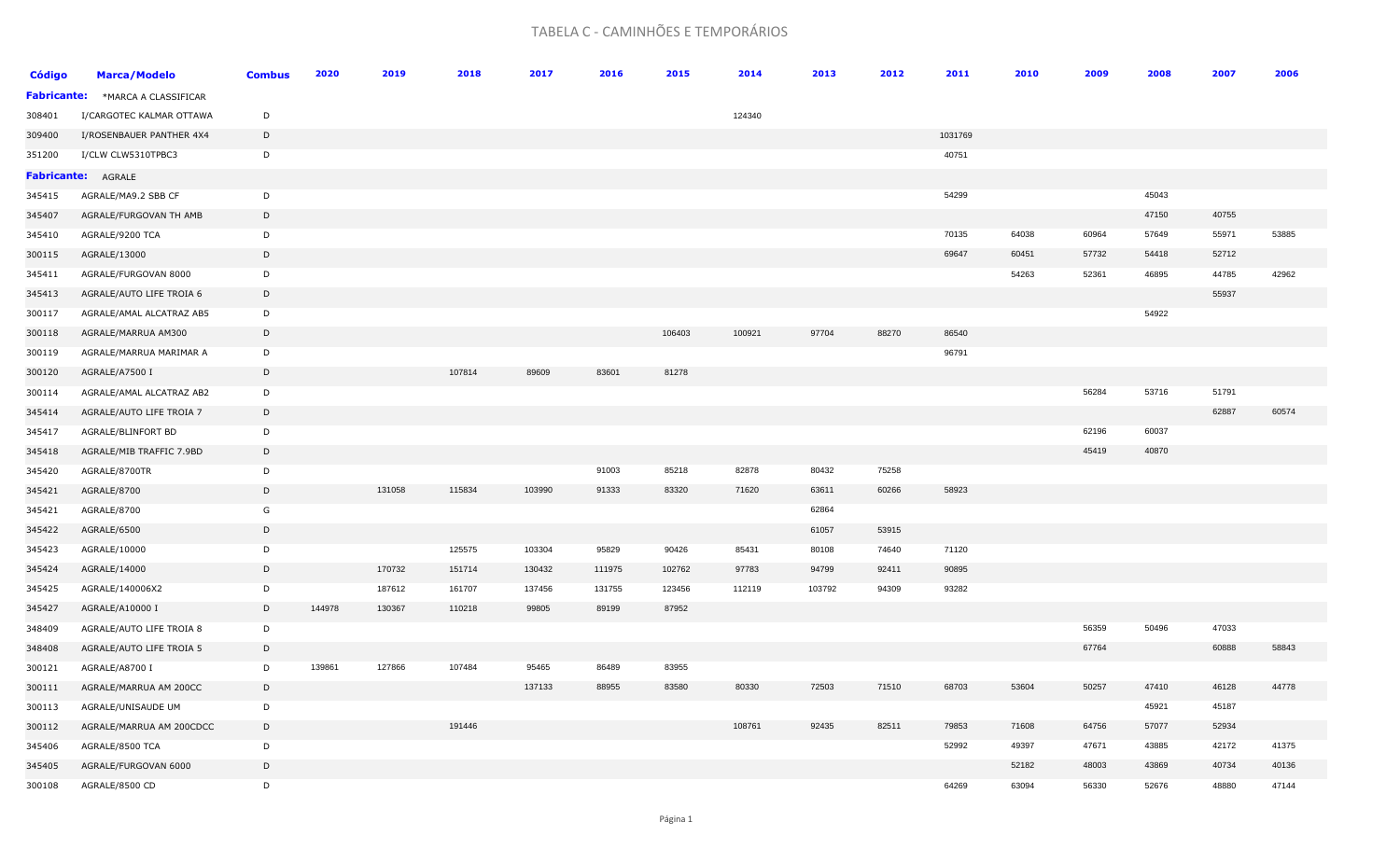| <b>Código</b>     | <b>Marca/Modelo</b>          | <b>Combus</b> | 2020  | 2019   | 2018   | 2017   | 2016   | 2015   | 2014   | 2013   | 2012  | 2011   | 2010   | 2009   | 2008   | 2007  | 2006  |
|-------------------|------------------------------|---------------|-------|--------|--------|--------|--------|--------|--------|--------|-------|--------|--------|--------|--------|-------|-------|
| 300108            | AGRALE/8500 CD               | G             |       |        |        |        |        |        |        |        |       |        |        |        | 54316  |       |       |
| 345419            | AGRALE/8500 TR               | D             |       |        |        |        |        |        |        |        |       | 54623  | 52150  | 51452  |        |       |       |
| 903009            | AGRALE/MA 7.9 TCA            | D             |       |        |        |        |        |        |        |        |       |        |        |        | 74291  |       |       |
| 300110            | AGRALE/MARRUA AM 200         | D             |       |        |        |        | 104780 | 96242  |        |        |       | 60212  | 51588  | 49101  | 47556  | 43629 | 42440 |
| 300109            | AGRALE/MARRUA AM 200CD       | $\mathsf{D}$  |       | 196947 | 119165 | 104218 | 102834 | 100515 | 97229  | 81386  | 80789 | 74076  | 71339  | 64258  | 54008  | 52578 |       |
| 903026            | AGRALE/MA17.0                | D             |       |        |        |        |        | 89858  |        |        |       |        |        |        |        |       |       |
| 345406            | AGRALE/8500 TCA              | G             |       |        |        |        |        |        |        |        |       |        |        |        | 43885  | 42172 |       |
| 345404            | AGRALE/6000 D                | D             |       |        |        |        |        |        |        |        |       | 50977  | 48604  | 45303  | 40609  | 39042 | 36480 |
| Fabricante: Astra |                              |               |       |        |        |        |        |        |        |        |       |        |        |        |        |       |       |
| 351600            | I/ASTRA H8D CIFA K35L XZ     | D             |       |        |        |        |        |        |        |        |       |        |        |        | 235923 |       |       |
| 351601            | I/ASTRA H8D CIFA RY 1300     | D             |       |        |        |        |        |        |        |        |       |        |        | 239405 |        |       |       |
| Fabricante: BYD   |                              |               |       |        |        |        |        |        |        |        |       |        |        |        |        |       |       |
| 348102            | I/BYD ET8A                   | D             |       |        | 711998 |        |        |        |        |        |       |        |        |        |        |       |       |
| 348101            | I/BYD T8A                    | D             |       |        |        |        | 106707 |        |        |        |       |        |        |        |        |       |       |
| 348102            | I/BYD ET8A                   | G             |       | 717409 | 711998 |        |        |        |        |        |       |        |        |        |        |       |       |
|                   | Fabricante: CAMC             |               |       |        |        |        |        |        |        |        |       |        |        |        |        |       |       |
|                   | 349900 I/CAMC HN4250G37 CLM3 | D             |       |        |        |        |        |        |        |        |       |        |        |        | 108002 |       |       |
| Fabricante: CBO   |                              |               |       |        |        |        |        |        |        |        |       |        |        |        |        |       |       |
| 310501            | I/CBO TRUCKS CBO4000 4X2     | D             |       |        |        |        |        |        |        |        |       |        |        | 41729  |        |       |       |
| 310500            | I/CBO TRUCKS CB02200 4X2     | $\mathsf{D}$  |       |        |        |        |        |        |        |        |       |        |        | 38102  |        |       |       |
|                   | Fabricante: CITROEN          |               |       |        |        |        |        |        |        |        |       |        |        |        |        |       |       |
| 347502            | I/CITROEN JUMPER FG L3H2     | D             | 99225 | 95447  | 70014  |        |        |        |        |        |       |        |        |        |        |       |       |
| 347503            | I/CITROEN JUMPER UNITR A     | D             |       | 89208  |        |        |        |        |        |        |       |        |        |        |        |       |       |
| 346902            | I/CITROEN JUMPER ALL AM3     | D             |       | 94138  | 90386  |        |        |        |        |        |       |        |        |        |        |       |       |
|                   | Fabricante: CNHTC            |               |       |        |        |        |        |        |        |        |       |        |        |        |        |       |       |
| 349429            | I/CNHTC HOWO A7-M            | $\mathsf{D}$  |       |        |        |        |        |        |        |        |       | 183663 |        |        |        |       |       |
| 349417            | I/CNHTC HOWO A7              | D             |       |        |        |        |        |        |        |        |       | 141669 |        |        |        |       |       |
| 349404            | I/CNHTC HOWO SINOTRUK 64     | D             |       |        |        |        |        |        |        |        |       | 170316 |        |        |        |       |       |
| 349423            | I/CNHTC HOWO H-IX 4X4        | D             |       |        |        |        |        |        |        |        |       |        | 145085 |        |        |       |       |
| 349427            | I/CNHTC HOWO A7-B            | D             |       |        |        |        |        |        |        |        |       | 157295 |        |        |        |       |       |
| 349428            | I/CNHTC HOWO A7-H            | D             |       |        |        |        |        |        |        |        |       | 147390 |        |        |        |       |       |
| 349406            | I/CNHTC HOWO A7 6X4          | D             |       |        |        |        |        |        |        |        |       |        | 103113 |        |        |       |       |
| Fabricante: DAF   |                              |               |       |        |        |        |        |        |        |        |       |        |        |        |        |       |       |
| 308133            | I/DAF CF85 FTT 460A          | D             |       |        |        |        |        |        |        | 194807 |       |        |        |        |        |       |       |
| 308134            | I/DAF CF85 FTS 460A          | D             |       |        |        |        |        |        | 197975 | 182444 |       |        |        |        |        |       |       |
| 308136            | I/DAF XF105 FT 410           | D             |       |        |        |        |        |        | 211802 |        |       |        |        |        |        |       |       |
| 308137            | I/DAF CF85 FT 410            | D             |       |        |        |        |        |        | 179386 |        |       |        |        |        |        |       |       |
| 308138            | I/DAF CF85 FT 410A           | D             |       |        |        |        |        |        | 180912 |        |       |        |        |        |        |       |       |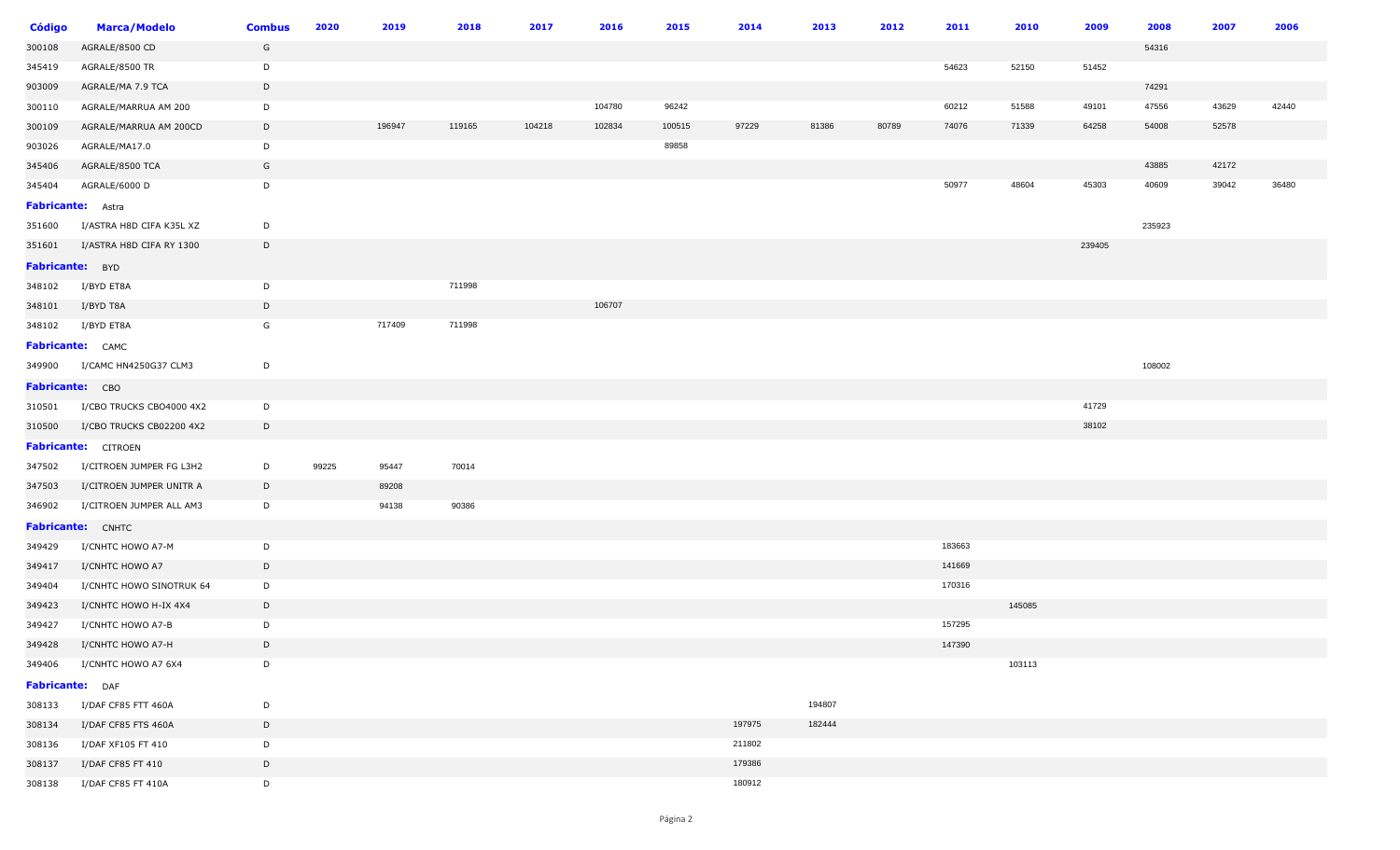| <b>Código</b> | <b>Marca/Modelo</b>    | <b>Combus</b> | 2020   | 2019   | 2018   | 2017   | 2016   | 2015   | 2014   | 2013   | 2012   | 2011   | 2010 | 2009 | 2008 | 2007 | 2006 |
|---------------|------------------------|---------------|--------|--------|--------|--------|--------|--------|--------|--------|--------|--------|------|------|------|------|------|
| 308139        | DAF/XF105 FT 460A      | D             | 348660 | 291414 | 264631 | 242763 |        |        |        |        |        |        |      |      |      |      |      |
| 308132        | DAF/XF105 FTS 410      | D             |        |        |        |        |        |        | 211802 | 185000 |        |        |      |      |      |      |      |
| 308145        | DAF/CF85 FTS 410A      | D             | 329891 | 291101 | 244646 | 215932 | 201246 | 192043 |        |        |        |        |      |      |      |      |      |
| 308152        | DAF/CF85 FT 360A       | D             | 312915 | 261376 |        | 200500 | 185226 | 176680 |        |        |        |        |      |      |      |      |      |
| 308160        | DAF/CF85 FT 410A       | D             | 315036 | 272143 | 235469 | 204543 | 189618 | 180500 |        |        |        |        |      |      |      |      |      |
| 308141        | DAF/XF105 FT 510A      | D             | 351996 |        | 282874 | 251778 |        |        |        |        |        |        |      |      |      |      |      |
| 308130        | DAF/XF105 FTT 510A     | D             | 386811 | 359234 | 298054 | 264578 | 252509 | 243254 |        |        |        |        |      |      |      |      |      |
| 308129        | DAF/XF105 FTT 460A     | D             | 382271 |        | 284335 | 262798 | 239768 | 225321 | 217232 | 208046 |        |        |      |      |      |      |      |
| 308123        | DAF/XF105 FTS 510A     | D             | 367645 | 326375 | 276497 | 259248 | 247072 | 237998 |        |        |        |        |      |      |      |      |      |
| 308122        | DAF/XF105 FTS 410A     | D             |        |        |        |        | 228038 | 216888 | 210272 | 185000 |        |        |      |      |      |      |      |
| 308114        | I/DAF CF85 FT 360A     | D             |        |        |        |        |        |        |        | 140615 |        |        |      |      |      |      |      |
| 308110        | I/DAF XF105 FTS 460    | D             |        |        |        |        |        |        |        |        | 237267 |        |      |      |      |      |      |
| 308109        | I/DAF XF105 FTT 460    | D             |        |        |        |        |        |        |        | 208968 | 195616 |        |      |      |      |      |      |
| 308108        | I/DAF XF105 FTT 510    | D             |        |        |        |        |        |        |        |        | 214523 |        |      |      |      |      |      |
| 308107        | I/DAF XF105 FTT 410    | D             |        |        |        |        |        |        |        |        | 205561 |        |      |      |      |      |      |
| 308104        | I/DAF XF105 FTT        | D             |        |        |        |        |        |        |        |        |        | 232827 |      |      |      |      |      |
| 308106        | I/DAF XF105 FTS 410    | D             |        |        |        |        |        |        |        | 185664 | 184785 |        |      |      |      |      |      |
| 308162        | DAF/CF85 FTS 360A      | D             |        |        |        |        | 184667 |        |        |        |        |        |      |      |      |      |      |
| 308120        | DAF/XF105 FTS 460A     | D             | 362084 | 319937 | 278661 | 257017 | 241266 | 231883 | 216843 | 214309 |        |        |      |      |      |      |      |
| 308174        | DAF/CF FAC 410A        | D             |        | 366571 |        |        |        |        |        |        |        |        |      |      |      |      |      |
| 308192        | DAF/XF FTT 530 SSC     | D             | 492352 |        |        |        |        |        |        |        |        |        |      |      |      |      |      |
| 308184        | DAF/XF FT 480          | D             | 445400 |        |        |        |        |        |        |        |        |        |      |      |      |      |      |
| 308181        | DAF/XF FTS 480         | D             | 461055 |        |        |        |        |        |        |        |        |        |      |      |      |      |      |
| 308180        | DAF/XF FTS 530         | D             | 470745 |        |        |        |        |        |        |        |        |        |      |      |      |      |      |
| 308177        | DAF/XF FTT 530         | D             | 491136 |        |        |        |        |        |        |        |        |        |      |      |      |      |      |
| 308196        | DAF/XF FTS 480 SSC     | D             | 467903 |        |        |        |        |        |        |        |        |        |      |      |      |      |      |
| 308175        | DAF/CF FTS 450A        | D             |        | 344741 |        |        |        |        |        |        |        |        |      |      |      |      |      |
| 308197        | DAF/XF FT 530 SSC      | D             | 457101 |        |        |        |        |        |        |        |        |        |      |      |      |      |      |
| 308172        | DAF/CF FT 410A         | D             |        | 331949 |        |        |        |        |        |        |        |        |      |      |      |      |      |
| 308171        | DAF/XF FTS 530A        | D             |        | 460534 |        |        |        |        |        |        |        |        |      |      |      |      |      |
| 308170        | DAF/CF FTT 530A        | D             |        | 355241 |        |        |        |        |        |        |        |        |      |      |      |      |      |
| 308168        | I/DAF LF FA 250A       | D             |        | 132770 |        |        |        |        |        |        |        |        |      |      |      |      |      |
| 308165        | DAF/CF85 FTT100T 460A  | D             | 382810 | 334965 | 255403 | 224767 |        |        |        |        |        |        |      |      |      |      |      |
| 308103        | I/DAF XF105 FTS        | D             |        |        |        |        |        |        |        |        |        | 283982 |      |      |      |      |      |
| 308176        | DAF/XF FTT 480         | D             | 484182 |        |        |        |        |        |        |        |        |        |      |      |      |      |      |
| 308166        | DAF/XF105 FTT100T 520A | D             |        | 357359 | 293741 | 265501 |        |        |        |        |        |        |      |      |      |      |      |
| 308194        | DAF/XF FTS 530 SSC     | D             | 473061 |        |        |        |        |        |        |        |        |        |      |      |      |      |      |
| 308167        | DAF/XF105 GER          | D             |        |        | 302082 |        |        |        |        |        |        |        |      |      |      |      |      |
|               | Fabricante: DFAC       |               |        |        |        |        |        |        |        |        |        |        |      |      |      |      |      |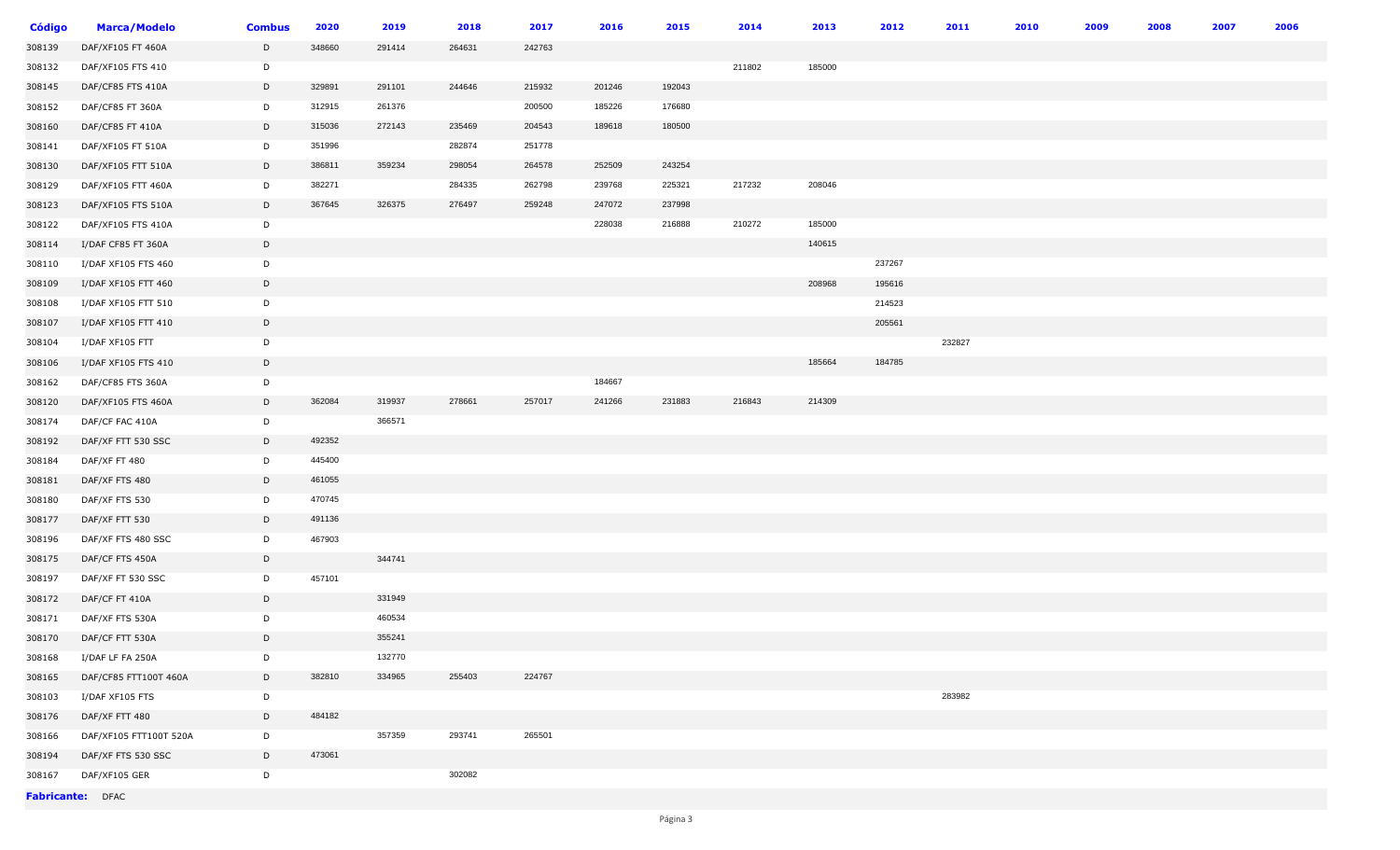| <b>Código</b>           | <b>Marca/Modelo</b>          | <b>Combus</b> | 2020   | 2019   | 2018   | 2017   | 2016   | 2015   | 2014   | 2013  | 2012   | 2011   | 2010   | 2009  | 2008  | 2007  | 2006  |
|-------------------------|------------------------------|---------------|--------|--------|--------|--------|--------|--------|--------|-------|--------|--------|--------|-------|-------|-------|-------|
| 313903                  | I/DFAC EQ1060TJ20D3          | D             |        |        |        |        |        |        |        |       |        | 60895  |        |       |       |       |       |
|                         | Fabricante: DODGE            |               |        |        |        |        |        |        |        |       |        |        |        |       |       |       |       |
| 308306                  | I/DODGE RAM 2500 4X4         | D             |        |        |        |        |        |        |        |       |        | 87195  |        |       | 83456 |       |       |
| 308300                  | I/DODGE RAM 2500             | G             |        |        |        |        |        |        |        |       |        |        |        |       | 70940 |       |       |
| 308301                  | I/DODGE RAM 2500 SLT         | D             |        |        |        |        |        |        |        |       |        | 77561  | 74812  |       |       | 63459 |       |
| 308301                  | I/DODGE RAM 2500 SLT         | G             |        |        |        |        |        |        |        |       |        |        | 74812  |       |       |       |       |
| 308302                  | I/DODGE RAM 2500 RC          | D             |        |        |        |        |        |        |        |       |        |        |        |       | 61776 | 59048 | 55489 |
| 308303                  | I/DODGE RAM ARB SPACE        | D             |        |        |        |        |        |        |        |       |        |        |        |       | 70173 | 66887 | 62681 |
| 308305                  | I/DODGE RAM 3500             | D             |        |        |        |        |        |        |        |       |        | 85495  | 78178  |       |       |       | 61853 |
| 308300                  | I/DODGE RAM 2500             | D             |        |        |        |        |        |        |        |       |        | 108406 | 94650  | 75537 | 69316 | 66386 | 64312 |
| 308308                  | I/DODGE RAM 2500 MEGA LA     | D             |        |        |        |        |        |        |        |       |        | 76268  |        |       |       |       |       |
| 308309                  | I/RAM 2500 LARAMIE           | D             | 259644 | 229644 | 218572 | 199485 | 186507 | 143522 | 135455 |       | 117491 | 112119 |        |       |       |       |       |
| 308310                  | I/DODGE RAM3500 LARAMIE      | D             |        |        |        |        |        |        |        |       |        | 146902 |        |       |       |       |       |
| 308311                  | I/RAM 2500 TRV TROPVAN       | D             |        |        |        |        |        |        |        |       | 178639 | 171898 |        |       |       |       |       |
| 308313                  | I/DODGE RAM 3500 LIMITED     | D             |        |        |        |        |        | 153721 |        |       |        |        |        |       |       |       |       |
| 346022                  | I/DODGE RAM TRV TROPVAN      | D             |        |        |        |        |        |        |        |       |        |        |        |       | 75285 | 72459 | 63791 |
| 308304                  | I/DODGE RAM 5500 HD          | D             |        |        |        |        |        |        |        |       |        |        | 170400 |       |       |       |       |
|                         | Fabricante: DONGFENG         |               |        |        |        |        |        |        |        |       |        |        |        |       |       |       |       |
| 313902                  | I/DONGFENG EQ1060TJ20D3      | D             |        |        |        |        |        |        |        |       |        |        | 98895  |       |       |       |       |
| 349701                  | I/DONGFENG DFL 112 0B        | D             |        |        |        |        |        |        |        |       |        | 61230  |        |       |       |       |       |
| 349700                  | I/DONGFENG LZ4250 MDB        | D             |        |        |        |        |        |        |        |       |        |        |        |       | 72765 |       |       |
| <b>Fabricante:</b> EFFA |                              |               |        |        |        |        |        |        |        |       |        |        |        |       |       |       |       |
| 311203                  | I/EFFA JBC                   | G             |        |        |        |        |        |        | 42144  |       |        |        |        |       |       |       |       |
| Fabricante: FAW         |                              |               |        |        |        |        |        |        |        |       |        |        |        |       |       |       |       |
| 350201                  | I/FAW CA4258P2K2T1EA81       | D             |        |        |        |        |        |        |        |       |        | 133116 |        |       |       |       |       |
| 350200                  | I/FAW CA4258P2K2T1EA80       | D             |        |        |        |        |        |        |        |       |        |        |        |       | 68469 |       |       |
| <b>Fabricante:</b> FIAT |                              |               |        |        |        |        |        |        |        |       |        |        |        |       |       |       |       |
| 347127                  | IVECOFIAT/3510 GCASA AMB     | D             |        |        |        |        |        |        |        |       |        |        |        |       |       |       | 31805 |
| 301601                  | FIAT/DUCATO MAXI             | D             |        |        |        |        |        |        |        |       |        |        |        | 35272 |       |       |       |
| 301699                  | FIAT                         | D             |        |        |        | 73491  |        |        |        |       |        |        |        |       |       |       |       |
|                         | 301603 FIAT/DUCATO ANCAR AMB | $\mathsf{D}$  |        |        |        |        | 72673  |        |        | 64510 |        | 54495  | 48928  | 45352 | 42720 | 32743 |       |
| 301605                  | I/FIAT DUCATO MULTI          | D             | 129775 | 121291 | 109459 | 102648 |        |        |        |       |        |        |        |       |       |       |       |
| 301606                  | I/FIAT DUCATO MAXIMULTI      | D             |        | 128320 | 113077 | 107422 |        |        |        |       |        |        |        |       |       |       |       |
| 301602                  | FIAT/DUCATO MAXICARGO        | D             |        |        |        |        |        |        |        |       |        |        |        |       |       |       | 31713 |
|                         | Fabricante: FORD             |               |        |        |        |        |        |        |        |       |        |        |        |       |       |       |       |
| 346011                  | FORD/F250 XLT W21            | G             |        |        |        |        |        |        |        |       |        |        |        |       |       | 64232 |       |
| 343313                  | FORD/CARGO 6332 E SETEC      | D             |        |        |        |        |        |        |        |       |        | 130012 | 115549 |       |       |       |       |
| 346011                  | FORD/F250 XLT W21            | D             |        |        |        |        |        |        |        |       |        | 92115  | 83103  | 73072 | 63918 | 61860 | 53785 |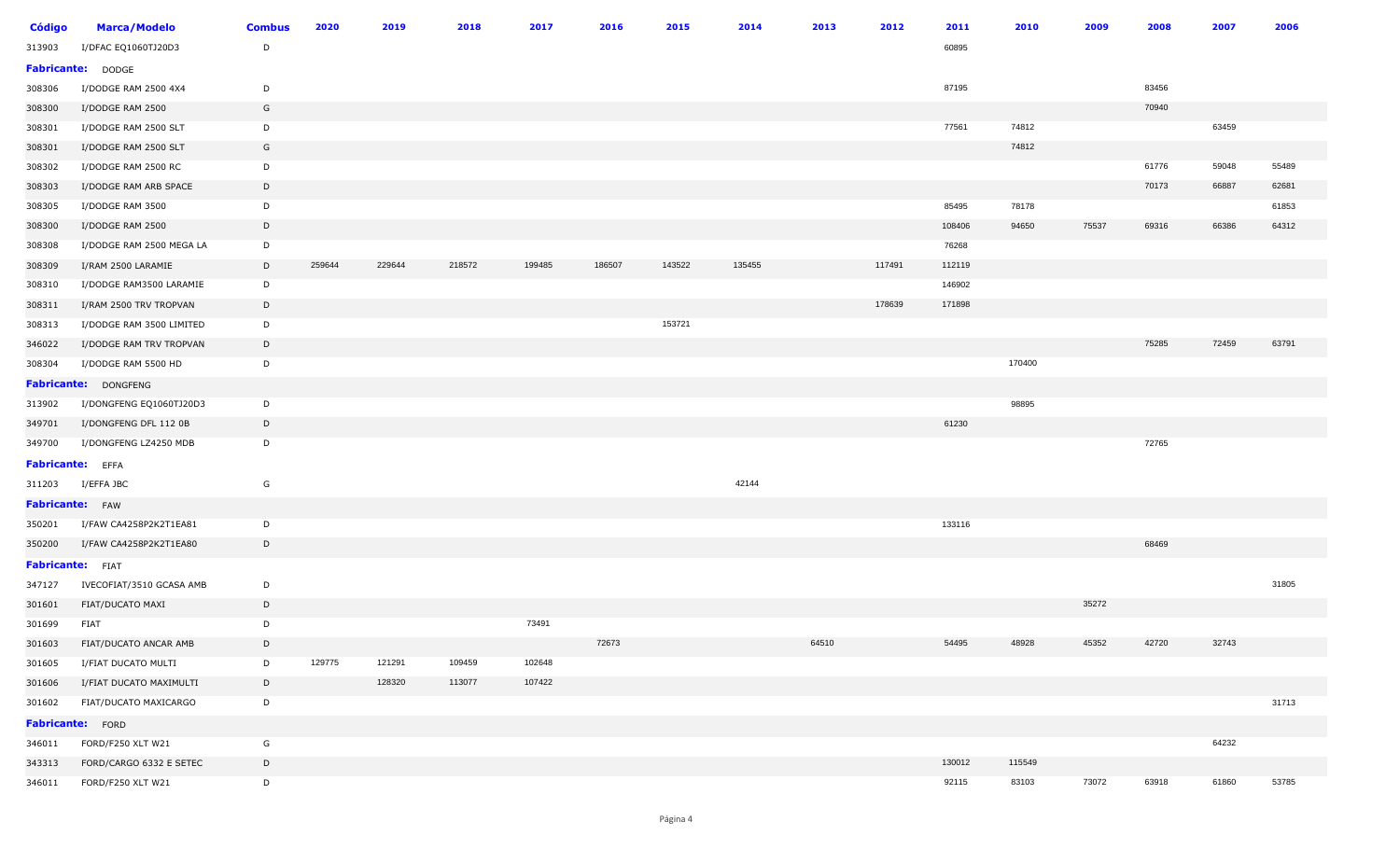| Código | <b>Marca/Modelo</b>      | <b>Combus</b> | 2020 | 2019 | 2018 | 2017 | 2016 | 2015   | 2014   | 2013   | 2012   | 2011   | 2010   | 2009   | 2008   | 2007  | 2006  |
|--------|--------------------------|---------------|------|------|------|------|------|--------|--------|--------|--------|--------|--------|--------|--------|-------|-------|
| 346009 | FORD/F250 XLT W20        | D             |      |      |      |      |      |        |        |        |        |        | 66714  | 63040  | 58679  | 56197 | 51562 |
| 320250 | FORD/CARGO 2422 E MAGICA | D             |      |      |      |      |      |        |        |        |        | 88329  | 86724  | 76173  | 71037  | 67909 | 66288 |
| 320249 | FORD/CARGO 712           | D             |      |      |      |      |      |        |        |        |        | 56622  | 53249  | 51672  | 46312  | 43211 |       |
| 346007 | FORD/F250 XL W20         | D             |      |      |      |      |      |        |        |        |        |        | 62236  | 59628  | 50917  | 48058 | 45898 |
| 320241 | FORD/CARGO 2632 E        | D             |      |      |      |      |      |        |        |        |        |        |        | 109988 | 103325 | 93629 | 89905 |
| 320245 | FORD/C2628 PMERECHIM 8X4 | D             |      |      |      |      |      |        |        |        |        | 111426 | 100240 | 94229  | 88462  | 78885 |       |
| 320247 | FORD/C2428 PMERECHIM 8X2 | D             |      |      |      |      |      |        |        |        | 106358 | 101125 | 94939  | 92523  | 81533  | 77234 | 74630 |
| 320248 | FORD/CARGO 4532 E        | D             |      |      |      |      |      |        |        |        |        | 70565  | 58490  | 57280  | 51939  | 50662 |       |
| 343315 | FORD/CARGO 6332 E GERM   | D             |      |      |      |      |      |        |        |        |        | 121745 |        |        |        |       |       |
| 320244 | FORD/MULTIEIXO 2628E 8X4 | D             |      |      |      |      |      |        |        |        |        | 121105 | 101201 | 93572  | 88644  | 84566 | 81383 |
| 343312 | FORD/LOC CARGO 2630 TRA  | D             |      |      |      |      |      |        |        |        |        |        |        |        | 98994  |       |       |
| 320243 | FORD/CARGO 815 E TOPLINE | D             |      |      |      |      |      |        |        |        |        | 61790  | 59079  | 56922  | 56705  | 53564 | 50625 |
| 343311 | FORD/LOC CARGO 6332E TRA | D             |      |      |      |      |      |        |        |        |        | 119268 | 117003 |        | 100930 |       |       |
| 346006 | I/FORD F250 LARIAT       | D             |      |      |      |      |      |        |        |        |        |        |        |        |        | 75831 |       |
| 343308 | FORD/C6332E PMERECHIM 84 | D             |      |      |      |      |      |        |        |        |        |        |        |        | 103781 |       |       |
| 343305 | FORD/CARGO 6332 E        | D             |      |      |      |      |      |        |        |        |        | 115986 | 109956 | 101749 | 98213  | 88702 |       |
| 304131 | FORD/CARGO 1729 T        | D             |      |      |      |      |      |        |        | 122209 |        |        |        |        |        |       |       |
| 346003 | FORD/F250 SUPER DUTY L   | D             |      |      |      |      |      |        |        |        |        |        |        |        |        |       | 31004 |
| 346004 | I/FORD F250 S.CAB LARIAT | D             |      |      |      |      |      |        |        |        |        |        |        |        | 76997  |       |       |
| 346005 | FORD/F250 ENGESIG AMB    | D             |      |      |      |      |      |        |        |        |        |        |        | 65989  | 61022  |       | 55021 |
| 320242 | FORD/CARGO 2628 E        | D             |      |      |      |      |      |        |        |        | 105358 | 98523  | 91822  | 85009  | 82383  | 74665 | 66172 |
| 320259 | FORD/CARGO CIOATO 4532 E | D             |      |      |      |      |      |        |        |        |        |        |        | 57765  | 55039  |       |       |
| 320290 | FORD/CARGO RANGEL        | D             |      |      |      |      |      | 75710  | 72003  | 66260  | 61200  | 59306  | 57600  | 54749  |        |       |       |
| 320287 | FORD/C2428E CARMETAL 8X2 | D             |      |      |      |      |      |        |        |        |        | 96642  |        |        |        |       |       |
| 320286 | FORD/CARGO PARTHENON CAM | D             |      |      |      |      |      |        | 78782  | 76109  |        | 71475  | 70362  | 69355  | 62318  | 61186 | 57896 |
| 320284 | FORD/CARGO 4432 ZAMBONI  | D             |      |      |      |      |      |        |        |        |        |        |        |        |        | 52357 | 50460 |
| 320282 | FORD/CARGO 1317E TOPLINE | D             |      |      |      |      |      |        |        |        |        | 67416  | 65825  | 63170  |        | 61680 | 60320 |
| 320251 | FORD/CARGO 4432E TOPLINE | D             |      |      |      |      |      |        |        |        |        |        |        |        |        | 48848 | 45850 |
| 320252 | FORD/CARGO 2428E TOPLINE | D             |      |      |      |      |      |        |        |        |        | 86939  | 83945  | 72266  | 70040  | 66655 | 63365 |
| 304132 | FORD/CARGO 1723 MIT BOM  | D             |      |      |      |      |      | 132863 | 119494 | 102436 |        |        |        |        |        |       |       |
| 320253 | FORD/CARGO 2422E TOPLINE | D             |      |      |      |      |      |        |        |        |        | 86624  | 80800  | 71730  | 67872  | 65723 | 63290 |
| 304142 | FORD/C815 N TOPLINE CD   | D             |      |      |      |      |      |        |        |        |        | 64888  |        |        |        |       |       |
| 320254 | FORD/CARGO 4532E TOPLINE | D             |      |      |      |      |      |        |        |        |        |        | 55840  | 54989  | 49651  | 48385 |       |
| 320255 | FORD/C5032 PMERECHIM 8X4 | D             |      |      |      |      |      |        |        |        |        |        |        |        |        | 94482 |       |
| 346013 | <b>FORD/F250 XLT F22</b> | D             |      |      |      |      |      |        |        |        |        | 73860  | 64890  | 64696  | 57972  | 56611 | 53097 |
| 320258 | FORD/CARGO CIOATO 2428 E | D             |      |      |      |      |      |        |        |        |        | 91648  | 89153  | 84400  | 80577  |       |       |
| 320296 | FORD/MULTIEIXO FC6332 CM | D             |      |      |      |      |      |        |        |        |        |        | 115603 | 108357 |        |       |       |
| 320260 | FORD/CARGO CIOATO 2422 E | D             |      |      |      |      |      |        |        |        |        | 88965  | 86890  | 80800  |        |       |       |
| 320261 | FORD/CARGO CIOATO 815 E  | D             |      |      |      |      |      |        |        |        |        |        | 63850  |        |        | 55839 |       |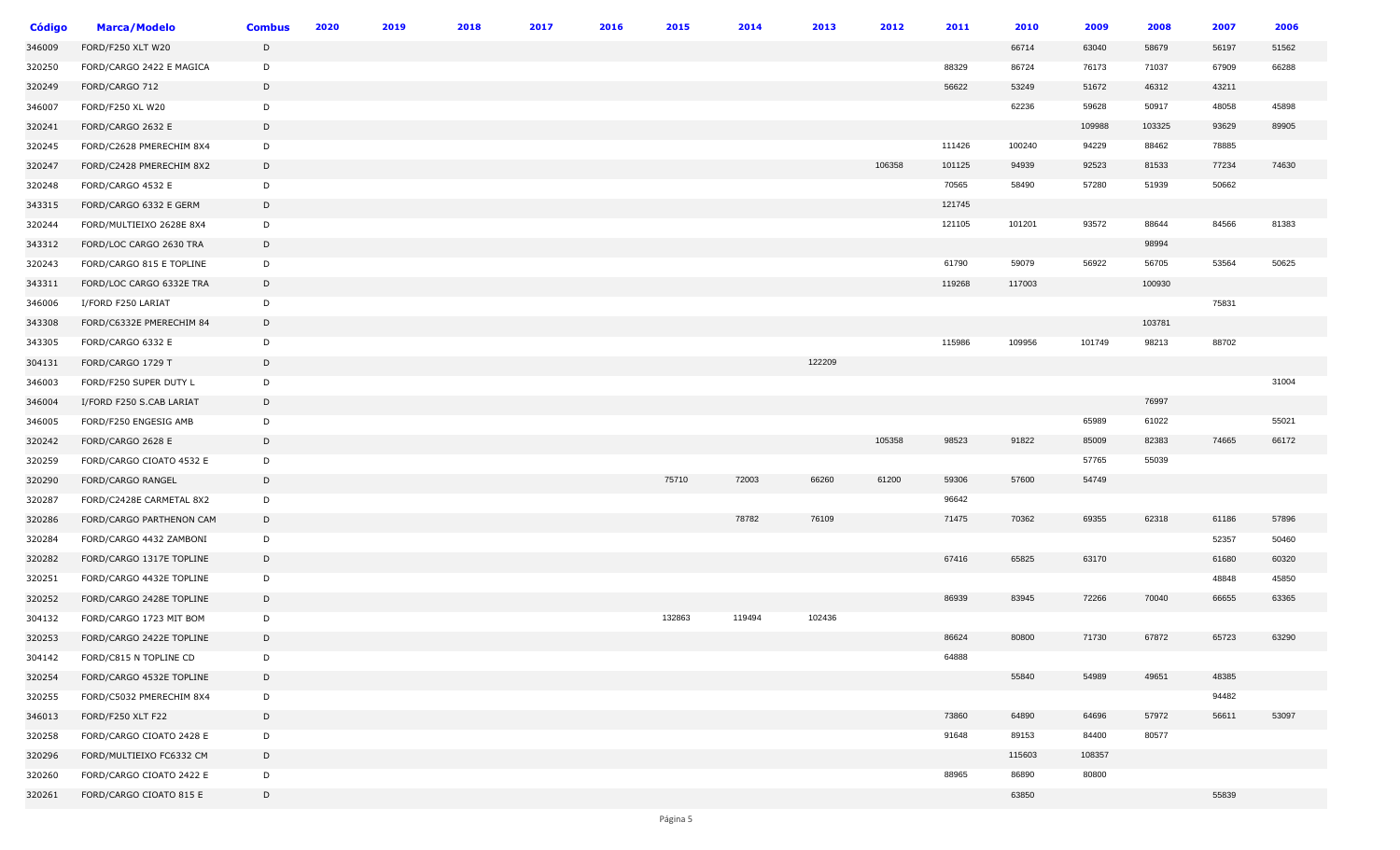| <b>Código</b> | <b>Marca/Modelo</b>      | <b>Combus</b> | 2020 | 2019   | 2018   | 2017   | 2016   | 2015   | 2014   | 2013   | 2012  | 2011   | 2010   | 2009   | 2008  | 2007   | 2006  |
|---------------|--------------------------|---------------|------|--------|--------|--------|--------|--------|--------|--------|-------|--------|--------|--------|-------|--------|-------|
| 320263        | FORD/CARGO 2628E MASTER  | D             |      |        |        |        |        |        |        |        |       | 100199 | 95902  | 89856  | 87020 |        |       |
| 320265        | FORD/CARGO 2428E TRIELED | D             |      |        |        |        |        |        |        |        |       |        | 89186  | 78566  | 76141 |        |       |
| 346564        | FORD/F4000 EUROLAF TP    | D             |      |        | 106691 | 83619  |        |        |        |        |       |        |        |        |       |        |       |
| 320266        | FORD/CARGO BELP SL       | D             |      |        |        |        |        | 107055 | 97989  | 89996  | 80467 | 73623  | 69910  | 66864  | 64857 | 61283  |       |
| 320269        | FORD/C2622E PMERECHIM 84 | D             |      |        |        |        |        |        |        |        |       |        | 105979 | 98371  | 92182 |        |       |
| 320270        | FORD/C2422E PMERECHIM 82 | D             |      |        |        |        |        |        |        |        |       | 91974  | 89057  | 82589  |       | 76233  |       |
| 320273        | FORD/MULTIEIXO 2428E 8X4 | D             |      |        |        |        |        |        |        |        |       | 104380 | 100327 | 92180  | 84359 |        |       |
| 320274        | FORD/C4532 TRUKAM CA     | D             |      |        |        |        |        |        |        |        |       |        | 61745  | 57721  | 54576 | 53304  |       |
| 320275        | FORD/CARGO 815 DUTRA CD  | D             |      |        |        |        |        |        |        |        |       |        | 61989  |        |       |        |       |
| 320277        | FORD/CARGO 1722E TOPLINE | D             |      |        |        |        |        |        |        |        |       | 77073  |        | 73939  | 72618 |        |       |
| 320280        | FORD/CARGO 2428E MOURA   | D             |      |        |        |        |        |        |        |        |       |        | 89186  | 80571  |       |        |       |
| 320257        | FORD/C2422 PMERECHIM 8X2 | D             |      |        |        |        |        |        |        |        |       | 92149  |        |        | 79465 |        |       |
| 346032        | I/FORD F250 4X4CC LARIAT | D             |      |        |        |        |        |        |        |        |       | 115138 | 104699 |        |       |        |       |
| 346015        | FORD/F250 XLT F21        | D             |      |        |        |        |        |        |        |        |       | 80026  | 73096  | 66740  | 63212 | 63038  | 53376 |
| 346016        | FORD/F250 XL F22         | D             |      |        |        |        |        |        |        |        |       |        | 56434  | 53369  | 48180 | 46172  | 45323 |
| 346018        | FORD/F250 TRV TROPCAMPO  | D             |      |        |        |        |        |        |        |        |       | 86117  | 82226  | 70148  | 68479 | 57904  | 52907 |
| 346019        | FORD/F250 TRV TROPCLASS  | D             |      |        |        |        |        |        |        |        |       | 84998  | 75946  | 68089  | 65453 | 57495  | 53833 |
| 346020        | FORD/F250 TRV TROPCAB    | D             |      |        |        |        |        |        |        |        |       | 75676  | 66766  | 63875  | 56721 | 50337  | 47565 |
| 346021        | FORD/F250 TRV TROPVAN    | D             |      |        |        |        |        |        |        |        |       | 87581  | 79301  | 68808  | 60326 | 59740  | 53330 |
| 346021        | FORD/F250 TRV TROPVAN    | G             |      |        |        |        |        |        |        |        |       |        |        |        |       |        | 52797 |
| 346024        | FORD/F250 ARB MASTER     | D             |      |        |        |        |        |        |        |        |       | 58353  |        | 55384  |       | 47804  | 45859 |
| 346026        | FORD/F4000 TRV MULTI     | D             |      | 146080 | 128625 | 104108 | 97279  | 92786  | 88979  |        |       | 88473  | 86052  | 81568  | 79485 | 74631  |       |
| 346027        | I/FORD F250 CREW CAB 4X4 | D             |      |        |        |        |        |        |        |        |       |        | 63268  |        | 56024 |        | 52218 |
| 346027        | I/FORD F250 CREW CAB 4X4 | G             |      |        |        |        |        |        |        |        | 64857 |        | 60239  |        | 54506 |        |       |
| 346028        | FORD/F250 TRV VAN EXECUT | D             |      |        |        |        |        |        |        |        |       | 88050  | 80812  | 69708  | 69111 | 64743  | 57305 |
| 346029        | I/FORD F250 SUPER DUTY   | D             |      |        |        |        |        |        |        | 54178  |       | 48264  | 47038  |        |       |        |       |
| 320292        | FORD/CARGO 2428E MASTER  | D             |      |        |        |        |        |        |        |        |       | 92214  | 89125  | 83846  |       |        |       |
| 346040        | I/FORD F250 KING RANCH   | D             |      |        |        | 149008 |        |        |        |        |       |        |        |        |       |        |       |
| 346014        | FORD/F250 XL F21         | D             |      |        |        |        |        |        |        |        |       |        | 55979  | 53153  | 48988 | 45519  | 44408 |
| 320297        | FORD/LOC CARGO 5032E TRA | D             |      |        |        |        |        |        |        |        |       |        |        |        |       | 100641 | 98708 |
| 320298        | FORD/CARGO 815 TRV FMAXX | D             |      |        |        |        | 301308 | 287741 | 256519 | 239721 |       | 194965 | 182304 | 168349 |       |        |       |
| 320299        | FORD/CARGO               | D             |      |        |        |        |        |        |        |        |       |        |        |        |       | 33587  |       |
| 320303        | FORD/C815 E TOPLINE CD   | D             |      |        |        |        |        |        |        |        |       |        |        | 69517  |       |        |       |
| 346030        | I/FORD F250 LARIAT       | D             |      |        |        |        | 89040  |        |        |        | 64833 |        |        | 56424  |       |        |       |
| 346042        | I/FORD F-250 XLT         | D             |      | 500979 |        | 444274 |        |        |        |        |       |        |        |        |       |        |       |
| 346031        | I/FORD F-350 SUPER DUTY  | D             |      |        |        |        |        |        | 89985  |        |       |        | 72513  |        |       |        | 52993 |
| 346038        | I/FORD E350 XLT SUPER DU | G             |      |        |        |        |        |        |        |        |       | 122560 |        |        |       |        |       |
| 346037        | FORD/F250 TRV TROPMINE   | D             |      |        |        |        |        |        |        |        |       | 85439  | 84665  | 69223  |       | 56446  | 50743 |
| 346036        | I/FORD F350 LARIAT 4X4CC | D             |      |        |        |        |        |        |        |        | 78083 | 70531  |        |        |       |        |       |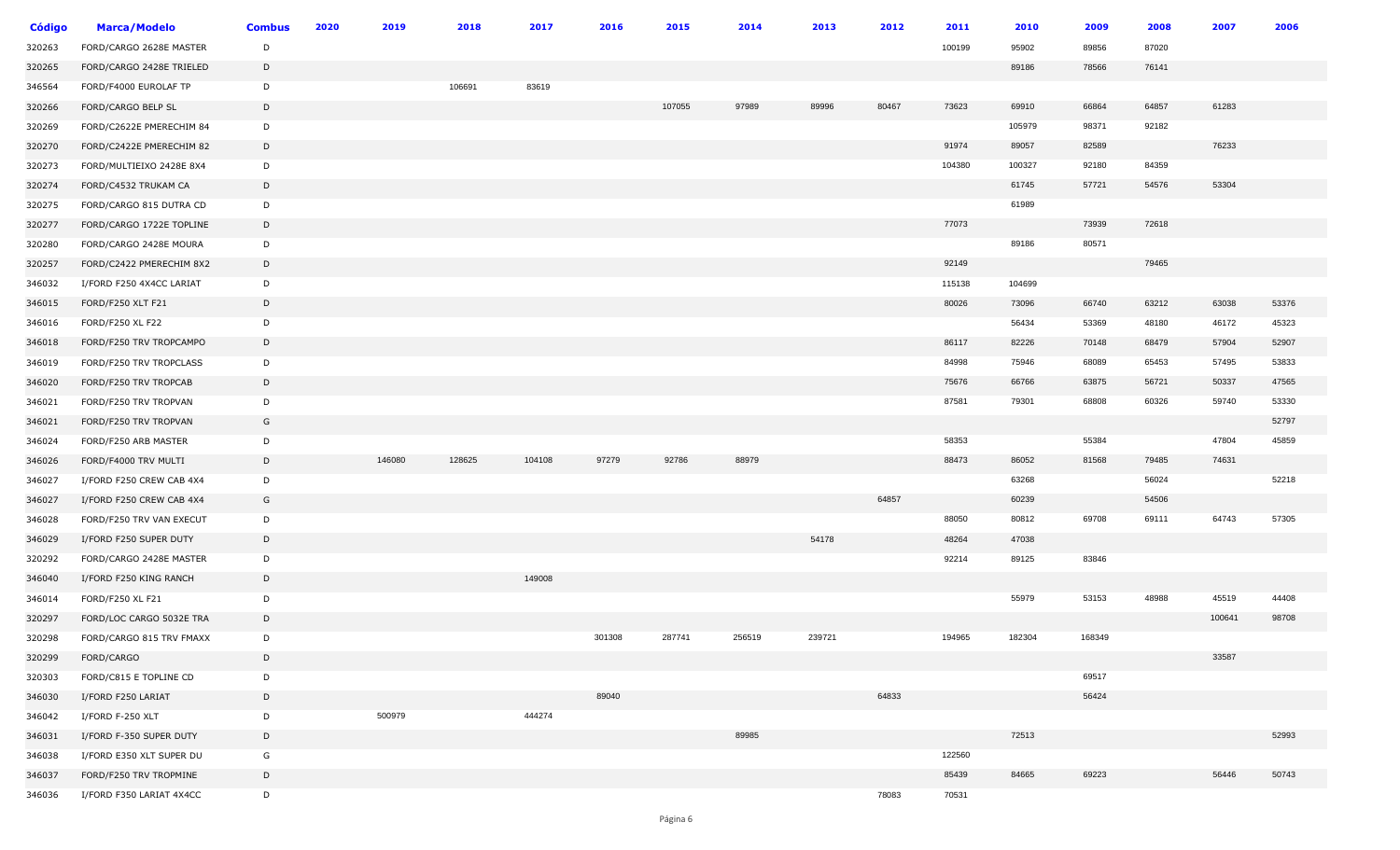| <b>Código</b> | <b>Marca/Modelo</b>      | <b>Combus</b> | 2020 | 2019   | 2018   | 2017   | 2016  | 2015  | 2014   | 2013   | 2012   | 2011   | 2010  | 2009  | 2008  | 2007  | 2006  |
|---------------|--------------------------|---------------|------|--------|--------|--------|-------|-------|--------|--------|--------|--------|-------|-------|-------|-------|-------|
| 346034        | FORD/F250 TCA AMB        | D             |      |        | 116459 | 108874 | 98581 |       |        |        |        | 60495  |       |       |       |       |       |
| 346033        | I/FORD F450 DRWCC LARIAT | D             |      |        |        |        |       |       |        |        |        | 65071  |       |       |       |       |       |
| 320294        | FORD/VIR CARGO 4532E 4X2 | D             |      |        |        |        |       |       |        |        |        | 67396  | 61887 | 60001 | 55208 | 53316 | 49857 |
| 346043        | I/FORD F-450 LARIAT      | D             |      |        | 383269 |        |       |       |        |        |        |        |       |       |       |       |       |
| 305915        | I/FORD F-350 AWD         | D             |      |        |        |        |       |       |        |        |        |        |       |       | 66674 |       |       |
| 305907        | FORD/F350D TERRITORIO4X4 | D             |      |        |        |        |       |       |        |        |        |        | 50628 | 47017 | 45345 | 42150 | 41855 |
| 305908        | FORD/F350G TERRITORIO4X4 | D             |      |        |        |        |       |       |        |        |        | 64798  | 62729 |       | 53411 | 51885 | 50130 |
| 305909        | FORD/F4000 VIDA AMB      | D             |      |        |        |        |       |       |        |        |        | 73489  |       |       |       |       | 47883 |
| 305910        | FORD/F4000 4X4           | D             |      |        |        |        |       |       |        |        |        | 67371  | 61439 | 58954 | 55820 |       |       |
| 305911        | FORD/F4000 RANGEL CAM CD | D             |      |        | 129388 |        |       |       | 96340  |        |        | 78117  | 67548 |       |       |       |       |
| 339304        | FORD/C816 S TOPLINE CD   | D             |      | 124961 | 101208 |        | 91736 | 83215 | 79404  | 67446  | 66600  |        |       |       |       |       |       |
| 305914        | FORD/F4000 MASCARELLO    | D             |      | 113361 | 105403 | 93591  | 82864 | 78688 | 74941  |        |        | 65273  |       |       | 62026 |       |       |
| 305904        | <b>FORD/F4000 G</b>      | D             |      |        |        |        |       |       |        |        |        | 53006  | 48374 | 46862 | 44211 | 41901 | 40509 |
| 305917        | FORD/F 4000 TRIEL BOM    | D             |      |        | 102733 |        | 85132 |       |        |        |        |        |       |       |       |       |       |
| 305999        | FORD/F4000               | D             |      |        |        |        |       |       |        |        | 73740  | 65070  |       |       |       |       |       |
| 308002        | FORD/CARGO 1619 6X2      | D             |      |        | 145671 |        |       |       |        |        |        |        |       |       |       |       |       |
| 337931        | FORD/CARGO 1119 DP CE    | D             |      |        | 125680 |        |       |       | 92333  |        |        |        |       |       |       |       |       |
| 337930        | FORD/CARGO 816 S DP CE   | D             |      |        |        |        | 92264 |       |        | 72671  | 69202  |        |       |       |       |       |       |
| 337929        | FORD/C2423 TOPLINE CE    | D             |      |        |        |        |       |       |        | 110442 | 107721 |        |       |       |       |       |       |
| 305913        | FORD/NTRUCKS F4000 CLASS | D             |      |        |        |        |       |       |        |        |        | 65070  | 63133 | 57996 |       |       |       |
| 305708        | FORD/F350 CD             | D             |      |        |        |        |       |       |        |        |        | 62797  | 60256 | 57756 | 50500 | 49239 | 47929 |
| 304333        | FORD/CARGO 1519 BS       | D             |      | 175361 | 152237 |        |       |       |        |        |        |        |       |       |       |       |       |
| 304334        | FORD/CARGO 1719 BS       | D             |      | 180567 | 155356 |        |       |       |        |        |        |        |       |       |       |       |       |
| 304335        | FORD/C1517 TOPLINE CD    | D             |      |        |        |        |       |       |        |        |        |        |       | 69235 |       |       |       |
| 304452        | I/FORD F-250 LIMITED     | D             |      |        |        | 381604 |       |       |        |        |        |        |       |       |       |       |       |
| 304473        | I/FORD F-350 REV A       | D             |      |        | 110055 |        |       |       |        |        |        |        |       |       |       |       |       |
| 305701        | FORD/F350 G              | D             |      |        |        |        |       |       |        |        | 57147  | 53835  | 50712 | 47423 | 45961 | 42487 | 41973 |
| 305906        | FORD/F4000 TERRITORIO4X4 | D             |      |        |        |        |       |       |        |        |        |        |       |       | 57484 | 53481 | 50476 |
| 305707        | FORD/NOGUEIRA TRUCKCLASS | D             |      |        |        |        |       |       |        |        |        |        |       |       |       |       | 46865 |
| 305904        | FORD/F4000 G             | G             |      |        |        |        |       |       |        |        |        | 52439  |       |       |       |       | 40430 |
| 305710        | FORD/F350 TR TROPICAMPO  | D             |      |        | 120513 | 90150  | 83756 | 79303 | 76385  |        |        | 76011  | 66755 | 59294 | 51499 | 48882 | 47214 |
| 305714        | FORD/F350 RIBEIRAUTO AMB | D             |      |        |        |        |       |       |        |        |        |        |       |       | 47924 | 44305 | 42586 |
| 305715        | FORD/F350 GUEVEL AMB MO1 | D             |      |        |        |        |       |       |        |        |        |        |       |       |       | 44444 | 44299 |
| 305716        | FORD/CARGO CIOATO 2628 E | D             |      |        |        |        |       |       |        |        |        | 146674 |       |       |       |       |       |
| 305717        | FORD/F350 TRV C TRIPLA   | D             |      |        |        |        |       |       |        |        |        |        | 76172 |       |       |       |       |
| 337923        | FORD/C1719 TOPLINE CE    | D             |      |        |        |        |       |       | 108445 | 100287 |        |        |       |       |       |       |       |
| 305704        | FORD/F350 INDESTCAR      | D             |      | 118913 |        | 89883  | 86293 | 83694 |        |        |        | 52568  |       |       |       |       | 47956 |
| 328503        | FORD/C4432 E CENTRAL CA  | D             |      |        |        |        |       |       |        |        |        |        |       |       |       |       | 57212 |
| 337927        | FORD/CARGO 816S MAGICA   | D             |      |        | 102091 | 95570  |       | 83298 | 74076  | 70646  | 69370  |        |       |       |       |       |       |
|               |                          |               |      |        |        |        |       |       |        |        |        |        |       |       |       |       |       |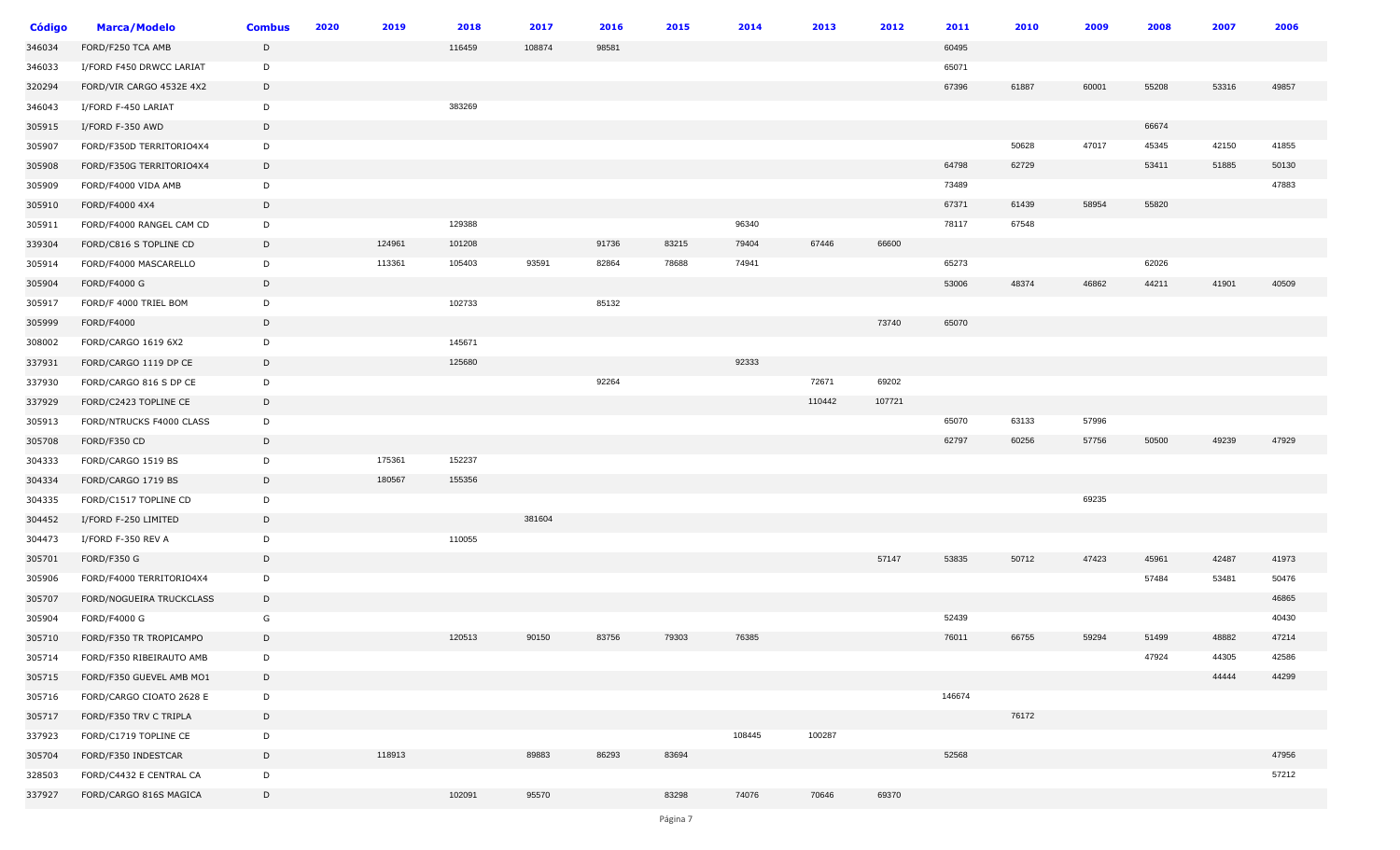| <b>Código</b> | <b>Marca/Modelo</b>      | <b>Combus</b> | 2020 | 2019   | 2018   | 2017   | 2016   | 2015   | 2014   | 2013   | 2012   | 2011   | 2010   | 2009   | 2008  | 2007  | 2006  |
|---------------|--------------------------|---------------|------|--------|--------|--------|--------|--------|--------|--------|--------|--------|--------|--------|-------|-------|-------|
| 337906        | FORD/CARGO 3133 6X4      | D             |      |        | 200080 | 186229 | 167237 | 153428 | 141351 | 132997 | 129481 | 126622 |        |        |       |       |       |
| 337905        | FORD/CARGO 1933 T        | D             |      |        |        |        |        |        |        | 119120 | 112670 | 112287 |        |        |       |       |       |
| 337904        | FORD/CARGO 1933 TL       | D             |      | 192799 |        |        |        |        | 128372 | 119120 | 112243 | 109082 |        |        |       |       |       |
| 337903        | FORD/CARGO 1719          | D             |      |        |        |        | 121127 | 114837 | 112364 | 103415 | 95491  | 94652  |        |        |       |       |       |
| 337902        | FORD/CARGO 1519 B        | D             |      |        |        |        |        | 110011 | 101397 | 94847  | 87585  | 84398  |        |        |       |       |       |
| 337908        | FORD/CARGO 2623 6X4      | D             |      |        | 167197 |        | 126124 | 118696 | 113303 | 100736 | 95527  | 91454  |        |        |       |       |       |
| 308721        | I/FORD F350 X3B 4X4      | D             |      |        |        |        |        |        |        | 51815  |        |        |        |        |       |       |       |
| 337909        | FORD/CARGO 816 S         | D             |      | 122523 | 101208 | 96580  | 89887  | 82575  | 79404  | 71707  | 69395  | 66629  | 66421  |        |       |       |       |
| 328504        | FORD/CARGO 712 TOPLINE   | D             |      |        |        |        |        |        |        |        |        | 55316  |        |        | 48532 | 44953 |       |
| 328506        | FORD/CARGO 816 RODOMOURA | D             |      | 127043 | 102491 | 96527  | 92260  | 82486  | 81386  | 71746  | 69689  | 66629  | 66600  | 64627  | 63934 | 62510 |       |
| 328507        | FORD/CARGO GNG           | D             |      |        |        |        |        |        |        |        |        | 72956  |        | 65912  | 59846 | 59425 | 56964 |
| 328508        | FORD/CARGO 5032 E SETEC  | D             |      |        |        |        |        |        |        |        |        |        |        |        |       | 96457 |       |
| 329000        | I/FORD F-550 4X4 BB      | D             |      |        |        |        |        |        | 230532 |        |        |        |        |        |       |       |       |
| 329206        | FORD/MULTIEIXO 6332E 8X4 | D             |      |        |        |        |        |        |        |        |        | 116898 | 113872 | 109215 |       |       |       |
| 308720        | I/Ford Cargo 915 PETROBR | D             |      |        |        |        |        |        |        |        |        |        |        |        | 58399 |       |       |
| 337915        | FORD/CARGO 1933          | D             |      |        |        | 162667 |        | 139820 | 128372 | 124812 | 111280 |        |        |        |       |       |       |
| 304330        | FORD/CARGO 3131 6X4 B    | D             |      | 234123 | 205741 |        |        |        |        |        |        |        |        |        |       |       |       |
| 337922        | FORD/CARGO 3133 RODOMOUR | D             |      |        |        |        |        | 181231 |        |        |        |        |        |        |       |       |       |
| 337921        | FORD/CARGO 1933 TL SETEC | D             |      |        |        |        |        | 132345 |        | 119692 | 110886 |        |        |        |       |       |       |
| 337920        | FORD/C2429 TOPLINE CE    | D             |      |        |        | 159851 |        |        | 124394 | 114787 | 105943 |        |        |        |       |       |       |
| 337919        | FORD/CARGO 816 MASTER    | D             |      |        |        |        | 102122 |        | 79567  |        |        |        |        |        |       |       |       |
| 337918        | FORD/CARGO 2429 IPG CE   | D             |      |        |        |        |        |        |        | 114906 | 106175 |        |        |        |       |       |       |
| 337907        | FORD/CARGO 2629 6X4      | D             |      | 208207 | 165636 | 153520 | 149528 | 140398 | 135815 | 131337 | 125965 | 121677 |        |        |       |       |       |
| 337916        | FORD/CARGO 816S MOURA CE | D             |      |        |        |        |        | 82816  | 79382  |        |        |        |        |        |       |       |       |
| 337924        | FORD/CARGO1519B TERR 4X4 | D             |      |        |        |        |        |        |        | 89955  |        |        |        |        |       |       |       |
| 337914        | FORD/CARGO 1933 L        | D             |      |        |        |        |        | 139820 | 130435 | 121618 | 112243 | 110454 |        |        |       |       |       |
| 337913        | FORD/CARGO 2429 L        | G             |      |        |        |        |        |        | 132296 |        |        |        |        |        |       |       |       |
| 337913        | FORD/CARGO 2429 L        | D             |      |        |        |        |        | 135152 | 119911 | 114907 | 104190 | 99334  |        |        |       |       |       |
| 337912        | FORD/CARGO 2423          | D             |      |        |        |        | 142179 | 124254 | 117047 | 107622 | 102025 | 99328  |        |        |       |       |       |
| 337911        | FORD/CARGO 2423 L        | D             |      |        |        |        |        | 122198 | 115088 | 105856 | 100349 | 93781  |        |        |       |       |       |
| 337910        | FORD/CARGO 2429          | D             |      |        |        |        | 143550 | 135144 | 119490 | 114897 | 106200 |        |        |        |       |       |       |
| 337917        | FORD/CARGO 3133 6X4MTXCM | D             |      |        |        |        |        |        |        |        | 128560 |        |        |        |       |       |       |
| 339604        | FORD/CARGO 2422 CN       | D             |      |        |        |        |        |        |        |        |        | 92214  |        |        |       |       |       |
| 304141        | FORD/C1517 E TOPLINE CE  | D             |      |        |        |        |        |        |        |        |        |        |        | 67207  |       |       |       |
| 339610        | FORD/CARGO 1317 CN       | D             |      |        |        |        |        |        |        |        |        | 66665  | 61662  |        |       |       |       |
| 339609        | FORD/CARGO 815 N         | D             |      |        |        |        |        |        |        |        |        | 62752  |        |        |       |       |       |
| 339608        | FORD/CARGO 2622 CN 6X4   | D             |      |        |        |        |        |        |        |        |        | 97838  | 92264  |        |       |       |       |
| 339607        | FORD/CARGO 2428 CN       | D             |      |        |        |        |        |        |        |        |        | 95417  | 87438  | 84682  |       |       |       |
| 339606        | FORD/CARGO 1932 CNT      | D             |      |        |        |        |        |        |        |        |        | 98951  |        |        |       |       |       |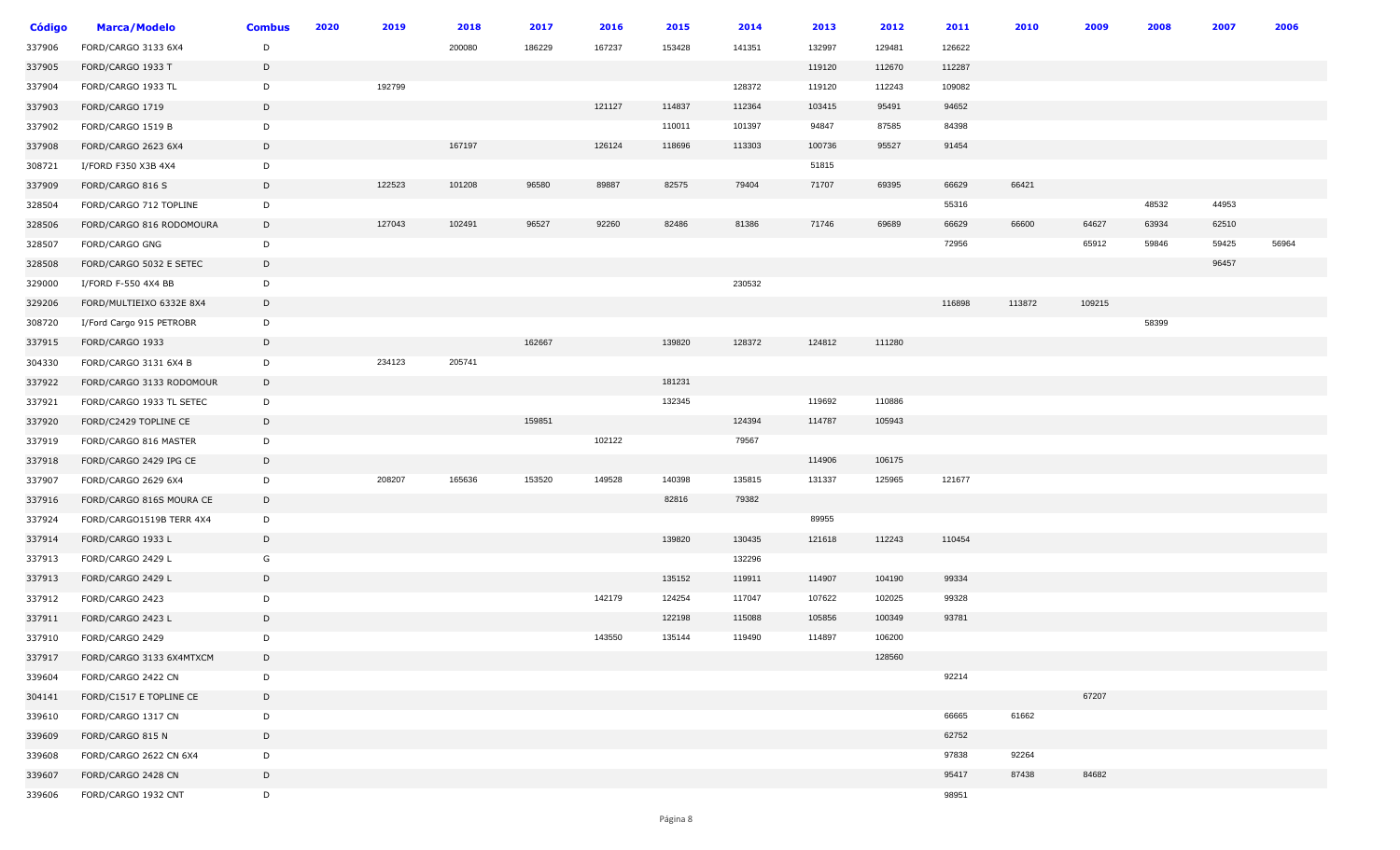| <b>Código</b> | <b>Marca/Modelo</b>      | <b>Combus</b> | 2020 | 2019   | 2018   | 2017   | 2016   | 2015   | 2014   | 2013   | 2012   | 2011   | 2010   | 2009  | 2008  | 2007  | 2006  |
|---------------|--------------------------|---------------|------|--------|--------|--------|--------|--------|--------|--------|--------|--------|--------|-------|-------|-------|-------|
| 339612        | FORD/CARGO 1722 CN       | D             |      |        |        |        |        |        |        |        |        | 76534  | 75669  |       |       |       |       |
| 339604        | FORD/CARGO 2422 CN       | G             |      |        |        |        |        |        |        |        |        | 92214  |        |       |       |       |       |
| 339613        | FORD/CARGO 3132 CN 6X4   | D             |      |        |        |        |        |        |        |        |        | 119640 | 119562 |       |       |       |       |
| 339601        | FORD/CARGO 2422          | D             |      |        |        |        |        |        |        |        |        |        |        |       | 73559 |       | 66294 |
| 339404        | FORD/CARGO 2628E TOPLINE | D             |      |        |        |        |        |        |        |        |        |        | 94619  |       |       |       |       |
| 304138        | FORD/C1119 TOPLINE CD    | D             |      |        | 112097 | 107964 | 98117  | 95226  |        |        |        |        |        |       |       |       |       |
| 304139        | FORD/CARGO 3129 6X4      | D             |      |        |        | 183085 | 172382 | 168803 |        |        |        |        |        |       |       |       |       |
| 304140        | FORD/C1723 TOPLINE CD    | D             |      |        |        | 140585 | 140449 | 132750 | 119353 |        | 101331 |        |        |       |       |       |       |
| 304332        | FORD/CARGO 1419 BS       | D             |      |        | 143964 |        |        |        |        |        |        |        |        |       |       |       |       |
| 339605        | FORD/CARGO 2628 CN 6X4   | D             |      |        |        |        |        |        |        |        | 112235 | 99606  | 95468  |       | 83853 |       |       |
| 339620        | FORD/CARGO 1932 CNLT     | D             |      |        |        |        |        |        |        |        |        | 99395  | 96444  |       |       |       |       |
| 304135        | <b>FORD/F 350 P</b>      | D             |      | 111039 | 95320  | 79016  | 76299  | 74286  | 66866  |        |        |        |        |       |       |       |       |
| 304136        | FORD/F 4000 4X4 P        | D             |      | 139610 | 117253 | 103958 | 94981  | 89682  | 86705  |        |        |        |        |       |       |       |       |
| 304137        | FORD/C1119 TOPLINE CE    | D             |      | 139420 |        | 107881 | 98599  | 95114  | 90057  | 85995  |        |        |        |       |       |       |       |
| 339702        | FORD/PM1000TAO CAM 3E    | D             |      |        |        |        |        | 62490  | 59137  | 57908  | 57075  | 55816  | 54466  | 50149 | 48389 | 44980 | 44363 |
| 339627        | FORD/C 2429 MITREN BOMB  | D             |      |        |        |        |        |        |        | 168381 |        |        |        |       |       |       |       |
| 339625        | FORD/C 1722 E MITREN CD  | D             |      |        |        |        |        |        |        |        |        |        |        |       |       | 91614 |       |
| 339611        | FORD/CARGO 1517 CN       | D             |      |        |        |        |        |        |        |        |        | 70604  | 69684  |       |       |       |       |
| 339623        | FORD/CARGO 1932 SETEC    | D             |      |        |        |        |        |        |        |        |        | 99395  |        |       |       |       |       |
| 346025        | FORD/F250 ARB CLASS      | D             |      |        |        |        |        |        |        |        |        |        |        | 72525 | 64984 |       |       |
| 339619        | FORD/CARGO 1717 CN       | D             |      |        |        |        |        |        |        |        |        | 72956  | 69205  |       |       |       |       |
| 339618        | FORD/CARGO 1722 CNL      | D             |      |        |        |        |        |        |        |        |        | 76534  | 75669  |       |       |       |       |
| 339617        | FORD/CARGO 1932 CNL      | D             |      |        |        |        |        |        |        |        |        | 94241  | 93717  |       |       |       |       |
| 339616        | FORD/CARGO 2428 CNL      | D             |      |        |        |        |        |        |        |        |        | 102103 | 80370  |       |       |       |       |
| 339615        | FORD/CARGO 2422 CNL      | D             |      |        |        |        |        |        |        |        |        | 92216  | 87662  |       |       |       |       |
| 339614        | FORD/CARGO 1932 CN       | D             |      |        |        |        |        |        |        |        |        | 99395  |        |       |       |       |       |
| 339624        | FORD/CARGO 1932 MASTER   | D             |      |        |        |        |        |        |        |        |        | 99395  |        |       |       |       |       |
| 304321        | FORD/CARGO 3031 8X2L     | D             |      | 226704 | 194094 | 180241 |        |        |        |        |        |        |        |       |       |       |       |
| 320240        | FORD/CARGO 2428 E        | D             |      |        |        |        |        |        |        |        | 89246  | 84761  | 81557  | 77140 | 70630 | 67010 | 64420 |
| 304314        | FORD/CARGO 1933 BTL      | D             |      | 196108 | 171466 | 156745 | 148574 | 141845 |        |        |        |        |        |       |       |       |       |
| 304315        | FORD/CARGO 2429 BL       | D             |      | 194301 | 171728 | 154360 | 147054 | 135186 |        |        |        |        |        |       |       |       |       |
| 304316        | FORD/CARGO 2431 L        | D             |      | 212673 | 183466 | 175534 |        |        |        |        |        |        |        |       |       |       |       |
| 304317        | FORD/CARGO 1731 TL       | D             |      |        | 164142 | 160071 |        |        |        |        |        |        |        |       |       |       |       |
| 304318        | FORD/CARGO 1731 L        | D             |      |        | 163141 | 158601 |        |        |        |        |        |        |        |       |       |       |       |
| 304312        | FORD/CARGO 1419 S        | D             |      |        | 133429 | 123295 | 112422 | 112362 |        |        |        |        |        |       |       |       |       |
| 304320        | FORD/CARGO 2631 6X4      | D             |      |        | 187992 | 166961 |        |        |        |        |        |        |        |       |       |       |       |
| 304311        | FORD/CARGO 1519 S        | D             |      | 157598 | 137561 | 128070 | 120108 | 104040 |        |        |        |        |        |       |       |       |       |
| 304322        | FORD/CARGO 3031 8X2      | D             |      | 223090 | 190857 | 180139 |        |        |        |        |        |        |        |       |       |       |       |
| 304323        | FORD/CARGO 2431          | D             |      | 209374 | 180456 | 175631 |        |        |        |        |        |        |        |       |       |       |       |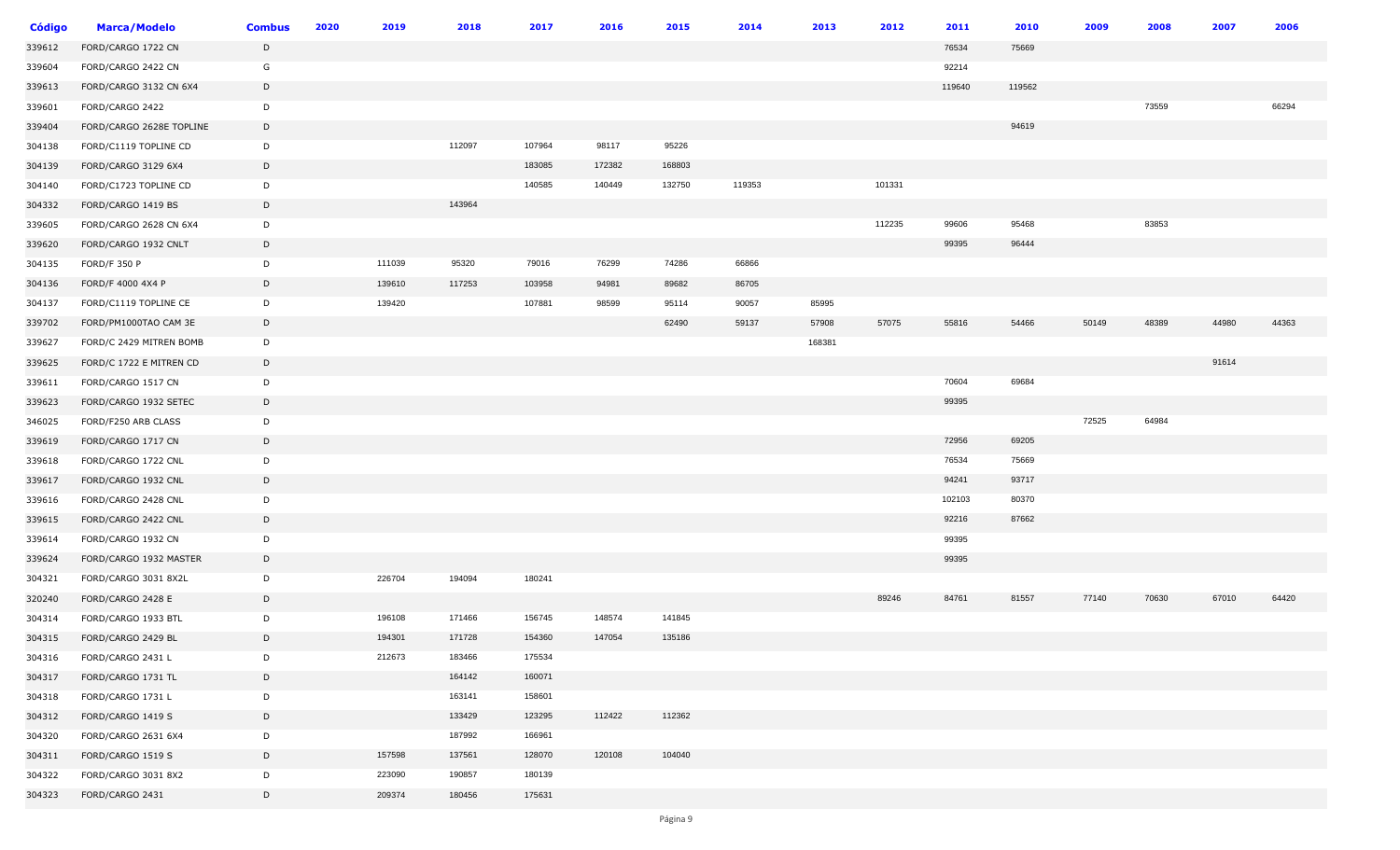| <b>Código</b> | <b>Marca/Modelo</b>      | <b>Combus</b> | 2020 | 2019   | 2018   | 2017   | 2016   | 2015   | 2014   | 2013   | 2012   | 2011  | 2010  | 2009  | 2008  | 2007   | 2006  |
|---------------|--------------------------|---------------|------|--------|--------|--------|--------|--------|--------|--------|--------|-------|-------|-------|-------|--------|-------|
| 304324        | FORD/CARGO 3131 6X4      | D             |      |        | 195889 | 187083 |        |        |        |        |        |       |       |       |       |        |       |
| 304327        | FORD/CARGO 1933 BL       | D             |      |        | 165371 |        |        |        |        |        |        |       |       |       |       |        |       |
| 304329        | FORD/CARGO 3133 6X4 B    | D             |      | 253736 | 214970 |        |        |        |        |        |        |       |       |       |       |        |       |
| 304134        | <b>FORD/F 4000 P</b>     | D             |      | 120628 | 103502 | 95653  | 87533  | 83715  | 79664  |        |        |       |       |       |       |        |       |
| 304319        | FORD/CARGO 1731          | D             |      |        | 156526 | 151110 |        |        |        |        |        |       |       |       |       |        |       |
| 304303        | FORD/CARGO 2423 BL       | D             |      |        | 156010 | 151236 | 144794 |        |        |        |        |       |       |       |       |        |       |
| 304144        | FORD/CARGO 1729 GERM     | D             |      |        |        |        |        |        |        | 113579 |        |       |       |       |       |        |       |
| 304145        | FORD/CARGO 1729 TL SETEC | D             |      |        |        |        |        | 132861 |        | 112941 |        |       |       |       |       |        |       |
| 304147        | FORD/F4000 TRV C TRIPLA  | D             |      | 147103 | 138893 |        |        |        |        |        |        |       |       |       |       |        |       |
| 304148        | FORD/CARGO 1723 TRV FMAX | D             |      | 485821 |        |        | 398562 |        |        |        |        |       |       |       |       |        |       |
| 304199        | FORD/CARGO 1317          | D             |      |        |        |        |        |        |        |        |        |       |       |       | 58744 | 54647  |       |
| 304204        | FORD/CARGO2631 FERRARI T | D             |      |        |        |        |        |        |        | 132339 |        |       |       |       |       |        |       |
| 304313        | FORD/CARGO 1729 BTL      | D             |      |        |        |        | 137532 | 136424 |        |        |        |       |       |       |       |        |       |
| 304302        | FORD/CARGO 2429 B        | D             |      | 193779 | 171113 | 153227 | 146953 | 136031 |        |        |        |       |       |       |       |        |       |
| 304331        | FORD/CARGO 2631 6X4 B    | D             |      | 210587 | 196304 |        |        |        |        |        |        |       |       |       |       |        |       |
| 304304        | FORD/CARGO 2423 B        | D             |      | 177195 | 155692 | 149387 | 144599 |        |        |        |        |       |       |       |       |        |       |
| 304306        | FORD/CARGO 1729 BL       | D             |      |        |        | 138491 | 137929 |        |        |        |        |       |       |       |       |        |       |
| 304307        | FORD/CARGO 1729 B        | D             |      |        | 161562 | 145352 | 141305 | 135826 |        |        |        |       |       |       |       |        |       |
| 304308        | FORD/CARGO 1723 BL       | D             |      | 179286 | 155167 | 137390 | 129860 | 128855 |        |        |        |       |       |       |       |        |       |
| 304309        | FORD/CARGO 1723 B        | D             |      | 176821 | 154753 | 135292 | 129877 | 124459 |        |        |        |       |       |       |       |        |       |
| 304310        | FORD/CARGO 1719 S        | D             |      |        | 140612 | 129146 | 124207 |        |        |        |        |       |       |       |       |        |       |
| 304301        | FORD/CARGO 1517 E        | D             |      |        |        |        |        |        |        |        |        | 70604 | 66225 | 59631 | 58048 | 55267  | 52543 |
| 349107        | I/FORD F-150 PLATINUM    | G             |      |        |        |        |        |        | 257130 |        |        |       |       |       |       |        |       |
| 348405        | FORD/AUTO LIFE TROIAL4   | D             |      |        |        |        |        |        |        |        |        |       |       |       |       | 59205  |       |
| 304109        | FORD/CARGO 1317E MORAL   | D             |      |        |        |        |        |        |        |        |        |       | 65992 |       |       |        |       |
| 304111        | FORD/CARGO 1317E BASF    | D             |      |        |        |        |        |        |        |        |        |       |       |       | 57947 |        |       |
| 304112        | FORD/CARGO 2932 KROV ET  | D             |      |        |        |        |        |        |        |        |        |       |       |       |       | 115062 |       |
| 304113        | FORD/CARGO 1319          | D             |      |        |        |        |        | 103348 | 100119 | 93103  | 82551  | 81078 |       |       |       |        |       |
| 304114        | FORD/CARGO 1723 L        | D             |      |        |        |        | 128195 | 120347 | 111035 | 104989 | 101704 | 98313 |       |       |       |        |       |
| 304115        | FORD/CARGO 1723          | D             |      |        |        |        | 129812 | 120347 | 111035 | 105015 | 101742 | 98313 |       |       |       |        |       |
| 304118        | FORD/CARGO 1319 RODOMOUR | D             |      |        |        |        |        |        |        | 94032  |        |       |       |       |       |        |       |
| 304119        | FORD/CARGO 1723 IPG CE   | D             |      |        |        |        |        |        |        | 99237  |        |       |       |       |       |        |       |
| 304120        | FORD/CARGO 2042 AT       | D             |      | 241870 | 214824 | 185396 |        | 144540 | 129119 | 123232 | 117428 |       |       |       |       |        |       |
| 304107        | FORD/C1317E TRUKAM CT    | D             |      |        |        |        |        |        |        |        |        |       |       | 59965 |       |        |       |
| 320012        | FORD/C 2842 AT EQUIPG CA | D             |      |        |        |        |        |        |        | 163745 |        |       |       |       |       |        |       |
| 304106        | FORD/CARGO 1832 E        | D             |      |        |        |        |        |        |        |        |        | 88922 | 79084 | 75618 |       |        |       |
| 320214        | FORD/CARGO 1722          | D             |      |        |        |        |        |        |        |        |        | 74925 |       |       |       |        |       |
| 320218        | FORD/CARGO 816           | D             |      |        |        |        |        |        |        | 74587  |        |       |       |       |       |        |       |
| 304123        | FORD/CARGO 2429 SL       | D             |      |        |        |        |        | 135185 | 119931 | 114909 | 105948 |       |       |       |       |        |       |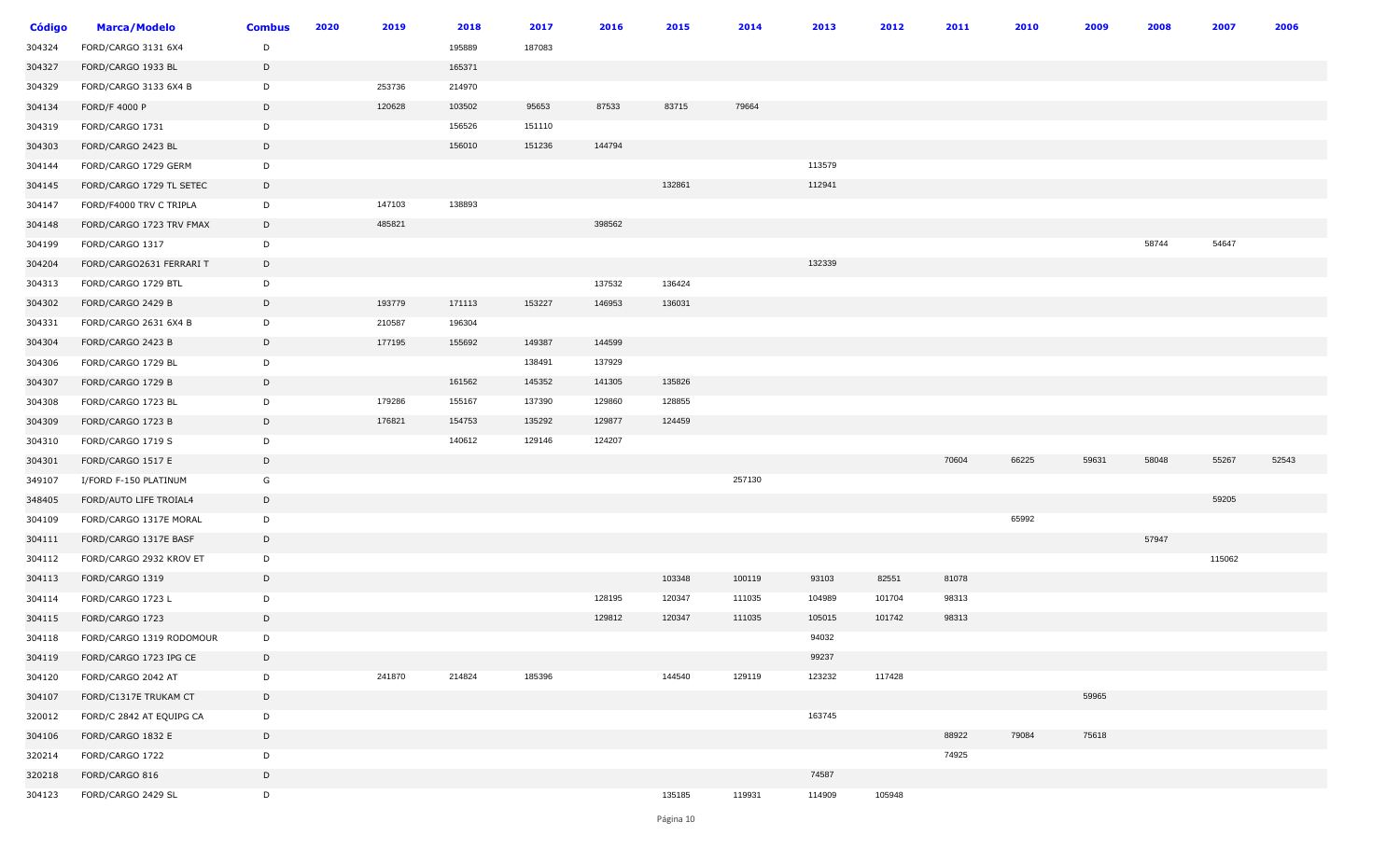| <b>Código</b> | <b>Marca/Modelo</b>      | <b>Combus</b> | 2020 | 2019   | 2018   | 2017   | 2016   | 2015   | 2014   | 2013   | 2012   | 2011   | 2010  | 2009  | 2008   | 2007   | 2006  |
|---------------|--------------------------|---------------|------|--------|--------|--------|--------|--------|--------|--------|--------|--------|-------|-------|--------|--------|-------|
| 304124        | FORD/CARGO 2429 S        | D             |      |        |        |        |        | 135190 | 119918 | 114887 |        |        |       |       |        |        |       |
| 304125        | FORD/CARGO 1719 B        | D             |      |        | 140481 | 128730 | 124019 | 115317 | 112688 | 103415 |        |        |       |       |        |        |       |
| 304126        | FORD/CARGO 1119          | D             |      | 136599 | 116122 | 104042 | 97565  | 91599  | 87406  | 83661  |        |        |       |       |        |        |       |
| 304127        | FORD/CARGO 2629 6X4 M    | D             |      | 224132 | 170482 | 155897 | 151334 | 144965 | 138120 | 128743 |        |        |       |       |        |        |       |
| 304128        | FORD/CARGO 1723 K        | D             |      |        |        |        | 126403 | 126227 | 116774 | 100221 |        |        |       |       |        |        |       |
| 304129        | FORD/CARGO 1729          | D             |      |        |        |        |        | 134416 | 128282 | 125087 |        |        |       |       |        |        |       |
| 320226        | FORD/MULTIEIXO C2622 8X4 | D             |      |        |        |        |        |        |        |        |        |        |       |       |        | 72455  |       |
| 320228        | FORD/CARGO 815 E         | D             |      |        |        |        |        |        |        |        |        | 61652  | 59328 | 54368 | 53897  | 52547  | 50543 |
| 304122        | FORD/CARGO 1729 TL       | D             |      |        |        |        |        |        | 125324 | 124291 |        |        |       |       |        |        |       |
| 349803        | FORD/CARGO 815EMAGICA    | D             |      |        |        |        |        |        |        |        |        | 64685  | 62246 | 57061 |        |        |       |
| 320239        | FORD/CARGO 2422 E        | D             |      |        |        |        |        |        |        |        |        | 87878  | 86295 | 75137 | 71119  | 68072  | 66333 |
| 346023        | FORD/F250 VIDA AMB       | D             |      |        |        |        |        |        |        |        |        |        | 61660 | 59555 | 53790  |        |       |
| 349600        | FORD/CARGO 815E BELP SL  | D             |      |        |        |        |        |        |        |        |        | 63149  | 60409 | 58543 |        |        |       |
| 349601        | FORD/CARGO 2422E BELP SL | D             |      |        |        |        |        |        |        |        |        | 92216  | 89119 | 80041 | 76654  | 73612  |       |
| 349602        | FORD/CARGO 2428E BELP SL | D             |      |        |        |        |        |        |        |        |        | 95203  | 88299 | 81082 | 75773  |        |       |
| 349603        | FORD/CARGO 4532E BELP SL | D             |      |        |        |        |        |        |        |        |        | 71691  | 62814 | 59624 | 55697  | 55318  |       |
| 349604        | FORD/CARGO BELP 1932 SL  | D             |      |        |        |        |        |        |        |        |        | 117287 |       |       |        |        |       |
| 349605        | FORD/CARGO BELP 2429 SL  | D             |      |        |        |        |        |        | 119964 | 113718 | 106211 |        |       |       |        |        |       |
| 349607        | FORD/CARGO BELP 2423 SL  | D             |      |        |        |        |        |        |        | 110901 | 100914 |        |       |       |        |        |       |
| 349800        | FORD/CARGO 1317 MAGICA   | D             |      |        |        |        |        |        |        |        |        | 68771  | 65825 |       |        |        |       |
| 304108        | FORD/CARGO 1717E TOPLINE | D             |      |        |        |        |        |        |        |        |        | 72956  | 68557 |       |        |        |       |
| 349802        | FORD/CARGO 2428E MAGICA  | D             |      |        |        |        |        |        |        |        |        | 88104  | 85755 | 80461 | 78724  | 75634  | 74873 |
| 320010        | FORD/C 4532 E EQUIPG CA  | D             |      |        |        |        |        |        |        |        |        |        |       |       | 65904  | 60970  |       |
| 349804        | FORD/CARGO 4432E MAGICA  | D             |      |        |        |        |        |        |        |        |        |        |       |       |        | 53293  | 51482 |
| 349806        | FORD/CARGO 4532E MAGICA  | D             |      |        |        |        |        |        |        |        |        |        | 62222 | 59573 | 55077  |        |       |
| 349808        | FORD/CARGO 1723 MAGICA   | D             |      |        |        |        |        |        |        |        | 101326 |        |       |       |        |        |       |
| 349809        | FORD/CARGO AMA 4432 PLUS | D             |      |        |        |        |        |        |        |        |        |        |       |       |        |        | 51207 |
| 303608        | FORD/CARGO 4532E TRCSYST | D             |      |        |        |        |        |        |        |        |        |        | 64273 |       | 59220  |        |       |
| 303611        | FORD/CARGO 4532 MASTER   | D             |      |        |        |        |        |        |        |        |        |        | 73759 | 70578 |        |        |       |
| 303612        | FORD/CARGO 1933 MASTER   | D             |      |        |        |        |        |        | 137943 | 125248 | 111367 |        |       |       |        |        |       |
| 303614        | FORD/CARGO 1933 RODOEIXO | D             |      |        |        |        |        |        | 138734 |        |        |        |       |       |        |        |       |
| 304102        | FORD/CARGO1717 E         | D             |      |        |        |        |        |        |        |        |        | 72832  | 64331 | 62002 | 58424  | 54500  | 52098 |
| 304103        | FORD/CARGO 1317 E        | D             |      |        |        |        |        |        |        |        |        | 60522  | 59574 | 58806 | 57646  | 55009  | 52994 |
| 304104        | FORD/RODOKINHO CARGO CT  | D             |      |        |        |        |        | 92050  | 86346  | 82154  | 69551  | 65953  | 63394 | 60230 | 58419  | 55912  | 53881 |
| 349801        | FORD/CARGO 1722E MAGICA  | D             |      |        |        |        |        |        |        |        |        | 77810  | 75788 |       |        |        | 70646 |
| 320236        | FORD/CARGO 4432 E        | D             |      |        |        |        |        |        |        |        |        |        |       |       |        | 51263  | 45866 |
| 320237        | FORD/CARGO 2932 E        | D             |      |        |        |        |        |        |        |        |        |        |       |       | 112656 | 109596 | 90733 |
| 320235        | FORD/CARGO 2622 E        | G             |      |        |        |        |        |        |        |        |        | 96244  |       |       |        |        |       |
| 320235        | FORD/CARGO 2622 E        | D             |      |        |        |        |        |        |        |        |        | 96336  | 85627 | 82534 | 77619  | 74888  | 71585 |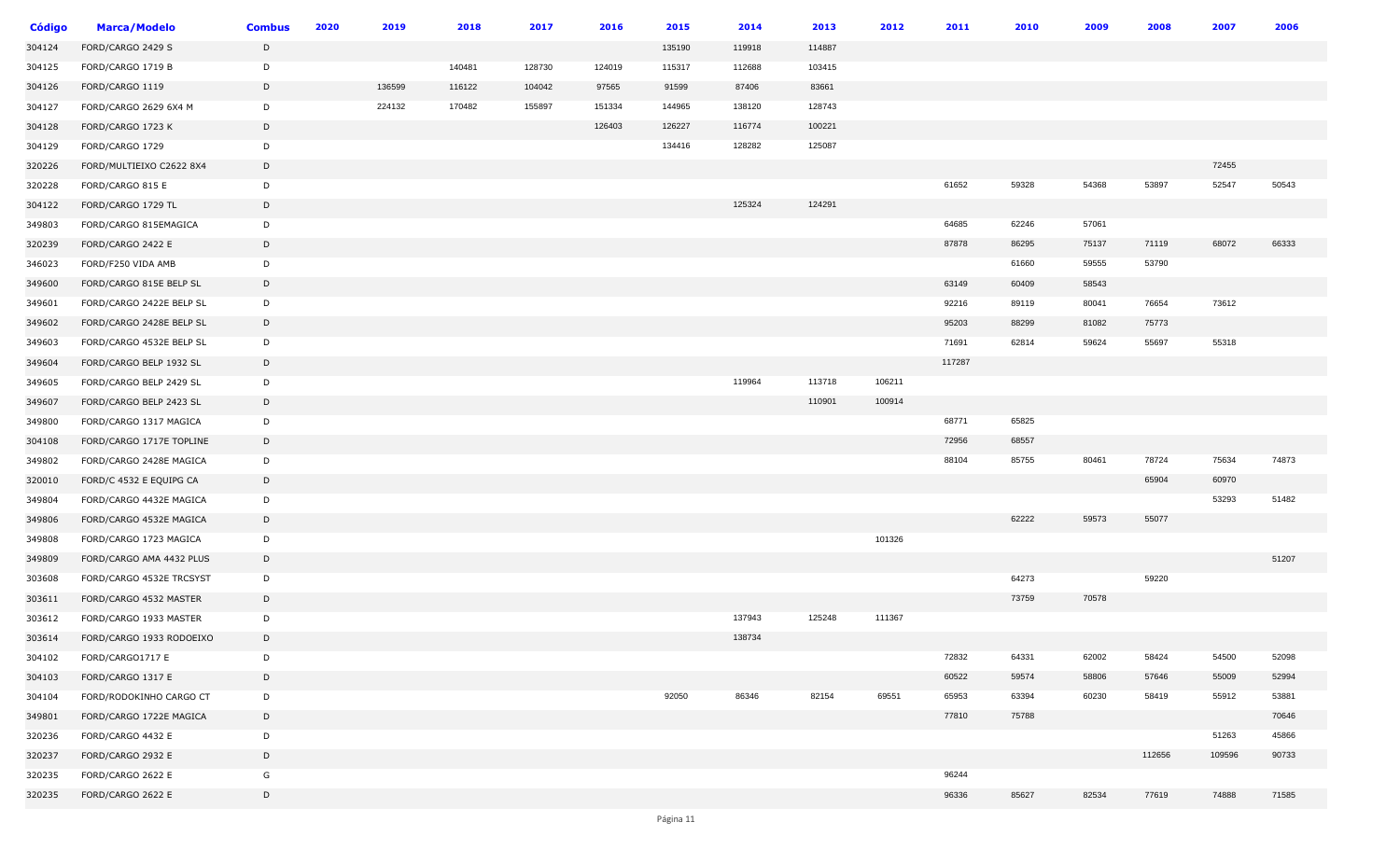| <b>Código</b>   | <b>Marca/Modelo</b>               | <b>Combus</b> | 2020 | 2019   | 2018   | 2017   | 2016  | 2015   | 2014   | 2013   | 2012   | 2011   | 2010   | 2009   | 2008   | 2007  | 2006  |
|-----------------|-----------------------------------|---------------|------|--------|--------|--------|-------|--------|--------|--------|--------|--------|--------|--------|--------|-------|-------|
| 304130          | FORD/CARGO 1729 L                 | D             |      |        |        |        |       | 134401 | 130245 | 126054 |        |        |        |        |        |       |       |
| 320234          | FORD/CARGO 5032 E                 | D             |      |        |        |        |       |        |        |        |        |        |        |        | 101252 | 91777 | 85458 |
| 347804          | FORD/F4000 CIOATO STEEL           | D             |      |        |        |        |       |        |        |        |        | 65277  |        | 59315  | 58254  |       |       |
| 320230          | I/FORD CARGO 1830                 | D             |      |        |        |        |       |        |        |        |        |        |        |        |        | 84567 |       |
| 304121          | FORD/CARGO 2842 AT                | D             |      | 257612 | 221467 | 182062 |       | 157644 | 143126 | 141592 | 131745 |        |        |        |        |       |       |
| 320238          | FORD/CARGO 1722 E                 | D             |      |        |        |        |       |        |        |        |        | 76021  | 72333  | 71270  | 69763  | 69059 | 66553 |
|                 | <b>Fabricante:</b> FOTON          |               |      |        |        |        |       |        |        |        |        |        |        |        |        |       |       |
| 350404          | I/FOTON AUMARK 1099               | D             |      |        |        |        |       |        |        |        |        | 61231  |        |        |        |       |       |
| 350412          | FOTON/AUMARK 10-16                | D             |      |        | 107477 | 87073  | 81288 |        |        |        |        |        |        |        |        |       |       |
| 350101          | I/FOTON AUMARK 938ISF170          | D             |      |        |        |        |       |        |        |        |        | 49397  | 47358  |        |        |       |       |
| 350400          | I/FOTON ZZT5082 XLC               | D             |      |        |        |        |       |        |        |        |        |        |        | 44041  |        |       |       |
| 350403          | I/FOTON AUMARK 1069               | D             |      |        |        |        |       |        |        |        |        | 52015  |        |        |        |       |       |
| 350406          | I/FOTON AUMARK 1099T 380          | D             |      |        |        |        |       |        | 69252  | 64667  |        |        |        |        |        |       |       |
| 350407          | I/FOTON AUMARK 1099T              | D             |      |        |        |        |       | 72117  | 65472  | 60691  |        |        |        |        |        |       |       |
| 350408          | I/FOTON AUMARK 1099T 336          | D             |      |        |        |        |       |        | 65472  |        |        |        |        |        |        |       |       |
| 350402          | I/FOTON AUMARK 638ISF140          | D             |      |        |        |        |       |        |        |        |        | 48877  | 48335  |        |        |       |       |
|                 | <b>Fabricante:</b> FREIGHTLINER   |               |      |        |        |        |       |        |        |        |        |        |        |        |        |       |       |
| 342602          | I/FREIGHTLINER SPORT 106          | D             |      |        |        |        |       |        |        |        |        |        | 71508  |        |        |       |       |
|                 | <b>Fabricante:</b> GM - CHEVROLET |               |      |        |        |        |       |        |        |        |        |        |        |        |        |       |       |
| 320103          | I/GM SILVERADO 2500HD             | D             |      |        |        |        |       |        |        |        |        |        |        |        |        | 66954 |       |
| 308018          | I/GM SILVERADO K2500HDLT          | D             |      |        |        |        |       |        |        | 146341 |        |        |        |        |        |       |       |
| 320104          | I/GM SILVERADO 2500HDLTZ          | D             |      |        |        |        |       |        |        | 115691 |        |        |        | 92636  | 82997  |       |       |
| 308015          | I/GM SILVERADO K3500 HD           | D             |      |        |        |        |       |        |        |        |        |        |        | 105028 |        |       |       |
| 308016          | I/GM SILVERADO K3500 LTZ          | D             |      |        |        |        |       |        |        | 219232 |        | 198512 |        | 177377 |        |       |       |
| 320106          | I/GM SILVERADO 2500 HD            | D             |      |        |        | 322513 |       |        |        |        |        | 135833 | 130572 |        |        |       |       |
| 320107          | I/GM SILVERADO 3500HDLTZ          | D             |      |        |        |        |       |        |        |        |        |        | 181226 |        | 127230 |       |       |
| 320108          | I/CHEVROLET SILVER2500LT          | D             |      |        |        |        |       | 236478 |        |        |        |        |        |        |        |       |       |
| 342502          | IMP/CHEVROLET K3500               | D             |      |        |        |        |       |        |        |        |        |        |        |        |        | 83201 |       |
| Fabricante: GMC |                                   |               |      |        |        |        |       |        |        |        |        |        |        |        |        |       |       |
| 308820          | I/GMC SIERRA 2500HD DENA          | D             |      |        |        |        |       |        |        |        |        | 130727 |        |        |        |       |       |
|                 | 308816 I/GMC SIERRA K2500         | D             |      |        |        |        |       |        |        |        |        |        |        |        | 100526 |       |       |
| 308818          | I/GMC HUMMER STRETCH LIM          | G             |      |        |        |        |       |        |        |        |        |        | 164377 |        |        |       |       |
|                 | 308819 I/GMC SIERRA 3500HD DENA   | D             |      |        |        |        |       |        |        |        |        | 138365 |        |        |        |       |       |
|                 | Fabricante: HINO                  |               |      |        |        |        |       |        |        |        |        |        |        |        |        |       |       |
|                 | 351700 I/HINO SERIE300 MT514      | D             |      |        |        | 94108  |       |        |        |        |        |        |        |        |        |       |       |
|                 | Fabricante: HUALING               |               |      |        |        |        |       |        |        |        |        |        |        |        |        |       |       |
|                 | 349901 I/HUALING CAMC HN4250P43   | D             |      |        |        |        |       |        |        |        |        |        | 142522 |        |        |       |       |
|                 | Fabricante: HYUNDAI               |               |      |        |        |        |       |        |        |        |        |        |        |        |        |       |       |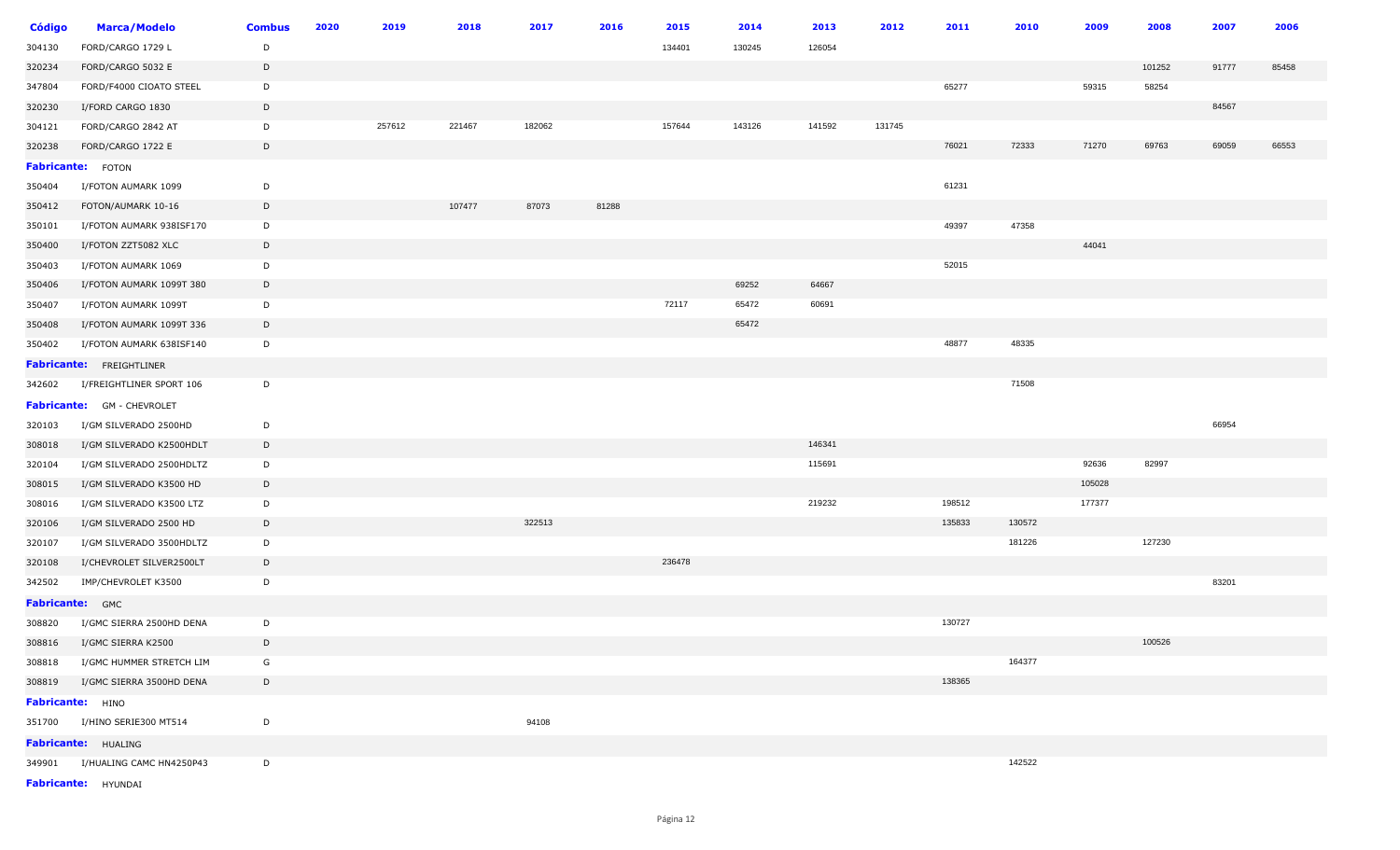| Código | <b>Marca/Modelo</b>              | <b>Combus</b> | 2020  | 2019  | 2018  | 2017  | 2016 | 2015   | 2014   | 2013   | 2012   | 2011   | 2010   | 2009   | 2008   | 2007   | 2006   |
|--------|----------------------------------|---------------|-------|-------|-------|-------|------|--------|--------|--------|--------|--------|--------|--------|--------|--------|--------|
| 344107 | HYUNDAI/HD 78                    | D             |       |       |       |       |      |        |        |        |        | 49459  |        |        |        |        |        |
| 344109 | HYUNDAI/HD 80                    | D             | 95864 | 91113 | 86805 | 82949 |      |        |        |        |        |        |        |        |        |        |        |
| 344109 | HYUNDAI/HD 80                    | G             |       |       | 86331 |       |      |        |        |        |        |        |        |        |        |        |        |
|        | <b>Fabricante: INTERNATIONAL</b> |               |       |       |       |       |      |        |        |        |        |        |        |        |        |        |        |
| 345721 | INTERNATIONAL/4400 6X2           | D             |       |       |       |       |      |        |        |        | 111567 | 107854 |        |        |        |        |        |
| 308911 | I/INTERNATIONAL LSTAR HD         | D             |       |       |       |       |      |        | 139340 |        |        |        |        |        |        |        |        |
| 345727 | INTERNATIONAL/4400P7 6X4         | D             |       |       |       |       |      | 135465 | 132863 | 129869 | 127345 |        |        |        |        |        |        |
| 345714 | INTERNATIONAL/9800 6X4           | D             |       |       |       |       |      |        |        |        |        |        |        |        | 91938  |        |        |
| 345719 | INTERNATIONAL/9800I 6X2          | D             |       |       |       |       |      |        |        |        | 95129  | 85537  |        |        |        |        |        |
| 345720 | INTERNATIONAL/9800I 6X4          | D             |       |       |       |       |      |        |        |        |        | 94851  | 93759  |        |        |        |        |
| 345729 | INTERNATIONAL/9800P7 6X4         | D             |       |       |       |       |      | 148643 | 131825 | 127589 | 114871 |        |        |        |        |        |        |
| 345728 | INTERNATIONAL/9800P7 6X2         | D             |       |       |       |       |      |        | 133257 | 124061 | 93690  |        |        |        |        |        |        |
| 345722 | INTERNATIONAL/4400 4X2           | D             |       |       |       |       |      |        |        |        |        | 66810  |        |        |        |        |        |
| 345723 | INTERNATIONAL/4400 6X4           | D             |       |       |       |       |      |        |        |        |        | 93541  |        |        |        |        |        |
| 345725 | INTERNATIONAL/4400P7 4X2         | D             |       |       |       |       |      | 119799 | 114421 | 105860 | 103963 |        |        |        |        |        |        |
| 345726 | INTERNATIONAL/4400P7 6X2         | D             |       |       |       |       |      | 123636 | 118384 | 115776 | 110688 |        |        |        |        |        |        |
|        | <b>Fabricante:</b> IVECO-FIAT    |               |       |       |       |       |      |        |        |        |        |        |        |        |        |        |        |
| 310050 | IVECO/TECTOR 240E25              | D             |       |       |       |       |      |        |        |        |        | 96039  | 83231  | 78435  | 77487  |        |        |
| 310044 | IVECO/TRAKKER 720T42TN           | D             |       |       |       |       |      |        |        |        |        | 247542 | 219901 | 211896 |        |        |        |
| 310045 | IVECO/260E25N 6X4                | D             |       |       |       |       |      |        |        |        |        | 105552 | 91664  | 90115  | 88150  |        |        |
| 351021 | IVECO/ECTECTOR 230E22N           | D             |       |       |       |       |      |        |        |        |        | 86131  | 82936  |        | 75623  |        |        |
| 310051 | IVECO/TECTOR 170E25T             | D             |       |       |       |       |      |        |        |        |        | 86177  | 77292  | 75722  |        |        |        |
| 310047 | IVECO/170E25N 4X2                | D             |       |       |       |       |      |        |        |        |        | 81099  | 75635  | 75482  | 71256  |        |        |
| 310052 | IVECO/ECTECTOR 170E24N           | D             |       |       |       |       |      |        |        |        |        |        |        | 74006  | 70719  |        |        |
| 351001 | IVECO/ECTECTOR 230E24N           | D             |       |       |       |       |      |        |        |        |        |        |        | 76880  | 75732  | 72758  | 65778  |
| 351000 | IVECO/ECTECTOR 230E24N1          | D             |       |       |       |       |      |        |        |        |        |        |        |        | 75165  | 71897  | 65334  |
| 351003 | IVECO/DAILY45S16 VETRATO         | D             |       |       |       |       |      |        |        |        |        |        |        | 41590  | 38211  |        |        |
| 351013 | IVECO/DAILY45S14 CS              | D             |       |       |       |       |      |        |        |        |        | 51495  | 48092  | 43562  | 40742  | 38440  |        |
| 310043 | IVECO/TRAKKER 380T42N            | D             |       |       |       |       |      |        |        |        |        | 227312 | 207956 | 191694 |        |        |        |
| 351016 | IVECO/DAILY45S14 GRANFUR         | D             |       |       |       |       |      |        | 73087  |        |        | 54028  | 52031  | 50183  | 46427  |        |        |
| 310027 | IVECO/DAILY70C16 CS-IF           | D             |       |       |       |       |      |        |        |        |        |        |        |        | 41316  |        |        |
| 351023 | IVECO/ECTECTOR 170E24NB          | D             |       |       |       |       |      |        |        |        |        |        |        |        | 72968  |        |        |
| 310053 | IVECO/TECTOR 170E25              | D             |       |       |       |       |      |        |        |        |        | 86184  | 77275  | 75705  | 74755  |        |        |
| 351014 | IVECO/DAILY45S14 CD              | D             |       |       |       |       |      |        |        |        |        | 55276  | 49129  |        |        |        |        |
| 343478 | I/IVECOECCURSOR 450E32T          | D             |       |       |       |       |      |        |        |        |        |        | 65676  |        | 61672  | 58586  |        |
| 310042 | IVECO/TRAKKER 380T38N            | D             |       |       |       |       |      |        |        |        |        |        |        | 164952 |        |        |        |
| 343463 | I/IVECO ECTECTOR 230E22          | D             |       |       |       |       |      |        |        |        |        |        |        |        | 72353  | 69269  |        |
| 343471 | I/IVECOSTRALHD 450S42TIF         | D             |       |       |       |       |      |        |        |        |        |        |        |        | 79404  |        |        |
| 343472 | I/IVECOTRAKKER 720T42T           | D             |       |       |       |       |      |        |        |        |        |        |        | 201462 | 198408 | 182868 | 171227 |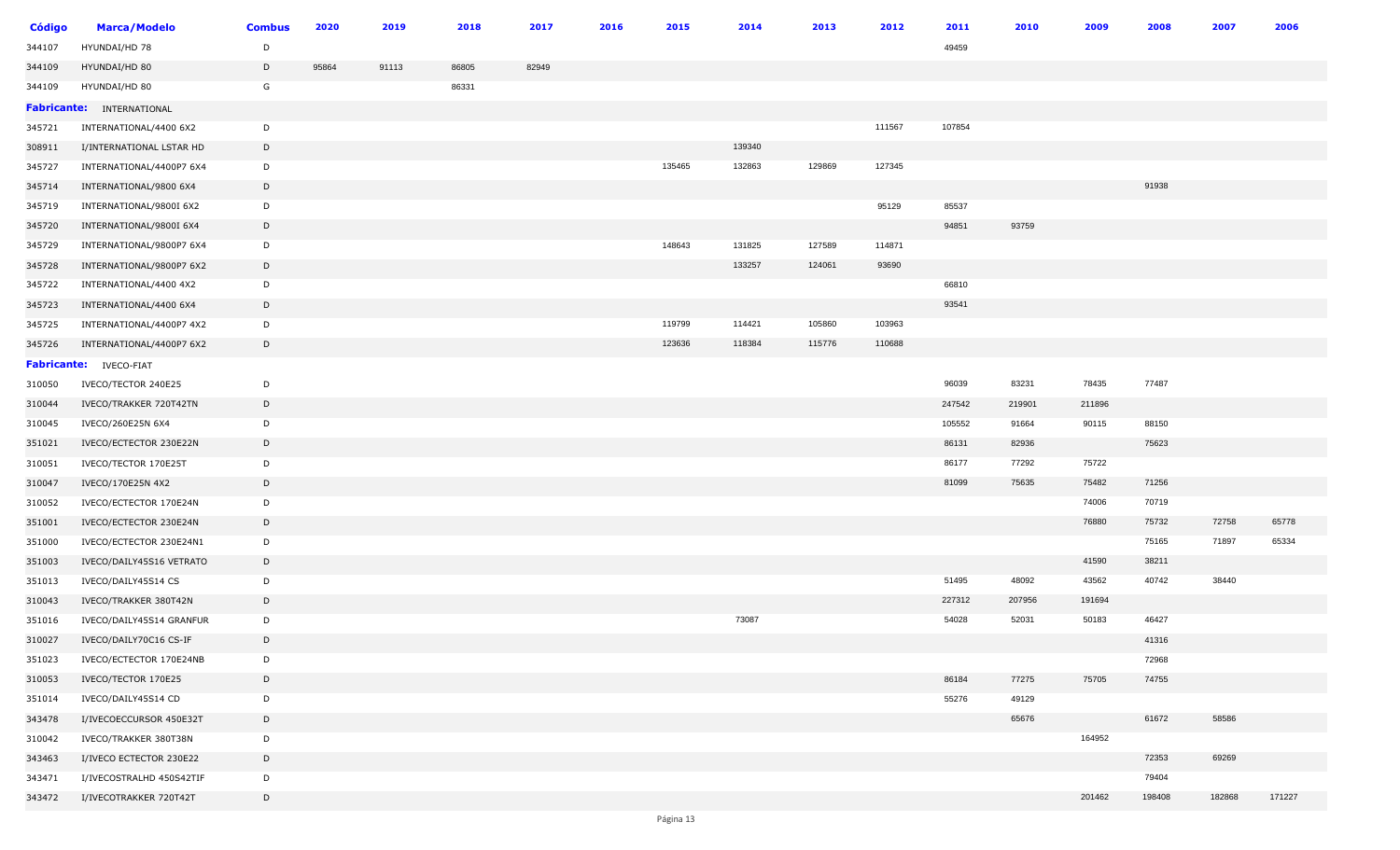| <b>Código</b> | <b>Marca/Modelo</b>      | <b>Combus</b> | 2020   | 2019   | 2018   | 2017   | 2016   | 2015   | 2014   | 2013   | 2012   | 2011   | 2010  | 2009  | 2008   | 2007   | 2006   |
|---------------|--------------------------|---------------|--------|--------|--------|--------|--------|--------|--------|--------|--------|--------|-------|-------|--------|--------|--------|
| 343473        | I/IVECOSTRALIHD 740S42TZ | D             |        |        |        |        |        |        |        |        |        |        |       |       | 104351 | 99177  | 97431  |
| 343475        | I/IVECOTRAKKER 380T38    | D             |        |        |        |        |        |        |        |        |        |        |       |       | 156397 | 151536 | 148075 |
| 343461        | I/IVECOSTRALIHD 450S38T1 | D             |        |        |        |        |        |        |        |        |        |        |       |       | 79684  |        |        |
| 343477        | I/IVECOSTRALISHD 490S42T | D             |        |        |        |        |        |        |        |        |        |        |       |       | 93697  | 86325  |        |
| 343459        | I/IVECO ETECTOR 170E22IF | D             |        |        |        |        |        |        |        |        |        |        |       |       |        |        | 65689  |
| 343485        | IVECO/EUROCARGO 170E22   | D             |        |        |        |        |        |        |        |        |        | 72850  | 63617 | 60747 | 59834  |        |        |
| 343486        | IVECO/EUROCARGO 170E24   | D             |        |        |        |        |        |        |        |        |        | 81679  | 72806 | 69296 |        |        |        |
| 343487        | IVECO/EUROCARGO 230E24   | D             |        |        |        |        |        |        |        |        |        | 87120  | 78770 | 73905 | 72615  |        |        |
| 343488        | IVECO/EUROCARGO 230E22   | D             |        |        |        |        |        |        |        |        |        |        |       |       | 70021  |        |        |
| 343489        | I/IVECO EUROCARGO 170E22 | D             |        |        |        |        |        |        |        |        |        |        |       |       | 58473  |        |        |
| 343492        | I/IVECO EUROCARGO 230E24 | D             |        |        |        |        |        |        |        |        |        |        |       |       | 72545  |        |        |
| 343476        | I/IVECO STRALIHD 570S38T | D             |        |        |        |        |        |        |        |        |        |        |       |       | 79703  | 75291  |        |
| 310039        | IVECO/DAILY CIRILO AMB   | D             |        |        |        |        |        |        |        |        |        |        | 43594 | 41093 |        |        |        |
| 351034        | IVECO/240E25 MASTER      | D             |        |        |        |        |        |        |        |        |        | 102683 | 92609 |       |        |        |        |
| 310040        | IVECO/EUROCARGO 260E25N  | D             |        |        |        |        |        |        |        | 114200 |        | 100153 | 95350 | 86785 | 85789  |        |        |
| 310029        | IVECO/DAILY55C16 CD      | D             |        |        |        |        |        |        |        |        |        | 60163  | 52681 | 51996 | 49489  |        |        |
| 310030        | IVECO/DAILY55C16 GRANFUR | D             |        |        |        |        |        |        |        |        |        | 53805  | 53129 | 47708 | 43619  | 42157  |        |
| 343438        | IMP/IVECOFIAT E 450E37T  | D             |        |        |        |        |        |        |        |        |        |        |       |       |        |        | 61207  |
| 343498        | IVECO/TECTOR 240E25S     | G             |        |        |        |        |        |        |        |        |        |        | 94315 |       |        |        |        |
| 343462        | I/IVECOSTRALISHD 450S38T | D             |        |        |        |        |        |        |        |        |        |        |       |       | 78072  | 77103  | 74363  |
| 343455        | I/IVECO ETECH MP440E42TP | D             |        |        |        |        |        |        | 158316 | 156043 |        |        |       |       |        |        |        |
| 351033        | IVECO/E ROSSETTI 450E32T | D             |        |        |        |        |        |        |        |        |        |        |       |       | 55577  |        |        |
| 310034        | IVECO/STRALIHD 490S42TN1 | D             |        |        |        |        |        |        |        |        |        |        |       |       | 85590  | 83689  |        |
| 310033        | IVECO/STRALIHD 490S38TN1 | D             |        |        |        |        |        |        |        |        |        |        |       |       | 78965  | 76224  |        |
| 310032        | IVECO/DAILY70C16 CD      | D             |        |        |        |        |        |        |        |        |        |        | 49703 | 48380 | 46626  | 45362  |        |
| 310031        | IVECO/DAILY55C16 MAXIFUR | D             |        |        |        |        |        |        |        |        |        | 59511  | 51418 | 49230 | 47261  | 45932  |        |
| 343498        | IVECO/TECTOR 240E25S     | D             |        |        |        |        |        |        |        |        |        | 100167 | 86580 | 83129 |        |        |        |
| 343497        | I/IVECO TECTOR 240E25S   | D             |        |        |        |        |        |        |        |        |        |        | 94315 |       |        |        |        |
| 343454        | I/IVECO ECTECTOR 170E22  | D             |        |        |        |        |        |        |        |        |        |        |       |       | 59966  | 57606  |        |
| 350614        | IVECO/STRALIS 490S48T    | D             |        |        |        |        |        |        | 170680 | 160097 | 157350 |        |       |       |        |        |        |
| 350673        | IVECO/TECTOR 150E21      | G             |        | 153137 |        |        |        |        |        |        |        |        |       |       |        |        |        |
| 350674        | I/IVECO DAILY 55S17W CD  | D             |        |        |        |        |        |        |        |        | 59681  |        |       |       |        |        |        |
| 350675        | IVECO/TRAKKER 500T48H    | D             |        |        |        |        |        |        | 290740 | 276984 |        |        |       |       |        |        |        |
| 350621        | IVECO/STRALIS 600S44T    | D             | 338428 | 283009 | 253513 | 235678 | 198199 | 194023 | 179117 | 169473 | 167537 |        |       |       |        |        |        |
| 350620        | IVECO/STRALIS 800S44TZ   | D             |        |        | 272713 | 239404 | 225119 | 217704 |        | 174841 | 174507 |        |       |       |        |        |        |
| 350618        | IVECO/STRALIS 490S44T    | D             | 287156 | 242907 | 236418 | 209884 | 200322 | 182991 | 164866 | 161565 | 160043 |        |       |       |        |        |        |
| 350602        | IVECO/TECTOR 240E28      | D             | 219040 | 188125 | 160963 | 146076 | 140150 | 133451 | 122089 | 107557 | 107357 | 106449 |       |       |        |        |        |
| 350615        | IVECO/STRALIS 600S48T    | D             | 355413 | 319685 | 279330 | 268437 | 248912 | 233637 | 192271 | 187111 | 180992 |        |       |       |        |        |        |
| 350671        | IVECO/TECTOR 170E21      | D             | 180907 | 164135 | 140098 | 123091 | 110217 | 106698 |        |        |        |        |       |       |        |        |        |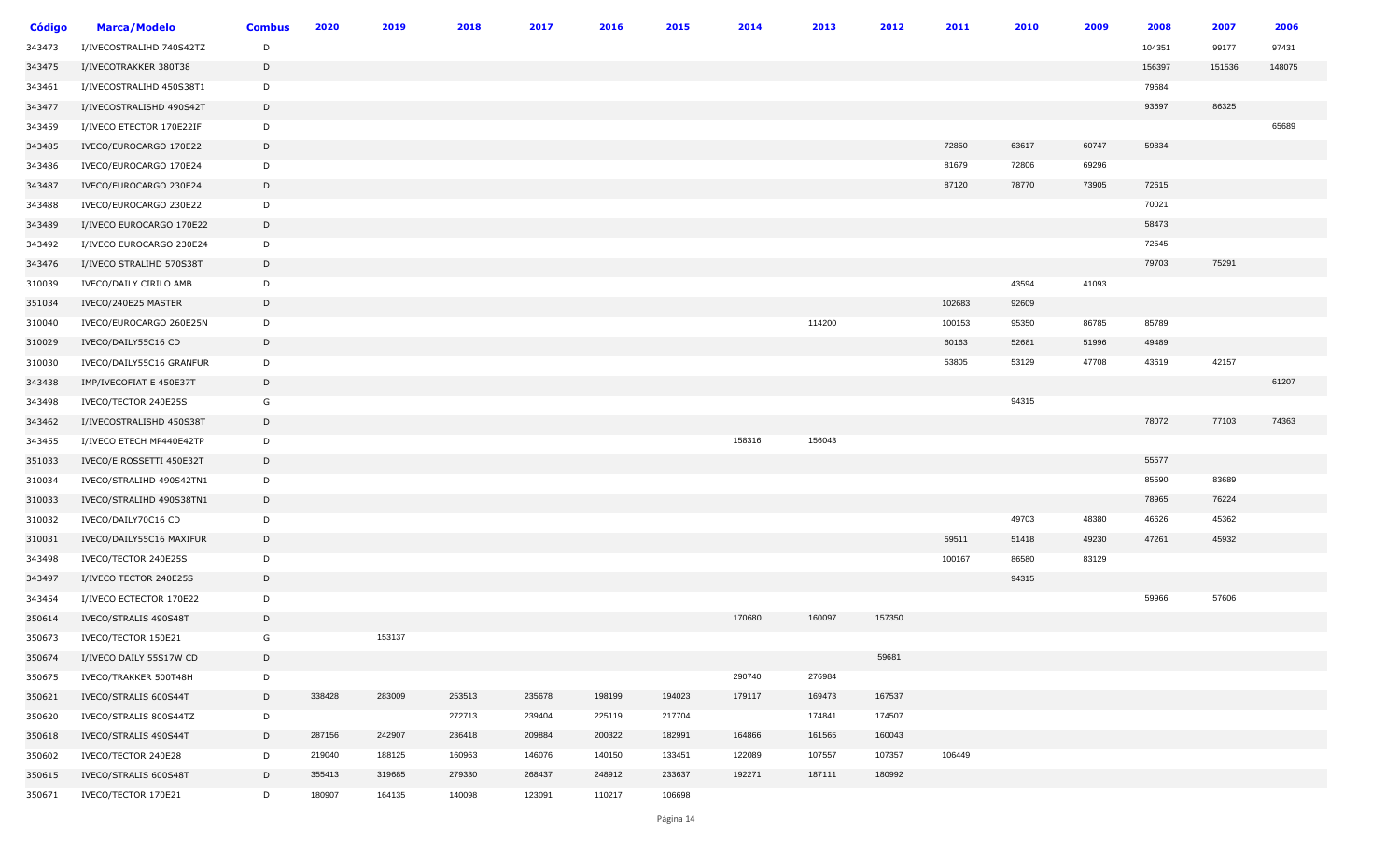| <b>Código</b> | <b>Marca/Modelo</b>      | <b>Combus</b> | 2020   | 2019   | 2018   | 2017   | 2016   | 2015   | 2014   | 2013   | 2012   | 2011   | 2010  | 2009  | 2008   | 2007  | 2006   |
|---------------|--------------------------|---------------|--------|--------|--------|--------|--------|--------|--------|--------|--------|--------|-------|-------|--------|-------|--------|
| 350613        | IVECO/STRALIS 490S40T    | D             | 303017 | 281784 | 225899 | 197564 |        | 161711 | 155586 | 154045 | 151467 |        |       |       |        |       |        |
| 350610        | IVECO/TRAKKER 410T44     | D             |        |        |        |        |        |        |        | 239885 | 239362 |        |       |       |        |       |        |
| 350609        | IVECO/TRAKKER 740T44T    | D             |        |        |        |        |        |        |        |        | 246000 |        |       |       |        |       |        |
| 350607        | IVECO/TRAKKER 740T48T    | D             |        |        |        |        | 314187 | 287718 | 285519 | 249709 | 246651 |        |       |       |        |       |        |
| 350606        | IVECO/TRAKKER 410T48     | D             |        |        |        |        | 279132 | 262071 | 246763 | 238254 | 230058 |        |       |       |        |       |        |
| 350605        | IVECO/VERTIS 130V19      | D             |        |        |        |        | 68655  | 66494  | 64869  | 54212  | 54088  |        |       |       |        |       |        |
| 350091        | IVECO/D GREENCAR AMB 09  | D             |        |        | 91605  | 87294  |        |        |        |        |        | 50437  | 46766 | 44682 | 41733  | 41108 | 37902  |
| 350616        | IVECO/STRALIS 600S40T    | D             |        |        | 192410 |        | 185766 | 174027 | 164072 | 156194 | 150491 |        |       |       |        |       |        |
| 350639        | IVECO/TECTOR 240E22      | D             |        |        | 152412 | 127455 | 121613 | 115224 | 110148 | 107202 | 103550 | 102891 |       |       |        |       |        |
| 350665        | IVECO/STRALIS 200S33     | D             |        |        |        |        |        | 118643 |        |        |        |        |       |       |        |       |        |
| 350664        | I/IVECOECCUR CARMETAL CA | D             |        |        |        |        |        |        |        |        |        |        |       |       | 86657  |       |        |
| 350663        | IVECO/TECTOR 170ET       | D             |        |        |        |        |        | 117275 |        | 103701 | 103132 |        |       |       |        |       |        |
| 350655        | IVECO/ST570S38T MASTER   | D             |        |        |        |        |        |        |        |        |        | 146742 |       |       |        |       |        |
| 350652        | IVECO/STRALIS 200S36     | D             |        |        |        |        |        |        |        |        | 92415  |        |       |       |        |       |        |
| 350649        | IVECO/DAILY70C RONTAN CT | D             |        |        |        |        |        |        |        |        |        | 45848  |       |       |        |       |        |
| 350647        | IVECO/EUROC23 TOPLINE CD | D             |        |        |        |        |        |        |        |        |        | 87543  |       |       |        |       |        |
| 350673        | IVECO/TECTOR 150E21      | D             | 171186 | 154723 | 131282 | 117373 | 100951 | 96936  | 94468  | 93884  |        |        |       |       |        |       |        |
| 350641        | I/IVECO STRALIS 530S36T  | D             |        |        |        |        |        |        |        | 166303 |        |        |       |       |        |       |        |
| 350672        | IVECO/TRAKKER 310T36     | D             |        |        |        |        |        |        |        | 127994 |        |        |       |       |        |       |        |
| 350633        | IVECO/STRALIS 800S48TZ   | D             | 379072 | 310345 | 260040 | 231241 | 219420 | 207058 | 196143 | 175902 | 169216 | 166280 |       |       |        |       |        |
| 350625        | I/IVECO STRALIS 490S44T  | D             |        |        |        |        |        |        |        | 168201 |        |        |       |       |        |       |        |
| 350621        | IVECO/STRALIS 600S44T    | G             |        | 283009 |        |        |        |        |        |        |        |        |       |       |        |       |        |
| 350668        | IVECO/STRALIS 600S56T    | D             |        |        | 275154 | 268243 |        |        | 220061 | 203586 |        |        |       |       |        |       |        |
| 350669        | IVECO/STRALIS570S41T VIR | D             |        |        |        |        |        |        |        |        |        | 105878 | 98350 |       | 89408  |       |        |
| 350670        | I/IVECO MAGIRUS EC ML100 | D             |        |        |        |        |        |        |        |        | 162817 |        |       |       |        |       |        |
| 350601        | IVECO/TECTOR 240E28S     | D             |        |        |        |        | 144177 | 140050 | 133288 | 125907 | 111789 |        |       |       |        |       |        |
| 350643        | IVECO/STRALIS 530S36T    | D             |        |        |        |        |        | 163869 | 161656 | 137667 | 132672 |        |       |       |        |       |        |
| 351031        | IVECO/ECTECTOR 170E24NJ  | D             |        |        |        |        |        |        |        |        |        |        |       |       | 72968  |       |        |
| 350097        | IVECO/FIAT D UNIVIDAS AM | D             |        |        |        | 86017  |        |        |        |        |        |        |       |       |        |       |        |
| 350692        | IVECO/TECTOR 240E28IDATK | D             | 233153 | 204363 |        |        |        |        |        |        |        |        |       |       |        |       |        |
| 350694        | IVECO/TECTOR 240E30SID   | D             | 238598 | 220055 | 177123 | 160735 | 146288 |        |        |        |        |        |       |       |        |       |        |
| 350695        | IVECO/STRALIS 600S GERM  | D             |        | 336824 | 298893 |        |        |        |        | 154735 |        |        |       |       |        |       |        |
| 350696        | I/IVECO MAGIRUS M 55 L   | D             |        |        |        | 193584 |        |        |        |        |        |        |       |       | 112999 |       |        |
| 350697        | IVECO/VERTIS MITREN BOM  | D             |        |        |        |        | 94449  |        |        |        |        |        |       |       |        |       |        |
| 350603        | IVECO/TECTOR 170E28      | D             | 207375 | 184135 | 148187 | 127562 | 118223 | 112884 | 102094 | 96139  | 95307  |        |       |       |        |       |        |
| 350095        | IVECO/UNISAUDE ATHENA AM | D             |        |        |        |        |        |        |        |        |        |        |       |       |        |       | 108318 |
| 350690        | I/IVECO MAGIRUS M32 L-AS | D             |        |        |        |        |        |        |        | 166031 |        |        |       |       |        |       |        |
| 351029        | IVECO/ECTECTOR 170E24NH  | D             |        |        |        |        |        |        |        |        |        |        |       |       | 71270  |       |        |
| 351027        | IVECO/ECTECTOR 170E24NF  | D             |        |        |        |        |        |        |        |        |        |        |       |       | 71517  |       |        |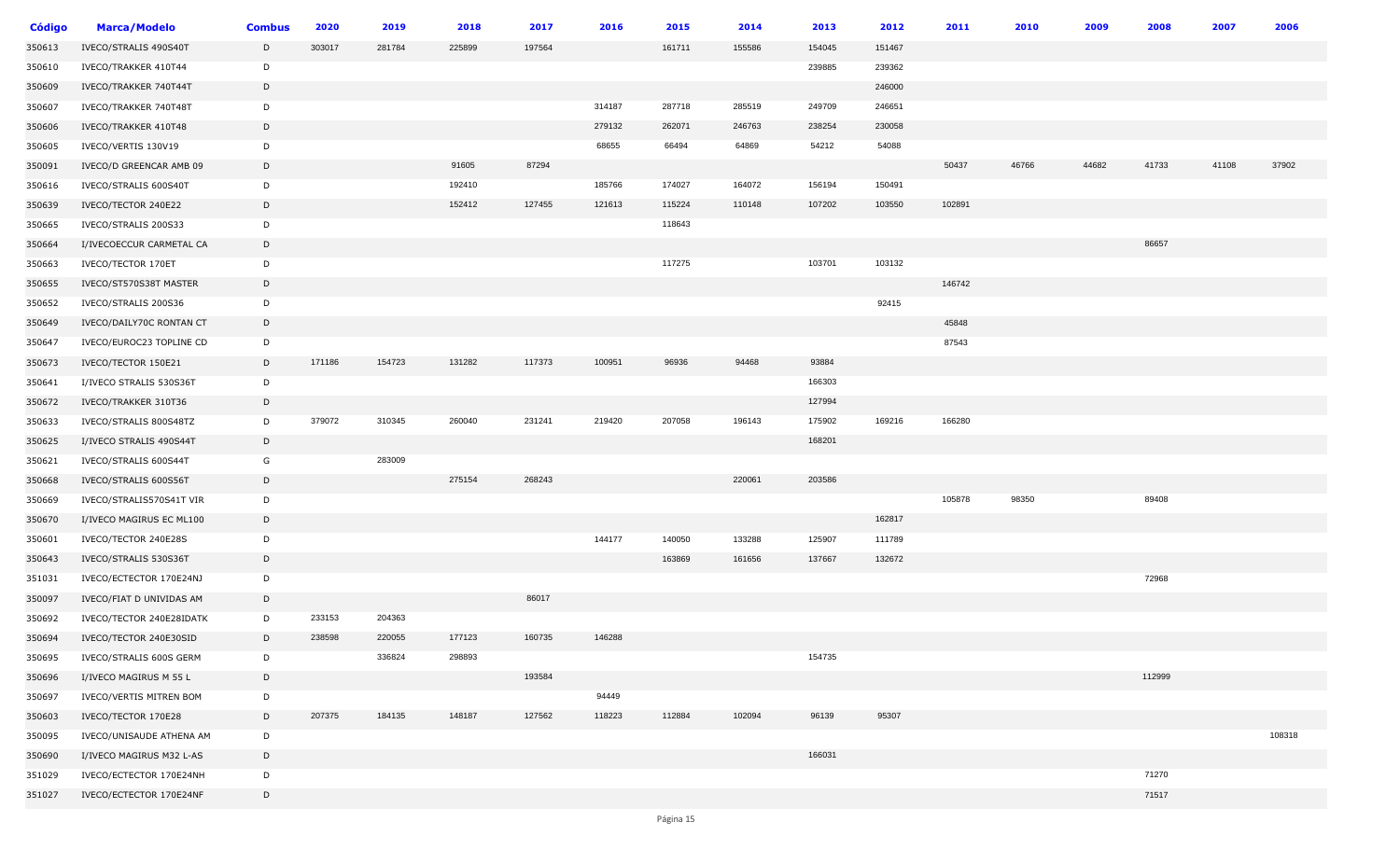| <b>Código</b> | <b>Marca/Modelo</b>      | <b>Combus</b> | 2020   | 2019   | 2018   | 2017   | 2016   | 2015   | 2014   | 2013   | 2012   | 2011   | 2010   | 2009   | 2008   | 2007   | 2006  |
|---------------|--------------------------|---------------|--------|--------|--------|--------|--------|--------|--------|--------|--------|--------|--------|--------|--------|--------|-------|
| 350093        | IVECO/RIBEIRAUTO AMB     | D             |        |        |        |        |        |        |        |        | 49229  | 47577  | 44079  | 40318  | 37925  | 35912  |       |
| 350667        | IVECO/STRALIS 800S56TZ   | D             | 381395 | 328329 | 291106 | 271361 | 252098 | 248957 | 226716 | 224642 |        |        |        |        |        |        |       |
| 350092        | IVECO/DAILY MODIFICAR EM | D             |        |        |        |        |        |        |        |        | 53944  | 50554  | 48323  | 44456  | 42105  | 39198  | 37561 |
| 350090        | IVECO/ECCURSOR 450E32TN  | D             |        |        |        |        |        |        |        |        |        |        | 70528  | 59424  | 55573  | 52283  | 51060 |
| 350089        | I/IVECOECCURSOR GNG 450  | D             |        |        |        |        |        |        |        |        |        |        |        |        | 94170  |        | 86566 |
| 351032        | IVECO/DAILYGF RONTAN AMB | D             |        |        |        |        |        |        |        |        |        |        | 46149  | 45554  | 44283  |        |       |
| 350683        | IVECO/TECTOR 170E30TSID  | D             |        | 190140 |        |        |        |        |        |        |        |        |        |        |        |        |       |
| 350600        | IVECO/STRALIS 460S36T    | D             | 284909 | 255061 | 200553 | 180951 | 166875 | 148325 | 125970 | 109681 | 105785 |        |        |        |        |        |       |
| 350099        | IVECO/ECCURSOR           | D             |        |        |        |        |        |        |        |        |        |        |        |        | 54134  |        | 51602 |
| 350098        | IVECO/DAILY GCASA AMB1   | D             |        |        |        |        |        | 64307  |        | 58395  |        | 48593  | 47116  | 44992  | 43726  | 40554  |       |
| 350676        | IVECO/T ROSSETTI 720T42T | D             |        |        |        |        |        |        |        |        |        | 103641 |        |        |        |        |       |
| 350678        | I/IVECO MAGIRUS MULT.2   | D             |        |        |        |        |        |        |        |        | 170594 |        | 147519 |        |        |        |       |
| 310056        | IVECO/DAILY 70C16HDCS    | D             |        |        |        |        |        |        |        |        |        | 52194  | 46668  |        |        | 40163  |       |
| 350679        | IVECO/STR490 RODOVALE CA | D             |        |        |        |        |        |        |        |        |        |        | 89495  |        |        |        |       |
| 350691        | I/IVECO MAGIRUS CCF 4000 | D             |        |        |        |        |        |        |        | 166319 |        |        |        |        |        |        |       |
| 350680        | IVECO/STRALIS CAM 3E VIR | D             |        |        |        |        |        | 218966 |        | 179352 |        | 158998 | 139816 | 131077 | 123802 | 118788 |       |
| 350097        | IVECO/FIAT D UNIVIDAS AM | G             |        |        |        | 85142  |        |        |        |        |        |        |        |        |        |        |       |
| 350684        | IVECO/TECTOR 170E30SID   | D             | 210943 | 186479 | 154937 | 132602 |        |        |        |        |        |        |        |        |        |        |       |
| 350685        | IVECO/TECT170E28 MITRENB | D             |        |        |        |        |        | 98709  |        | 82400  |        |        |        |        |        |        |       |
| 350686        | IVECO/TECTOR 260E30ID    | D             | 266632 | 213838 | 190041 | 170186 | 163905 |        |        | 126540 |        |        |        |        |        |        |       |
| 350687        | IVECO/ECUR450 CARMETAL C | D             |        |        |        |        |        |        |        |        |        |        | 102149 | 96585  | 93352  |        |       |
| 350688        | I/IVECO MAGIRUS FRAP     | D             |        |        |        |        |        |        |        |        |        |        | 102128 |        |        |        |       |
| 350689        | I/IVECO MAGIRUS M 60 L   | D             |        |        |        |        |        |        |        | 164396 |        |        |        |        |        |        |       |
| 350003        | IVECO/ECC 450E32 1000TAO | D             |        |        |        |        |        |        |        |        |        |        |        |        | 71928  |        |       |
| 351002        | I/IVECOECTECTOR 230E24   | D             |        |        |        |        |        |        |        |        |        |        |        |        | 75398  |        | 65650 |
| 351096        | IVECO/TECTOR 260E28      | G             |        |        |        |        |        |        |        | 107399 |        |        |        |        |        |        |       |
| 347186        | IVECO/STRALIHD 450S38TN1 | D             |        |        |        |        |        |        |        |        |        |        |        |        |        | 77072  | 74436 |
| 351084        | IVECO/DAILY 45S17VETRATO | D             |        | 117650 | 95467  | 71224  |        |        |        |        | 64232  |        |        |        |        |        |       |
| 351087        | IVECO/DAILY 45S17CS      | D             |        |        |        |        | 74712  | 65082  | 61503  | 58685  | 56754  |        |        |        |        |        |       |
| 351089        | IVECO/DAILY 45S17GRANFUR | D             |        |        | 99279  | 74517  |        |        | 68890  | 62710  | 61492  |        |        |        |        |        |       |
| 351091        | IVECO/DAILY 45SCD        | D             |        |        |        |        |        |        |        |        |        |        |        |        | 50173  |        |       |
| 351092        | IVECO/DAILY 45S17CD      | D             |        |        |        | 88240  | 80643  | 78555  | 68050  | 61309  | 59416  |        |        |        |        |        |       |
| 351093        | IVECO/TECTOR 170E20      | G             |        |        |        |        |        |        |        |        |        | 86324  |        |        |        |        |       |
| 351079        | IVECO/DAILY 55C17VETRATO | D             |        |        |        |        |        |        | 60118  |        | 58650  |        |        |        |        |        |       |
| 351096        | IVECO/TECTOR 260E28      | $\mathsf{D}$  |        |        |        |        | 126748 | 123565 | 114522 | 102269 | 97644  |        |        |        |        |        |       |
| 347152        | IVECO/DAILY5013 VAN      | D             |        |        |        |        |        |        |        |        |        |        |        |        |        | 37864  | 37491 |
| 351097        | IVECO/VERTIS 90V18       | D             |        |        |        |        | 82955  | 80040  | 71865  | 67904  | 60152  |        |        |        |        |        |       |
| 351098        | IVECO/DAILY AUTOMAR AMB  | D             | 96131  | 92292  | 81574  | 76838  | 72938  | 71000  | 70649  | 67293  | 64102  | 62235  |        |        |        |        |       |
| 347151        | IVECO/DAILY5013 CC1      | D             |        |        |        |        |        |        |        |        |        |        |        |        |        | 38875  | 36848 |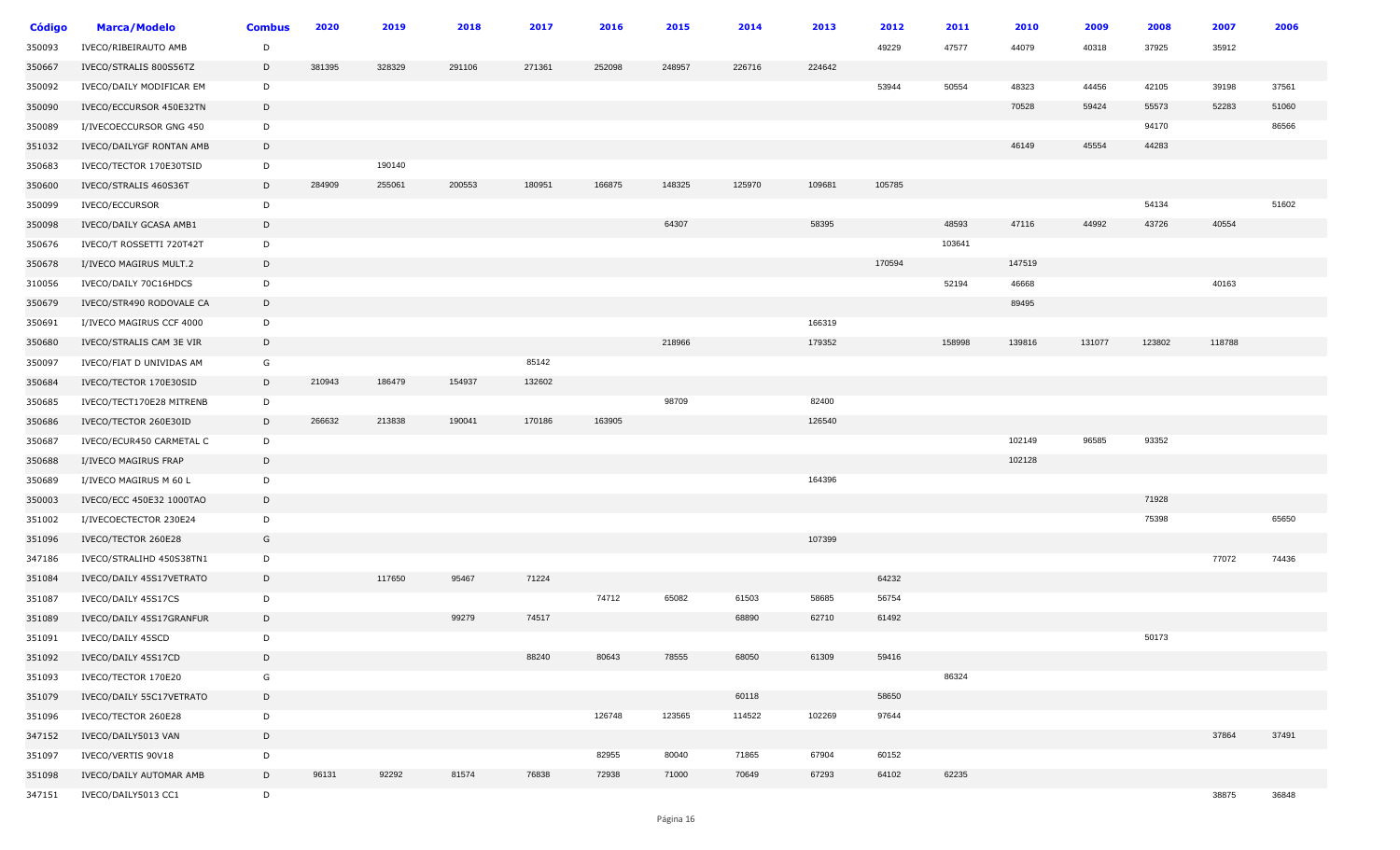| Código | <b>Marca/Modelo</b>      | <b>Combus</b> | 2020   | 2019   | 2018   | 2017   | 2016   | 2015   | 2014   | 2013  | 2012  | 2011   | 2010  | 2009   | 2008   | 2007  | 2006  |
|--------|--------------------------|---------------|--------|--------|--------|--------|--------|--------|--------|-------|-------|--------|-------|--------|--------|-------|-------|
| 300014 | I/IVECO MAGIRUS M42 LAS  | D             |        | 224691 |        | 196598 |        |        |        |       |       |        |       |        |        |       |       |
| 347150 | IVECO/DAILY5013 CC       | D             |        |        |        |        |        |        |        |       |       |        |       |        |        | 33963 | 31943 |
| 310054 | IVECO/TECTOR 260E25      | D             |        |        |        |        |        |        |        |       |       | 100043 | 86134 |        | 84069  |       |       |
| 347148 | IVECO/DAILY6013 CC       | D             |        |        |        |        |        |        |        |       |       |        |       |        |        |       | 34764 |
| 351095 | IVECO/TECTOR 170E22      | $\mathsf{D}$  |        |        | 151613 |        | 109689 | 106540 | 101058 | 93941 | 91890 |        |       |        |        |       |       |
| 347167 | IVECO/DAILY4013 VAN1     | D             |        |        |        |        |        |        |        |       |       |        |       |        |        |       | 36536 |
| 347185 | IVECO/STRALISHD 450S38TN | D             |        |        |        |        |        |        |        |       |       |        |       |        |        | 77177 | 74472 |
| 347183 | IVECO/DAILY7013 CD       | D             |        |        |        |        |        |        |        |       |       |        |       |        |        | 42485 | 36473 |
| 347181 | IVECO/DAILY5013 CD       | D             |        |        |        |        |        |        |        |       |       |        |       |        |        | 48381 | 42888 |
| 347179 | IVECO/DAILYCITY3813 VAN1 | D             |        |        |        |        |        |        |        |       |       |        |       |        |        | 33509 | 30816 |
| 347177 | IVECO/DAILY5013 CD1      | D             |        |        |        |        |        |        |        |       |       |        |       |        |        |       | 43094 |
| 347176 | IVECO/DAILY7013 CC1      | D             |        |        |        |        |        |        |        |       |       |        |       |        |        | 40425 | 36033 |
| 347175 | IVECO/DAILY7013 CD1      | $\mathsf{D}$  |        |        |        |        |        |        |        |       |       |        |       |        |        |       | 36490 |
| 351083 | IVECO/DAILY 55C17CS      | D             |        | 111657 | 88639  | 84857  | 79815  | 72396  | 64677  | 60116 | 58120 |        |       |        |        |       |       |
| 347173 | IVECO/DAILY4013 CC       | D             |        |        |        |        |        |        |        |       |       |        |       |        |        |       | 29993 |
| 351301 | IVECO/CURSOR 450E33T GER | D             |        |        |        |        |        |        |        |       |       |        | 71052 |        |        |       |       |
| 347166 | IVECO/DAILY4013 CC1      | G             |        |        |        |        |        |        |        |       |       |        |       |        |        |       | 31555 |
| 351073 | IVECO/DAILY 55C17CD      | D             |        |        | 89891  |        |        |        | 74801  | 67783 | 66192 |        |       |        |        |       |       |
| 347166 | IVECO/DAILY4013 CC1      | D             |        |        |        |        |        |        |        |       |       |        |       |        |        |       | 30003 |
| 347165 | IVECO/DAILY4013 VAN      | D             |        |        |        |        |        |        |        |       |       |        |       |        |        |       | 36717 |
| 347161 | IVECO/ECTECTOR 170E22 N1 | D             |        |        |        |        |        |        |        |       |       |        |       |        | 60226  | 57886 | 55573 |
| 347157 | IVECO/ECTECTOR 170E22 N  | D             |        |        |        |        |        |        |        |       |       |        |       | 61911  | 60412  | 58044 | 55689 |
| 347153 | IVECO/DAILY5013 VAN1     | D             |        |        |        |        |        |        |        |       |       |        |       |        |        |       | 37491 |
| 351071 | IVECO/DAILY 55C17GRANFUR | D             |        |        |        |        | 77017  | 76244  | 71138  | 69191 | 62537 |        |       |        |        |       |       |
| 310014 | IVECO/STRALISHD 490S42TN | D             |        |        |        |        |        |        |        |       |       |        |       | 96842  | 90373  | 84562 |       |
| 310019 | IVECO/DAILY70C16 CS      | D             |        |        |        |        |        |        |        |       |       | 53781  | 49033 | 48120  | 46837  | 43098 |       |
| 310018 | IVECO/DAILY55C16 VETRATO | D             |        |        |        |        |        |        |        |       |       | 59586  | 56288 | 52754  | 49261  |       |       |
| 310017 | IVECO/DAILY55C16 CS      | D             |        |        |        |        |        |        |        |       |       | 53729  | 48451 | 46678  | 43023  | 41128 |       |
| 310016 | I/IVECOSTRALISHD 490S38T | D             |        |        |        |        |        |        |        |       |       |        |       |        | 78962  |       |       |
| 310015 | IVECO/STRALIHD 740S42TZN | D             |        |        |        |        |        |        |        |       |       | 134103 |       | 118520 | 104739 | 99502 |       |
| 348327 | IVECO/DAILY 55 170CS     | D             | 103401 | 99130  |        |        |        |        |        |       |       |        |       |        |        |       |       |
| 348328 | IVECO/DAILY 55-170CD     | D             | 124301 | 121449 |        |        |        |        |        |       |       |        |       |        |        |       |       |
| 347129 | IVECOFIAT/DAILY TH AMB   | D             |        |        |        |        |        |        |        |       |       |        |       |        | 43615  | 42516 | 41117 |
| 348331 | IVECO/DAILY 45-170CS     | D             | 99675  |        |        |        |        |        |        |       |       |        |       |        |        |       |       |
| 310022 | IVECO/DAILY55C16 CD-IF   | D             |        |        |        |        |        |        |        |       | 65312 |        |       |        |        |       |       |
| 348332 | IVECO/DAILY 65-170CD     | D             | 125116 |        |        |        |        |        |        |       |       |        |       |        |        |       |       |
| 310013 | IVECO/STRALISHD 490S38TN | D             |        |        |        |        |        |        |        |       |       |        |       | 81540  | 78921  | 76787 |       |
| 310012 | IVECO/DAILY13 RONTAN AMB | D             |        |        |        |        |        |        |        |       |       |        |       |        |        | 45715 | 44215 |
| 310010 | IVECO/DAILY7013 CC1 HOBB | D             |        |        |        |        |        |        |        |       |       |        |       |        |        |       | 38749 |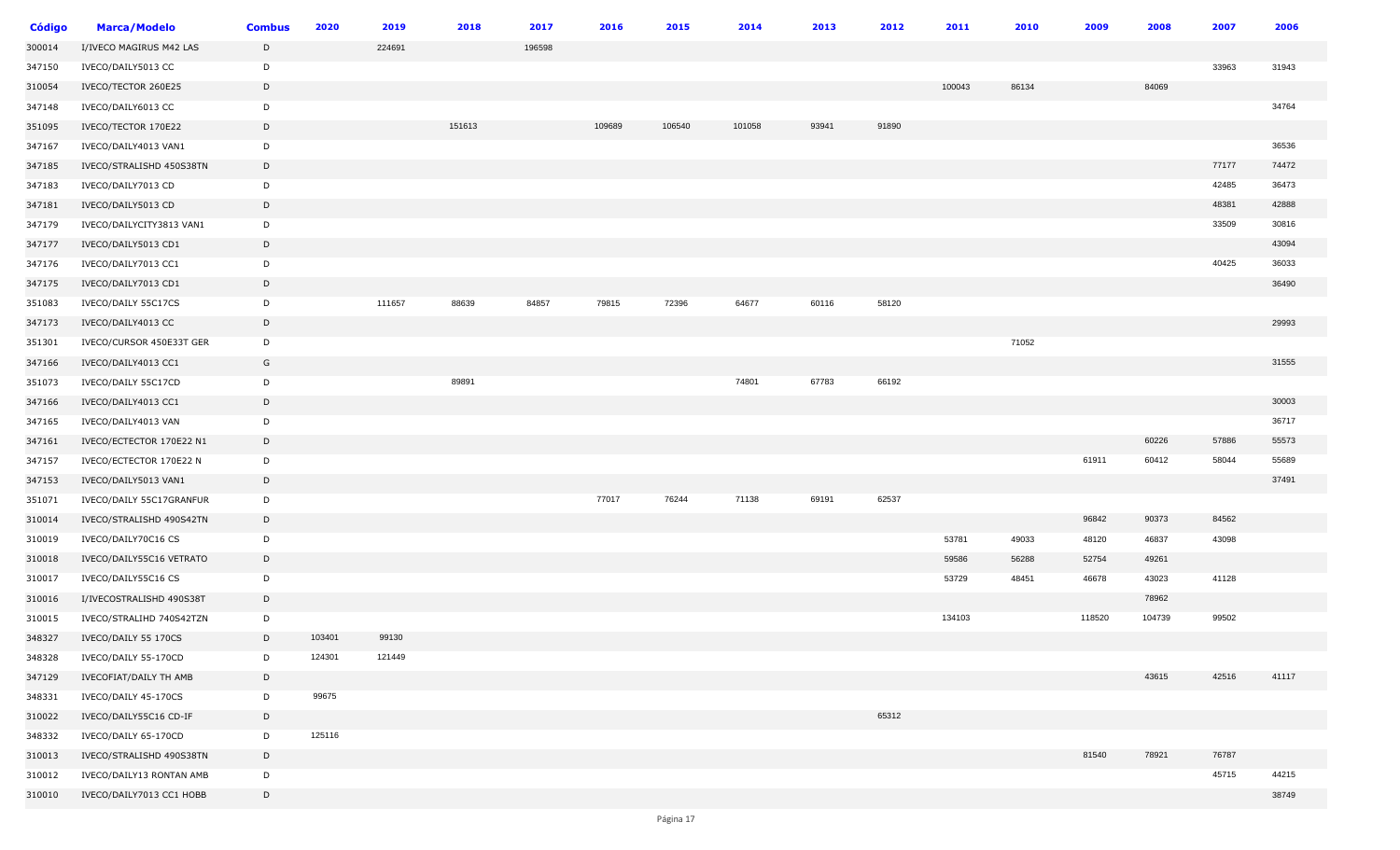| <b>Código</b> | <b>Marca/Modelo</b>         | <b>Combus</b> | 2020   | 2019   | 2018   | 2017   | 2016   | 2015 | 2014   | 2013   | 2012   | 2011   | 2010   | 2009  | 2008  | 2007  | 2006  |
|---------------|-----------------------------|---------------|--------|--------|--------|--------|--------|------|--------|--------|--------|--------|--------|-------|-------|-------|-------|
| 310005        | IVECO/STRALIHD 570S42TN1    | D             |        |        |        |        |        |      |        |        |        |        |        |       | 87804 | 81536 | 77583 |
| 310004        | IVECO/STRALIHD 450S42TN1    | D             |        |        |        |        |        |      |        |        |        |        |        |       |       |       | 74428 |
| 310003        | IVECO/DCAMPO4013 4X4CD      | D             |        |        |        |        |        |      |        |        |        |        |        |       |       | 38508 | 36427 |
| 348329        | IVECO/DAILY 55 170VAN       | D             | 111139 |        |        |        |        |      |        |        |        |        |        |       |       |       |       |
| 348321        | IVECO/TECTOR 11-190         | D             | 136829 | 134623 | 125967 |        |        |      |        |        |        |        |        |       |       |       |       |
| 347182        | IVECO/DAILY7013 CC          | D             |        |        |        |        |        |      |        |        |        |        |        |       |       | 40424 | 36020 |
| 351302        | IVECO/STRALIS 800 GER       | D             |        | 346734 |        |        |        |      | 207120 |        |        |        |        |       |       |       |       |
| 347121        | IVECOFIAT/DAILY VIATUREA    | D             |        |        | 114838 |        |        |      |        |        |        |        |        |       |       |       |       |
| 354000        | IVECO/TRAK 740 EQUIPG CA    | D             |        |        |        |        |        |      |        |        | 277428 |        |        |       |       |       |       |
| 354001        | IVECO/STRA 530 EQUIPG CA    | D             |        |        |        |        |        |      |        |        | 144574 |        |        |       |       |       |       |
| 347116        | IVECOFIAT/DAILY4912 VAN1    | D             |        |        |        |        |        |      |        |        |        |        |        |       |       | 36547 |       |
| 348318        | IVECO/TECTOR 310E28CE       | D             |        |        |        | 181275 |        |      |        |        |        |        |        |       |       |       |       |
| 310020        | IVECO/DAILY CC1 TCA AMB     | D             |        | 83911  | 76835  | 74119  |        |      |        | 62092  | 56492  | 54514  | 50306  | 48217 | 44613 | 41513 |       |
| 348320        | IVECO/DAILY 70C17 MITREN    | D             |        |        | 118301 |        |        |      |        |        |        |        |        |       |       |       |       |
| 310021        | IVECO/DAILY55C16 CS-IF      | D             |        |        |        |        |        |      |        |        |        |        |        |       | 44784 | 42755 |       |
| 348322        | IVECO/TECTOR 9-190          | D             | 132510 | 109398 | 99613  |        |        |      |        |        |        |        |        |       |       |       |       |
| 348325        | IVECO/DAILY 45-170CD        | D             | 112116 |        |        |        |        |      |        |        |        |        |        |       |       |       |       |
| 348326        | IVECO/DAILY 45-170CD        | D             | 113326 | 109019 |        |        |        |      |        |        |        |        |        |       |       |       |       |
| 310026        | IVECO/DAILY55C16 VET-I      | D             |        |        |        |        |        |      |        |        |        |        |        |       | 52021 |       |       |
| 310025        | IVECO/DAILY55C16 MF-IF      | D             |        |        |        |        |        |      |        |        |        |        |        |       | 45339 | 42550 |       |
| 310024        | IVERCO/DAILY55C16 GF-IF     | D             |        |        |        |        |        |      |        |        |        |        |        |       | 42822 | 42272 |       |
| 310023        | IVECO/DAILY55C16 CD-IF      | D             |        |        |        |        |        |      |        |        |        |        |        |       |       | 41237 |       |
| 348317        | IVECO/TECTOR 310E30         | D             |        |        |        | 183400 |        |      |        |        |        |        |        |       |       |       |       |
| 348319        | IVECO/TECTOR 310E30CE       | D             | 280352 | 228180 | 199865 | 183598 | 181581 |      |        |        |        |        |        |       |       |       |       |
| 310088        | IVECO/VERTIS 90V16          | D             |        |        |        |        |        |      |        |        |        | 54373  | 47438  |       |       |       |       |
| 310068        | I/IVECO CURSOR 450E33T      | D             |        |        |        |        |        |      |        |        |        | 71843  | 66208  |       |       |       |       |
| 351061        | IVECO/CUR450 RODOVALE CA    | D             |        |        |        |        |        |      |        |        |        | 73968  |        |       |       |       |       |
| 351057        | IVECO/STR570S DALBOZA CA    | D             |        |        |        |        |        |      |        |        |        | 120289 | 113167 |       |       |       |       |
| 351052        | <b>IVECO/TECTOR MANOS C</b> | D             |        |        |        |        |        |      |        | 108023 |        |        | 84417  | 77396 |       |       |       |
| 351051        | I/IVECO CAVALLINO 450E32T   | D             |        |        |        |        |        |      |        |        |        |        |        |       |       | 58478 |       |
| 351050        | IVECO/CAVALLINO 450E32T     | D             |        |        |        |        |        |      |        |        |        | 73930  | 70492  |       |       |       |       |
| 351049        | IVECO/ECARGO CIOATO 170     | D             |        |        |        |        |        |      |        |        |        | 80342  | 71811  |       |       |       |       |
| 348307        | IVECO/DAILY55CE CAB         | G             |        |        |        |        |        |      |        |        |        | 53044  |        |       |       |       |       |
| 347187        | IVECO/STRALIHD 570S38TN1    | D             |        |        |        |        |        |      |        |        |        |        |        |       | 81960 | 77224 | 69941 |
| 310069        | IVECO/CURSOR 450E33T        | D             |        |        |        |        |        |      |        |        |        | 71178  | 65623  | 59450 |       |       |       |
| 347180        | IVECO/DAILYCITY3813 VAN     | D             |        |        |        |        |        |      |        |        |        |        |        |       |       | 33522 | 32565 |
| 351045        | I/IVECO TRAKKER 410T42H     | D             |        |        |        |        |        |      |        |        |        | 233712 | 225083 |       |       |       |       |
| 310097        | IVECO/STH570 PMERECHIM82    | D             |        |        |        |        |        |      |        |        |        |        |        | 90649 |       |       |       |
| 310073        | I/IVECO STRALIS 490S46T     | D             |        |        |        |        |        |      |        |        |        | 141694 | 127209 |       |       |       |       |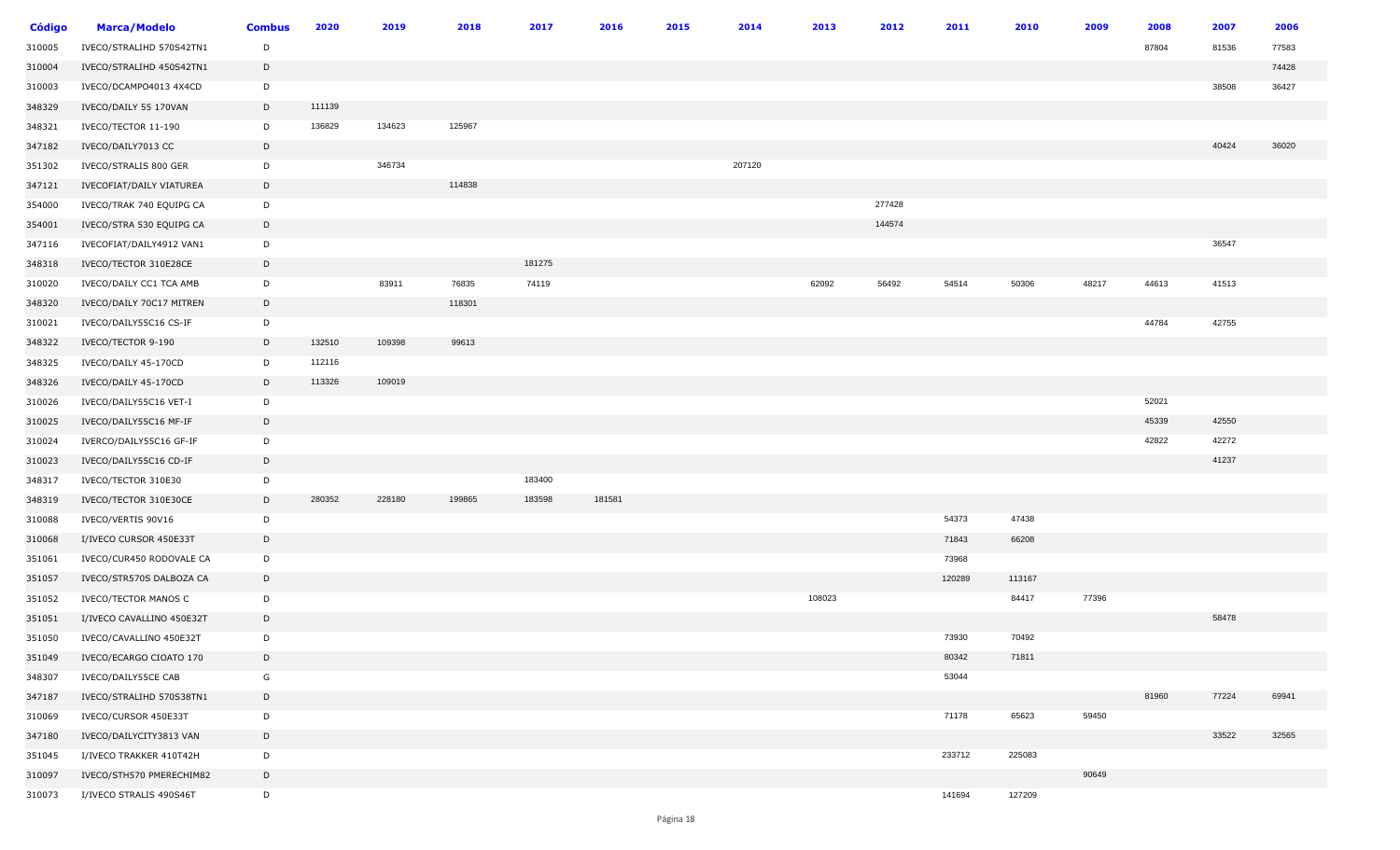| <b>Código</b> | <b>Marca/Modelo</b>      | <b>Combus</b> | 2020 | 2019   | 2018  | 2017  | 2016  | 2015  | 2014   | 2013   | 2012   | 2011   | 2010   | 2009   | 2008   | 2007  | 2006  |
|---------------|--------------------------|---------------|------|--------|-------|-------|-------|-------|--------|--------|--------|--------|--------|--------|--------|-------|-------|
| 310078        | IVECO/STRALIS 740S41TZ   | D             |      |        |       |       |       |       |        |        |        | 165795 | 160960 | 148859 |        |       |       |
| 310072        | IVECO/STRALIS 570S46T    | D             |      |        |       |       |       |       |        |        |        | 110002 | 105727 |        |        |       |       |
| 310071        | IVECO/STRALIS 490S46T    | D             |      |        |       |       |       |       |        |        |        | 141694 | 127209 |        |        |       |       |
| 310074        | I/IVECO STRALIS 570S46T  | D             |      |        |       |       |       |       |        |        |        |        | 105097 |        |        |       |       |
| 310075        | IVECO/STRALIS 740S46TZ   | D             |      |        |       |       |       |       |        |        |        | 148856 | 137477 |        |        |       |       |
| 310070        | I/IVECO TRAKKER AD260T38 | D             |      |        |       |       |       |       |        |        |        | 171484 |        | 159915 |        |       |       |
| 310096        | IVECO/TEC240 PMERECHIM82 | D             |      |        |       |       |       |       |        |        |        | 96051  | 87342  | 84425  |        |       |       |
| 310077        | IVECO/STRALIS 490S41T    | D             |      |        |       |       |       |       |        |        |        | 98254  | 94628  | 90294  |        |       |       |
| 310093        | IVECO/CURSOR 180E33      | D             |      |        |       |       |       |       |        |        |        | 77258  |        |        |        |       |       |
| 310081        | IVECO/STRALIS 570S41T    | D             |      |        |       |       |       |       |        |        |        | 107989 | 97433  | 91134  |        |       |       |
| 310083        | IVECO/VERTIS 130V18      | D             |      |        |       |       |       |       |        |        |        | 60511  | 56799  |        |        |       |       |
| 310085        | IVECO/DAILY55C16 MARTI M | D             |      |        |       |       |       |       |        |        |        | 51972  |        | 46676  |        |       |       |
| 310086        | IVECO/TECTOR MULTIEIXO   | D             |      |        |       |       |       |       |        |        |        | 95887  | 82330  |        |        |       |       |
| 310087        | IVECO/CURSOR 450E33TY    | D             |      |        |       |       |       |       |        |        |        | 71720  | 66317  |        |        |       |       |
| 348309        | IVECO/DAILY 40S14CS      | D             |      | 103010 | 91973 | 81419 | 73438 |       |        |        |        |        |        |        |        |       |       |
| 310076        | I/IVECO STRALIS 740S46TZ | D             |      |        |       |       |       |       |        |        |        |        | 165166 |        |        |       |       |
| 347191        | IVECO/DAILY4013 VETRATO  | D             |      |        |       |       |       |       |        |        |        |        |        |        |        | 36269 | 29674 |
| 310067        | IVECO/DAILY ADAPTA AMB   | D             |      |        |       |       |       |       |        |        |        |        |        | 42379  |        |       |       |
| 310062        | IVECO/STRALIS 570S38T    | G             |      |        |       |       |       |       |        |        |        |        |        | 83199  |        |       |       |
| 310062        | IVECO/STRALIS 570S38T    | D             |      |        |       |       |       |       |        |        | 109984 | 98135  | 84087  | 83269  | 75331  |       |       |
| 310061        | IVECO/STRALIS 490S38T    | D             |      |        |       |       |       |       |        |        |        | 97865  | 92163  | 80370  |        |       |       |
| 310059        | IVECO/STRHD740 TRUKAM CA | D             |      |        |       |       |       |       |        |        |        |        |        |        | 113768 |       |       |
| 347195        | IVECO/ECTECTOR 230E22N1  | D             |      |        |       |       |       |       |        |        |        |        |        |        | 72353  | 69236 | 65653 |
| 347192        | IVECO/DAILY5013 VETRATO1 | D             |      |        |       |       |       |       |        |        |        |        |        |        |        | 35543 |       |
| 347196        | IVECO/STRALHD 740S42TZN1 | D             |      |        |       |       |       |       |        |        |        |        |        |        | 104824 | 99574 | 97315 |
| 347190        | IVECO/DAILY5013 VETRATO  | D             |      |        |       |       |       |       |        |        |        |        |        |        |        | 39956 |       |
| 310057        | IVECO/DAILY 70C16HDCD    | D             |      |        |       |       |       |       |        |        | 64361  | 59869  | 55988  |        |        |       |       |
| 351070        | IVECO/DAILY 55C17MAXIFUR | D             |      | 92272  | 87927 |       | 80015 | 75386 | 69944  | 64711  | 61133  |        |        |        |        |       |       |
| 348305        | IVECO/STRALIS 450S33T    | D             |      |        |       |       |       |       | 132867 | 114703 | 111285 |        |        |        |        |       |       |
| 347188        | IVECO/STRALISHD 570S38TN | D             |      |        |       |       |       |       |        |        |        |        |        | 86058  | 78216  | 73176 | 69909 |
| 351070        | IVECO/DAILY 55C17MAXIFUR | G             |      |        | 89758 |       |       |       |        |        |        |        |        |        |        |       |       |
| 347193        | I/IVECOSTRALISHD 570S42T | D             |      |        |       |       |       |       |        |        |        |        |        |        | 87793  | 81530 |       |
| 351065        | IVECO/DAILY 70C17HDCS    | D             |      | 121260 | 96511 | 85323 | 78511 | 75775 | 69484  | 61301  | 58447  |        |        |        |        |       |       |
| 348306        | IVECO/TRAKKER 380T SETEC | D             |      |        |       |       |       |       |        |        |        |        |        | 182921 |        |       |       |
| 348313        | IVECO/DAILY 50C17VET     | D             |      | 130962 | 96870 |       |       |       |        |        |        |        |        |        |        |       |       |
| 348315        | IVECO/TECTOR 170 MASTER  | D             |      |        |       |       |       |       |        | 104148 |        |        |        |        |        |       |       |
| 351062        | IVECO/CURS450 ZAMBONI CA | D             |      |        |       |       |       |       |        |        |        | 72253  | 68498  |        | 62445  |       |       |
| 351063        | IVECO/STR740S DALBOZA CA | D             |      |        |       |       |       |       |        |        |        | 184143 | 160986 |        |        |       |       |
| 310063        | IVECO/STRALIS 490S42T    | D             |      |        |       |       |       |       |        |        |        |        |        | 98430  |        | 88057 |       |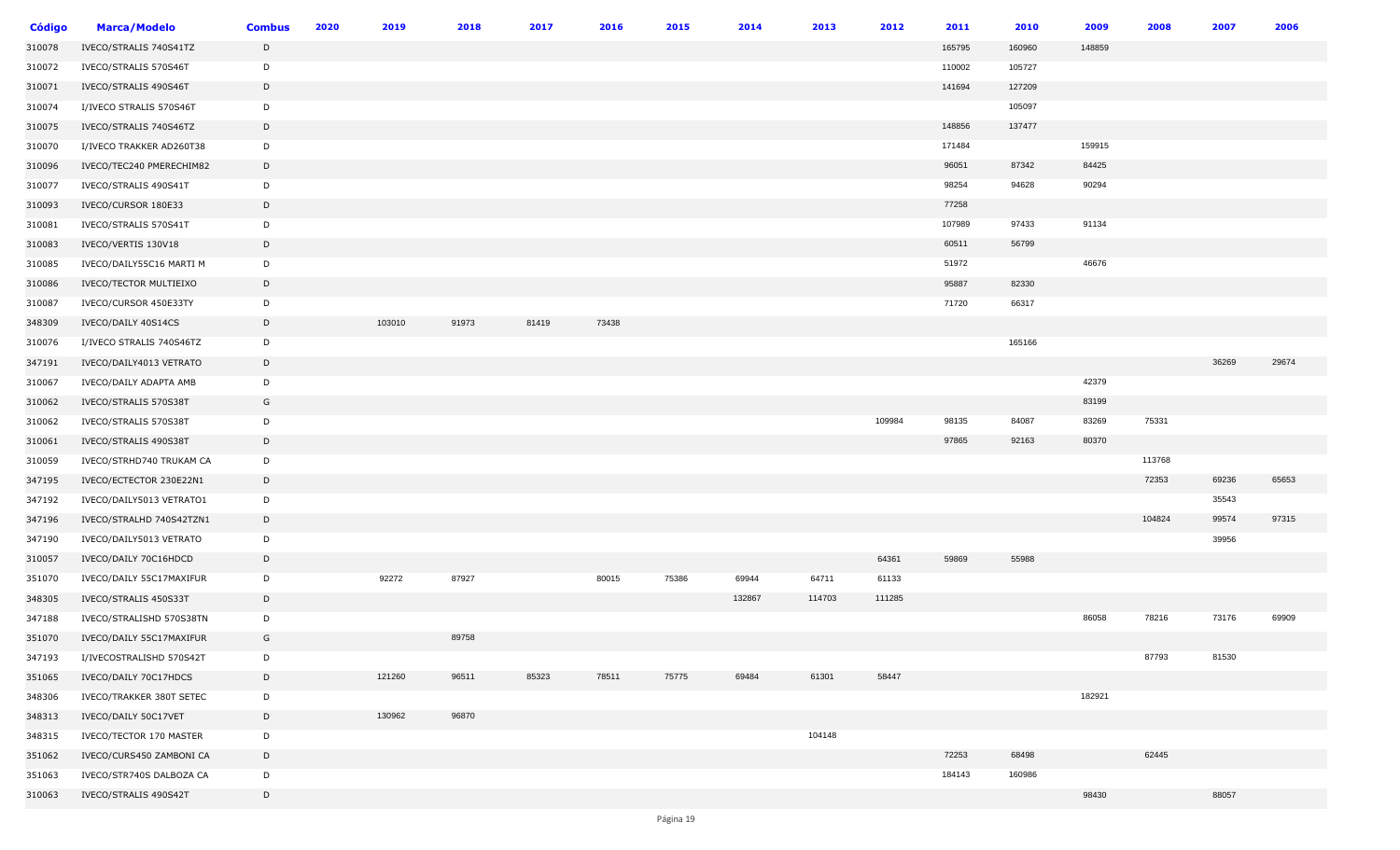| <b>Código</b>   | <b>Marca/Modelo</b>             | <b>Combus</b> | 2020 | 2019   | 2018   | 2017   | 2016   | 2015  | 2014   | 2013   | 2012   | 2011   | 2010   | 2009   | 2008   | 2007   | 2006   |
|-----------------|---------------------------------|---------------|------|--------|--------|--------|--------|-------|--------|--------|--------|--------|--------|--------|--------|--------|--------|
| 310065          | I/IVECO STRALIS 740S42TZ        | D             |      |        |        |        |        |       |        |        |        |        |        |        |        | 106730 |        |
| 348308          | IVECO/TRAKKER720T42TN VR        | D             |      |        |        |        |        |       |        |        |        |        | 247890 |        |        |        |        |
| 351066          | IVECO/DAILY 70C17HDCD           | D             |      | 133737 | 110643 | 99338  | 80869  | 76900 | 64968  | 63284  | 58624  |        |        |        |        |        |        |
| 310064          | IVECO/STRALIS 570S42T           | D             |      |        |        |        |        |       |        |        |        |        | 100216 | 92189  | 86019  |        |        |
| 351068          | IVECO/DAILY 70C17CS             | D             |      |        |        |        |        |       | 72513  | 60996  |        |        |        |        |        |        |        |
| 348316          | IVECO/TECTOR 310E28             | D             |      |        | 221674 | 182555 | 175766 |       |        |        |        |        |        |        |        |        |        |
| 347198          | IVECO/STRALISHD 450S42TN        | D             |      |        |        |        |        |       |        |        |        |        |        |        |        | 93943  | 91693  |
| 347197          | IVECO/STRALISHD 570S42TN        | D             |      |        |        |        |        |       |        |        |        |        |        | 90176  | 88084  | 81776  | 77387  |
| 310066          | IVECO/STRALIS 740S42TZ          | D             |      |        |        |        |        |       |        |        |        |        | 125088 | 118624 | 117615 |        |        |
| Fabricante: JAC |                                 |               |      |        |        |        |        |       |        |        |        |        |        |        |        |        |        |
| 350903          | I/JAC HFC1061KN                 | D             |      |        |        |        |        | 76228 |        |        |        |        |        |        |        |        |        |
| 350905          | I/JAC IEV1200T                  | D             |      | 236877 |        |        |        |       |        |        |        |        |        |        |        |        |        |
| Fabricante: JBC |                                 |               |      |        |        |        |        |       |        |        |        |        |        |        |        |        |        |
| 311201          | I/JBC SY1040 DVA                | D             |      |        |        |        |        |       |        |        |        | 27962  | 26877  |        |        |        |        |
|                 | Fabricante: JIANGHUAI           |               |      |        |        |        |        |       |        |        |        |        |        |        |        |        |        |
|                 | 349500 I/JIANGHUAI HFC4181KR1K3 | D             |      |        |        |        |        |       |        |        |        |        |        |        | 119677 |        |        |
| Fabricante: JMC |                                 |               |      |        |        |        |        |       |        |        |        |        |        |        |        |        |        |
| 350502          | I/JMC N800 SC2750               | D             |      |        |        |        |        |       |        | 39242  |        |        |        |        |        |        |        |
| 350501          | I/JMC N601 LONGO                | D             |      |        |        |        |        |       |        |        | 39035  | 32222  |        |        |        |        |        |
| 350500          | I/JMC N900 CONVAY               | D             |      |        |        |        |        |       |        |        |        | 35753  |        |        |        |        |        |
| 350503          | I/JMC N800 KC3360               | D             |      |        |        |        |        |       |        | 39443  |        |        |        |        |        |        |        |
|                 | <b>Fabricante:</b> KAMAZ        |               |      |        |        |        |        |       |        |        |        |        |        |        |        |        |        |
| 339107          | I/KAMAZ 6460                    | D             |      |        |        |        |        |       |        |        |        | 133391 |        |        |        |        |        |
|                 | Fabricante: KENWORTH            |               |      |        |        |        |        |       |        |        |        |        |        |        |        |        |        |
| 335902          | I/PACCAR KENWORTH C500          | D             |      |        |        |        |        |       | 166510 |        |        |        |        |        |        |        |        |
| 335901          | I/KENWORTH T800                 | D             |      |        |        |        |        |       |        | 258966 |        |        |        |        |        |        |        |
| 335903          | I/KENWORTH T 800 GVHV 57        | D             |      |        |        | 206596 |        |       |        |        |        |        |        |        |        |        |        |
| 335904          | I/KENWORTH T-800 TRACTOR        | D             |      |        |        |        | 194568 |       |        |        |        |        |        |        |        |        |        |
|                 | <b>Fabricante:</b> KIA MOTORS   |               |      |        |        |        |        |       |        |        |        |        |        |        |        |        |        |
| 341408          | I/KIA KM250                     | D             |      |        |        |        |        |       |        |        | 139171 |        |        |        |        |        |        |
| 341406          | I/KIA KM500                     | D             |      |        |        |        |        |       |        |        | 158690 |        |        |        |        |        |        |
|                 | Fabricante: M.BENZ              |               |      |        |        |        |        |       |        |        |        |        |        |        |        |        |        |
| 328313          | M.BENZ/AXOR 2644S6X4            | G             |      |        |        |        | 233468 |       | 203172 | 172422 |        |        |        |        |        |        |        |
| 328314          | M.BENZ/AXOR 2540 S              | D             |      |        |        |        |        |       |        |        | 132331 | 116630 | 108835 | 103596 | 97199  | 92686  | 88503  |
| 328316          | M.BENZ/AXOR 28316X4             | D             |      |        |        |        |        |       |        | 143229 | 130841 | 129038 | 119780 | 106677 | 102679 | 102054 | 94041  |
| 328318          | M.BENZ/AXOR 4140K6X4            | D             |      |        |        |        |        |       |        |        |        | 219747 | 196707 | 187430 | 173728 | 171355 | 170024 |
| 328321          | M.BENZ/AXOR 41446X4             | D             |      |        |        |        |        |       |        |        |        | 269131 |        |        |        |        |        |
| 309216          | M.BENZ/ATEGO 3330BBX4           | D             |      |        | 249899 |        |        |       |        |        |        |        |        |        |        |        |        |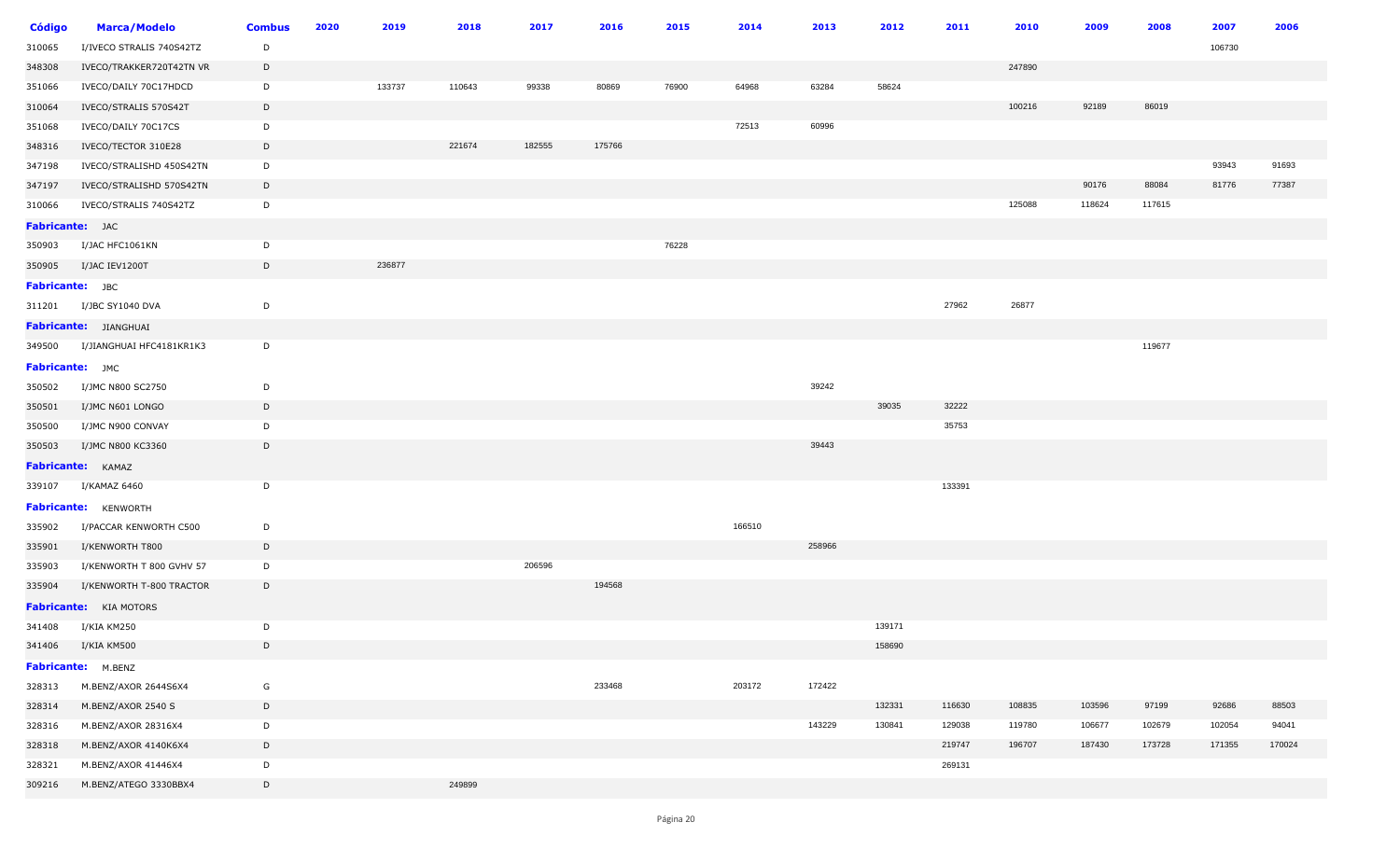| <b>Código</b> | <b>Marca/Modelo</b>      | <b>Combus</b> | 2020   | 2019   | 2018   | 2017   | 2016   | 2015   | 2014   | 2013   | 2012   | 2011   | 2010   | 2009   | 2008   | 2007   | 2006   |
|---------------|--------------------------|---------------|--------|--------|--------|--------|--------|--------|--------|--------|--------|--------|--------|--------|--------|--------|--------|
| 328390        | M.BENZ/AXOR 3344 MGS CHP | D             |        |        |        |        |        |        | 217021 |        |        |        |        | 175899 | 171310 |        |        |
| 328352        | M.BENZ/ATEGO 1719        | D             | 188104 | 162261 | 147611 | 132491 | 128297 | 116225 | 104764 | 97329  | 91090  | 88030  |        |        |        |        |        |
| 328359        | M.BENZ/AXOR 2641 S 6X4   | D             |        |        |        |        |        |        |        | 196103 |        |        |        |        |        |        |        |
| 328358        | M.BENZ/AXOR 3341 6X4     | D             |        |        |        | 265802 |        |        | 229911 | 200741 | 199324 | 198069 |        |        |        |        |        |
| 328357        | M.BENZ/AXOR 3341 S 6X4   | D             |        |        |        |        |        |        | 234799 |        | 194793 |        |        |        |        |        |        |
| 328356        | M.BENZ/ATRON 1635 S      | D             | 239882 | 221335 | 193205 | 174717 | 156513 | 148392 | 142451 | 129339 | 125824 | 122272 |        |        |        |        |        |
| 328355        | M.BENZ/ATEGO 2429        | D             |        |        |        |        |        |        | 137669 | 133538 | 122376 | 119605 |        |        |        |        |        |
| 328344        | MBENZ/AX1933 RODOEIXO CA | D             |        |        |        |        |        |        |        |        |        |        | 84215  |        | 77998  | 76298  | 71602  |
| 328353        | M.BENZ/AXOR 2536 S       | D             | 312070 | 275145 | 250305 | 212681 | 209411 | 200642 | 188427 | 169607 | 158697 |        |        |        |        |        |        |
| 328362        | M.BENZ/AXOR 1933 LS      | D             | 267773 | 233377 | 209385 | 180699 | 159218 | 139846 | 129448 | 108105 |        |        | 76751  |        |        |        |        |
| 328351        | M.BENZ/AXOR 2041 S       | D             | 300417 | 269781 | 250530 | 214734 | 202704 | 186806 | 177279 | 165893 | 152562 | 146950 |        |        |        |        |        |
| 328350        | M.BENZ/3344 CAREZIA CM   | D             |        |        |        |        |        |        |        | 246704 | 219946 | 185793 | 163857 | 161774 | 157030 | 147577 |        |
| 328348        | M.BENZ/AXOR2826 MOURA CD | D             |        |        |        |        |        |        |        |        |        |        | 119359 |        |        |        |        |
| 328347        | M.BENZ/AXOR2831 MOURA CD | D             |        |        |        |        |        |        |        | 144643 | 144535 |        | 124713 |        |        |        |        |
| 328346        | M.BENZ/AXOR 3344 MTX CM  | D             |        |        |        |        |        |        | 222292 | 219102 |        | 215020 |        |        |        |        |        |
| 328392        | M.BENZ/AX2644 RODOVALE C | D             |        |        | 261590 | 250131 |        |        |        | 216039 |        |        |        |        |        |        |        |
| 328354        | M.BENZ/AXOR 2541 S       | D             |        |        |        |        | 213984 |        | 186273 | 169054 | 159159 | 148392 |        |        |        |        |        |
| 328368        | M.BENZ/AXOR 3344 MASTER  | D             |        |        |        |        |        |        |        |        |        | 208835 |        |        |        |        |        |
| 328303        | M.BENZ/AXOR 33446X4      | D             | 383748 | 338623 | 309728 | 276494 | 267598 | 241533 | 229616 | 218928 | 213954 | 195189 | 171854 | 164004 | 152271 | 148676 | 144462 |
| 328374        | M.BENZ/AXOR3131 RODOCAPT | D             |        |        |        |        |        |        | 196163 |        |        |        |        |        |        |        |        |
| 328377        | I/M.BENZ ATEGO1719 ATERP | D             |        |        |        |        |        |        | 110427 |        |        |        |        |        |        |        |        |
| 328379        | M.BENZ/3340 CAREZIA CM   | D             |        |        |        |        |        |        |        |        |        |        |        | 150173 |        |        |        |
| 328389        | M.BENZ/AXOR 1933 1000TAO | D             |        |        |        |        | 164647 |        |        |        | 111141 |        |        |        |        | 67308  | 59073  |
| 328373        | M.BENZ/AXOR2540S MM CP   | D             |        |        |        |        |        |        |        |        |        |        |        |        | 114241 |        |        |
| 328360        | M.BENZ/ATEGO 1729 S      | D             |        |        |        |        |        |        |        | 116300 | 109258 | 108590 |        |        |        |        |        |
| 328371        | M.BENZ/AT1719 TOPLINE CD | D             |        | 160504 | 137829 |        | 127505 |        | 114131 |        | 102679 |        |        |        |        |        |        |
| 328361        | M.BENZ/AXOR 4140K SETEC  | D             |        |        |        |        |        |        |        |        |        |        |        |        |        | 183781 |        |
| 328367        | M.BENZ/AXOR 2540 SETEC   | D             |        |        |        |        |        |        |        |        |        |        | 107497 | 105154 | 96525  | 92792  |        |
| 328366        | M.BENZ/ATRON 1719        | D             |        |        |        |        |        | 111020 | 104794 | 102308 |        |        |        |        |        |        |        |
| 328365        | M.BENZ/ATRON 1719 K      | D             |        |        |        |        |        | 114224 | 111516 | 105569 |        |        |        |        |        |        |        |
| 328364        | MBENZ/AX2544 RODOVALE CA | D             |        | 247747 |        | 222171 |        | 213165 | 191171 | 175464 | 169234 | 160517 | 150450 |        |        |        |        |
| 328363        | M.BENZ/AX2044 ZAMBONI CA | D             |        |        |        |        |        |        |        |        |        | 151635 |        |        |        |        |        |
| 328343        | M.BENZ/AXOR2640 RODOVALE | D             |        |        |        |        |        |        |        |        |        |        |        | 129616 |        |        |        |
| 328372        | M.BENZ/AXOR 1933 GNG S   | D             |        |        |        |        |        |        |        |        | 118476 |        | 83100  |        |        |        | 56033  |
| 330829        | M.BENZ/AXOR1933 DEGROS P | D             |        |        |        |        |        |        |        |        | 89398  |        | 81214  | 76187  | 71776  |        |        |
| 311405        | M.BENZ/AT2425 TOPLINE CE | D             |        |        |        |        |        |        |        |        |        |        |        |        | 96272  |        |        |
| 314304        | M.BENZ/ATEGO 2425 BIASI  | D             |        |        |        |        |        |        |        |        |        |        | 147774 | 124606 | 122762 | 111322 |        |
| 330817        | MBENZ/AXOR2831 VERTRUCKS | D             |        |        |        |        |        |        |        |        |        | 144979 |        | 116638 |        |        |        |
| 330818        | M.BENZ/AXOR 3340 SETEC T | D             |        |        |        |        |        |        |        |        |        |        |        |        |        | 127268 |        |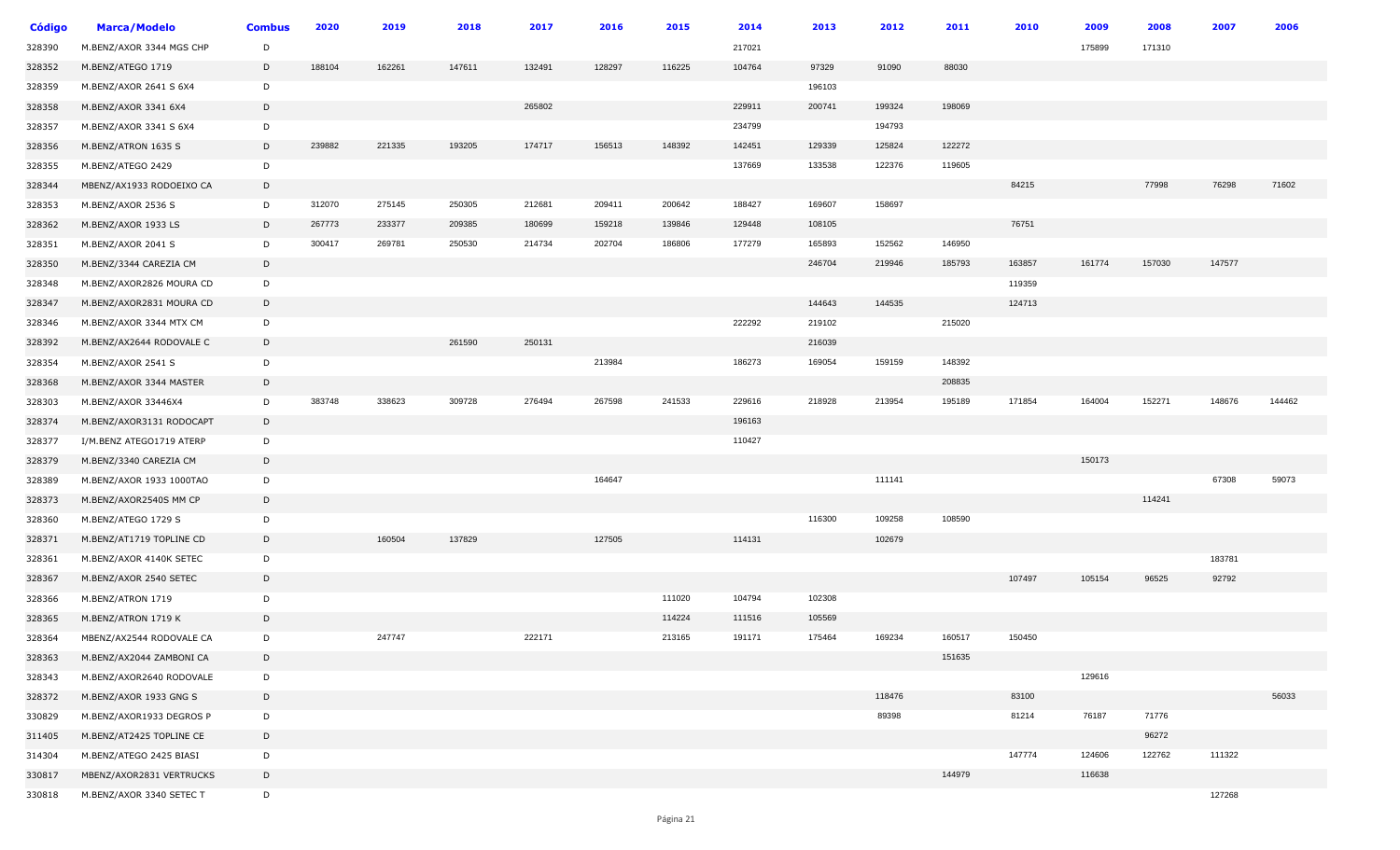| <b>Código</b> | <b>Marca/Modelo</b>      | <b>Combus</b> | 2020   | 2019   | 2018   | 2017   | 2016   | 2015   | 2014   | 2013   | 2012   | 2011   | 2010   | 2009   | 2008   | 2007   | 2006   |
|---------------|--------------------------|---------------|--------|--------|--------|--------|--------|--------|--------|--------|--------|--------|--------|--------|--------|--------|--------|
| 330823        | M.BENZ/AXOR 3344 SETEC   | D             |        |        |        |        |        | 249193 |        | 236813 |        |        | 169978 | 168084 |        | 147561 |        |
| 328345        | M.BENZ/AXOR 2535 THELIO  | D             |        |        |        |        |        |        |        |        |        |        | 135947 |        |        |        |        |
| 330828        | M.BENZ/AXOR 2644 GERM    | D             |        | 335603 |        |        |        |        | 201397 |        |        | 159478 |        |        |        | 128074 |        |
| 328327        | M.BENZ/AXOR 2826B6X4     | D             |        |        |        |        |        |        |        |        |        |        |        |        |        |        | 92772  |
| 331002        | M.BENZ/2635 PM1000TAO    | D             |        |        |        |        | 371080 |        |        |        |        | 211048 |        |        |        | 162548 | 142975 |
| 328326        | M.BENZ/AXOR 2826K6X4     | D             |        |        |        |        |        |        |        |        |        | 121936 | 114928 | 104122 |        |        | 91284  |
| 328325        | M.BENZ/AXOR 28266X4      | D             |        |        |        |        |        |        |        |        |        | 123255 | 120096 | 108670 | 102298 | 95647  | 90089  |
| 328324        | M.BENZ/AXOR 2831B6X4     | D             |        |        |        |        |        |        |        | 152286 | 131637 | 125227 | 120074 | 108614 |        |        | 95302  |
| 328323        | M.BENZ/AXOR 2831K6X4     | D             |        |        |        |        |        |        |        | 142550 | 128137 | 123578 | 120346 | 107446 |        |        | 95104  |
| 328322        | M.BENZ/AXOR 4144K6X4     | D             | 415695 | 361162 | 342616 | 336910 | 331849 | 318902 | 287142 | 263715 | 233820 | 225976 | 214257 | 200021 | 191934 | 190404 | 183794 |
| 330827        | M.BENZ/AXOR 1933 MASTER  | D             |        | 193887 |        |        |        |        |        |        |        |        |        |        | 64078  | 60194  |        |
| 328332        | M.BENZ/AXOR 2831 MASTER  | D             |        |        |        |        |        |        |        |        |        | 95356  | 87862  | 84241  | 77475  |        |        |
| 328342        | M.BENZ/3344S ROSSETTI CB | D             |        |        |        |        |        |        |        |        |        |        | 193815 | 181211 | 178251 | 177023 | 176265 |
| 328341        | M.BENZ/AX2540 DALBOZA CA | D             |        |        |        |        |        |        |        |        |        |        |        | 115311 |        |        |        |
| 328339        | M.BENZ/BRATEC AXOR 2831  | D             |        |        |        |        |        |        |        |        | 139987 | 133688 | 128814 | 115170 |        |        |        |
| 328338        | M.BENZ/AXOR2831 BAULERCT | D             |        |        |        |        |        |        |        |        |        |        |        | 108391 |        |        |        |
| 328336        | M.BENZ/AXOR 2535 S       | D             |        |        |        |        |        |        |        |        |        | 134558 | 119775 | 114520 |        |        |        |
| 328335        | M.BENZ/MULTIEIXO 2726 CM | D             |        |        |        |        |        |        |        |        |        |        | 110888 | 106063 |        |        |        |
| 328399        | M.BENZ/LS 1933           | D             |        |        |        |        |        |        |        |        |        |        |        |        | 88914  |        |        |
| 328333        | I/M.BENZ ZOOMLION 3341   | D             |        |        |        |        |        |        |        |        |        |        |        |        | 148294 |        |        |
| 328393        | M.BENZ/ATEGO 1719 CL     | D             | 188104 | 169239 | 148274 | 130564 |        |        |        |        |        |        |        |        |        |        |        |
| 328331        | M.BENZ/AXOR LOC CAMINHAO | D             | 267773 | 215592 | 185118 |        | 148691 | 116824 | 104181 | 102308 | 89402  | 80565  | 76728  | 73073  | 71065  | 66278  | 64905  |
| 328330        | M.BENZ/AXOR LOC TRATOR   | D             |        |        |        |        |        | 100834 | 96528  | 90306  |        | 80297  | 73788  | 72692  | 66554  | 64160  | 57625  |
| 328329        | M.BENZ/MULTIEIXO 25338X4 | D             |        |        |        |        |        |        |        |        | 198471 |        | 161143 |        |        |        |        |
| 311403        | M.BENZ/L 1318 TOPLINE CE | D             |        |        |        |        |        |        |        |        |        | 82685  |        |        | 70748  | 63925  |        |
| 328328        | MBENZ/MULTIEIXO 2831 8X4 | D             |        |        |        |        |        |        |        | 155166 | 151363 | 144287 | 123380 | 117800 | 114177 | 109872 |        |
| 314307        | M.BENZ/ATEGO 1728 BIASI  | D             |        |        |        |        |        |        |        |        |        | 116212 |        |        |        |        |        |
| 328334        | M.BENZ/MULTIEIXO 2831 CM | D             |        |        |        |        |        |        |        |        |        | 131242 | 124822 | 116117 |        |        |        |
| 311009        | I/M.BENZ VARIO 815D      | D             |        |        |        |        |        |        |        |        |        |        |        | 64533  |        |        |        |
| 328305        | M.BENZ/AXOR 2040 S       | D             |        |        |        |        |        |        |        |        |        | 113002 | 104261 | 98794  | 93376  | 88433  | 81361  |
| 311026        | M.BENZ/AXOR 3341 K 6X4   | D             |        |        |        |        |        | 251279 |        | 234033 | 217564 | 199323 |        |        |        |        |        |
| 311025        | M.BENZ/AXOR 2036 S       | D             | 290785 | 257322 | 226756 | 213027 | 211908 | 189331 | 173220 | 156603 | 141855 | 136676 |        |        |        |        |        |
| 311024        | M.BENZ/ATEGO 2426        | D             | 241222 | 208218 | 180493 | 164083 | 148779 | 139859 | 117937 | 107182 | 106262 | 100431 |        |        |        |        |        |
| 311018        | I/M.BENZ ACTROS TRIEL    | D             |        |        |        |        |        |        |        |        |        | 152844 |        |        |        |        |        |
| 311015        | I/M.BENZ ACTROS2655S6X4  | D             |        |        |        |        |        |        |        |        |        |        | 178205 |        |        |        |        |
| 311028        | M.BENZ/ATEGO 1726        | D             | 197989 | 168992 | 152753 | 141885 | 136548 | 131767 | 122570 | 107313 | 107281 | 104894 |        |        |        |        |        |
| 311013        | I/M.BENZ ACTROS4848K8X4  | D             |        |        |        |        |        |        |        |        |        |        | 253237 |        |        |        |        |
| 311029        | I/M.BENZ ACTROS4844K8X4  | D             |        |        |        |        |        |        | 293946 | 242931 | 233747 | 228174 |        |        |        |        |        |
| 311008        | I/M.BENZ ACTROS2644LS6X4 | D             |        |        |        |        |        |        |        |        |        |        |        | 137042 |        |        |        |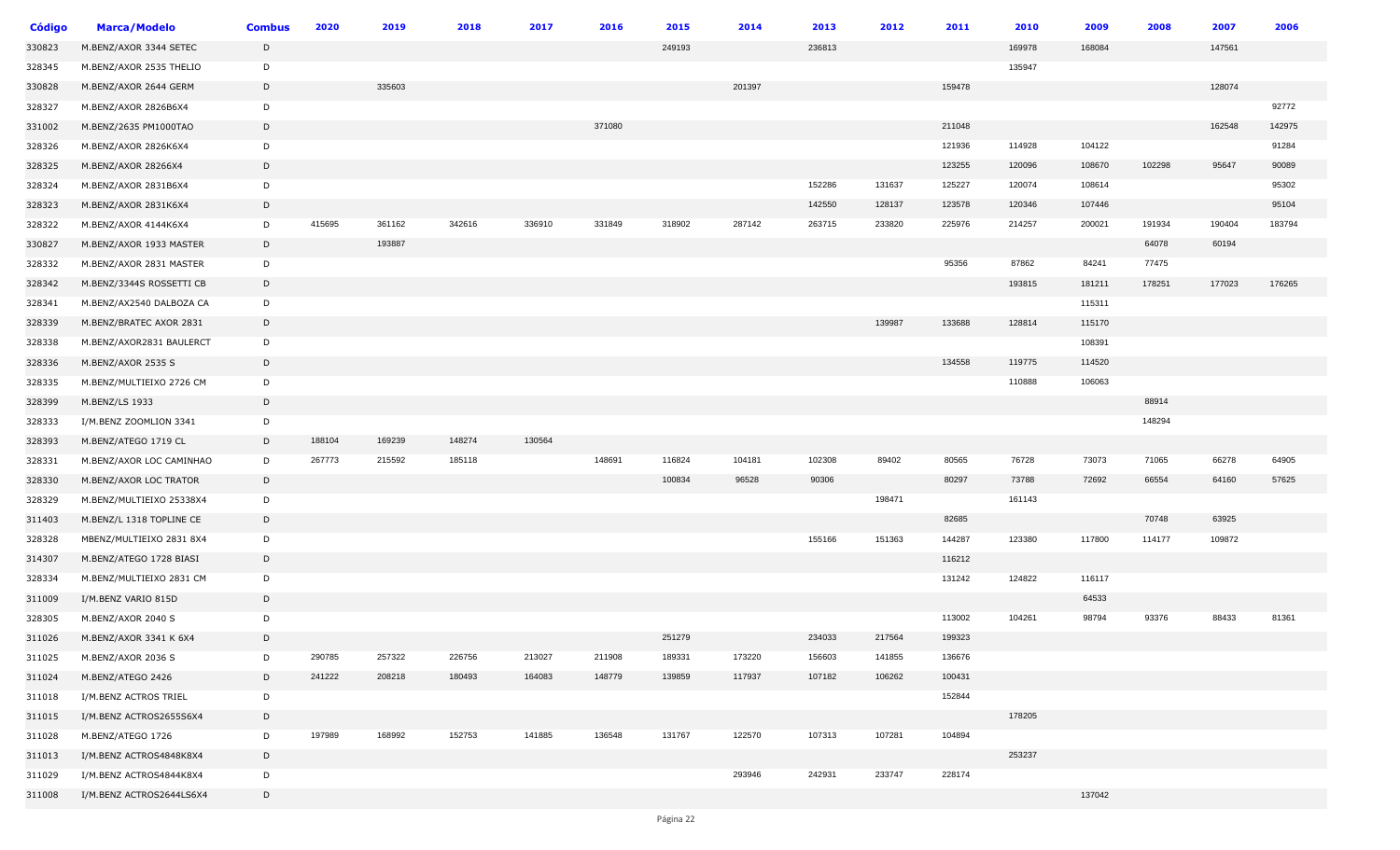| Código | <b>Marca/Modelo</b>      | <b>Combus</b> | 2020   | 2019   | 2018   | 2017   | 2016   | 2015   | 2014   | 2013   | 2012   | 2011   | 2010   | 2009   | 2008  | 2007  | 2006  |
|--------|--------------------------|---------------|--------|--------|--------|--------|--------|--------|--------|--------|--------|--------|--------|--------|-------|-------|-------|
| 311007 | I/M.BENZ ACTROS2646S6X4  | D             |        |        |        |        |        |        |        |        |        | 153490 | 147214 |        |       |       |       |
| 311006 | I/M.BENZ ACTROS2646LS6X4 | D             |        |        |        |        |        |        |        | 190672 | 174146 | 159692 | 142444 |        |       |       |       |
| 311005 | I/M.BENZ ACTROS 2546 LS  | D             |        |        |        |        |        |        |        |        | 171848 | 107482 | 102308 |        |       |       |       |
| 310784 | M.BENZ/ACTROS 2653S 6X4  | D             | 500609 | 495390 |        |        |        |        |        |        |        |        |        |        |       |       |       |
| 310783 | M.BENZ/ACTROS 2045S      | D             | 433577 | 416392 |        |        |        |        |        |        |        |        |        |        |       |       |       |
| 310782 | M.BENZ/ACTROS 2553S      | D             |        | 497656 |        |        |        |        |        |        |        |        |        |        |       |       |       |
| 311014 | I/M.BENZ ACTROS33556X4   | D             |        |        |        |        |        |        |        |        |        |        | 213564 |        |       |       |       |
| 310130 | M.BENZ/710 NR LOFF 02    | D             |        |        |        |        |        |        |        |        |        | 66976  | 61676  | 57938  |       |       |       |
| 310120 | M.BENZ/INDUSCAR ATILIS F | D             |        |        |        |        |        |        |        |        |        |        |        |        |       | 60631 | 59539 |
| 310121 | M.BENZ/712 E MIB BRUSK   | D             |        |        |        |        |        |        |        |        |        | 105049 | 94539  | 81147  | 78518 | 69725 |       |
| 310124 | M.BENZ/2726 6X4          | D             |        |        |        |        |        |        | 128935 |        |        | 111058 | 106278 | 99769  | 99052 |       |       |
| 310125 | M.BENZ/2726 K6X4         | D             |        |        |        |        |        |        | 139547 |        | 130929 | 113392 | 102350 | 95664  | 92933 |       |       |
| 310126 | M.BENZ/712 BLINFORT      | D             |        |        |        |        |        |        |        |        |        | 103745 | 100471 | 83772  | 78518 | 71845 |       |
| 310127 | M.BENZ/2726 B6X4         | D             |        |        |        |        |        |        |        |        |        | 109959 | 100066 | 93505  | 90834 |       |       |
| 311027 | M.BENZ/ATEGO 1419        | D             | 173735 | 147120 | 137235 | 120067 | 116947 | 105130 | 101517 | 100415 | 96304  | 95040  |        |        |       |       |       |
| 310129 | M.BENZ/712E NR LOFF 01   | D             |        |        |        |        |        |        |        |        |        | 89803  | 88851  | 79632  | 70860 | 64197 |       |
| 310779 | M.BENZ/ACTROS VIR CAM    | D             |        |        |        |        |        |        | 299477 |        |        |        |        |        |       |       |       |
| 310133 | M.BENZ/2726 RODOCAP      | D             |        |        |        |        |        |        |        |        |        | 109866 |        | 106051 |       |       |       |
| 310136 | M.BENZ/BRACOFORTE 712ECM | D             |        |        |        |        |        |        |        |        |        | 70246  | 68993  |        | 60610 |       |       |
| 310137 | M.BENZ/915C TOPLINE CD   | D             |        |        |        |        |        |        |        | 83028  |        | 76759  | 72184  |        |       |       |       |
| 311034 | M.BENZ/ACTROS 2655LS6X4  | D             |        |        |        |        |        | 249939 | 222833 | 212099 | 210484 | 207691 |        |        |       |       |       |
| 311033 | M.BENZ/ACTROS 2651LS6X4  | D             | 396310 | 368122 | 318414 | 299394 | 268940 | 267625 |        |        |        |        |        |        |       |       |       |
| 311032 | I/M.BENZ ACTROS2655LS6X4 | D             |        |        |        |        |        |        |        |        |        | 161391 |        |        |       |       |       |
| 311031 | M.BENZ/ACTROS 2646LS6X4  | D             |        | 349225 | 307011 | 270185 | 242950 | 224463 | 204800 | 187978 | 172970 | 169682 |        |        |       |       |       |
| 310128 | M.BENZ/MULTIEIXO 27268X4 | D             |        |        |        |        |        |        |        |        |        | 136218 | 117706 | 104929 |       |       |       |
| 310163 | I/M.BENZ CTE B550HR      | D             |        |        |        |        |        |        |        | 48143  |        |        |        |        |       |       |       |
| 310151 | I/M.BENZ TU 700          | D             |        |        |        |        |        |        |        |        |        |        | 66352  |        |       |       |       |
| 310153 | MBENZ/AC 1016 TOPLINE CE | D             |        | 140711 | 123962 | 111348 | 104132 | 100041 | 99215  | 88694  | 83107  |        |        |        |       |       |       |
| 310154 | M.BENZ/ATRON 1319 MTX CM | D             |        |        |        |        |        |        | 121733 | 115934 | 111988 |        |        |        |       |       |       |
| 310155 | M.BENZ/ACC 815 RODOMOURA | D             |        | 131337 | 114421 | 102972 | 102376 | 95700  | 85762  | 80424  | 75837  |        |        |        |       |       |       |
| 310157 | M.BENZ/ACCELO 815 SBB CF | D             |        |        |        | 100331 | 97665  | 93890  | 89419  | 84930  | 81446  |        |        |        |       |       |       |
| 310158 | M.BENZ/1728 RODOEIXO CA  | D             |        |        |        |        |        |        |        |        |        |        |        | 95341  | 91189 |       |       |
| 310781 | M.BENZ/ACTROS 2648S 6X4  | D             |        | 406461 |        |        |        |        |        |        |        |        |        |        |       |       |       |
| 310162 | M.BENZ/ACCELO 1316       | D             | 165263 | 145806 | 139874 | 120493 | 116365 | 106796 |        |        |        |        |        |        |       |       |       |
| 310149 | M.BENZ/ATRON 1319        | D             |        |        |        |        | 114181 | 107271 | 103858 | 101900 | 94164  | 89517  |        |        |       |       |       |
| 310165 | M.BENZ/ATRO2729K MITRENB | D             |        |        |        |        |        |        | 159568 |        |        |        |        |        |       |       |       |
| 310166 | I/M.BENZ 415CDI SOBERANA | D             |        |        | 105867 | 96353  |        |        |        |        | 72971  |        |        |        |       |       |       |
| 310170 | M.BENZ/AC 815 TOPLINE CE | D             |        | 132291 |        |        |        |        |        |        | 69827  |        |        |        |       |       |       |
| 310172 | M.BENZ/915 E MTX TVAL    | D             |        |        | 109136 | 101209 | 99003  |        |        |        |        |        |        |        |       |       |       |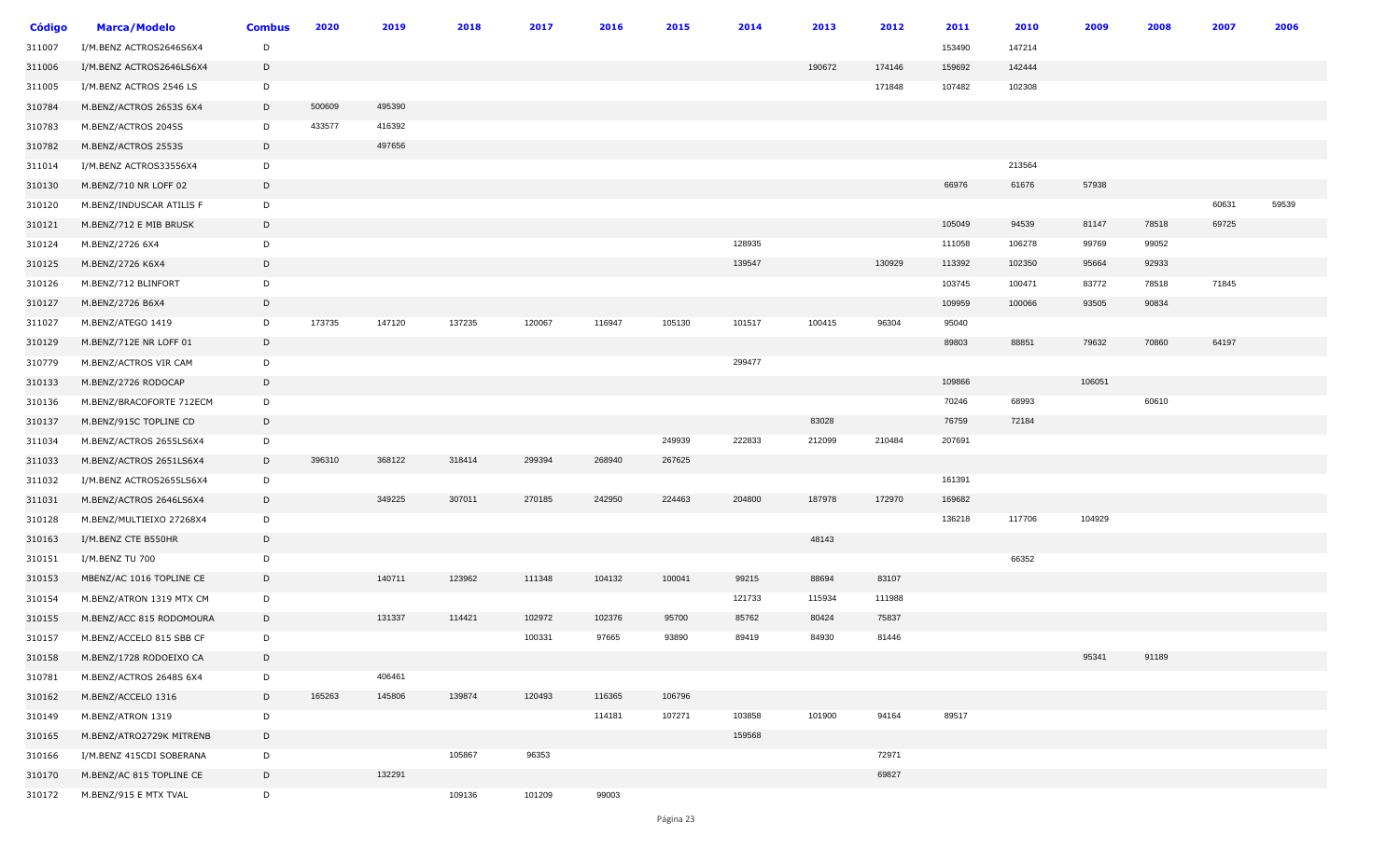| Código | <b>Marca/Modelo</b>      | <b>Combus</b> | 2020   | 2019   | 2018   | 2017   | 2016   | 2015   | 2014   | 2013   | 2012   | 2011   | 2010   | 2009   | 2008   | 2007  | 2006  |
|--------|--------------------------|---------------|--------|--------|--------|--------|--------|--------|--------|--------|--------|--------|--------|--------|--------|-------|-------|
| 310174 | M.BENZ/AC1316 TOPLINE CE | D             |        | 156352 |        |        | 103771 | 101479 |        |        |        |        |        |        |        |       |       |
| 310175 | M.BENZ/ACCELO 1316 CE    | D             | 165263 | 151619 | 145211 | 116915 |        |        |        |        |        |        |        |        |        |       |       |
| 310177 | M.BENZ/ACCELO 1016 CE    | D             | 149555 | 143418 | 121642 | 114541 |        |        |        |        |        |        |        |        |        |       |       |
| 310160 | M.BENZ/1728 MASTER       | D             |        |        |        |        |        |        |        |        |        |        | 100869 | 86670  | 84870  |       |       |
| 310143 | M.BENZ/915E BLINFORT     | D             | 176854 | 147125 | 100216 | 90208  | 86373  | 83766  | 80297  | 77502  |        | 73858  | 65733  |        |        |       |       |
| 310111 | M.BENZ/715C              | D             |        |        |        |        |        |        |        |        |        |        |        | 56318  | 51605  | 47432 | 40786 |
| 310608 | M.BENZ/2831 TRUCK GALEGO | D             |        |        |        |        |        |        |        |        |        | 129949 | 124634 |        |        |       |       |
| 310199 | MERCEDES BENZ            | D             |        |        |        |        |        |        | 48068  |        |        |        |        |        |        |       |       |
| 310180 | I/M.BENZACTROS2646MASTER | D             |        |        |        |        |        |        |        |        |        |        | 151150 |        |        |       |       |
| 310179 | M.BENZ/ACCELO 1016 DP CE | D             |        |        |        | 115521 |        | 96420  |        |        |        |        |        |        |        |       |       |
| 310178 | M.BENZ/ACCELO 815 CE     | D             | 138264 | 129248 | 121563 | 112788 |        |        |        |        |        |        |        |        |        |       |       |
| 309213 | I/M.BENZ 516CDISPRINTERC | D             | 123634 | 119240 |        |        |        |        |        |        |        |        |        |        |        |       |       |
| 310150 | M.BENZ/ATRON 2324        | G             |        |        |        |        |        |        |        |        | 113717 |        |        |        |        |       |       |
| 310140 | M.BENZ/710 DINGO CD      | D             |        |        |        |        |        |        |        |        |        |        | 61032  |        |        |       |       |
| 310150 | M.BENZ/ATRON 2324        | D             |        |        |        |        | 141643 | 139157 | 133057 | 126932 | 117017 | 111168 |        |        |        |       |       |
| 310144 | M.BENZ/ATRON 2729 B 6X4  | D             |        |        |        |        |        | 156402 | 147784 | 143658 | 140871 | 137174 |        |        |        |       |       |
| 310145 | M.BENZ/ATRON 2729 6X4    | D             |        |        |        |        | 165261 | 160645 | 158105 | 137119 | 129427 | 121016 |        |        |        |       |       |
| 310146 | M.BENZ/ATRON 2729 K 6X4  | D             |        |        |        |        | 172144 | 156813 | 150871 | 144735 | 127792 | 124647 |        |        |        |       |       |
| 310146 | M.BENZ/ATRON 2729 K 6X4  | G             |        |        |        |        |        |        |        | 134251 |        |        |        |        |        |       |       |
| 310147 | M.BENZ/ACCELO 815        | D             | 138264 | 127598 | 118806 | 101491 | 99857  | 95410  | 86801  | 84547  | 74579  | 69672  |        |        |        |       |       |
| 310148 | M.BENZ/ACCELO 1016       | D             | 149555 | 135098 | 117531 | 104486 | 101208 | 97366  | 96372  | 94360  | 86317  | 72651  |        |        |        |       |       |
| 310780 | M.BENZ/ACTROS 2548S      | D             | 429308 | 411083 |        |        |        |        |        |        |        |        |        |        |        |       |       |
| 337263 | M.BENZ/ATEGO 3026 CE     | D             | 263941 | 237694 | 211586 | 193331 | 186118 | 177795 |        |        |        |        |        |        |        |       |       |
| 311068 | I/M.BENZ ACTROS2648LS6X4 | D             |        |        |        |        |        | 238106 |        |        |        |        |        |        |        |       |       |
| 311076 | M.BENZ/ATEGO 2730 6X4 CE | D             | 262613 | 233984 | 207885 | 191055 | 177618 | 170064 |        |        |        |        |        |        |        |       |       |
| 311075 | M.BENZ/ACTROS 2651S6X4   | D             | 379052 | 361230 | 308143 | 287818 | 277500 | 266962 |        |        |        |        |        |        |        |       |       |
| 311074 | M.BENZ/ATEGO2426 MITRENB | $\mathsf{D}$  |        |        |        |        |        | 140881 |        | 135808 |        |        |        |        |        |       |       |
| 311073 | I/M.BENZ ACTROS2651LS6X4 | D             |        |        |        |        |        | 257884 |        |        |        |        |        |        |        |       |       |
| 311072 | I/M.BENZ ACTROS2645LS    | D             |        |        |        |        |        | 241389 |        |        |        |        |        |        |        |       |       |
| 311071 | I/M.BENZ ANTOS1835LS     | D             |        |        |        |        |        | 108678 |        |        |        |        |        |        |        |       |       |
| 311058 | I/M.BENZ ACTROS4160AK8X8 | D             |        |        |        | 328910 | 303833 | 265620 |        | 250386 |        |        |        |        |        |       |       |
| 311069 | I/M.BENZ ACTROS1835LS    | D             |        |        |        |        |        | 119562 |        |        |        |        |        |        |        |       |       |
| 328311 | M.BENZ/AXOR 2544 S       | D             | 331835 | 299301 | 274580 | 169092 | 165402 | 154572 | 138861 | 129077 | 127693 | 114209 | 104808 | 102784 | 101265 | 97568 | 93335 |
| 311067 | M.BENZ/AXOR2644 THELI CM | D             |        |        |        |        |        |        | 190373 |        |        |        |        |        |        |       |       |
| 311066 | M.BENZ/AXOR MTX 2544 PLA | D             |        | 301577 | 260879 | 239989 | 237477 | 222638 | 189274 |        |        |        |        |        |        |       |       |
| 311065 | M.BENZ/AXOR MTX 3344 PLA | D             |        |        |        |        |        |        | 240001 |        |        |        |        |        |        |       |       |
| 311064 | M.BENZ/AXOR 2533 L       | D             |        | 281413 | 251282 |        |        | 211556 |        |        |        |        |        |        |        |       |       |
| 311063 | M.BENZ/AXOR 1933         | D             |        | 241057 | 203288 | 193816 | 169368 |        |        |        | 92727  |        |        |        |        |       | 66457 |
| 311062 | M.BENZ/ATEGO1726 MITRENB | D             |        | 170235 | 166916 | 155265 |        |        | 129773 | 109102 |        |        |        |        |        |       |       |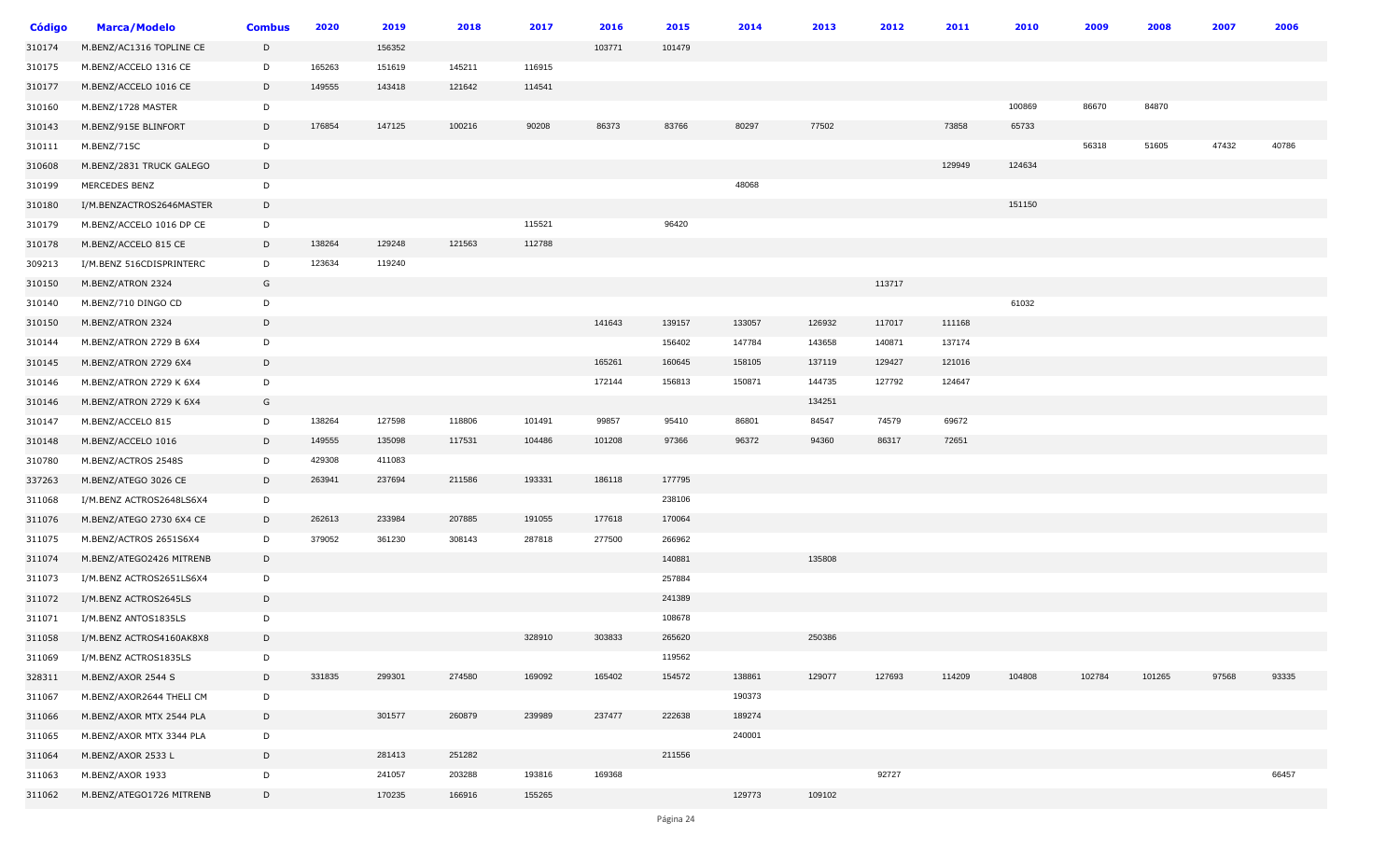| Código | <b>Marca/Modelo</b>       | <b>Combus</b> | 2020   | 2019   | 2018   | 2017   | 2016   | 2015   | 2014   | 2013   | 2012   | 2011   | 2010   | 2009   | 2008   | 2007   | 2006   |
|--------|---------------------------|---------------|--------|--------|--------|--------|--------|--------|--------|--------|--------|--------|--------|--------|--------|--------|--------|
| 310119 | M.BENZ/915 E SBB CF       | D             |        |        |        |        |        | 84424  | 78311  | 74505  |        | 65375  | 62004  |        | 56794  | 53246  | 49039  |
| 311070 | I/M.BENZ ACTROS2648LS     | D             |        |        |        |        |        | 238106 |        |        |        |        |        |        |        |        |        |
| 311081 | MBENZ/ATEGO 2730K MIT B   | D             | 253343 | 237752 |        | 194260 | 175561 | 167491 |        |        |        |        |        |        |        |        |        |
| 311096 | M.BENZ/ACTROS 2646 GER    | D             |        |        |        |        |        |        |        |        | 178277 |        |        |        |        |        |        |
| 311092 | I/M.BENZ ACTROS2651LS6X4  | D             |        |        | 346032 |        |        | 280564 |        |        |        |        |        |        |        |        |        |
| 311090 | M.BENZ/ATEGO 1419 CL      | G             |        | 165998 |        |        |        |        |        |        |        |        |        |        |        |        |        |
| 311090 | M.BENZ/ATEGO 1419 CL      | D             | 173735 | 151072 |        |        |        |        |        |        |        |        |        |        |        |        |        |
| 311086 | M.BENZ/ATEGO 1726 CL      | D             | 232776 | 220736 | 199390 |        |        |        |        |        |        |        |        |        |        |        |        |
| 311085 | M.BENZ/ATEGO 1726 MIT B   | G             |        |        |        | 193378 |        |        |        |        |        |        |        |        |        |        |        |
| 311085 | M.BENZ/ATEGO 1726 MIT B   | D             |        | 218178 | 212038 | 195240 |        | 169598 |        |        |        |        |        |        |        |        |        |
| 328309 | M.BENZ/AXOR 2044 S        | D             |        |        |        |        |        |        |        |        |        | 136257 | 121424 | 114378 | 108902 | 103482 | 98933  |
| 311082 | I/M.BENZ ACTROS2653LS6X4  | D             |        |        |        |        | 261334 |        |        |        |        |        |        |        |        |        |        |
| 328310 | M.BENZ/AXOR 33406X4       | D             |        |        |        |        |        |        |        |        |        | 161129 | 158211 | 154021 | 137807 | 133318 | 130246 |
| 311080 | I/M.BENZ UNIMOG U400      | D             |        |        |        |        |        | 79492  |        |        |        |        |        |        |        |        |        |
| 311079 | M.BENZ/AXOR 3131 MIT BOM  | D             |        |        |        |        |        | 204469 |        |        |        |        |        |        |        |        |        |
| 311078 | M.BENZ/ATEGO 2730K 6X4 CE | D             | 263133 | 235649 | 206785 | 191917 | 180325 | 169886 |        |        |        |        |        |        |        |        |        |
| 311077 | M.BENZ/ATEGO 2730B6X4 CE  | D             | 261435 | 232825 | 200805 | 183759 | 172053 | 169385 |        |        |        |        |        |        |        |        |        |
| 328313 | M.BENZ/AXOR 2644S6X4      | D             | 358741 | 303018 | 267043 | 226690 | 219886 | 209583 | 180468 | 169351 | 162622 | 145235 | 132861 | 132056 | 122711 | 116566 | 115117 |
| 328312 | M.BENZ/AXOR 2640S6X4      | D             |        |        |        |        |        |        |        |        | 145787 | 135510 | 130728 | 125657 | 117684 | 108037 | 101284 |
| 311057 | M.BENZ/AXOR 2644 LS 6X4   | D             | 358741 | 309569 | 292284 | 256968 | 250493 | 239349 | 182472 | 176692 |        |        |        |        |        |        |        |
| 311084 | M.BENZ/AC2546 RODOVALE C  | D             |        | 130674 |        |        | 100539 |        |        |        |        |        |        |        |        |        |        |
| 320611 | M.BENZ/AC1016 TOPLINE CD  | D             |        | 138455 | 119782 | 115212 | 103100 |        | 98236  |        | 80112  |        |        |        |        |        |        |
| 327260 | M.BENZ/ATEGO 1729 MASTER  | D             |        |        |        |        |        |        |        | 143405 |        |        |        |        |        |        |        |
| 326499 | M.BENZ/L 1318             | D             |        |        |        |        |        |        |        |        |        |        |        | 76454  |        | 61876  |        |
| 311047 | I/M.BENZ L1624 ECONOVO    | D             |        |        |        |        |        |        |        |        |        |        | 49419  |        |        |        |        |
| 311046 | M.BENZ/ATEGO 1726 S       | D             |        |        |        |        |        |        |        |        | 106364 |        |        |        |        |        |        |
| 311045 | M.BENZ/ATEGO 1726 4X4     | D             | 227434 | 203569 | 187708 | 181454 | 174646 | 157068 | 153206 | 145709 | 138868 | 137303 |        |        |        |        |        |
| 311038 | M.BENZ/ACTROS 2546LS      | D             | 374268 | 329896 | 306950 | 268698 | 245568 | 217635 | 204232 | 177694 | 164362 | 107566 |        |        |        |        |        |
| 311060 | M.BENZ/AXOR 3131 6X4      | D             | 301294 | 248742 | 236128 | 203225 | 193891 | 183294 | 176423 | 170593 |        |        |        |        |        |        |        |
| 311036 | M.BENZ/ACTROS 2644LS6X4   | D             |        |        |        |        |        |        |        |        |        | 162087 |        |        |        |        |        |
| 311049 | M.BENZ/ACTROS 2646S6X4    | G             |        |        |        |        | 255363 |        |        |        |        |        |        |        |        |        |        |
| 320605 | M.BENZ/L 1518 TOPLINE     | D             |        |        |        |        |        |        |        |        |        |        | 81319  |        |        |        |        |
| 320603 | M.BENZ/1620 TOPLINE       | D             |        |        |        |        |        |        |        |        | 103485 |        |        | 97443  |        | 88777  | 85026  |
| 310101 | M.BENZ/709                | D             |        |        |        |        |        |        |        |        |        | 70743  |        |        |        |        |        |
| 310103 | M.BENZ/710                | D             |        |        |        |        |        |        |        |        | 65255  | 61705  | 60239  | 57388  | 54511  | 52574  | 48468  |
| 310105 | M.BENZ/710 TECAR PAS35    | D             |        |        |        |        |        |        |        |        |        |        |        |        | 53871  |        |        |
| 310110 | M.BENZ/915C               | D             |        |        |        |        |        |        |        | 76128  |        | 70386  | 63108  | 56682  | 55896  | 52398  | 48308  |
| 311301 | I/SHAANXI SMAN LT385 6X4  | D             |        |        |        |        |        |        |        |        | 81715  | 78701  |        |        |        |        |        |
| 311037 | M.BENZ/ACTROS 4844K8X4    | D             |        | 425172 | 373968 | 347280 | 321792 | 293419 | 269145 | 246290 | 234016 | 226701 |        |        |        |        |        |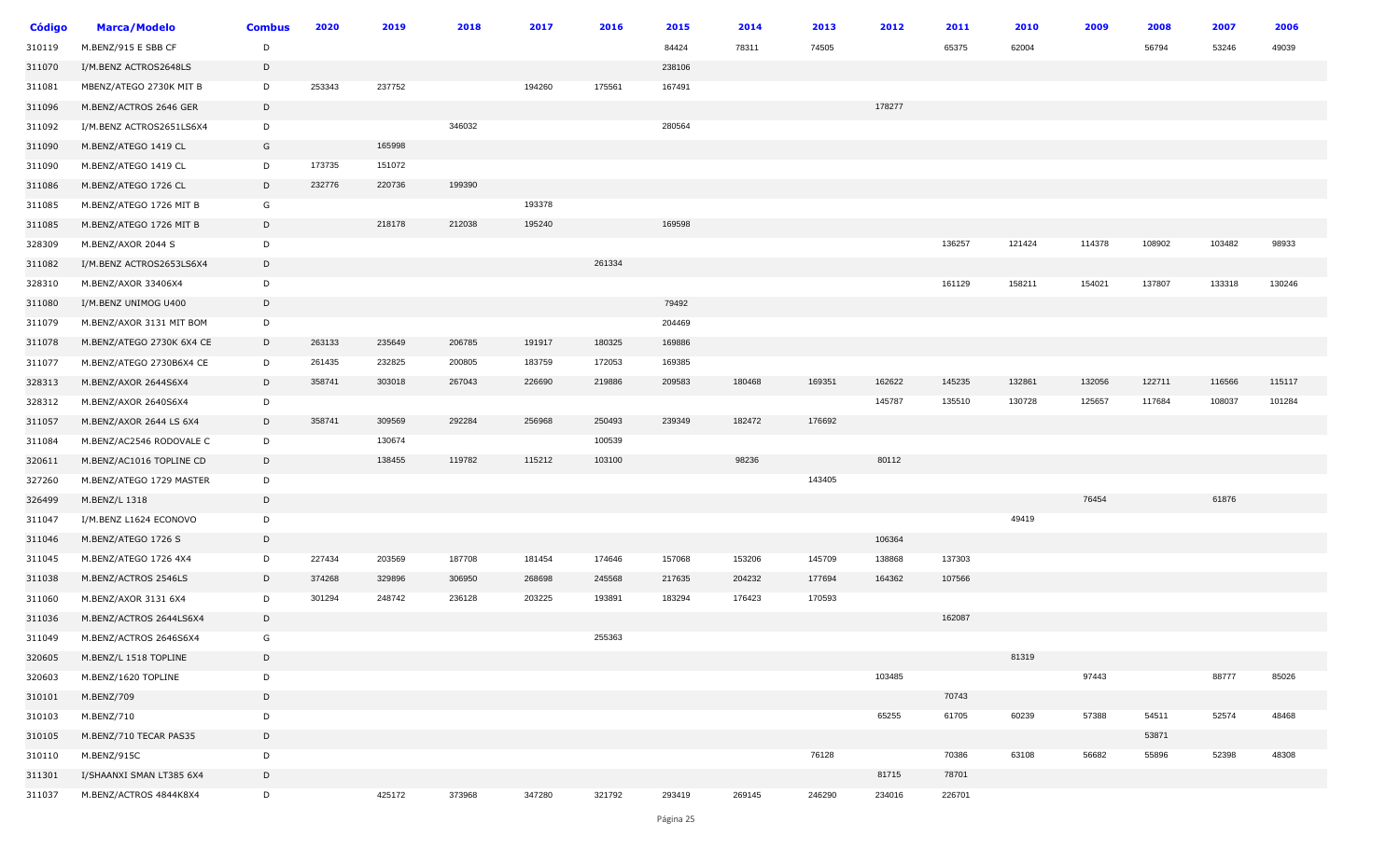| Código | <b>Marca/Modelo</b>      | <b>Combus</b> | 2020   | 2019   | 2018   | 2017   | 2016   | 2015   | 2014   | 2013   | 2012   | 2011   | 2010   | 2009   | 2008   | 2007   | 2006   |
|--------|--------------------------|---------------|--------|--------|--------|--------|--------|--------|--------|--------|--------|--------|--------|--------|--------|--------|--------|
| 328300 | M.BENZ/AX0R 1933 S       | D             |        | 236839 | 207209 | 182263 | 160262 | 123931 | 110274 | 107479 | 92397  | 85378  | 76489  | 73581  | 67263  | 64297  | 52849  |
| 311055 | M.BENZ/AXOR 2544 LS      | D             | 331835 | 301172 | 278530 | 252557 | 212872 | 197162 | 179778 | 168259 |        |        |        |        |        |        |        |
| 311054 | M.BENZ/AXOR 2541 LS      | D             |        | 282273 | 263238 |        |        |        | 187539 |        |        |        |        |        |        |        |        |
| 328308 | M.BENZ/AXOR 2035 S       | G             |        |        |        |        |        |        |        |        |        | 96706  |        |        |        |        |        |
| 328308 | M.BENZ/AXOR 2035 S       | D             |        |        |        |        |        |        |        | 105229 | 100747 | 94889  | 86542  | 82389  | 79493  | 74520  | 72576  |
| 328307 | M.BENZ/AXOR 3344S6X4     | D             | 375470 | 331475 | 299203 | 264728 | 252492 | 223386 | 209096 | 190402 | 171836 | 165670 | 150643 | 145809 | 141485 | 136490 | 131462 |
| 328306 | M.BENZ/AXOR 3340S6X4     | D             |        |        |        |        |        |        |        |        |        | 157168 | 155161 | 145568 | 133329 | 126670 | 118976 |
| 328304 | M.BENZ/AXOR 3340K6X4     | D             |        |        |        |        |        |        |        |        |        | 163758 | 155895 | 151378 | 137839 | 133337 | 130283 |
| 311048 | M.BENZ/ATEG1726 MOURA CD | D             |        | 187418 | 157811 |        |        |        | 128676 | 113963 | 109118 |        |        |        |        |        |        |
| 328301 | M.BENZ/AXOR 2533         | D             | 306343 | 271814 | 246802 | 207998 | 159514 | 151184 | 147645 | 141208 | 131957 | 123907 | 109592 | 102808 | 98779  | 92419  | 88219  |
| 311049 | M.BENZ/ACTROS 2646S6X4   | D             |        | 340710 | 299340 | 258670 | 257528 | 237336 |        | 177756 |        |        |        |        |        |        |        |
| 327276 | M.BENZ/ATEGO 2730 6X4    | D             |        | 238795 | 210646 |        |        |        |        |        |        |        |        |        |        |        |        |
| 327275 | M.BENZ/ATEGO 2729B6X4    | D             |        |        |        |        |        | 159938 |        |        |        |        |        |        |        |        |        |
| 327261 | M.BENZ/AROCS 3352 S 6X4  | D             |        |        | 397902 |        |        |        |        |        |        |        |        |        |        |        |        |
| 311053 | M.BENZ/AXOR 2041 LS      | D             | 300417 | 275576 | 255178 | 231064 | 207130 | 195316 | 183542 |        |        |        |        |        |        |        |        |
| 311052 | M.BENZ/AXOR 2536 LS      | D             | 312070 | 279290 | 255932 | 221084 | 213360 | 200435 | 186068 |        |        |        |        |        |        |        |        |
| 311051 | M.BENZ/AXOR 2036 LS      | D             | 290785 | 263995 | 230400 | 216635 | 211188 | 190291 | 176152 | 163863 |        |        |        |        |        |        |        |
| 310117 | M.BENZ/712E RHINUS 700   | D             |        |        |        |        |        |        |        |        |        |        |        |        |        |        | 45067  |
| 328302 | M.BENZ/AXOR 3344K6X4     | D             | 376727 | 332669 |        | 267310 | 254581 | 242457 | 222677 | 204509 | 199670 | 174204 | 153060 | 145716 | 143825 | 139761 | 131776 |
| 340004 | M.BENZ/2423 K            | D             |        |        |        |        |        |        |        |        |        |        |        | 97521  | 94343  | 84206  | 82358  |
| 304471 | I/M.BENZ 416CDISPRINTERF | D             | 118388 | 113661 |        |        |        |        |        |        |        |        |        |        |        |        |        |
| 347415 | I/M.BENZ 416 PORTO AMB   | D             | 159407 | 150489 |        |        |        |        |        |        |        |        |        |        |        |        |        |
| 347414 | I/M.BENZ SPRINTER GREAMB | D             |        | 86667  |        |        |        |        |        |        |        |        |        |        |        |        |        |
| 347413 | I/M.BENZ 416 NIKS AMB    | D             | 161260 | 149144 |        |        |        |        |        |        |        |        |        |        |        |        |        |
| 347412 | I/MBENZ SPRINTER TCA MIS | D             |        | 86670  |        |        |        |        |        |        |        |        |        |        |        |        |        |
| 339902 | M.BENZ/1718              | D             |        |        |        |        |        |        |        |        | 80178  | 76838  | 71168  | 68773  | 66761  | 56675  |        |
| 339913 | M.BENZ/1720 A            | D             |        |        |        |        |        |        |        |        |        |        |        |        | 114438 | 108146 | 101319 |
| 339914 | M.BENZ/1718 TOPLINE      | D             |        |        |        |        |        |        |        |        |        | 78132  | 73549  | 68673  |        |        |        |
| 339916 | M.BENZ/1718 RANGEL       | D             |        |        |        |        |        |        |        |        |        |        | 71430  |        |        |        |        |
| 337231 | M.BENZ/A2425 TOPLINE CE  | D             |        |        |        |        |        |        |        |        |        | 119380 | 111461 | 96515  | 96087  | 89817  | 85184  |
| 340003 | M.BENZ/2423 B            | D             |        |        |        |        |        |        |        |        |        |        |        | 97524  | 95986  | 84209  | 82371  |
| 337283 | M.BENZ/ATEGO 2426 CL     | D             | 241222 | 216047 | 180407 |        |        |        |        |        |        |        |        |        |        |        |        |
| 340004 | M.BENZ/2423 K            | G             |        |        |        |        |        |        |        |        |        |        |        |        |        |        | 81300  |
| 340005 | M.BENZ/2428              | D             |        |        |        |        |        |        |        |        |        | 119977 |        |        |        |        |        |
| 340006 | M.BENZ/MULTIEIXO 2423 4E | D             |        |        |        |        |        |        |        |        |        |        |        | 100695 | 93632  |        | 84029  |
| 340009 | M.BENZ/MULTIEIXO 24288X4 | D             |        |        |        |        |        |        |        |        |        | 139908 | 129277 | 123014 | 113680 |        |        |
| 340010 | M.BENZ/MULTIEIXO 41448X4 | D             |        |        |        |        |        |        |        | 267226 |        |        |        | 215634 | 207042 | 200685 |        |
| 340011 | M.BENZ/MULTIEIXO 2533 CM | D             |        |        |        |        |        |        |        |        |        |        |        | 107448 | 101864 |        |        |
| 347411 | I/MBENZ SPRINTER TCA AMB | D             | 95699  | 86178  |        |        |        |        |        |        |        |        |        |        |        |        |        |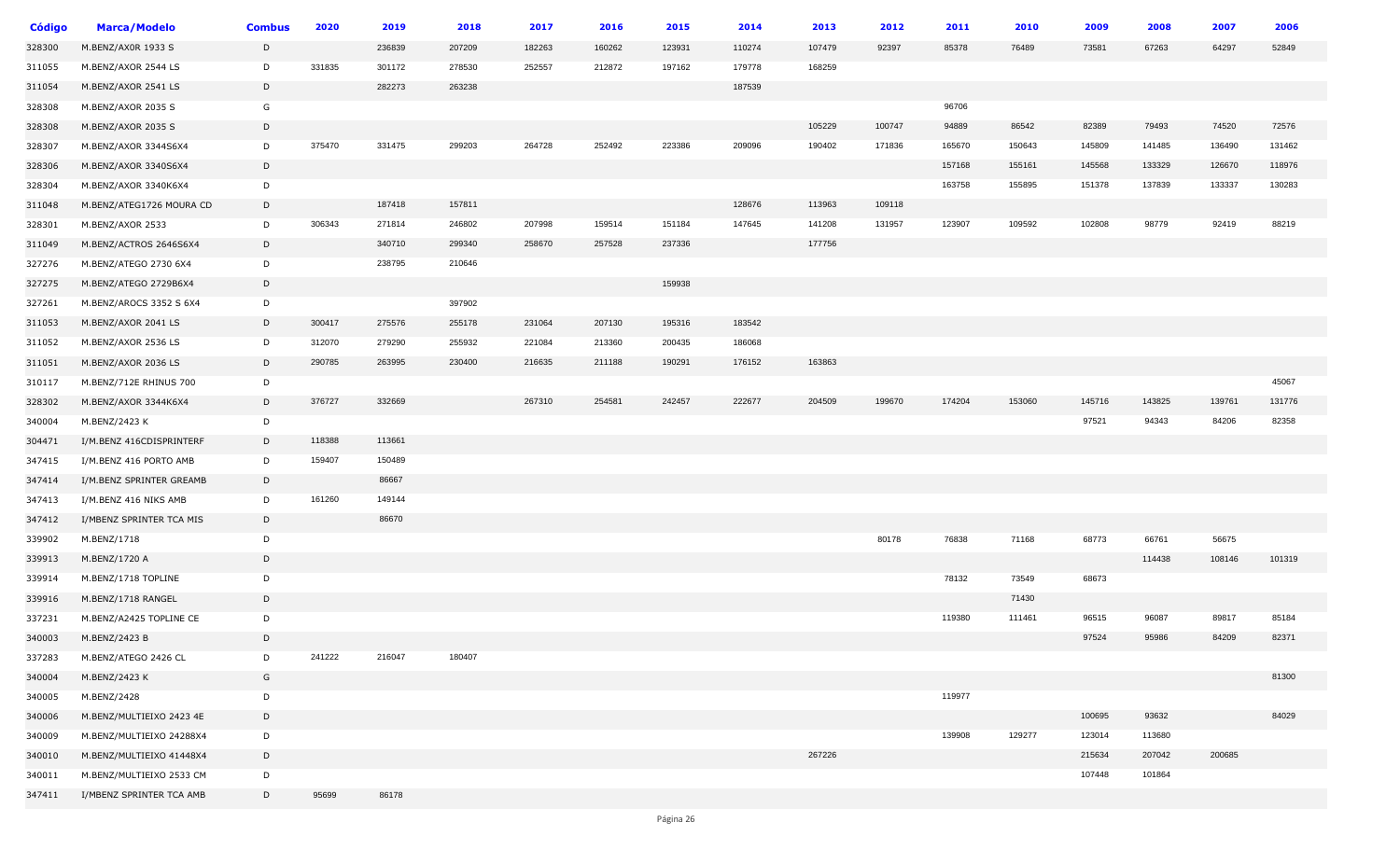| <b>Código</b> | <b>Marca/Modelo</b>      | <b>Combus</b> | 2020   | 2019   | 2018   | 2017   | 2016   | 2015   | 2014   | 2013   | 2012  | 2011   | 2010  | 2009  | 2008  | 2007  | 2006  |
|---------------|--------------------------|---------------|--------|--------|--------|--------|--------|--------|--------|--------|-------|--------|-------|-------|-------|-------|-------|
| 347410        | I/M.BENZ416SF UNIVIDAAMB | D             |        | 149111 |        |        |        |        |        |        |       |        |       |       |       |       |       |
| 346571        | I/M.BENZ 416 GCASA AMB1  | D             |        | 149506 |        |        |        |        |        |        |       |        |       |       |       |       |       |
| 346569        | I/MB 416SPRINTER REV AMB | D             |        | 148559 |        |        |        |        |        |        |       |        |       |       |       |       |       |
| 339917        | M.BENZ/1718 TOPLINE CD   | D             |        |        |        |        |        |        |        |        |       | 74516  | 68206 |       |       |       |       |
| 337268        | M.BENZ/AROCS 4848K8X4    | D             |        |        |        | 376217 |        |        |        |        |       |        |       |       |       |       |       |
| 337240        | M.BENZ/LS1634 VIR        | D             |        |        |        |        |        |        |        |        |       | 100271 | 92790 | 87926 | 83976 | 78875 | 74668 |
| 346507        | I/M.BENZ SPRINTER ENGE A | D             |        |        |        |        |        |        |        |        |       | 55357  | 50844 | 46660 | 45492 |       |       |
| 337249        | M.BENZ/ATEGO 1729        | D             | 224069 | 191120 | 175388 | 152074 | 137924 | 133330 | 131965 | 115242 |       |        |       |       |       |       |       |
| 337250        | M.BENZ/LS 1634 SETEC CM  | D             |        |        |        |        |        |        |        |        |       |        |       | 79087 | 77589 | 69654 |       |
| 337255        | M.BENZ/ATEGO 2430        | D             | 246395 | 212824 | 196766 | 187574 | 170987 | 167218 | 159816 |        |       |        |       |       |       |       |       |
| 337258        | I/M.BENZ 415 MARIMAR A   | D             |        | 126932 | 113205 | 101252 | 97622  | 93867  | 91221  | 85554  |       |        |       |       |       |       |       |
| 337259        | M.BENZ/ATEGO 1730 S      | D             |        | 177733 | 159741 | 157893 | 152831 | 147158 |        |        |       |        |       |       |       |       |       |
| 347417        | I/M.BENZ 416 GUERRA AMB  | D             |        | 148624 |        |        |        |        |        |        |       |        |       |       |       |       |       |
| 337262        | M.BENZ/ATEGO 3030 CE     | D             | 266681 | 245164 | 214404 | 205185 | 188913 | 183833 |        |        |       |        |       |       |       |       |       |
| 347416        | I/M.BENZ 416 UNITR AMB1  | D             | 158431 | 150509 |        |        |        |        |        |        |       |        |       |       |       |       |       |
| 337298        | M.BENZ/ACTROS 2651S 6X4  | D             | 379052 | 361230 |        |        |        |        |        |        |       |        |       |       |       |       |       |
| 337267        | M.BENZ/AT1518 TOPLINE CE | D             |        |        |        |        |        |        |        |        |       |        |       |       | 72319 |       |       |
| 337285        | M.BENZ/ATEGO 3026 CL     | D             |        | 243104 |        |        |        |        |        |        |       |        |       |       |       |       |       |
| 337269        | M.BENZ/AROCS 4851K8X4    | D             |        |        |        | 392029 |        |        |        |        |       |        |       |       |       |       |       |
| 337271        | M.BENZ/ATEGO 1729 MIT B  | D             |        | 208769 | 187239 | 179232 |        |        |        |        |       |        |       |       |       |       |       |
| 337272        | M.BENZ/ATEGO 1730 MASTER | D             |        |        | 164006 |        |        |        |        |        |       |        |       |       |       |       |       |
| 337273        | M.BENZ/ATEGO 1729 CL     | D             | 230775 | 203134 | 177344 |        |        |        |        |        |       |        |       |       |       |       |       |
| 337278        | M.BENZ/ATEGO 3026        | D             |        | 240318 |        |        |        |        |        |        |       |        |       |       |       |       |       |
| 337279        | M.BENZ/ATEGO 2730B6X4    | D             | 261435 | 236201 | 212893 |        |        |        |        |        |       |        |       |       |       |       |       |
| 337280        | M.BENZ/ATEGO 2730K6X4    | D             | 271792 |        |        |        |        |        |        |        |       |        |       |       |       |       |       |
| 337281        | M.BENZ/ATEGO 1726 TRIEL  | D             |        |        | 209678 | 197011 |        |        |        |        |       |        |       |       |       |       |       |
| 337282        | M.BENZ/ATEGO 2430 CL     | D             |        | 247752 |        |        |        |        |        |        |       |        |       |       |       |       |       |
| 346567        | I/M.BENZ 416 ALTER AMB   | D             | 124422 | 119428 |        |        |        |        |        |        |       |        |       |       |       |       |       |
| 337265        | M.BENZ/ATEGO 1729 TRIELB | D             |        | 212955 |        |        | 152954 | 149279 |        |        |       |        |       |       |       |       |       |
| 346520        | I/M.BENZ SPRINTER FLAZ 5 | D             |        |        |        |        |        |        |        |        |       | 56944  | 52468 |       |       |       |       |
| 346568        | I/M.BENZ 416 ALLT AMB    | D             |        | 148505 |        |        |        |        |        |        |       |        |       |       |       |       |       |
| 346532        | I/M.BENZ 516CDISPRINTERF | D             | 139229 | 132181 |        |        |        |        |        |        |       |        |       |       |       |       |       |
| 346530        | I/M.BENZ 415CDISPRINTERF | D             |        | 90784  | 81326  | 77437  | 76338  | 70625  | 66355  | 65437  | 57855 | 54255  |       |       |       |       |       |
| 346529        | I/M.BENZ 415CDISPRINTERC | D             |        | 90172  | 84116  | 75594  | 71004  | 67997  | 66574  | 53713  | 53116 | 50111  |       |       |       |       |       |
| 346528        | I/M.BENZ 515CDISPRINTERF | G             |        |        | 82794  |        |        |        |        |        |       |        |       |       |       |       |       |
| 346528        | I/M.BENZ 515CDISPRINTERF | D             |        | 118883 | 82794  | 79303  | 76394  | 69782  | 65586  | 64601  | 62517 | 60996  |       |       |       |       |       |
| 346527        | I/M.BENZ 515CDISPRINTERC | D             |        | 92289  | 80351  | 75732  | 72515  | 69220  | 66955  | 63829  | 55488 | 52754  |       |       |       |       |       |
| 346526        | I/M.BENZ 313CDI TF AMB   | $\mathsf{D}$  |        |        |        |        |        |        |        |        |       | 53584  |       |       |       |       |       |
| 346525        | I/M.BENZ PICKUPECIA SPRI | D             |        | 87784  | 82995  | 78371  | 72909  | 72224  | 68704  | 59806  | 58906 | 56934  |       | 47167 |       |       |       |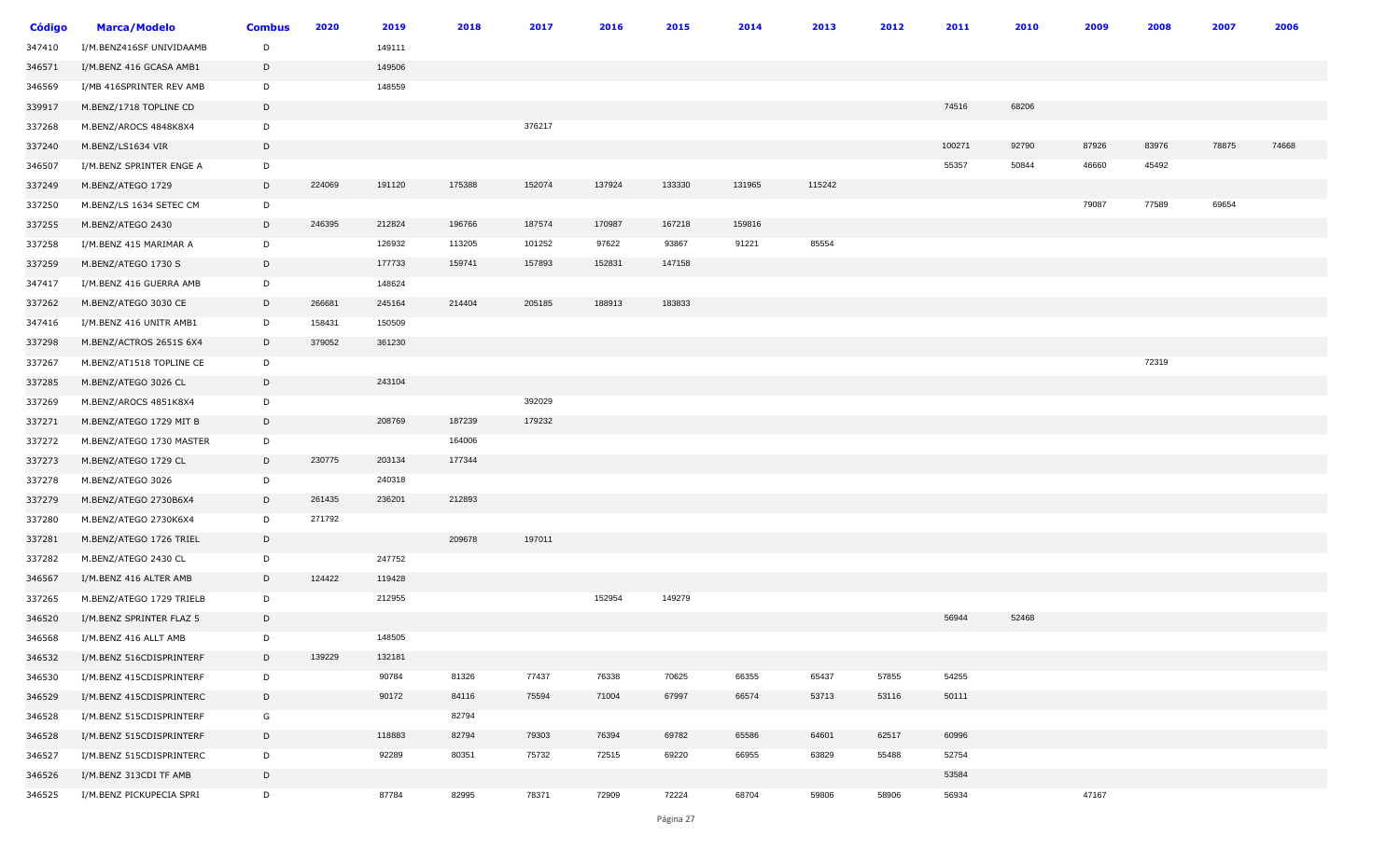| <b>Código</b> | <b>Marca/Modelo</b>      | <b>Combus</b> | 2020   | 2019   | 2018   | 2017   | 2016   | 2015  | 2014  | 2013  | 2012  | 2011   | 2010  | 2009  | 2008  | 2007  | 2006  |
|---------------|--------------------------|---------------|--------|--------|--------|--------|--------|-------|-------|-------|-------|--------|-------|-------|-------|-------|-------|
| 346523        | I/M.BENZ 313CDI ADAPTA A | D             |        |        |        |        |        |       |       |       |       | 52936  | 48328 |       |       |       |       |
| 346537        | I/M.BENZ 415 MARIMAR AMB | D             |        |        |        |        |        | 78247 | 72947 | 66942 | 62408 |        |       |       |       |       |       |
| 346521        | I/M.BENZ 313 MARIMAR FUN | D             |        |        |        |        |        |       |       |       |       |        |       | 45585 |       |       |       |
| 346538        | I/M.BENZ313CDI AUTOM AM  | D             |        | 92411  | 88389  |        |        |       |       |       |       |        |       |       |       |       |       |
| 346519        | I/M.BENZ 313 MARTICAR16M | D             |        |        | 92888  |        |        |       |       |       |       | 58434  |       |       | 46886 |       | 37330 |
| 346517        | I/MBENZ 313CDI REVES MIS | D             |        | 108038 | 103827 |        |        |       |       |       |       |        | 46679 | 44320 | 42180 | 39701 | 37968 |
| 346516        | I/MB SPRINTER ATHOS AMB  | D             |        |        |        |        |        |       |       |       | 56453 |        |       |       | 42949 |       |       |
| 346515        | I/M.BENZ SPTR TECFORM EM | D             |        | 93224  | 81423  | 77546  | 73852  | 71456 | 66987 | 63163 |       | 52763  | 47334 |       |       |       |       |
| 346514        | I/M.BENZ313CDI BOATA AMB | D             |        |        |        |        |        |       | 66153 | 61140 | 56472 | 52940  | 50448 | 46612 | 44744 | 39144 |       |
| 346513        | I/M.BENZ313CDI CIRILO AM | D             |        |        |        |        |        |       |       |       |       | 52936  | 50353 | 47336 | 44747 |       |       |
| 346512        | I/M.BENZ SPRINTERNIKS MC | D             |        |        |        |        |        |       |       |       |       |        |       |       | 42521 | 39998 | 39193 |
| 346510        | I/M.BENZ TRANSFORM AMB   | D             |        | 92333  | 89317  | 85865  | 82655  | 79370 | 76027 | 71797 | 66126 | 63729  | 59906 |       | 58805 |       |       |
| 346509        | I/M.BENZ SPTR TECFORM TD | D             |        |        |        |        |        |       |       |       |       | 52980  |       |       |       |       |       |
| 346508        | I/M.BENZ CDI SPR TCA AMB | D             | 91559  | 87209  | 84258  | 78695  | 75538  | 73157 | 69237 | 63460 | 60806 | 60220  | 52778 | 49016 | 43538 | 40945 | 38924 |
| 346522        | I/M.BENZ 413 CDI MARTI M | D             |        |        |        |        |        |       |       |       |       |        |       |       |       |       | 42079 |
| 346550        | I/M.BENZ 415 ENGE AMB    | D             |        | 100015 |        | 88672  |        |       |       |       | 60349 |        |       |       |       |       |       |
| 337237        | M.BENZ/A2428 CARMETAL8X2 | D             |        |        |        |        |        |       |       |       |       | 135732 |       |       |       |       |       |
| 346566        | I/M.BENZ 416CDISPRINTERC | D             | 118167 | 113417 |        |        |        |       |       |       |       |        |       |       |       |       |       |
| 346563        | I/M.BENZ 415CDI VIPK AMB | D             |        | 93392  | 87507  |        | 79854  |       |       |       |       |        |       |       |       |       |       |
| 346562        | I/M.BENZ 415 EUROLAF AMB | D             |        |        |        | 88416  |        |       |       |       |       |        |       |       |       |       |       |
| 346561        | I/MB 415SPRINTER REV AMB | D             |        | 92418  | 87611  | 79903  | 77977  |       |       |       |       |        |       |       |       |       |       |
| 346559        | I/M.BENZ 415CDI KOMAC AB | D             |        | 96131  |        |        |        |       |       |       |       |        |       |       |       |       |       |
| 346558        | I/M.BENZ SPRINTER        | D             |        |        |        |        |        | 66940 |       |       |       |        |       |       | 37589 | 35900 |       |
| 346556        | I/M.BENZ415 CAMBOATA AMB | D             |        | 123036 | 109879 |        | 100220 | 93102 | 87826 |       |       |        |       |       |       |       |       |
| 346555        | I/M.BENZ 515 MARIMAR AMB | D             |        |        | 126836 | 116493 |        |       |       |       |       |        |       |       |       |       |       |
| 346553        | I/M.BENZ515 AUTOMAR AMB  | D             |        | 97261  | 92656  | 87587  | 83368  | 75087 | 74049 | 67036 | 60300 |        |       |       |       |       |       |
| 346533        | I/M.BENZ 513CDISPRINTERC | D             |        |        |        |        |        |       |       |       |       | 66183  |       |       |       |       |       |
| 346551        | I/M.BENZ 415 AUTOMAR AMB | D             |        | 101208 | 96651  | 90158  | 85059  | 78247 | 74106 | 71908 |       |        |       |       |       |       |       |
| 343800        | I/M.BENZ 415CDI PORTOAMB | D             |        | 95633  | 92333  | 88085  | 84990  |       |       |       |       |        |       |       |       |       |       |
| 346549        | I/M.BENZ415CDI ANCAR A S | D             |        |        |        |        |        |       |       | 52046 | 48983 |        |       |       |       |       |       |
| 346547        | I/M.BENZ 415 ALTER AMB   | D             |        | 92161  | 88621  | 83597  | 79259  | 78119 | 73767 | 68950 | 57212 |        |       |       |       |       |       |
| 346546        | I/M.BENZ 415 REVESC AMB  | D             |        | 94802  | 87759  | 83198  |        |       |       | 71234 | 60576 |        |       |       |       |       |       |
| 346545        | I/M.BENZ 415 TRANSF AMB  | D             |        | 95699  | 90644  |        | 83935  | 78564 | 75858 | 72167 | 63273 |        |       |       |       |       |       |
| 346544        | I/M.BENZ 415 NIKS CAP A  | D             |        | 94774  | 87755  | 83296  | 81907  | 78425 | 73992 |       | 60606 |        |       |       |       |       |       |
| 346543        | I/M.BENZ 415 ALLTECH AMB | D             |        | 94708  | 86948  | 83518  | 78796  | 73410 | 70321 | 66921 | 62553 |        |       |       |       |       |       |
| 346542        | I/M.BENZ 515 RONTEC AMB  | D             |        |        |        |        |        | 80327 | 77785 | 72382 | 67984 |        |       |       |       |       |       |
| 346541        | I/MB 15SPRINT RONTAN AMB | D             |        | 90370  | 84030  | 79787  |        | 75049 | 68797 | 62887 | 53580 |        |       |       |       |       |       |
| 346540        | I/MBENZ SPRINTER CDI 515 | D             |        |        |        |        |        |       |       |       |       | 58881  |       |       |       |       |       |
| 346539        | I/M.BENZ415CDI UNIVIDA A | D             |        | 94144  | 83744  | 81557  | 78288  | 76930 | 72258 | 69493 | 56484 |        |       |       |       |       |       |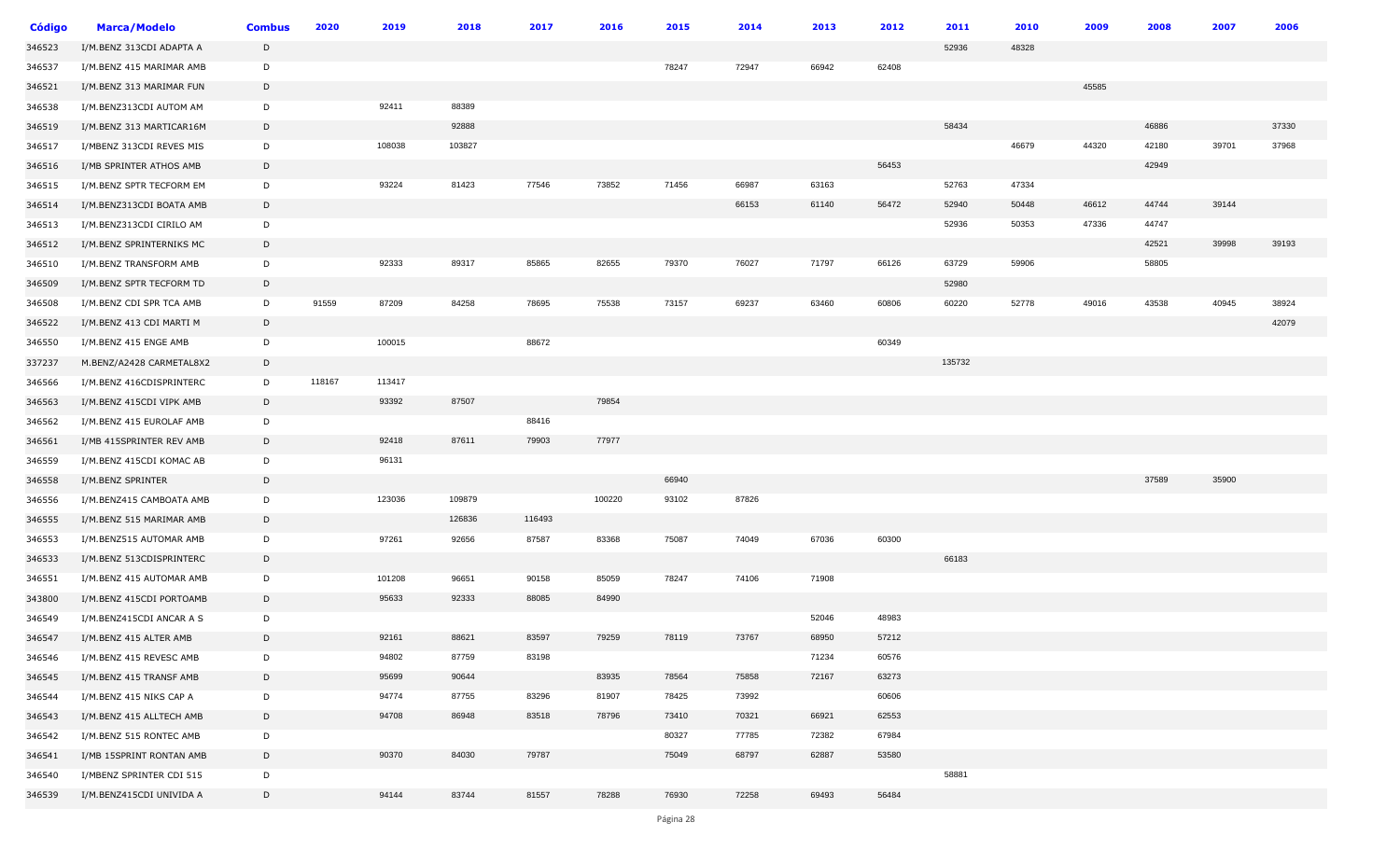| Código | <b>Marca/Modelo</b>      | <b>Combus</b> | 2020   | 2019   | 2018   | 2017  | 2016  | 2015   | 2014   | 2013   | 2012  | 2011   | 2010   | 2009  | 2008  | 2007  | 2006  |
|--------|--------------------------|---------------|--------|--------|--------|-------|-------|--------|--------|--------|-------|--------|--------|-------|-------|-------|-------|
| 346552 | I/M.BENZ 415 VIPVANS AMB | D             |        |        |        | 87311 | 84212 | 78177  | 73885  |        |       |        |        |       |       |       |       |
| 337246 | M.BENZ/ATEG1725 MOURA CD | D             |        |        |        |       |       |        |        |        |       | 98435  |        |       |       |       |       |
| 309175 | I/M.BENZ REVESCAP AMB SR | D             | 90746  | 87214  | 81565  |       | 75408 |        |        |        |       | 52881  | 48193  | 42792 | 39280 | 38736 | 36890 |
| 309187 | I/M.BENZ RIBEIRAUTO AMB  | D             |        | 89317  | 83202  | 80275 | 74976 | 70979  | 64353  | 59113  | 57149 | 52881  | 45914  | 41751 | 39204 | 36587 | 35700 |
| 309186 | I/M.BENZ313CDI S ANCAR A | D             |        |        |        |       |       |        |        |        |       | 51336  |        | 47319 | 46172 |       | 39773 |
| 309185 | I/M.BENZ SPTR MODIFICAR  | D             |        | 100710 | 95880  | 91066 | 89992 | 77393  | 74419  | 71052  | 63241 | 60235  | 52217  | 49608 | 44468 | 39429 | 38542 |
| 309184 | I/M.BENZ SPRT PFISTER AM | D             |        |        |        |       |       |        | 73780  | 63791  |       |        | 52649  |       | 48586 | 44656 |       |
| 309183 | I/M.BENZ 313CDI DELTA A  | D             |        |        |        |       |       |        |        |        |       |        |        |       | 43018 |       | 36847 |
| 309182 | I/M.BENZ GREENCAR AMB 08 | G             |        |        |        | 83492 |       |        |        |        |       |        |        |       |       |       |       |
| 309182 | I/M.BENZ GREENCAR AMB 08 | D             |        | 90041  | 85222  | 82797 | 76598 | 74184  | 69237  | 62578  | 59968 | 59388  | 57138  | 49017 | 43764 | 41167 | 39148 |
| 309189 | I/M.BENZ313CDI MARIMAR A | D             |        |        |        |       |       |        |        |        |       | 60244  | 50205  | 47695 | 42723 | 37899 | 37056 |
| 348301 | I/M.BENZ SPRT SITNEI MED | D             |        |        |        |       |       |        |        | 59482  | 53262 | 49356  | 43687  | 42098 | 40759 | 36488 | 34764 |
| 309190 | I/M.BENZ 313SPRI JAEDI A | D             |        |        |        |       |       |        |        |        |       | 53583  |        | 47824 | 45024 |       |       |
| 347701 | MBENZ/2423B LIEBHERR HTM | D             |        |        |        |       |       |        |        |        |       |        |        |       |       |       | 80728 |
| 337228 | M.BENZ/MULTIEIXO 24258X4 | D             |        |        |        |       |       |        |        |        |       | 116076 | 110754 | 99792 | 97105 |       |       |
| 347442 | I/M.BENZ/416 BF AMB      | D             | 109136 |        |        |       |       |        |        |        |       |        |        |       |       |       |       |
| 347431 | I/M.BENZ 416SPRIBRAS MIS | D             |        | 154462 |        |       |       |        |        |        |       |        |        |       |       |       |       |
| 347429 | I/M.BENZ SPRINTER MART M | D             | 90188  |        |        |       |       |        |        |        |       |        |        |       |       |       |       |
| 309179 | I/M.BENZ SPRT ALTECH AMB | D             |        |        |        |       |       |        |        |        | 58298 | 54295  | 50176  | 45208 | 41379 | 38913 | 37015 |
| 309178 | I/M.BENZ313SPR UNIVIDA A | D             |        |        |        |       |       |        |        |        |       | 52936  | 50424  | 47333 | 44698 | 41822 | 41241 |
| 309176 | I/M.BENZ REVESCAP A UTI  | D             |        |        |        |       |       |        |        |        |       | 52881  | 48172  | 42777 | 39283 | 37814 | 36882 |
| 348406 | M.BENZ/AUTO LIFE TROIAL1 | D             |        |        |        |       |       |        |        |        |       | 96347  |        | 84509 |       |       |       |
| 348802 | M.BENZ/AMAL ALCATRAZ AB4 | D             |        |        |        |       |       |        |        |        |       |        |        | 86453 | 80627 | 74332 |       |
| 309207 | I/M.BENZ 515CDI MITRENBM | D             |        |        |        |       |       | 90786  |        |        |       |        |        |       |       |       |       |
| 309202 | I/MBENZ SPR MARIMAR POLI | D             |        | 89180  | 85358  |       |       |        |        |        |       |        |        | 46639 | 45822 |       |       |
| 903171 | M.BENZ/LO 916            | D             |        |        | 104483 |       |       |        |        |        |       |        |        |       |       |       |       |
| 903128 | M.BENZ/LO 712            | G             |        |        |        |       | 97035 |        |        |        |       |        |        |       |       |       |       |
| 350002 | M.BENZ/712 CHAVANTE BRUT | D             |        |        |        |       |       |        |        |        |       |        |        |       |       | 59288 |       |
| 349810 | M.BENZ/AXOR 3131 AMA CT  | D             |        |        |        |       |       |        | 183203 |        |       |        |        |       |       |       |       |
| 337261 | M.BENZ/ATEGO MTX 1726PLA | D             |        |        |        |       |       |        |        | 120341 |       |        |        |       |       |       |       |
| 300829 | M.BENZ/AXOR3344 THELI CM | D             |        |        |        |       |       |        | 261503 |        |       |        |        |       |       |       |       |
| 309188 | I/M.BENZ NIKS AMBULANCIA | D             |        | 86338  | 82964  | 78976 |       | 70136  | 64808  | 60056  | 56870 | 51865  | 48425  | 44393 | 39567 | 38854 | 37899 |
| 349108 | M.BENZ/A 3131 6X4 MORAIS | D             |        |        |        |       |       | 189856 | 182769 |        |       |        |        |       |       |       |       |
| 333300 | M.BENZ/915 E MIB BRUSK   | D             |        |        |        |       |       | 94394  | 89899  | 79462  | 76201 | 72824  | 64294  | 59871 | 58217 |       |       |
| 348801 | M.BENZ/AMAL ALCATRAZ AB3 | D             |        |        |        |       |       |        |        |        |       |        | 58819  |       |       | 49849 | 47950 |
| 348800 | M.BENZ/AMAL ALCATRAZ AB1 | D             |        |        |        |       |       |        |        |        |       |        | 60055  | 58883 |       | 49006 |       |
| 348700 | M.BENZ/712 E SBB CF      | D             |        |        |        |       |       |        |        |        |       | 89764  | 82938  | 75454 | 67111 | 60634 | 55895 |
| 348500 | M.BENZ/JOFEGE 2423 368X4 | D             |        |        |        |       |       |        |        |        |       |        |        |       | 91559 | 85654 |       |
| 348407 | M.BENZ/AUTO LIFE TROIAL2 | D             |        |        |        |       |       |        |        |        |       |        | 85473  | 84797 |       | 69745 | 69646 |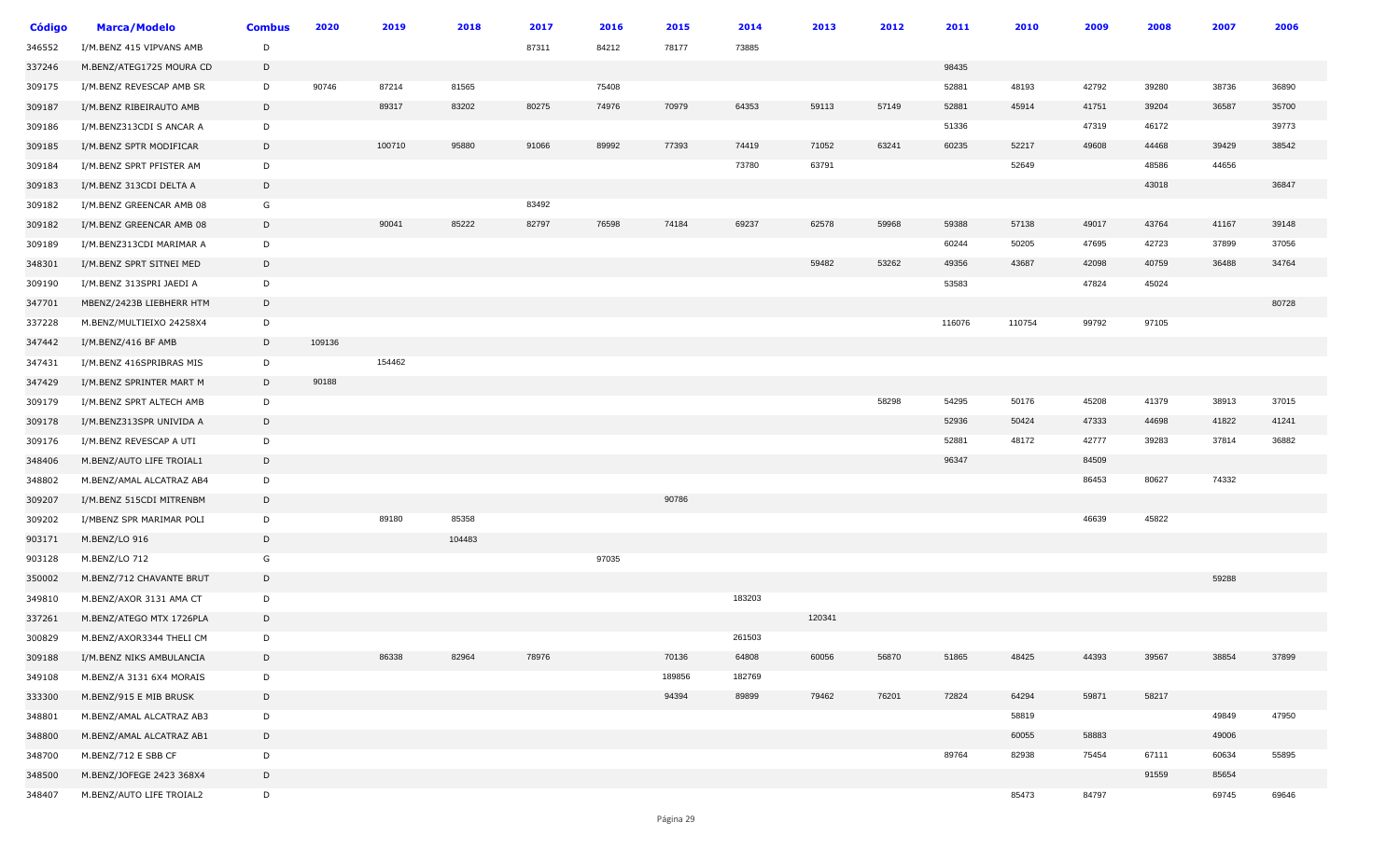| <b>Código</b> | <b>Marca/Modelo</b>      | <b>Combus</b> | 2020   | 2019   | 2018   | 2017   | 2016   | 2015  | 2014   | 2013   | 2012   | 2011   | 2010   | 2009   | 2008   | 2007   | 2006   |
|---------------|--------------------------|---------------|--------|--------|--------|--------|--------|-------|--------|--------|--------|--------|--------|--------|--------|--------|--------|
| 309195        | I/M.BENZ ACTOS 4150K 8X4 | D             |        |        |        |        |        |       |        |        |        |        |        |        | 213092 |        | 201277 |
| 309194        | I/M.BENZ CDI GCASA AMB1  | D             |        | 105864 | 75395  | 69858  | 66423  |       |        |        | 54064  | 50747  | 49628  | 47819  | 44789  | 40904  |        |
| 309193        | I/M.BENZ ACTROS 4144 K   | D             |        |        |        |        |        |       |        |        |        |        |        |        | 207042 | 205598 |        |
| 349109        | M.BENZ/AXOR 3344 GERM    | D             |        |        |        |        |        |       |        |        |        |        |        | 166107 |        |        |        |
| 337219        | M.BENZ/ATEGO 2425        | D             |        |        |        |        |        |       |        |        | 113533 | 109168 | 101805 | 91255  | 87613  | 86346  | 80179  |
| 337209        | M.BENZ/1938 S            | D             |        |        |        |        |        |       |        |        |        |        |        |        |        |        | 87076  |
| 337211        | M.BENZ/LS 1634           | D             |        |        |        |        |        |       |        |        | 97788  | 90158  | 81567  | 73618  | 72968  | 66250  | 63311  |
| 337211        | M.BENZ/LS 1634           | G             |        |        |        |        |        |       |        |        |        | 96530  | 92024  | 77419  | 76759  | 66250  | 63311  |
| 337212        | M.BENZ/ATEGO 1315        | D             |        |        |        |        |        |       |        |        |        |        | 69499  | 61550  | 58358  | 55053  | 53621  |
| 337213        | M.BENZ/ATEGO 1418        | D             |        |        |        |        |        |       | 105110 |        | 83491  | 83017  | 72017  | 64652  | 60694  | 59312  | 55605  |
| 337213        | M.BENZ/ATEGO 1418        | G             |        |        |        |        |        |       |        |        |        |        |        |        |        |        | 57948  |
| 309174        | I/M.BENZ313SF VIDA AMB   | D             |        |        |        |        |        | 60108 | 56542  |        |        | 48066  | 47833  |        | 43648  |        | 37100  |
| 337214        | M.BENZ/ATEGO 1518        | G             |        |        |        |        |        |       |        |        |        |        |        | 72379  |        |        |        |
| 347418        | I/M.BENZ 416CDI VIPK AMB | D             |        | 149526 |        |        |        |       |        |        |        |        |        |        |        |        |        |
| 337216        | M.BENZ/ATEGO 1725        | D             |        |        |        |        |        |       | 109024 | 105275 | 99179  | 92992  | 85780  | 81997  | 77536  | 74850  | 70393  |
| 337214        | M.BENZ/ATEGO 1518        | D             |        |        |        |        |        |       |        |        |        | 78390  | 74353  | 67400  | 64994  | 61754  | 59861  |
| 337220        | M.BENZ/L 1318            | D             |        |        |        |        |        |       |        |        | 87271  | 83242  | 79024  | 73465  | 69018  | 62210  | 58289  |
| 337221        | M.BENZ/ATEGO 2428        | D             |        |        |        |        |        |       |        |        | 127970 | 120442 | 110155 | 98232  | 92115  | 86740  |        |
| 337222        | M.BENZ/ATEGO 1728 S      | D             |        |        |        |        |        |       |        |        |        | 101342 | 98402  | 92065  | 90851  | 88142  |        |
| 337223        | M.BENZ/A2425 PMERECHIM82 | D             |        |        |        |        |        |       |        |        | 132918 | 129886 | 122748 | 98784  | 96209  | 93181  |        |
| 337224        | M.BENZ/ATEGO 2428 MASTER | D             |        |        |        |        |        |       |        |        |        | 126324 | 120611 | 110160 | 104206 |        |        |
| 337225        | M.BENZ/ATEGO 2425 MASTER | D             |        |        |        |        |        |       |        |        |        | 112728 | 110370 | 96826  | 95621  | 92624  |        |
| 337226        | M.BENZ/A2428 PMERECHIM82 | D             |        |        |        |        |        |       |        |        | 142275 | 136129 | 133043 | 110794 | 105429 |        |        |
| 337227        | I/M.BENZ ACTROS4844K8X4  | D             |        |        |        |        |        |       |        |        |        | 224497 | 218663 | 211222 |        |        |        |
| 347707        | M.BENZ/915 E MIB TVAL    | D             | 133679 | 129013 | 111870 | 106544 | 103361 |       |        |        |        |        |        |        |        |        |        |
| 309134        | I/M.BENZ313CDI SPRINTERF | D             |        |        |        |        |        |       |        |        |        | 52655  | 45270  | 40574  | 38050  | 36960  | 36668  |
| 337215        | M.BENZ/ATEGO 1718        | D             |        |        |        |        |        |       |        |        |        | 75208  | 74791  | 66194  | 63038  | 60698  | 58184  |
| 309162        | I/MBENZ 313SF RONTAN AMB | D             |        |        |        |        |        |       |        |        |        | 73486  | 64422  | 56044  | 53247  | 52191  | 46565  |
| 347422        | I/M.BENZ 416 MAIA AMB    | D             | 161201 | 149111 |        |        |        |       |        |        |        |        |        |        |        |        |        |
| 347426        | I/M.BENZ 416 MNPA        | D             | 106607 |        |        |        |        |       |        |        |        |        |        |        |        |        |        |
| 309161        | I/M.BENZ 311SF ALTECHAMB | D             |        |        |        |        |        |       |        |        |        |        |        |        |        |        | 38311  |
| 309147        | I/M.BENZ SPRINTER TH AMB | D             |        |        |        |        |        |       |        | 59227  |        |        |        | 43811  | 41426  | 40262  | 38837  |
| 309159        | I/M.BENZ313 CORTEZI2 AMB | D             |        |        |        |        |        |       |        |        |        | 52939  | 50448  |        | 44349  | 42491  | 39762  |
| 309149        | I/M.BENZ413CDI SPRINTERF | D             |        |        |        |        |        |       |        |        |        | 59485  | 53602  | 50293  | 49166  | 45787  | 42596  |
| 347427        | I/M.BENZ 416 INOVA AMB   | D             |        | 148902 |        |        |        |       |        |        |        |        |        |        |        |        |        |
| 309135        | I/M.BENZ313CDI SPRINTERC | D             |        |        |        |        |        |       |        |        |        | 50132  | 47543  | 44212  | 42727  | 37133  | 34708  |
| 309144        | I/M.BENZ SPRINT VIATUREA | D             | 94778  | 87429  | 81529  | 76568  | 72734  | 69261 | 65972  |        |        |        |        |        |        |        |        |
| 309132        | I/M.BENZ413CDI SPRINTERC | D             |        |        |        |        |        |       |        |        |        | 55338  | 49023  | 45883  | 40988  | 37990  | 36937  |
| 334702        | M.BENZ/L 1218 EL         | D             |        |        |        |        |        |       |        |        |        |        |        |        |        |        | 76601  |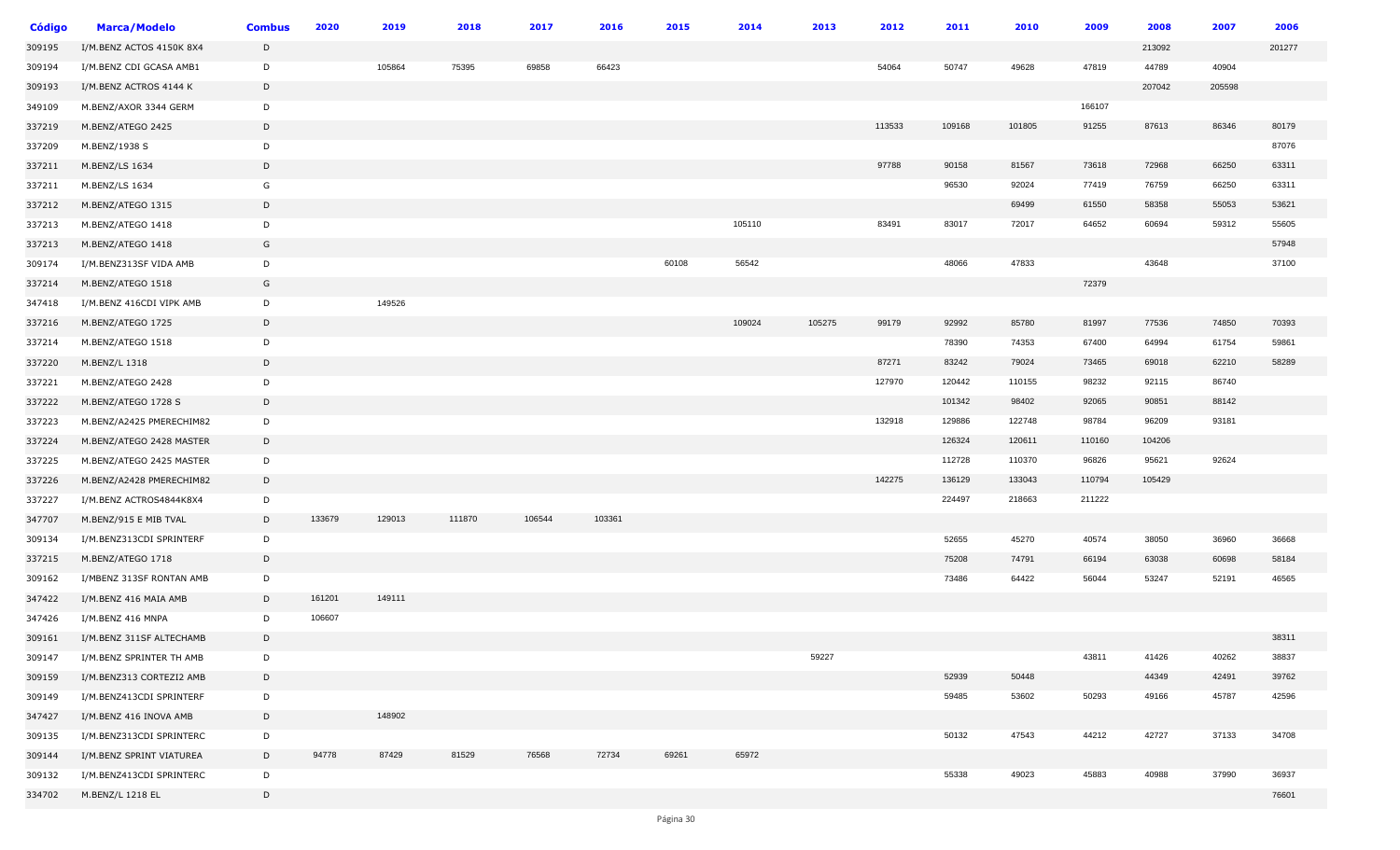| <b>Código</b>   | <b>Marca/Modelo</b>             | <b>Combus</b> | 2020   | 2019   | 2018   | 2017   | 2016   | 2015   | 2014   | 2013   | 2012   | 2011   | 2010   | 2009   | 2008   | 2007   | 2006  |
|-----------------|---------------------------------|---------------|--------|--------|--------|--------|--------|--------|--------|--------|--------|--------|--------|--------|--------|--------|-------|
| 335003          | M.BENZ/L 1620                   | D             |        |        |        |        |        |        |        |        | 109165 | 104222 | 95222  | 93866  | 87001  | 82166  | 77390 |
| 335003          | M.BENZ/L 1620                   | G             |        |        |        |        |        |        |        |        |        |        |        |        | 83682  |        |       |
| 335103          | M.BENZ/LK 1620                  | D             |        |        |        |        |        |        |        |        |        |        |        |        | 100744 |        |       |
| 347425          | I/M.BENZ 416 PCIA A             | D             | 148515 |        |        |        |        |        |        |        |        |        |        |        |        |        |       |
| 347424          | I/M.BENZ 416 RR AMB             | D             |        | 149199 |        |        |        |        |        |        |        |        |        |        |        |        |       |
| 347423          | I/M.BENZ 416 TRANSF XLM         | D             |        | 144551 |        |        |        |        |        |        |        |        |        |        |        |        |       |
| 309136          | I/M.BENZ311CDI SPRINTERF        | D             |        |        |        |        |        |        |        |        |        |        |        |        |        | 39538  |       |
|                 | Fabricante: MACK                |               |        |        |        |        |        |        |        |        |        |        |        |        |        |        |       |
| 309209          | I/MACK MRU                      | D             |        |        |        |        |        |        |        | 104961 |        |        |        |        |        |        |       |
| 309201          | I/MACK MR688S TB130             | D             |        |        |        |        |        |        |        |        |        |        |        |        |        | 182898 |       |
| Fabricante: MAN |                                 |               |        |        |        |        |        |        |        |        |        |        |        |        |        |        |       |
| 349361          | MAN/TGX 33.440 6X4 T            | D             |        |        |        |        |        |        |        |        |        | 157594 | 153787 |        |        |        |       |
| 320523          | MAN/TGX 33.440 6X4 T            | D             |        |        |        |        |        |        |        |        |        | 182318 | 153787 |        |        |        |       |
| 320524          | MAN/TGX 29.440 6X4 T            | G             |        |        |        |        |        |        | 184271 | 165109 |        |        |        |        |        |        |       |
| 349364          | I/MAN TGS 33.540 6X6 BBS        | D             |        |        |        |        |        |        |        |        |        | 172382 |        |        |        |        |       |
| 320524          | MAN/TGX 29.440 6X4 T            | D             |        |        |        |        | 215891 | 211827 | 184271 | 165109 | 157186 |        | 144836 |        |        |        |       |
| 349393          | MAN/TGX 29.440 GER              | D             |        |        |        |        |        |        | 190736 |        | 164397 |        |        |        |        |        |       |
| 349391          | MAN/TGX 28.440 MASTER           | D             |        |        |        | 246705 |        |        |        |        |        |        |        |        |        |        |       |
| 349390          | MAN/TGX BMB 29.440 PLAT         | D             |        |        |        |        |        |        | 203184 |        |        |        |        |        |        |        |       |
| 349386          | MAN/TGX 29.480 6X4 T            | G             |        |        |        |        |        | 245945 |        |        |        |        |        |        |        |        |       |
| 349386          | MAN/TGX 29.480 6X4 T            | $\mathsf{D}$  | 355822 | 318287 | 286687 | 238843 | 223893 | 222859 |        |        |        |        |        |        |        |        |       |
| 349366          | MAN/TGX 28.440 6X2 T            | G             |        |        |        |        |        |        |        | 159387 |        |        |        |        |        |        |       |
| 349365          | I/MAN TGX 33.540 6X4 BBS        | D             |        |        |        |        |        |        |        |        |        | 144450 |        |        |        |        |       |
| 349362          | MAN/TGX 28.440 6X4 T            | D             |        |        |        |        |        |        |        |        |        | 121013 |        |        |        |        |       |
| 349348          | I/MAN TGX 28.440 6X4 T          | D             |        |        |        |        |        |        |        |        |        |        | 136357 |        |        |        |       |
| 349340          | I/MAN TGX 33.540 6X4            | D             |        |        |        |        |        |        |        |        |        | 135583 |        | 125219 |        |        |       |
| 349326          | I/MAN TGS 26.480 6X4            | $\mathsf{D}$  |        |        |        |        |        |        |        |        |        |        |        | 98739  |        |        |       |
| 349366          | MAN/TGX 28.440 6X2 T            | D             | 335574 | 287802 | 265736 | 241511 | 221242 | 193782 | 167241 | 159387 |        |        |        |        |        |        |       |
| 333703          | I/MAN TGS 18.360 4X4 BB         | D             |        |        |        |        |        |        | 174182 |        |        |        |        |        |        |        |       |
| 333704          | I/MAN TGM 18.340 4X4 BB         | D             |        |        |        |        |        |        | 144714 |        |        |        |        |        |        |        |       |
| 333705          | MAN/TGX BMB 28.440 PLAT         | D             |        |        |        | 282895 |        |        |        |        |        |        |        |        |        |        |       |
|                 | 320586 MAN/TGX 28.440 6X2 T GER | D             |        |        |        |        |        | 203651 |        |        |        |        |        |        |        |        |       |
| Fabricante: MO  |                                 |               |        |        |        |        |        |        |        |        |        |        |        |        |        |        |       |
| 310300          | MO/ECOSOL COMPEMB 06AP86        | D             |        |        |        |        |        |        |        |        |        | 45280  | 43653  |        |        |        |       |
| 328801          | I/MO DULEVO 200 QUATTRO         | D             |        |        |        |        |        |        |        | 45066  |        |        |        |        |        |        |       |
| 328800          | I/MO DULEVO 5000 EVOLUT         | D             |        |        |        |        |        |        | 171442 |        |        |        |        |        |        |        |       |
| 351400          | MO/PERBRAS 104250 PB            | D             |        |        |        | 223473 | 213581 |        |        |        |        |        |        |        |        |        |       |
|                 |                                 |               |        |        |        |        |        |        |        |        |        |        |        |        |        |        |       |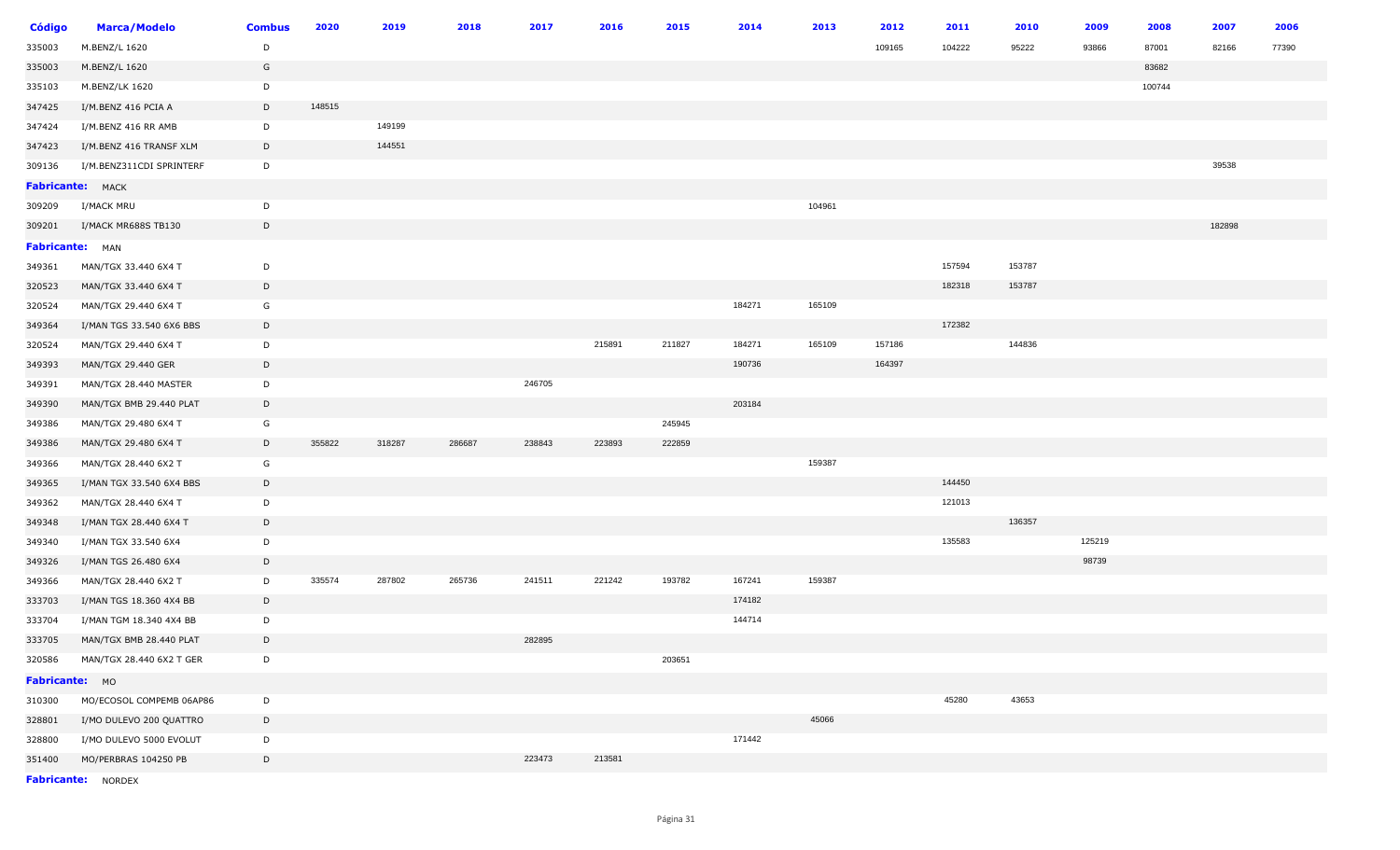| <b>Código</b>           | <b>Marca/Modelo</b>        | <b>Combus</b> | 2020   | 2019   | 2018   | 2017   | 2016 | 2015   | 2014 | 2013  | 2012   | 2011  | 2010  | 2009 | 2008 | 2007 | 2006  |
|-------------------------|----------------------------|---------------|--------|--------|--------|--------|------|--------|------|-------|--------|-------|-------|------|------|------|-------|
| 311100                  | I/NORDEX DFM               | D             |        |        |        |        |      |        |      |       |        |       | 28449 |      |      |      |       |
|                         | Fabricante: PEUGEOT        |               |        |        |        |        |      |        |      |       |        |       |       |      |      |      |       |
| 347407                  | I/PEUGEOT BOXER MAIA AMB   | D             |        | 111836 | 106528 |        |      |        |      |       |        |       |       |      |      |      |       |
| 347406                  | I/PEUGEOT BOXER ALTER A    | D             |        | 114911 |        |        |      |        |      |       |        |       |       |      |      |      |       |
| 347402                  | I/PEUGEOT BOXER BUSIN L3   | D             | 120931 | 107619 | 65956  |        |      |        |      |       |        |       |       |      |      |      |       |
| 347408                  | I/PEUGEOT BOXER ENGTPRES   | D             |        | 110855 |        |        |      |        |      |       |        |       |       |      |      |      |       |
|                         | Fabricante: PIERCE         |               |        |        |        |        |      |        |      |       |        |       |       |      |      |      |       |
| 341001                  | I/PIERCE ARROW XT          | D             |        |        |        |        |      |        |      |       | 819737 |       |       |      |      |      |       |
|                         | Fabricante: PIONEIRA       |               |        |        |        |        |      |        |      |       |        |       |       |      |      |      |       |
| 310800                  | PIONEIRA/COLPACT 2.0       | D             |        | 123663 |        |        |      | 105353 |      | 95736 |        |       | 88198 |      |      |      |       |
|                         | <b>Fabricante: RENAULT</b> |               |        |        |        |        |      |        |      |       |        |       |       |      |      |      |       |
| 344211                  | I/RENAULT KERAX 420 6X6    | D             |        |        |        |        |      |        |      |       |        |       |       |      |      |      | 71724 |
| 344202                  | IMP/RENAULT MASTER T35D    | D             |        |        |        |        |      |        |      |       | 55115  |       |       |      |      |      |       |
| 344207                  | I/RENAULT MIDLUM 220 4X4   | D             |        |        |        |        |      |        |      |       |        |       |       |      |      |      | 64213 |
| 344208                  | I/RENAULT MIDLUM 220 4X2   | D             |        |        |        |        |      |        |      |       |        |       |       |      |      |      | 62423 |
| 344209                  | I/RENAULT MIDLUM 270 4X2   | D             |        |        |        |        |      |        |      |       |        |       |       |      |      |      | 68835 |
| 344210                  | I/RENAULT KERAX 420 4X4    | D             |        |        |        |        |      |        |      |       |        |       |       |      |      |      | 64719 |
| <b>Fabricante:</b> SANY |                            |               |        |        |        |        |      |        |      |       |        |       |       |      |      |      |       |
| 351100                  | I/SANY SY5250GJB4          | D             |        |        |        |        |      |        |      |       |        | 59548 |       |      |      |      |       |
|                         | Fabricante: SCANIA         |               |        |        |        |        |      |        |      |       |        |       |       |      |      |      |       |
| 315983                  | I/SCANIA G500 A6X4NZ       | D             |        |        | 389060 | 360700 |      |        |      |       |        |       |       |      |      |      |       |
| 316114                  | SCANIA/P280 B6X2D9 CS      | D             |        | 299506 |        |        |      |        |      |       |        |       |       |      |      |      |       |
| 316115                  | SCANIA/P250 B6X2           | D             |        | 274916 | 267498 |        |      |        |      |       |        |       |       |      |      |      |       |
| 316116                  | SCANIA/P280 B6X2D9         | D             | 306253 | 297251 |        |        |      |        |      |       |        |       |       |      |      |      |       |
| 316130                  | SCANIA/P360 B8X2 XT        | D             | 352071 |        |        |        |      |        |      |       |        |       |       |      |      |      |       |
| 316137                  | SCANIA/P280 B4X2D9         | D             | 306479 | 301497 |        |        |      |        |      |       |        |       |       |      |      |      |       |
| 316140                  | SCANIA/P280 B6X4D9 XT CS   | D             |        | 307639 |        |        |      |        |      |       |        |       |       |      |      |      |       |
| 316147                  | SCANIA/P320 B8X2           | D             | 333867 | 322273 | 302461 |        |      |        |      |       |        |       |       |      |      |      |       |
| 316149                  | SCANIA/P320 B8X2 CS        | D             |        | 330522 |        |        |      |        |      |       |        |       |       |      |      |      |       |
| 316084                  | SCANIA/P280 B6X2           | D             | 306253 | 296692 | 289871 |        |      |        |      |       |        |       |       |      |      |      |       |
| 315986                  | SCANIA/G450 B6X4 XT        | D             | 474760 | 440591 |        |        |      |        |      |       |        |       |       |      |      |      |       |
| 315993                  | SCANIA/S450 A6X4           | D             |        | 450797 |        |        |      |        |      |       |        |       |       |      |      |      |       |
| 315982                  | SCANIA/G500 B6X4 XT CS     | D             |        | 425479 |        |        |      |        |      |       |        |       |       |      |      |      |       |
| 315978                  | SCANIA/G500 B6X4 XT        | D             |        | 521187 |        |        |      |        |      |       |        |       |       |      |      |      |       |
| 316150                  | SCANIA/P450 B6X4 XT CS     | D             | 416917 |        | 308974 |        |      |        |      |       |        |       |       |      |      |      |       |
| 316158                  | SCANIA/P320 B8X2 XT        | D             |        | 326731 |        |        |      |        |      |       |        |       |       |      |      |      |       |
| 315974                  | SCANIA/R620 A6X4 XT        | D             |        | 453484 |        |        |      |        |      |       |        |       |       |      |      |      |       |
| 315972                  | SCANIA/G450 B8X4 XT CS     | D             | 463677 | 455880 |        |        |      |        |      |       |        |       |       |      |      |      |       |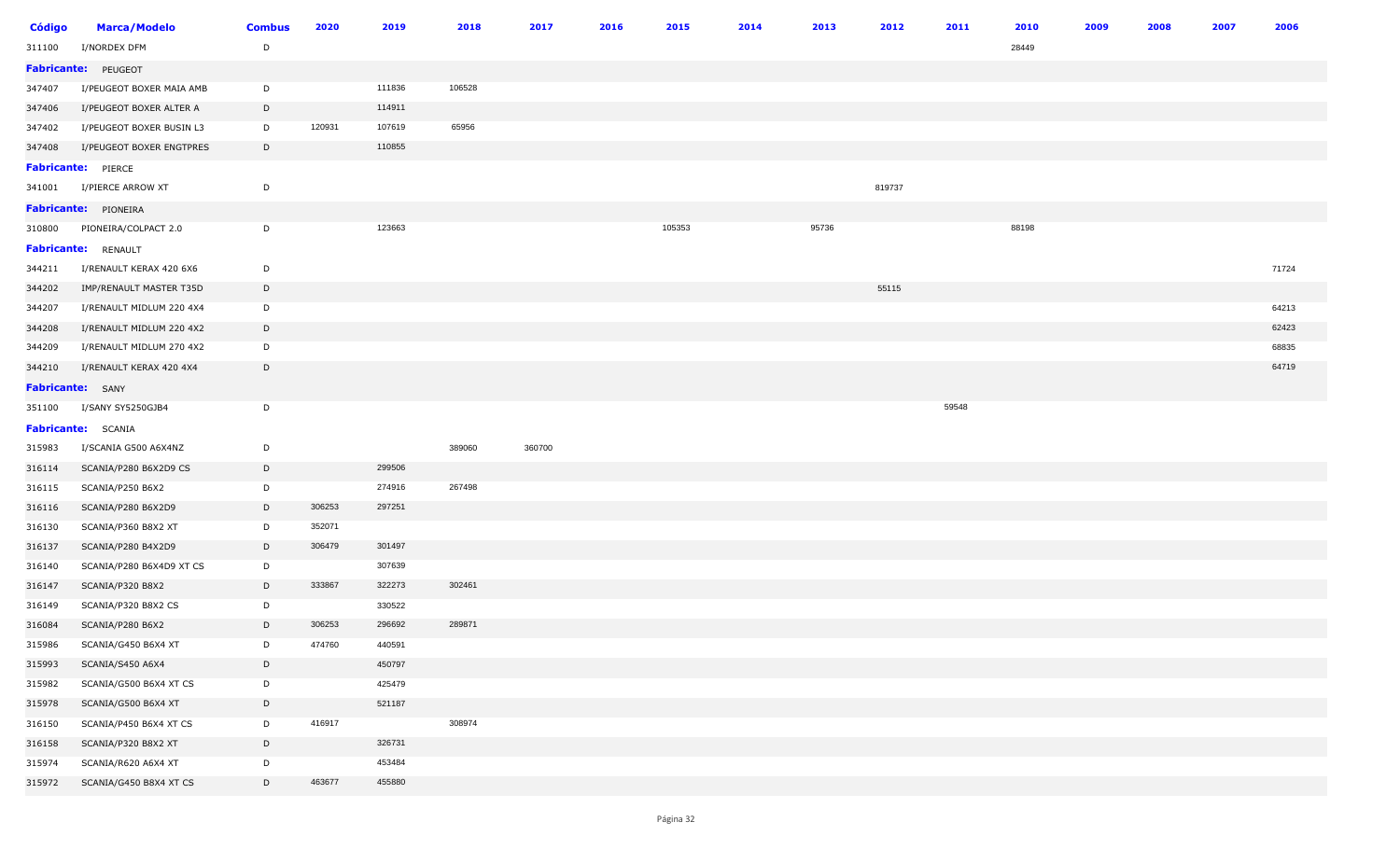| <b>Código</b> | <b>Marca/Modelo</b>    | <b>Combus</b> | 2020   | 2019   | 2018   | 2017 | 2016 | 2015 | 2014 | 2013 | 2012   | 2011   | 2010   | 2009   | 2008   | 2007 | 2006 |
|---------------|------------------------|---------------|--------|--------|--------|------|------|------|------|------|--------|--------|--------|--------|--------|------|------|
| 315970        | SCANIA/G500 B8X4 XT    | D             |        |        | 523869 |      |      |      |      |      |        |        |        |        |        |      |      |
| 315963        | SCANIA/G410 A6X2 4     | D             |        | 373566 |        |      |      |      |      |      |        |        |        |        |        |      |      |
| 315962        | SCANIA/P320 B6X2       | D             | 325468 | 305847 |        |      |      |      |      |      |        |        |        |        |        |      |      |
| 315992        | SCANIA/S620 A6X4       | D             | 503713 | 468228 |        |      |      |      |      |      |        |        |        |        |        |      |      |
| 316022        | SCANIA/R450 B8X2       | D             |        | 392963 |        |      |      |      |      |      |        |        |        |        |        |      |      |
| 316036        | I/SCANIA G 500 B8X4HZ  | D             |        |        | 526410 |      |      |      |      |      |        |        |        |        |        |      |      |
| 316042        | SCANIA/S500 A8X2 4     | D             | 474825 | 467982 |        |      |      |      |      |      |        |        |        |        |        |      |      |
| 316045        | SCANIA/P280 B6X2 XT    | D             | 317261 |        |        |      |      |      |      |      |        |        |        |        |        |      |      |
| 316057        | I/SCANIA P 360 A6X2 NA | D             |        |        | 295567 |      |      |      |      |      |        |        |        |        |        |      |      |
| 316060        | I/SCANIA R 410 A6X2NA  | $\mathsf{D}$  |        |        | 382442 |      |      |      |      |      |        |        |        |        |        |      |      |
| 316066        | SCANIA/R450 A8X2 4     | D             | 437189 | 415133 | 406383 |      |      |      |      |      |        |        |        |        |        |      |      |
| 316067        | SCANIA/P250 B4X2       | D             | 292243 | 279327 |        |      |      |      |      |      |        |        |        |        |        |      |      |
| 316072        | SCANIA/P250 B4X2 CS    | D             |        | 278933 |        |      |      |      |      |      |        |        |        |        |        |      |      |
| 316083        | SCANIA/P360 B8X2       | D             | 346846 | 330580 |        |      |      |      |      |      |        |        |        |        |        |      |      |
| 316108        | SCANIA/P280 B8X2       | D             |        | 293593 | 282904 |      |      |      |      |      |        |        |        |        |        |      |      |
| 316026        | SCANIA/P280 B4X2       | D             |        | 293367 | 276677 |      |      |      |      |      |        |        |        |        |        |      |      |
| 316101        | SCANIA/P280 B4X2D9 CS  | D             |        | 385101 |        |      |      |      |      |      |        |        |        |        |        |      |      |
| 316016        | SCANIA/R450 A4X2       | D             | 394674 | 384449 | 377561 |      |      |      |      |      |        |        |        |        |        |      |      |
| 316014        | SCANIA/P320 A4X2 CS    | D             |        | 289393 |        |      |      |      |      |      |        |        |        |        |        |      |      |
| 316013        | SCANIA/G360 A4X2       | D             | 349619 | 335972 | 275973 |      |      |      |      |      |        |        |        |        |        |      |      |
| 316011        | SCANIA/G450 B6X4       | D             |        | 446155 |        |      |      |      |      |      |        |        |        |        |        |      |      |
| 316000        | SCANIA/S620 A6X2       | D             |        | 456746 | 454430 |      |      |      |      |      |        |        |        |        |        |      |      |
| 316091        | SCANIA/P250 B6X2 CS    | D             |        | 276108 |        |      |      |      |      |      |        |        |        |        |        |      |      |
| 316093        | SCANIA/P280 B8X2 CS    | D             |        | 295537 |        |      |      |      |      |      |        |        |        |        |        |      |      |
| 316098        | SCANIA/P280 B8X2D9     | D             |        | 310256 | 301842 |      |      |      |      |      |        |        |        |        |        |      |      |
| 316033        | SCANIA/G500 A6X4       | D             |        | 395742 |        |      |      |      |      |      |        |        |        |        |        |      |      |
| 316027        | SCANIA/G360 B8X2       | D             | 373168 | 356960 |        |      |      |      |      |      |        |        |        |        |        |      |      |
| 315255        | SCANIA/P 420 A6X4      | D             |        |        |        |      |      |      |      |      | 193492 | 167449 | 157580 | 153609 | 144442 |      |      |
| 316161        | SCANIA/R620 A6X4       | D             |        | 446180 |        |      |      |      |      |      |        |        |        |        |        |      |      |
| 315278        | SCANIA/P 310 B6X2      | D             |        |        |        |      |      |      |      |      | 150375 |        |        |        |        |      |      |
| 315274        | SCANIA/P 310 A4X2      | D             |        |        |        |      |      |      |      |      |        | 96226  | 94708  | 92596  | 89735  |      |      |
| 315273        | SCANIA/P 270 B6X4      | D             |        |        |        |      |      |      |      |      |        | 146661 | 126326 |        |        |      |      |
| 315272        | SCANIA/P 270 B6X2      | D             |        |        |        |      |      |      |      |      | 139305 | 126925 | 117690 | 105250 |        |      |      |
| 315271        | SCANIA/P 270 B4X2      | D             |        |        |        |      |      |      |      |      |        | 120992 | 116728 | 104992 |        |      |      |
| 315270        | SCANIA/P 270 A4X2      | D             |        |        |        |      |      |      |      |      |        |        |        | 91473  | 82985  |      |      |
| 315268        | SCANIA/P 230 B4X2      | D             |        |        |        |      |      |      |      |      |        |        |        |        | 85851  |      |      |
| 315266        | SCANIA/P 340 B6X4      | D             |        |        |        |      |      |      |      |      |        | 160405 |        |        |        |      |      |
| 315265        | SCANIA/P 340 B4X2      | D             |        |        |        |      |      |      |      |      |        | 123339 | 109557 |        |        |      |      |
| 315264        | SCANIA/P 340 A6X2      | D             |        |        |        |      |      |      |      |      |        | 119680 | 119128 | 110558 | 101208 |      |      |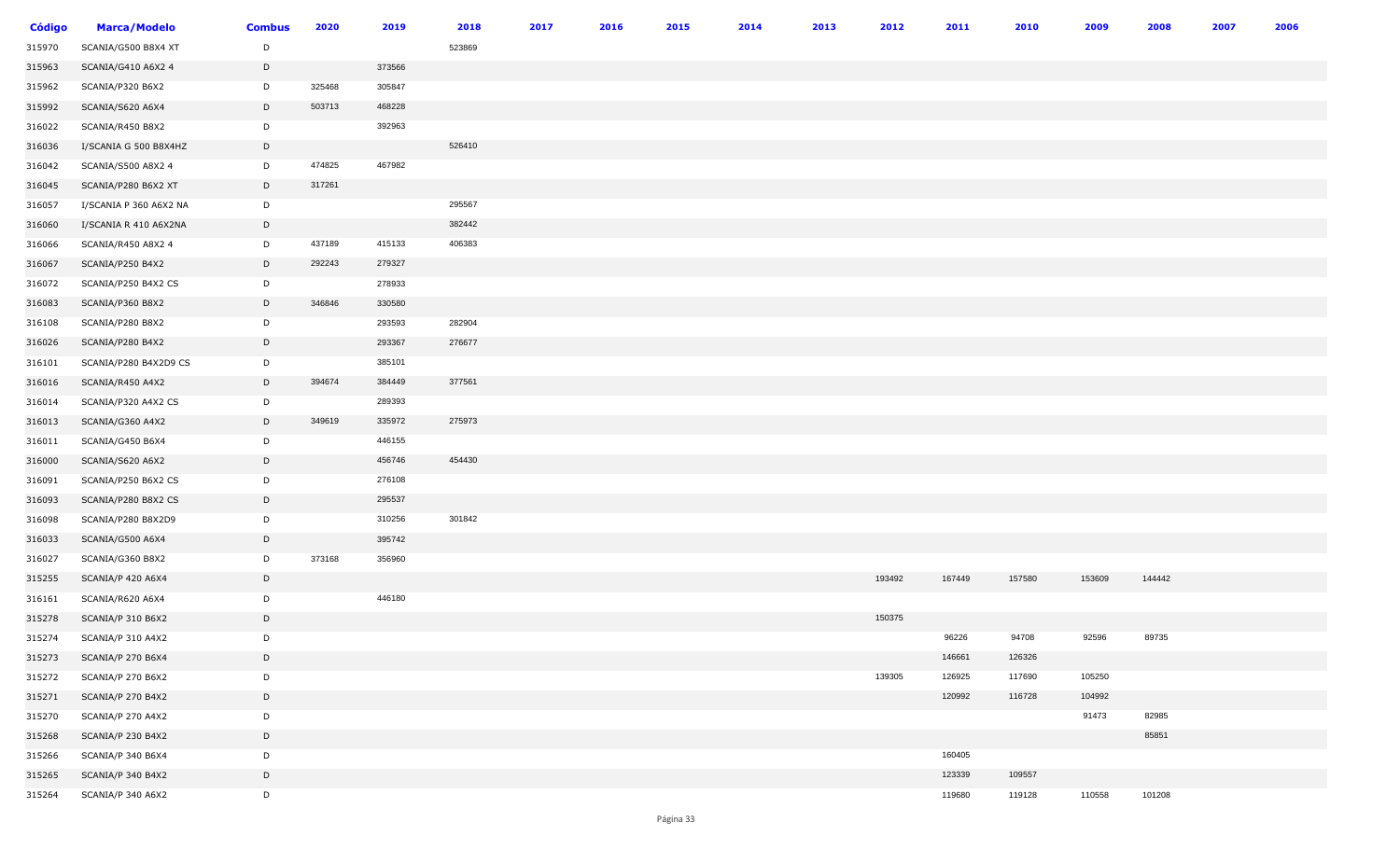| <b>Código</b> | <b>Marca/Modelo</b>      | <b>Combus</b> | 2020   | 2019   | 2018   | 2017 | 2016   | 2015   | 2014   | 2013 | 2012   | 2011   | 2010   | 2009   | 2008   | 2007   | 2006   |
|---------------|--------------------------|---------------|--------|--------|--------|------|--------|--------|--------|------|--------|--------|--------|--------|--------|--------|--------|
| 315263        | SCANIA/P 340 A4X2        | D             |        |        |        |      |        |        |        |      |        | 121109 | 109136 | 104181 | 100216 | 83368  |        |
| 315261        | SCANIA/G 380 A4X2        | D             |        |        |        |      |        |        |        |      |        | 139395 | 132658 | 121953 | 107483 | 104046 |        |
| 315280        | SCANIA/P 310 B8X4        | D             |        |        |        |      |        |        |        |      |        |        | 150173 |        |        |        |        |
| 315248        | SCANIA/R 470 A4X2        | D             |        |        |        |      |        |        |        |      |        | 192488 | 186454 | 183133 | 176722 | 160576 |        |
| 315238        | SCANIA/G 380 B6X2        | $\mathsf{D}$  |        |        |        |      |        |        |        |      |        |        |        |        |        |        | 168151 |
| 315239        | SCANIA/G 380 A6X2        | D             |        |        |        |      |        |        |        |      |        | 147008 | 132588 | 129621 | 121263 |        |        |
| 315242        | SCANIA/R 580 B6X4        | $\mathsf{D}$  |        |        |        |      |        |        |        |      |        |        | 604543 | 576401 | 552405 |        |        |
| 315243        | SCANIA/R 580 A6X4        | D             |        |        |        |      |        |        |        |      |        | 249996 | 241403 |        |        |        |        |
| 315244        | SCANIA/R 500 A6X4        | D             |        |        |        |      |        |        |        |      |        | 226710 | 207515 | 206181 | 190970 | 169714 |        |
| 315257        | SCANIA/R 380 A4X2        | D             |        |        |        |      |        |        |        |      |        | 154988 | 145300 |        |        |        |        |
| 315247        | SCANIA/R 470 A6X2        | D             |        |        |        |      |        |        |        |      |        | 212882 | 198478 | 198110 | 190298 | 171053 |        |
| 315256        | SCANIA/R 380 A6X2        | D             |        |        |        |      |        |        |        |      |        | 161111 | 157036 | 147688 |        |        |        |
| 315249        | SCANIA/G 470 A4X2        | D             |        |        |        |      |        |        |        |      |        | 195149 | 171403 | 169467 | 158954 |        |        |
| 315250        | SCANIA/R 420 A6X4        | D             |        |        |        |      |        |        |        |      | 206575 | 189095 | 181616 | 177705 | 164542 | 154063 | 150202 |
| 315251        | SCANIA/P 420 B8X4        | D             |        |        |        |      |        |        |        |      |        | 246155 | 240253 | 235875 | 221148 | 210089 |        |
| 315253        | SCANIA/P 420 B6X4        | D             |        |        |        |      |        |        |        |      |        | 188014 | 183298 | 167845 | 157276 | 157074 |        |
| 315254        | SCANIA/G 420 A4X2        | D             |        |        |        |      |        |        |        |      |        | 147874 | 126780 | 124808 | 119446 | 106364 |        |
| 317711        | SCANIA/G 440 ROSSETTI CB | D             |        |        |        |      | 329047 |        | 267707 |      |        |        |        |        |        |        |        |
| 315245        | SCANIA/R 500 A6X2        | D             |        |        |        |      |        |        |        |      |        | 228738 | 211582 | 208225 | 206895 |        |        |
| 316218        | SCANIA/R540 A6X2         | D             | 427240 | 411586 |        |      |        |        |        |      |        |        |        |        |        |        |        |
| 316168        | SCANIA/P320 B4X2 XT      | D             | 316149 |        |        |      |        |        |        |      |        |        |        |        |        |        |        |
| 315866        | SCANIA/G410 A6X2         | D             | 379900 | 363585 |        |      |        |        |        |      |        |        |        |        |        |        |        |
| 316172        | SCANIA/G410 B6X4         | D             | 421651 | 375174 |        |      |        |        |        |      |        |        |        |        |        |        |        |
| 316175        | SCANIA/G500 B8X4 XT CS   | D             | 545505 | 522507 | 504925 |      |        |        |        |      |        |        |        |        |        |        |        |
| 316176        | SCANIA/P410 B8X4 XT CS   | D             | 461269 |        |        |      |        |        |        |      |        |        |        |        |        |        |        |
| 316177        | SCANIA/G450 A6X4 XT      | D             | 410729 | 372074 | 367414 |      |        |        |        |      |        |        |        |        |        |        |        |
| 316180        | SCANIA/G500 A6X4 XT      | D             | 435291 | 397974 | 389798 |      |        |        |        |      |        |        |        |        |        |        |        |
| 316191        | SCANIA/S540 A6X2         | D             | 453965 | 445174 |        |      |        |        |        |      |        |        |        |        |        |        |        |
| 316195        | SCANIA/R540 A6X4         | D             | 448225 | 444924 | 436898 |      |        |        |        |      |        |        |        |        |        |        |        |
| 316197        | SCANIA/S540 A4X2         | D             |        | 414575 |        |      |        |        |        |      |        |        |        |        |        |        |        |
| 316198        | SCANIA/G540 B6X4 XT      | D             |        | 411040 |        |      |        |        |        |      |        |        |        |        |        |        |        |
| 316203        | SCANIA/G360 B8X4 XT CS   | D             |        | 371529 |        |      |        |        |        |      |        |        |        |        |        |        |        |
| 316206        | SCANIA/G540 A6X4 XT      | D             | 430526 | 404625 |        |      |        |        |        |      |        |        |        |        |        |        |        |
| 315279        | SCANIA/P 310 B6X4        | D             |        |        |        |      |        |        |        |      |        | 142827 | 128776 | 127492 | 122715 |        |        |
| 316331        | SCANIA/R410 A6X2C        | D             | 520167 | 496311 |        |      |        |        |        |      |        |        |        |        |        |        |        |
| 317710        | SCANIA/G 480 ROSSETTI CB | D             |        |        |        |      | 342127 |        |        |      |        |        |        |        |        |        |        |
| 317706        | SCANIA/P 250 MITREN BOM  | D             |        |        |        |      |        |        |        |      | 165841 |        |        |        |        |        |        |
| 317705        | SCANIA/P 440 TRIEL BOM   | D             |        |        |        |      |        | 255063 |        |      |        |        |        |        |        |        |        |
| 316363        | SCANIA/R500 B6X4         | D             | 439451 |        |        |      |        |        |        |      |        |        |        |        |        |        |        |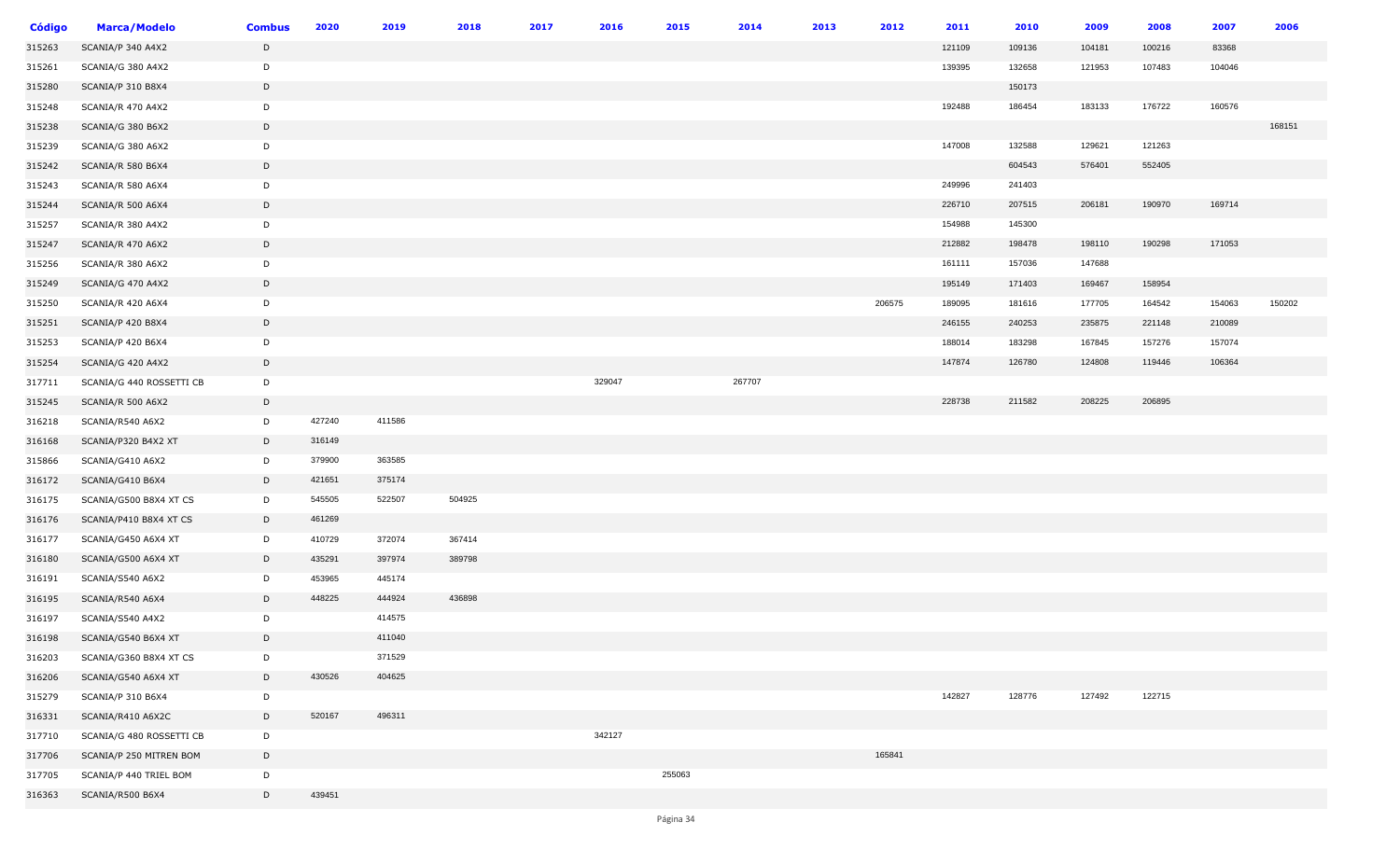| Código | <b>Marca/Modelo</b>      | <b>Combus</b> | 2020   | 2019   | 2018   | 2017   | 2016   | 2015   | 2014   | 2013   | 2012   | 2011   | 2010   | 2009   | 2008   | 2007   | 2006 |
|--------|--------------------------|---------------|--------|--------|--------|--------|--------|--------|--------|--------|--------|--------|--------|--------|--------|--------|------|
| 316360 | SCANIA/R410 A4X2C        | D             | 517748 | 495413 |        |        |        |        |        |        |        |        |        |        |        |        |      |
| 316215 | SCANIA/G540 A6X4 XT CS   | D             | 438631 | 408510 | 404130 |        |        |        |        |        |        |        |        |        |        |        |      |
| 316331 | SCANIA/R410 A6X2C        | G             | 520167 |        |        |        |        |        |        |        |        |        |        |        |        |        |      |
| 316217 | SCANIA/G540 B6X4 XT CS   | D             | 441763 |        |        |        |        |        |        |        |        |        |        |        |        |        |      |
| 316240 | SCANIA/P410 A4X2         | D             | 353926 |        |        |        |        |        |        |        |        |        |        |        |        |        |      |
| 315281 | SCANIA/G 340 A4X2        | D             |        |        |        |        |        |        |        |        |        |        |        | 121963 |        |        |      |
| 316223 | SCANIA/G 420 RODEIXO     | D             |        |        |        |        |        |        |        |        |        | 183796 | 175218 | 167346 | 154420 | 147328 |      |
| 316222 | SCANIA/S540 A6X4         | D             | 465258 | 456121 | 441511 |        |        |        |        |        |        |        |        |        |        |        |      |
| 316219 | SCANIA/R540 A6X4 XT      | D             | 457320 | 451026 | 442527 |        |        |        |        |        |        |        |        |        |        |        |      |
| 315951 | SCANIA/G450 B6X4 XT CS   | D             | 445838 | 441863 |        |        |        |        |        |        |        |        |        |        |        |        |      |
| 316343 | SCANIA/G410 B8X4 XT      | D             |        | 496735 |        |        |        |        |        |        |        |        |        |        |        |        |      |
| 315652 | SCANIA/P 310 A4X2        | D             |        |        | 191404 | 187643 | 179861 | 166997 | 150001 | 138048 | 128675 | 117001 |        |        |        |        |      |
| 315692 | I/SCANIA P4406X4 MAGIRUS | D             |        |        |        |        |        |        |        | 293613 | 256539 |        |        |        |        |        |      |
| 315609 | SCANIA/R 480 B8X2        | D             |        |        |        |        | 312208 |        |        |        |        |        |        |        |        |        |      |
| 315611 | SCANIA/R 480 A4X2        | D             |        |        |        |        |        | 259198 | 212772 | 196101 | 193988 |        |        |        |        |        |      |
| 315625 | SCANIA/P 250 B8X2        | D             |        |        |        | 200124 |        | 183509 | 176506 | 161248 | 148126 |        |        |        |        |        |      |
| 315628 | SCANIA/P 250 B6X2        | D             |        |        | 196570 | 183490 | 160682 | 149051 | 145918 | 138546 | 131867 | 130789 |        |        |        |        |      |
| 315630 | SCANIA/P 250 B4X2        | D             |        |        | 173276 | 157152 | 152749 | 145094 | 139450 | 130335 | 128233 |        |        |        |        |        |      |
| 315631 | SCANIA/P 250 B8X4        | D             |        |        | 236598 |        |        |        |        |        |        |        |        |        |        |        |      |
| 315633 | SCANIA/P 250 B6X4        | D             |        |        |        |        |        | 178012 | 162204 | 148416 | 144801 |        |        |        |        |        |      |
| 315636 | SCANIA/P 250 A4X2        | D             |        |        |        |        |        |        |        |        | 111575 |        |        |        |        |        |      |
| 315644 | SCANIA/P 270 B8X2        | D             |        |        |        |        |        |        |        |        |        | 128537 |        |        |        |        |      |
| 315647 | SCANIA/P 270 A4X2        | D             |        |        |        |        |        |        |        |        |        | 88686  |        |        |        |        |      |
| 315598 | SCANIA/R 480 A6X4        | D             |        |        | 344637 | 329846 | 312220 | 299016 | 264103 | 251853 | 234887 | 230081 |        |        |        |        |      |
| 315651 | SCANIA/P 310 B8X4        | D             |        |        |        |        |        | 218713 | 197603 | 192703 | 171852 |        |        |        |        |        |      |
| 315597 | SCANIA/R 480 A6X2        | D             |        |        | 308341 | 302792 | 288820 | 272300 | 225253 | 218164 | 215590 |        |        |        |        |        |      |
| 315655 | SCANIA/P 310 B8X2        | D             |        |        | 242607 | 227335 | 208125 | 198747 | 188065 | 170816 | 165737 | 159757 |        |        |        |        |      |
| 315658 | SCANIA/P 310 B6X4        | D             |        |        | 271643 | 211666 | 203779 | 187417 | 181168 | 171605 | 171561 |        |        |        |        |        |      |
| 315660 | SCANIA/P 310 B6X2        | D             |        |        | 217215 | 191739 | 181820 | 178035 | 167435 | 152535 | 145322 |        |        | 137639 |        |        |      |
| 315661 | SCANIA/P 360 B6X2        | D             |        |        | 271348 | 240724 | 225312 | 217243 | 203724 | 187327 |        |        |        |        |        |        |      |
| 315663 | SCANIA/P 360 B6X4        | D             |        |        | 277028 | 246611 | 237104 | 219245 | 210856 | 203946 | 187902 |        |        |        |        |        |      |
| 315666 | SCANIA/P 360 B4X4        | D             |        |        |        |        |        | 196414 | 189056 | 180183 |        |        |        |        |        |        |      |
| 315667 | SCANIA/P 360 B4X2        | D             |        |        | 231317 | 212406 |        |        | 186190 | 169909 | 157165 |        |        |        |        |        |      |
| 315669 | SCANIA/P 360 A6X2 4      | D             |        |        | 268355 | 243842 |        |        |        | 179334 | 170261 |        |        |        |        |        |      |
| 315671 | SCANIA/P 360 B8X4        | D             |        |        |        |        |        |        | 216527 |        |        |        |        |        |        |        |      |
| 315672 | SCANIA/P 360 A6X2        | D             |        |        | 263813 | 243159 | 230883 | 206959 | 192175 | 179084 | 170261 |        |        |        |        |        |      |
| 315674 | SCANIA/P 360 A4X2        | D             |        |        | 244858 | 220316 | 213596 | 201749 | 171138 | 149990 | 137614 |        |        |        |        |        |      |
| 315885 | SCANIA/R440 A6X4         | D             |        |        |        |        |        |        |        | 244983 |        |        |        |        |        |        |      |
| 315649 | SCANIA/P 310 B4X2        | D             |        |        | 201889 | 190283 | 182958 | 171544 | 159186 | 157903 |        |        |        |        |        |        |      |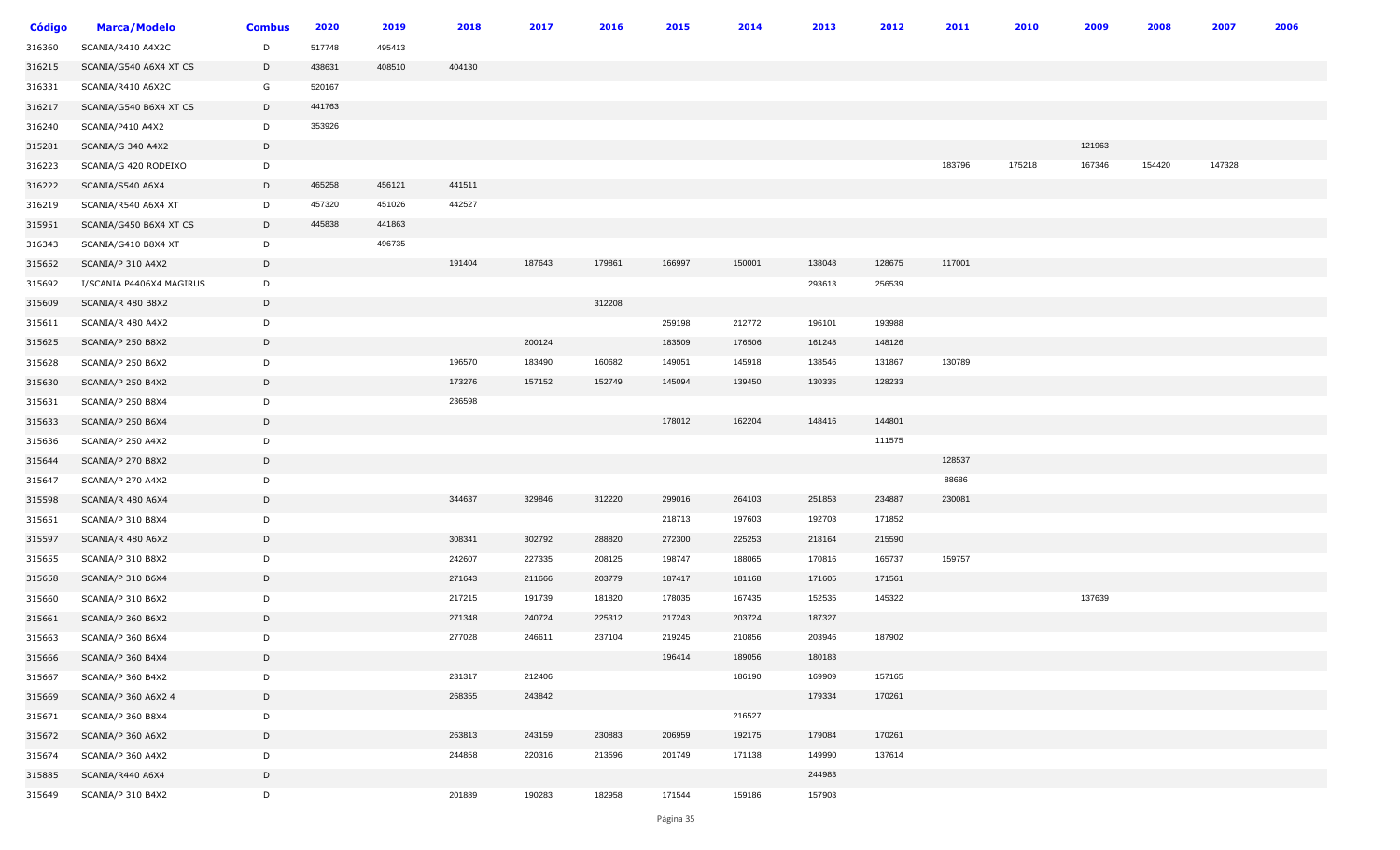| <b>Código</b> | <b>Marca/Modelo</b>    | <b>Combus</b> | 2020   | 2019   | 2018   | 2017   | 2016   | 2015   | 2014   | 2013   | 2012   | 2011   | 2010   | 2009 | 2008 | 2007 | 2006 |
|---------------|------------------------|---------------|--------|--------|--------|--------|--------|--------|--------|--------|--------|--------|--------|------|------|------|------|
| 315561        | SCANIA/R 560 A6X2      | D             |        |        |        |        |        | 318176 |        |        | 297833 |        |        |      |      |      |      |
| 315520        | SCANIA/G 440 A4X2      | D             |        |        |        |        |        |        |        | 201651 | 193694 |        |        |      |      |      |      |
| 315522        | SCANIA/G 440 A6X2      | D             |        |        | 295220 |        |        |        | 194680 | 182978 | 172979 |        |        |      |      |      |      |
| 315523        | SCANIA/G 440 A8X4      | D             |        |        |        |        |        |        | 266626 |        |        |        |        |      |      |      |      |
| 315527        | SCANIA/G 440 B8X4      | D             |        |        |        | 397472 |        |        |        |        |        |        |        |      |      |      |      |
| 315528        | SCANIA/G 440 A6X4      | D             |        |        | 292858 | 278010 | 245676 | 237188 | 222842 | 215047 | 204548 |        |        |      |      |      |      |
| 315530        | SCANIA/G 440 B6X4      | D             |        |        | 339132 | 300406 | 290218 | 252680 | 250235 | 240956 | 236705 |        |        |      |      |      |      |
| 315535        | SCANIA/G 480 A6X4      | D             |        |        | 350469 | 314143 | 283474 | 242925 | 234738 | 222505 | 214393 |        |        |      |      |      |      |
| 315542        | SCANIA/G 480 B6X4      | D             |        |        |        | 344177 | 326329 |        |        |        |        |        |        |      |      |      |      |
| 315549        | SCANIA/R 620 A4X2      | D             |        |        |        | 360567 |        |        |        |        |        |        |        |      |      |      |      |
| 315550        | SCANIA/R 620 B6X4      | $\mathsf{D}$  |        |        |        |        |        |        |        |        | 260391 |        |        |      |      |      |      |
| 315552        | SCANIA/R 620 A6X2      | D             |        |        | 384617 | 356068 | 349668 | 335631 | 305574 |        | 263932 |        |        |      |      |      |      |
| 315602        | SCANIA/R 480 B6X2      | D             |        |        |        |        |        |        | 261515 |        |        |        |        |      |      |      |      |
| 315554        | SCANIA/R 620 A6X4      | D             |        |        | 401866 | 376607 | 352597 |        | 321430 | 300280 | 290012 | 282901 |        |      |      |      |      |
| 315693        | SCANIA/P440 B4X4 FF    | D             |        |        |        |        |        | 290597 | 274498 | 252227 | 220377 |        |        |      |      |      |      |
| 315566        | SCANIA/R 560 A6X4      | D             |        |        |        | 356997 | 351699 | 336260 | 296377 | 293072 | 273236 | 268698 |        |      |      |      |      |
| 315580        | SCANIA/R 400 A4X2      | D             |        |        | 281909 | 250538 | 239413 | 231340 | 208450 | 192751 | 189334 | 178678 |        |      |      |      |      |
| 315581        | SCANIA/R 400 A6X2      | D             |        |        | 295904 | 280447 | 243332 | 233458 | 232029 | 203037 | 200753 | 193157 |        |      |      |      |      |
| 315581        | SCANIA/R 400 A6X2      | G             |        |        |        |        |        |        | 232029 |        |        |        |        |      |      |      |      |
| 315583        | SCANIA/R 440 A6X2      | D             |        |        | 305785 | 298430 | 285964 | 252157 | 229263 | 212979 | 208535 | 200208 |        |      |      |      |      |
| 315584        | SCANIA/R 440 B4X2      | D             |        |        | 299086 |        |        |        |        |        |        |        |        |      |      |      |      |
| 315585        | SCANIA/R 440 B6X2      | D             |        |        |        |        |        | 248622 | 246321 |        |        |        |        |      |      |      |      |
| 315586        | SCANIA/R 440 A4X2      | D             |        |        | 282593 | 269151 | 232573 | 229007 | 225507 | 211407 | 199840 | 198549 |        |      |      |      |      |
| 315591        | SCANIA/R 440 A6X4      | D             |        |        | 339592 | 317947 | 295873 | 279044 | 235821 | 226420 | 211139 | 208337 | 201819 |      |      |      |      |
| 315591        | SCANIA/R 440 A6X4      | G             |        |        |        | 338407 |        |        | 235821 |        |        |        |        |      |      |      |      |
| 315592        | SCANIA/R 440 B6X4      | D             |        |        |        |        |        |        |        | 266665 |        |        |        |      |      |      |      |
| 315596        | SCANIA/R 440 A6X2 4    | D             |        |        |        |        |        |        |        | 210508 | 203400 |        |        |      |      |      |      |
| 315553        | SCANIA/R 620 A8X4      | D             |        |        |        |        |        |        |        | 324546 |        |        |        |      |      |      |      |
| 315840        | SCANIA/P360 B4X2       | D             | 364202 | 310261 |        |        |        |        |        |        |        |        |        |      |      |      |      |
| 315679        | SCANIA/P 400 A6X4      | D             |        |        |        |        |        |        |        | 245656 |        |        |        |      |      |      |      |
| 315775        | SCANIA/R410 A6X2       | D             | 386064 | 385479 | 382064 |        |        |        |        |        |        |        |        |      |      |      |      |
| 315778        | SCANIA/S450 A4X2       | D             | 416127 | 395549 |        |        |        |        |        |        |        |        |        |      |      |      |      |
| 315779        | SCANIA/P360 A6X2       | D             | 348766 | 317000 |        |        |        |        |        |        |        |        |        |      |      |      |      |
| 315781        | SCANIA/G410 A4X2       | D             | 361449 | 346784 |        |        |        |        |        |        |        |        |        |      |      |      |      |
| 315786        | SCANIA/P320 B4X2 CS    | D             |        | 299506 |        |        |        |        |        |        |        |        |        |      |      |      |      |
| 315788        | SCANIA/R410 A4X2       | D             | 372161 | 358856 |        |        |        |        |        |        |        |        |        |      |      |      |      |
| 315791        | SCANIA/R450 A6X2       | D             | 419657 | 398306 | 388875 | 298024 |        |        |        |        |        |        |        |      |      |      |      |
| 315800        | SCANIA/S500 A4X2       | D             |        | 373703 | 357120 |        |        |        |        |        |        |        |        |      |      |      |      |
| 315823        | SCANIA/P410 B6X4 XT CS | D             |        | 355135 |        |        |        |        |        |        |        |        |        |      |      |      |      |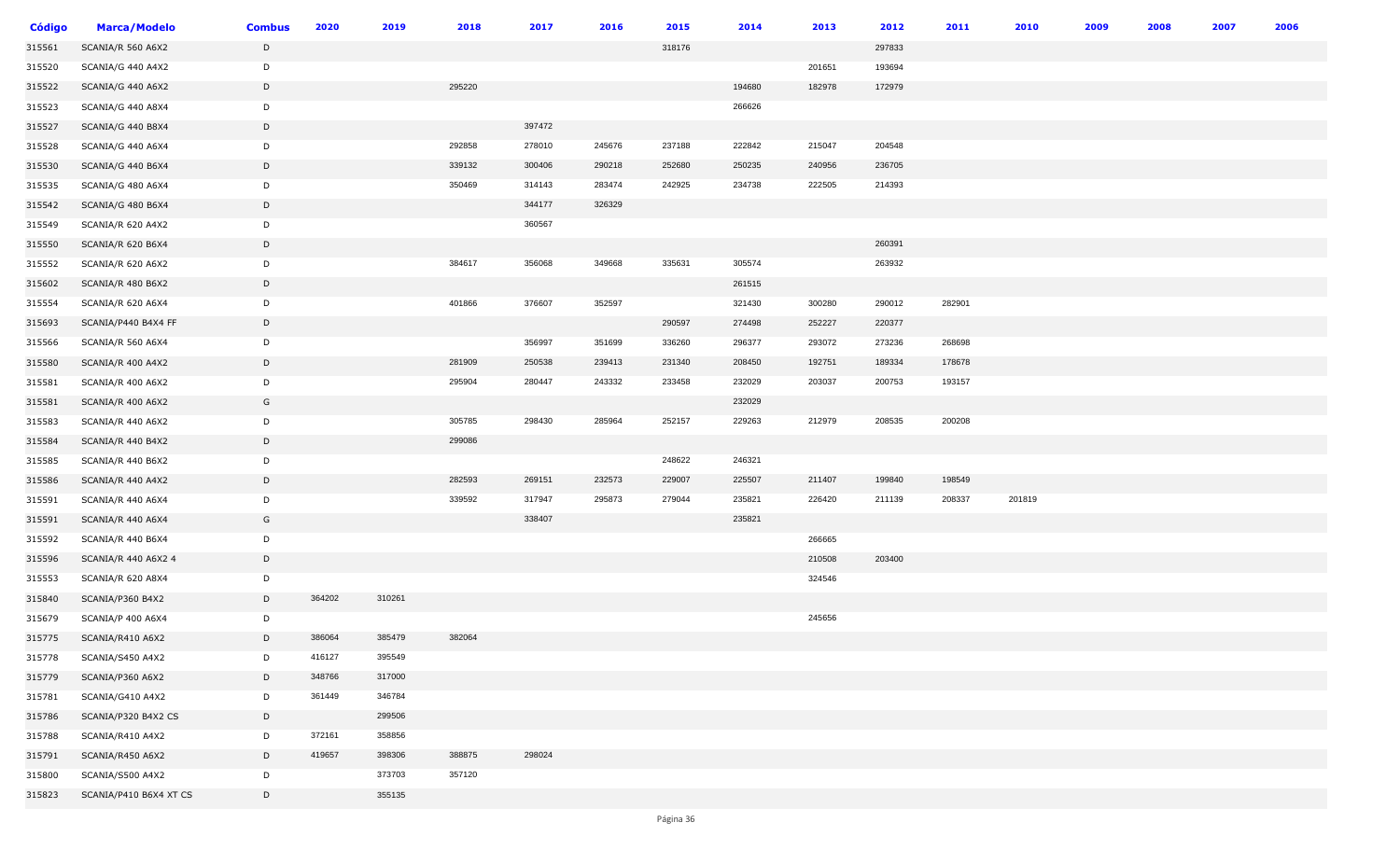| <b>Código</b> | <b>Marca/Modelo</b>      | <b>Combus</b> | 2020   | 2019   | 2018   | 2017   | 2016   | 2015   | 2014   | 2013   | 2012   | 2011   | 2010   | 2009 | 2008   | 2007   | 2006 |
|---------------|--------------------------|---------------|--------|--------|--------|--------|--------|--------|--------|--------|--------|--------|--------|------|--------|--------|------|
| 315826        | SCANIA/P360 B4X2 XT CS   | D             |        | 312915 |        |        |        |        |        |        |        |        |        |      |        |        |      |
| 315773        | SCANIA/G450 A6X2         | D             | 392263 | 365670 |        |        |        |        |        |        |        |        |        |      |        |        |      |
| 315838        | SCANIA/P410 B6X4 XT      | D             |        | 361585 |        |        |        |        |        |        |        |        |        |      |        |        |      |
| 315772        | SCANIA/P360 B6X2         | D             |        | 321751 |        |        |        |        |        |        |        |        |        |      |        |        |      |
| 315855        | SCANIA/P360 B6X4 XT CS   | D             | 362986 | 342128 | 331853 |        |        |        |        |        |        |        |        |      |        |        |      |
| 315864        | SCANIA/P320 B6X4 XT CS   | D             | 346211 | 324291 |        |        |        |        |        |        |        |        |        |      |        |        |      |
| 315219        | SCANIA/G 420 B8X4        | D             |        |        |        |        |        |        |        |        |        |        | 260124 |      |        |        |      |
| 315869        | SCANIA/P360 B6X4 XT      | D             | 357915 | 330559 |        |        |        |        |        |        |        |        |        |      |        |        |      |
| 315235        | SCANIA/G 420 B4X2        | D             |        |        |        |        |        |        |        |        | 208734 |        | 179776 |      |        |        |      |
| 315898        | SCANIA/R620 A6X2         | D             | 457815 | 452194 | 406995 |        |        |        |        |        |        |        |        |      |        |        |      |
| 315901        | SCANIA/P320 B6X4 XT      | D             |        | 342755 |        |        |        |        |        |        |        |        |        |      |        |        |      |
| 315906        | SCANIA/R500 A6X4 XT      | D             |        | 429974 |        |        |        |        |        |        |        |        |        |      |        |        |      |
| 315909        | SCANIA/G360 B6X4 XT CS   | D             | 448099 |        |        |        |        |        |        |        |        |        |        |      |        |        |      |
| 315914        | SCANIA/S500 A6X4         | D             | 460360 | 454748 |        |        |        |        |        |        |        |        |        |      |        |        |      |
| 315938        | SCANIA/G450 A6X4         | D             | 417657 | 371402 | 370105 |        |        |        |        |        |        |        |        |      |        |        |      |
| 315943        | SCANIA/G450 A6X4 XT CS   | D             |        | 400871 | 370544 |        |        |        |        |        |        |        |        |      |        |        |      |
| 315837        | SCANIA/G440 A6X2         | D             |        |        | 277620 |        |        |        |        |        |        |        |        |      |        |        |      |
| 315722        | SCANIA/R 400 MITREN BOM  | D             |        |        |        | 301948 |        |        |        |        |        |        |        |      |        |        |      |
| 315694        | I/SCANIA R560CTE IFFP333 | D             |        |        |        |        |        |        |        |        | 287572 |        |        |      |        |        |      |
| 315696        | SCANIA/P 440 MIT BOM     | D             |        |        |        |        |        |        |        | 300606 |        |        |        |      |        |        |      |
| 315697        | SCANIA/G 440 MIT BOM     | D             |        |        |        |        |        |        |        | 214172 |        |        |        |      |        |        |      |
| 315698        | SCANIA/R 560 MIT BOM     | $\mathsf{D}$  |        |        |        |        |        |        |        | 977773 |        |        |        |      |        |        |      |
| 315705        | SCANIA/P 340 A4X2 SETEC  | D             |        |        |        |        |        |        |        |        |        | 137121 | 130815 |      |        | 102292 |      |
| 315706        | I/SCANIA ITURRI P360     | D             |        |        |        |        |        |        | 267577 | 258038 |        |        |        |      |        |        |      |
| 315709        | SCANIA/R480 A8X2 4       | D             |        |        | 364188 | 333058 | 296175 | 281983 |        |        |        |        |        |      |        |        |      |
| 315709        | SCANIA/R480 A8X2 4       | G             |        |        |        | 333058 |        |        |        |        |        |        |        |      |        |        |      |
| 315713        | SCANIA/P 310 MITREN BOM  | D             |        |        |        |        |        | 238180 |        |        |        |        |        |      |        |        |      |
| 315716        | SCANIA/P440 TRIEL BOM 2E | D             |        |        |        |        | 328677 | 320599 | 308639 |        |        |        |        |      |        |        |      |
| 315717        | SCANIA/P440 B6X4 CS      | D             |        |        | 305282 |        |        |        |        |        |        |        |        |      |        |        |      |
| 315774        | SCANIA/G360 A6X2         | D             | 368576 | 351338 | 343282 |        |        |        |        |        |        |        |        |      |        |        |      |
| 315721        | SCANIA/P 310 MASTER      | D             |        |        |        |        |        |        |        |        | 171607 |        |        |      | 115940 |        |      |
| 315949        | SCANIA/G410 B6X4 XT      | D             |        | 373574 |        |        |        |        |        |        |        |        |        |      |        |        |      |
| 315723        | I/SCANIA G500 A6X4NZ     | D             |        |        | 383935 | 363478 |        |        |        |        |        |        |        |      |        |        |      |
| 315724        | I/SCANIA R500 A6X4NZ     | D             |        |        |        | 360831 |        |        |        |        |        |        |        |      |        |        |      |
| 315725        | SCANIA/R500 A4X2         | D             |        | 379325 |        |        |        |        |        |        |        |        |        |      |        |        |      |
| 315726        | SCANIA/R500 A6X2         | D             | 408297 | 397664 | 390503 |        |        |        |        |        |        |        |        |      |        |        |      |
| 315727        | SCANIA/R500 A6X4         | D             | 430179 | 418207 | 412248 |        |        |        |        |        |        |        |        |      |        |        |      |
| 315731        | SCANIA/S500 A6X2         | D             | 443886 | 438391 | 363126 |        |        |        |        |        |        |        |        |      |        |        |      |
| 315732        | SCANIA/R500 A8X2 4       | D             | 462746 | 441862 |        |        |        |        |        |        |        |        |        |      |        |        |      |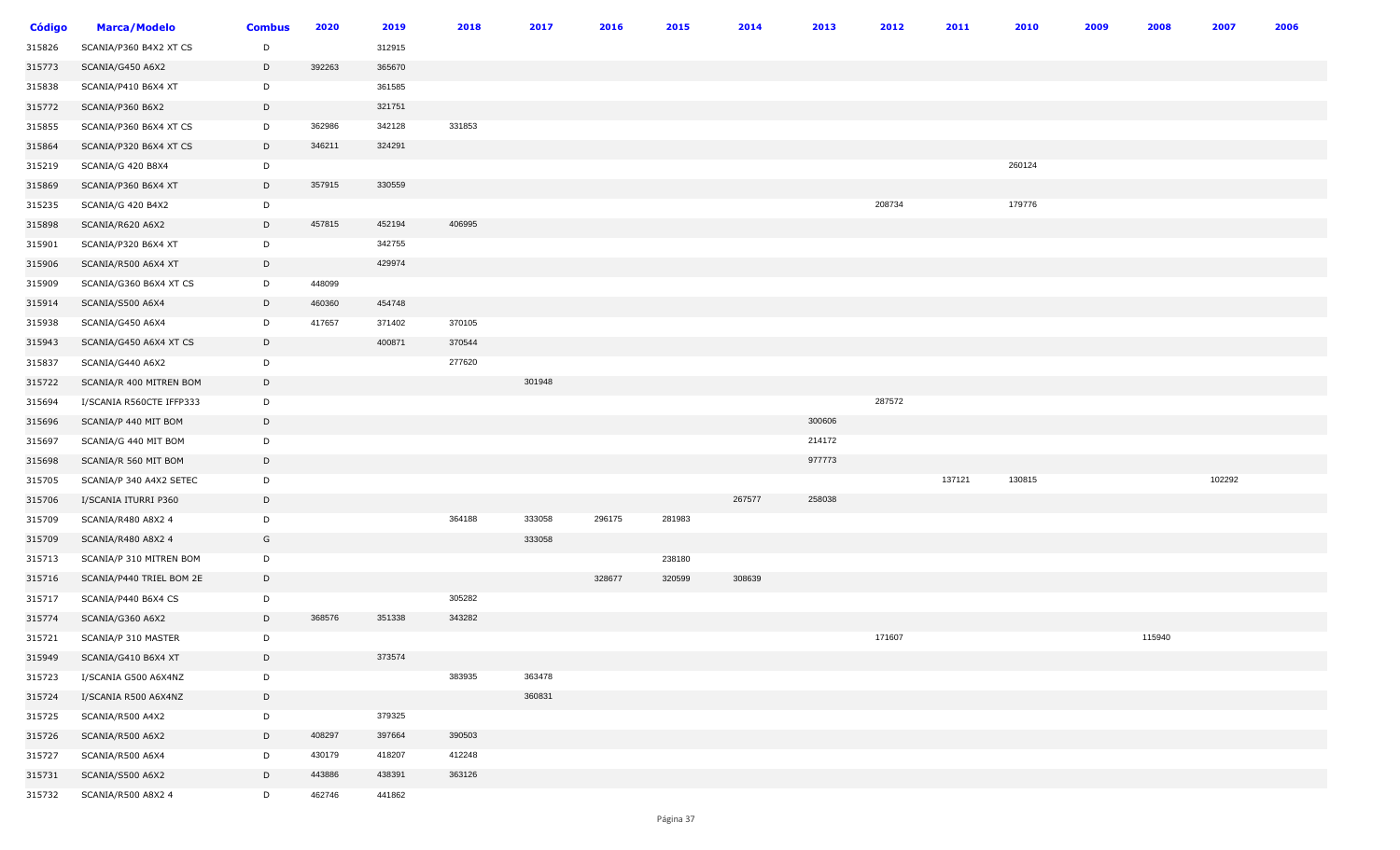| <b>Código</b> | <b>Marca/Modelo</b>      | <b>Combus</b> | 2020   | 2019   | 2018   | 2017   | 2016   | 2015 | 2014   | 2013   | 2012   | 2011   | 2010   | 2009   | 2008   | 2007   | 2006   |
|---------------|--------------------------|---------------|--------|--------|--------|--------|--------|------|--------|--------|--------|--------|--------|--------|--------|--------|--------|
| 315734        | SCANIA/S450 A6X2         | D             | 434300 | 401194 | 389682 |        |        |      |        |        |        |        |        |        |        |        |        |
| 315747        | SCANIA/G450 A4X2         | D             |        | 363166 |        |        |        |      |        |        |        |        |        |        |        |        |        |
| 315751        | SCANIA/G410 A6X2 CS      | D             |        | 364166 |        |        |        |      |        |        |        |        |        |        |        |        |        |
| 315769        | SCANIA/P320 B4X2 XT CS   | D             |        | 312512 |        |        |        |      |        |        |        |        |        |        |        |        |        |
| 315770        | SCANIA/P360 A4X2         | D             | 309644 | 282924 | 252518 |        |        |      |        |        |        |        |        |        |        |        |        |
| 315719        | SCANIA/P440 B8X4 CS      | D             |        |        | 337848 |        |        |      |        |        |        |        |        |        |        |        |        |
| 340416        | I/SCANIA P360 LA4X2HNA   | D             |        |        |        |        |        |      |        | 188184 |        |        |        |        |        |        |        |
| 300436        | I/SCANIA R 540 A6X4NA    | D             |        | 445836 |        |        |        |      |        |        |        |        |        |        |        |        |        |
| 315287        | SCANIA/R 420 TRUKAMCA    | D             |        |        |        |        |        |      |        |        |        |        |        | 187876 |        |        |        |
| 336212        | SCANIA/R 420 A6X2        | D             |        |        |        |        |        |      |        |        |        | 162128 | 149802 | 139859 | 132011 | 128346 |        |
| 336213        | SCANIA/R 420 A6X2 4      | D             |        |        |        |        |        |      |        |        |        | 199307 | 193491 |        |        |        |        |
| 336215        | I/SCANIA G410 A6X2NA     | D             |        |        |        | 282456 |        |      |        |        |        |        |        |        |        |        |        |
| 336216        | I/SCANIA R410 A6X2NA     | D             |        | 385276 |        |        |        |      |        |        |        |        |        |        |        |        |        |
| 336901        | SCANIA/G500 A8X4 XT CS   | D             |        | 519731 |        |        |        |      |        |        |        |        |        |        |        |        |        |
| 315283        | SCANIA/R 580 B4X2        | D             |        |        |        |        |        |      |        |        |        |        |        |        | 265936 |        |        |
| 315288        | SCANIA/G 420 TRUKAM CA   | D             |        |        |        |        |        |      |        |        |        | 149483 | 135721 | 132165 | 127011 |        |        |
| 315289        | SCANIA/P 420 ROSSETTI CB | D             |        |        |        |        |        |      |        |        |        |        |        |        | 157315 |        |        |
| 315290        | I/SCANIA R 440 LA4X2HSZ  | D             |        |        |        |        |        |      |        |        |        |        |        | 203502 |        |        |        |
| 315284        | SCANIA/P 420 A6X2        | $\mathsf D$   |        |        |        |        |        |      |        |        |        | 175152 |        |        |        |        |        |
| 315292        | SCANIA/LOC G420 A6X4 TRA | D             |        |        |        |        |        |      |        |        |        | 251347 | 243096 | 235102 | 223440 | 217960 |        |
| 309586        | SCANIA/G 400 B6X4 CS     | D             |        |        |        |        |        |      | 237722 | 219031 | 212668 |        |        |        |        |        |        |
| 340417        | I/SCANIA JACINTO P360    | D             |        |        |        |        |        |      |        | 272529 |        |        |        |        |        |        |        |
| 340423        | SCANIA/P360 LA4X2HNA     | D             |        |        |        | 237032 | 230716 |      |        |        |        |        |        |        |        |        |        |
| 340429        | SCANIA/G 380 MASTER      | D             |        |        |        |        |        |      |        |        |        |        | 128628 |        | 126741 |        |        |
| 344608        | SCANIA/P94CB6X4NZ 310    | D             |        |        |        |        |        |      |        |        |        |        |        |        |        | 108341 | 101125 |
| 344609        | SCANIA/P94GA4X2NZ 310    | D             |        |        |        |        |        |      |        |        |        |        |        |        |        | 95852  | 90593  |
| 344610        | SCANIA/P94DB4X2NZ 270    | D             |        |        |        |        |        |      |        |        |        |        |        |        |        | 89537  | 79502  |
| 344611        | SCANIA/P94GA4X2NZ 270    | D             |        |        |        |        |        |      |        |        |        |        |        |        |        | 104481 | 97617  |
| 344613        | SCANIA/P94GA4X2NZ 300    | D             |        |        |        |        |        |      |        |        |        |        |        |        |        |        | 92539  |
| 344614        | SCANIA/P94DB6X2NA 270    | D             |        |        |        |        |        |      |        |        |        |        |        |        |        | 90509  | 85813  |
| 344615        | SCANIA/P94DB4X2NZ 230    | D             |        |        |        |        |        |      |        |        |        |        |        |        |        | 80404  | 77153  |
| 344622        | SCANIA/P94 ZAMBONI 6X2   | D             |        |        |        |        |        |      |        |        |        |        |        |        |        |        | 103107 |
| 315291        | SCANIA/P340 BAULER CAM   | D             |        |        |        |        |        |      |        |        |        | 129803 | 127855 | 125868 |        |        |        |
| 309560        | SCANIA/G 470 A8X4        | D             |        |        |        |        |        |      |        |        |        |        |        |        | 207752 |        |        |
| 315222        | SCANIA/R 580 A8X4        | D             |        |        |        |        |        |      |        |        |        | 263628 |        |        |        |        |        |
| 300437        | I/SCANIA R 650 A6X4NZ    | D             |        | 527732 |        |        |        |      |        |        |        |        |        |        |        |        |        |
| 300438        | I/SCANIA R 500 A6X4NA    | D             |        | 417648 |        |        |        |      |        |        |        |        |        |        |        |        |        |
| 315299        | SCANIA                   | D             |        |        |        |        |        |      |        |        |        | 52269  |        |        |        |        |        |
| 310602        | SCANIA/P124 TRUCK GALEGO | D             |        |        |        |        |        |      |        |        |        |        |        |        |        |        | 109067 |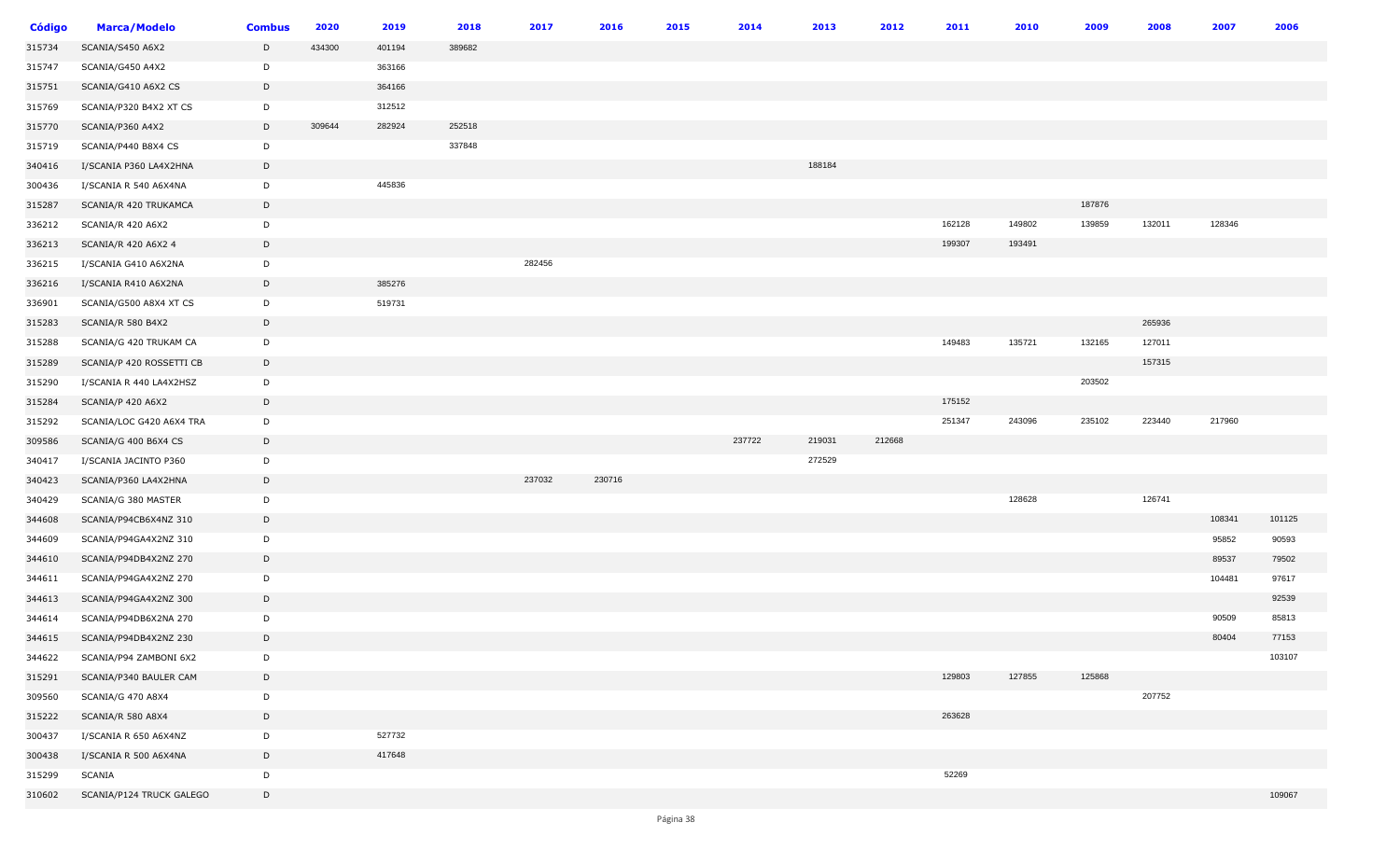| <b>Código</b> | <b>Marca/Modelo</b>      | <b>Combus</b> | 2020   | 2019 | 2018   | 2017   | 2016   | 2015   | 2014   | 2013   | 2012   | 2011   | 2010   | 2009   | 2008   | 2007   | 2006   |
|---------------|--------------------------|---------------|--------|------|--------|--------|--------|--------|--------|--------|--------|--------|--------|--------|--------|--------|--------|
| 315297        | SCANIA/P 310 B8X2        | D             |        |      |        |        |        |        | 164138 | 162219 | 161839 | 140261 |        |        |        |        |        |
| 300440        | I/SCANIA G 450 A6X2NA    | D             | 404102 |      |        |        |        |        |        |        |        |        |        |        |        |        |        |
| 309559        | SCANIA/G 420 A8X4        | D             |        |      |        |        |        |        |        |        |        |        |        |        |        |        | 189352 |
| 310404        | SCANIA/G 420 DALBOZA CT  | D             |        |      |        |        |        |        |        |        |        | 273091 |        |        |        |        |        |
| 310401        | SCANIA/P124PARTHENON TRA | D             |        |      |        |        |        |        |        |        | 195980 |        | 180611 |        | 153362 | 141248 | 127374 |
| 319501        | SCANIA/P 340 1000TAO     | D             |        |      |        |        |        |        |        |        |        |        | 112629 |        |        |        |        |
| 315285        | SCANIA/P 380 A6X2        | D             |        |      |        |        |        |        |        |        |        | 134417 |        |        |        |        |        |
| 315296        | SCANIA/R 470 DALBOZA CA  | D             |        |      |        |        |        |        |        |        |        | 216589 | 215031 |        |        |        |        |
| 344712        | SCANIA/P124CA6X4NZ 420   | D             |        |      |        |        |        |        |        |        |        |        |        |        |        | 146458 | 143320 |
| 309562        | I/SCANIA G 480 CB8X4ESZ  | D             |        |      |        |        |        |        |        |        |        |        |        | 257618 |        |        |        |
| 309564        | I/SCANIA G 480 LA6X4HSZ  | D             |        |      |        |        |        |        |        |        |        |        |        | 237627 |        |        |        |
| 315295        | SCANIA/G 470 TRUKAM CA   | D             |        |      |        |        |        |        |        |        |        |        | 174434 |        | 162527 |        |        |
| 309566        | I/SCANIA R 560 CB8X4ESZ  | D             |        |      |        |        |        |        |        |        |        |        | 294261 |        |        |        |        |
| 309567        | I/SCANIA G 480 CA6X4ESZ  | D             |        |      |        |        |        |        |        |        |        |        | 246281 |        |        |        |        |
| 315294        | SCANIA/R 580 A6X2        | D             |        |      |        |        |        |        |        |        |        | 286819 | 273753 |        |        |        |        |
| 309571        | SCANIA/G 440 B8X4 CS     | D             |        |      | 405768 | 376121 | 320928 | 297943 | 295188 | 292706 | 267574 | 247887 |        |        |        |        |        |
| 309572        | SCANIA/G 440 A6X4 CS     | D             |        |      | 292858 | 278010 | 245676 | 237188 | 222842 | 215047 | 204364 |        |        |        |        |        |        |
| 309577        | SCANIA/G 480 B8X4 CS     | D             |        |      | 370154 | 340091 | 328925 |        | 273026 |        |        |        |        |        |        |        |        |
| 309584        | SCANIA/G 400 A6X4 CS     | D             |        |      |        |        |        |        |        | 197558 |        |        |        |        |        |        |        |
| 309585        | SCANIA/G 400 B6X2 4 CS   | D             |        |      |        |        |        |        | 266613 |        |        |        |        |        |        |        |        |
| 319502        | SCANIA/P94 310 1000TAO   | D             |        |      |        |        |        |        |        |        |        |        |        |        |        |        | 109653 |
| 345221        | SCANIA/P114GA4X2NZ 340   | D             |        |      |        |        |        |        |        |        |        |        |        |        |        | 95231  | 92339  |
| 344813        | SCANIA/R114LA4X2NA 380   | D             |        |      |        |        |        |        |        |        |        |        |        |        |        | 123011 | 114821 |
| 344814        | SCANIA/R114LA6X2NA 380   | D             |        |      |        |        |        |        |        |        |        |        |        |        |        | 135219 | 118880 |
| 344901        | SCANIA/R124 GA4X2NZ 400  | D             |        |      |        |        |        |        |        |        |        |        |        |        | 133906 |        | 118809 |
| 344902        | SCANIA/R124 GB4X2NZ 400  | D             |        |      |        |        |        |        |        |        |        |        |        |        |        |        | 120017 |
| 344903        | SCANIA/R124 GA6X4NZ 400  | D             |        |      |        |        |        |        |        |        |        |        |        |        |        |        | 108502 |
| 344906        | SCANIA/R124 GA4X2NZ 360  | D             |        |      |        |        |        |        |        |        |        |        |        |        | 124596 |        |        |
| 344911        | SCANIA/R124 GA6X4NA 420  | D             |        |      |        |        |        |        |        |        |        |        |        |        | 169277 | 158214 | 153130 |
| 344913        | SCANIA/R124CB8X4NZ 420   | $\mathsf{D}$  |        |      |        |        |        |        |        |        |        |        |        |        |        |        | 135427 |
| 345229        | SCANIA/P 360 MTX PLAT    | D             |        |      |        |        | 257859 |        |        |        | 150773 |        |        |        |        |        |        |
| 345226        | I/SCANIA G 440 CB8X4EHZ  | D             |        |      |        |        |        |        | 338924 |        |        |        |        |        |        |        |        |
| 345224        | SCANIA/P114LA6X2NA 340   | D             |        |      |        |        |        |        |        |        |        |        |        |        |        |        | 98846  |
| 344710        | SCANIA/P124CB6X4NZ 420   | D             |        |      |        |        |        |        |        |        |        |        |        |        | 171329 | 160008 | 150872 |
| 345222        | SCANIA/P114GA6X2NA 340   | D             |        |      |        |        |        |        |        |        |        |        |        |        |        | 99078  |        |
| 344764        | SCANIA/P 310 RODOVIA CA  | D             |        |      |        |        |        |        | 225575 |        |        |        |        |        |        |        |        |
| 345214        | SCANIA/P114CB8X4NZ 340   | D             |        |      |        |        |        |        |        |        |        |        |        |        |        |        | 168379 |
| 344936        | SCANIA/R124 420 EM       | D             |        |      |        |        |        |        |        |        |        |        |        |        |        |        | 126140 |
| 344935        | SCANIA/G 440 RODOEIXO    | D             |        |      | 412000 |        |        |        | 259888 | 253688 |        |        |        |        |        |        |        |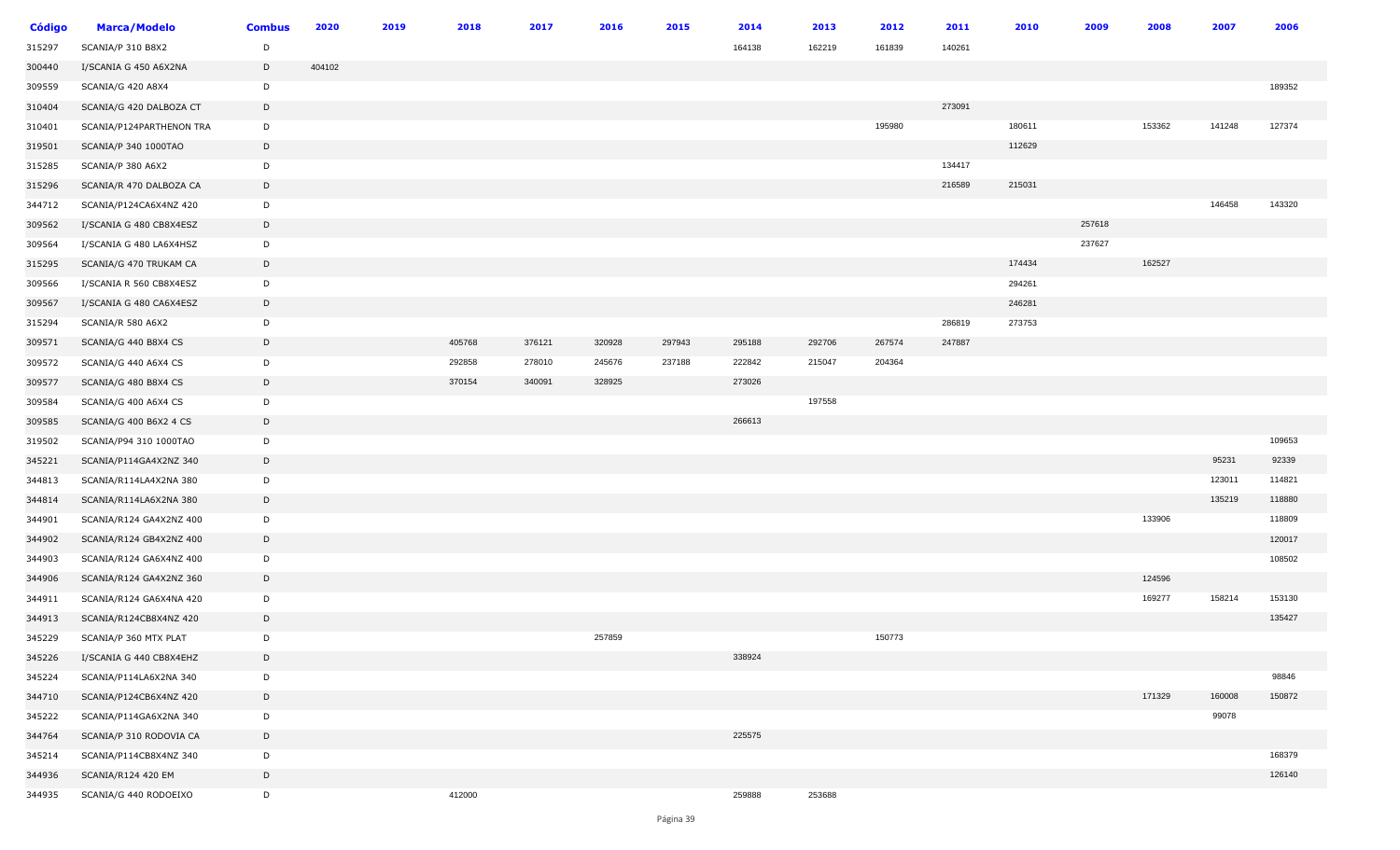| <b>Código</b> | <b>Marca/Modelo</b>      | <b>Combus</b> | 2020   | 2019   | 2018   | 2017   | 2016   | 2015   | 2014   | 2013   | 2012   | 2011   | 2010   | 2009   | 2008   | 2007   | 2006   |
|---------------|--------------------------|---------------|--------|--------|--------|--------|--------|--------|--------|--------|--------|--------|--------|--------|--------|--------|--------|
| 344933        | SCANIA/R124 RODOVALE CA  | D             |        |        |        |        |        |        |        |        |        |        |        |        |        | 135714 |        |
| 344932        | SCANIA/R440 A8X2 4       | D             |        |        | 319375 | 298597 | 295850 | 276545 | 260101 |        |        |        |        |        |        |        |        |
| 344930        | SCANIA/R 440 RODOEIXO CA | D             |        |        |        |        |        |        | 246262 | 228176 | 224962 |        |        |        |        |        |        |
| 344929        | I/SCANIA R440 LA6X2MNA   | D             |        |        |        |        |        |        |        | 243355 |        |        | 184307 |        |        |        |        |
| 344924        | SCANIA/R124LA6X2NA 470   | D             |        |        |        |        |        |        |        |        |        |        |        |        |        | 180026 |        |
| 344921        | SCANIA/R124CB8X4NZ 470   | D             |        |        |        |        |        |        |        |        |        |        |        |        | 197432 |        |        |
| 344918        | SCANIA/R124GB6X4NZ 420   | D             |        |        |        |        |        |        |        |        |        |        |        |        |        |        | 179248 |
| 344915        | SCANIA/R124LA6X4NA 420   | D             |        |        |        |        |        |        |        |        |        |        |        |        | 193423 |        |        |
| 345223        | SCANIA/P114GB4X2NZ 340   | D             |        |        |        |        |        |        |        |        |        |        |        |        |        |        | 101119 |
| 344744        | I/SCANIA P420 4X4 EBCO   | D             |        |        |        |        |        |        |        |        | 197882 |        |        |        |        |        |        |
| 300435        | I/SCANIA R 410 A6X2NA    | D             |        | 384943 |        |        |        |        |        |        |        |        |        |        |        |        |        |
| 344718        | SCANIA/P124CB8X4NZ 420   | D             |        |        |        |        |        |        |        |        |        |        |        |        |        | 145162 | 135614 |
| 344719        | SCANIA/P124GA6X4NZ 420   | D             |        |        |        |        |        |        |        |        |        | 170761 |        |        |        | 152578 |        |
| 344729        | SCANIA/P124GA6X4NA 420   | D             |        |        |        |        |        |        |        |        |        |        |        |        |        |        | 148713 |
| 344730        | SCANIA/P124CA8X4NZ 420   | D             |        |        |        |        |        |        |        |        |        |        |        |        |        |        | 140535 |
| 320400        | I/SCANIA R520 A6X4NA     | D             |        |        |        | 357243 |        |        |        |        |        |        |        |        |        |        |        |
| 344731        | SCANIA/P124CB6X6HZ 420   | D             |        |        |        |        |        |        |        |        |        |        |        |        |        |        | 132621 |
| 344733        | SCANIA/R124CB BJS TUCANO | D             |        |        |        |        |        |        |        |        |        |        |        |        |        | 141547 | 132878 |
| 344734        | SCANIA/P124 RODOCAP 420  | D             |        |        |        |        |        |        |        |        |        |        |        |        | 140884 | 126170 | 116196 |
| 344736        | SCANIA/VIR P124 360 6X4  | D             |        |        |        |        |        |        |        |        |        |        |        |        |        | 122704 |        |
| 344738        | SCANIA/MULTIEIXO 6X4 CM  | D             |        |        |        |        |        |        |        |        |        | 217844 | 213527 |        |        | 207266 |        |
| 344809        | SCANIA/R114GA4X2NZ 380   | D             |        |        |        |        |        |        |        |        |        |        |        |        |        | 99279  | 98853  |
| 344743        | SCANIA/P420 VERTRUCKS    | D             |        |        |        |        |        |        |        |        |        |        |        |        | 153110 |        |        |
| 344805        | SCANIA/R114GB4X2NZ 330   | D             |        |        |        |        |        |        |        |        |        |        |        |        |        |        | 106509 |
| 344745        | I/SCANIA P320 GIMAEX EPC | D             |        |        |        |        |        |        |        |        |        |        | 147601 |        |        |        |        |
| 344749        | SCANIA/P124 DALBOZA CA   | D             |        |        |        |        |        |        |        |        |        |        |        |        |        | 159910 |        |
| 344750        | SCANIA/R 440 DALBOZA CA  | D             |        |        |        |        |        |        |        |        | 223137 |        |        |        |        |        |        |
| 344751        | I/SCANIA P320 4X2CREWCAB | D             |        |        |        |        |        |        |        | 161906 |        |        |        |        |        |        |        |
| 344752        | I/SCANIA R490 LA6X4HNA   | D             |        |        |        |        |        |        |        | 249951 |        |        |        |        |        |        |        |
| 344753        | I/SCANIA GIMAEX P360     | D             |        |        |        |        |        |        | 272930 |        |        |        |        |        |        |        |        |
| 344754        | SCANIA/P 420 ROSSETTI CT | D             |        |        |        |        |        |        |        |        |        |        | 172577 | 169986 |        |        |        |
| 344755        | SCANIA/P124 420 MASTER   | D             |        |        |        |        |        |        |        |        |        |        |        |        | 111327 | 103953 | 95120  |
| 344756        | SCANIA/P 340 MASTER      | D             |        |        |        |        |        |        |        |        |        | 109965 | 106528 | 104820 | 99681  |        |        |
| 344757        | SCANIA/G 420 MASTER      | D             |        |        |        |        |        |        |        |        |        | 121756 | 118399 |        |        |        |        |
| 344759        | SCANIA/P320 A4X2         | D             | 314576 |        |        |        |        |        |        |        |        |        |        |        |        |        |        |
| 344711        | SCANIA/P124LA6X2NA 420   | D             |        |        |        |        |        |        |        |        |        |        |        |        |        | 163381 | 132500 |
| 344739        | I/SCANIA P420 CB 4X4 HHZ | D             |        |        |        |        |        |        |        |        |        | 208175 | 192714 |        |        |        |        |
| 350715        | SCANIA/R450 A4X2 S       | D             |        |        | 304555 |        |        |        |        |        |        |        |        |        |        |        |        |
| 309518        | SCANIA/R124 GA6X4NZ 420  | D             |        |        |        |        |        |        |        |        |        |        |        | 175607 | 148045 | 144055 | 137997 |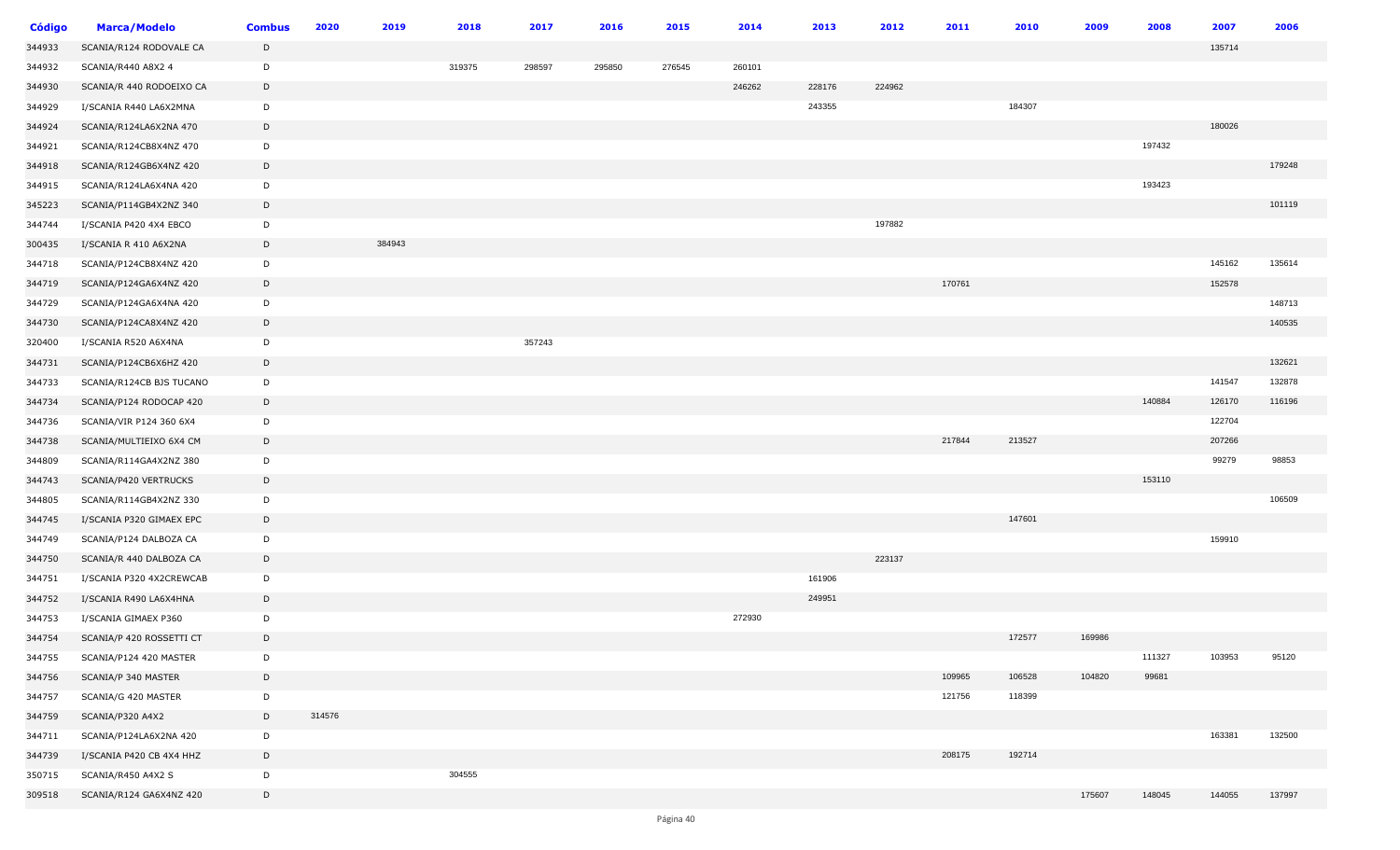| <b>Código</b> | <b>Marca/Modelo</b>      | <b>Combus</b> | 2020   | 2019   | 2018   | 2017   | 2016   | 2015   | 2014   | 2013   | 2012   | 2011   | 2010   | 2009   | 2008   | 2007   | 2006   |
|---------------|--------------------------|---------------|--------|--------|--------|--------|--------|--------|--------|--------|--------|--------|--------|--------|--------|--------|--------|
| 315510        | SCANIA/G 400 A4X2        | D             |        |        |        | 262191 |        | 231941 | 197289 | 179977 | 161807 |        |        |        |        |        |        |
| 315505        | SCANIA/G 400 A6X2        | D             |        |        | 287230 |        |        | 240765 | 199621 | 196094 | 176964 |        |        |        |        |        |        |
| 315503        | SCANIA/G 400 A6X2 4      | D             |        |        |        |        |        |        |        | 198577 |        |        |        |        |        |        |        |
| 315494        | SCANIA/G 360 A4X2        | D             |        |        | 259852 | 243291 | 212814 | 184479 | 173324 | 156635 | 146126 | 141599 |        |        |        |        |        |
| 350723        | I/SCANIA R 450 A6X2NA    | D             | 429616 |        |        |        |        |        |        |        |        |        |        |        |        |        |        |
| 350722        | I/SCANIA P440 BSKYLIFT T | D             |        | 346731 |        |        |        |        |        |        |        |        |        |        |        |        |        |
| 350721        | I/SCANIA G410 A6X4NZ     | D             |        | 369161 |        |        |        |        |        |        |        |        |        |        |        |        |        |
| 350720        | I/SCANIA P440 BSKYLIFT H | D             |        |        | 336849 |        |        |        |        |        |        |        |        |        |        |        |        |
| 350718        | I/SCANIA S 500 A6X4NA    | D             |        |        | 454099 |        |        |        |        |        |        |        |        |        |        |        |        |
| 315492        | SCANIA/G 360 A6X2        | D             |        |        | 278023 | 243598 | 234332 | 201144 | 182564 | 168697 | 154476 | 144762 |        |        |        |        |        |
| 350716        | SCANIA/R450 A6X2NA       | D             |        |        | 324017 |        |        |        |        |        |        |        |        |        |        |        |        |
| 315202        | SCANIA/R164GA6X4NZ 480   | D             |        |        |        |        |        |        |        |        |        |        |        |        |        | 178352 | 165021 |
| 350714        | SCANIA/R510 A6X2         | D             |        |        | 359746 |        |        |        |        |        |        |        |        |        |        |        |        |
| 350713        | SCANIA/R510 A6X4         | D             |        |        | 377255 | 351106 |        |        |        |        |        |        |        |        |        |        |        |
| 350712        | SCANIA/R450 A6X2         | D             |        |        | 318672 | 295374 |        |        |        |        |        |        |        |        |        |        |        |
| 350710        | SCANIA/R450 A6X4         | D             | 438532 | 406371 | 355840 |        |        |        |        |        |        |        |        |        |        |        |        |
| 350708        | I/SCANIA P420 B8X4HZ TA  | D             |        |        |        |        | 261230 |        |        |        |        |        |        |        |        |        |        |
| 350707        | I/SCANIA R450 A6X4NA     | D             |        |        |        |        | 267945 |        |        |        |        |        |        |        |        |        |        |
| 350706        | I/SCANIA R620 CA6X4ENZ   | D             |        |        |        |        | 348904 |        |        |        |        |        |        |        |        |        |        |
| 350700        | I/SCANIA P380 BSKYLIFT F | D             |        |        |        |        |        |        |        |        |        |        | 193739 |        |        |        |        |
| 315233        | SCANIA/G 440 A6X2        | D             |        |        |        |        |        |        |        |        |        |        | 185667 | 177136 | 163775 |        |        |
| 309520        | SCANIA/R124 LA4X2NA 420  | D             |        |        |        |        |        |        |        |        |        |        |        |        |        | 139948 | 137389 |
| 350717        | I/SCANIA P380 A6X2NA     | D             |        |        |        | 258801 |        |        |        |        |        |        |        |        |        |        |        |
| 315218        | SCANIA/G 420 B6X4        | D             |        |        |        |        |        |        |        |        |        | 192127 | 179950 | 178842 | 178278 |        |        |
| 315232        | SCANIA/G 440 A6X4        | D             |        |        |        |        |        |        |        |        | 208963 | 190522 | 175609 | 171351 | 168430 |        |        |
| 315230        | SCANIA/G 440 B8X4        | D             |        |        |        |        |        |        |        |        | 323635 | 305904 |        |        |        |        |        |
| 315229        | SCANIA/R 440 A4X2        | D             |        |        |        |        |        |        |        |        |        |        | 185241 | 175998 | 166865 | 156911 |        |
| 315228        | SCANIA/R 440 A6X2        | D             |        |        |        |        |        |        | 232357 | 221067 |        | 196081 | 185781 | 183191 |        |        |        |
| 315227        | SCANIA/R 440 A6X4        | D             |        |        |        |        |        |        |        |        | 216492 | 199766 | 188496 | 174963 | 161131 |        |        |
| 315226        | SCANIA/G 470 A6X2        | D             |        |        |        |        |        |        |        |        |        | 194020 | 184194 | 172955 | 160445 |        |        |
| 315225        | SCANIA/G 470 A6X4        | D             |        |        |        |        |        |        |        |        |        | 196354 | 182545 | 170594 | 164998 |        |        |
| 315224        | SCANIA/G 470 B6X4        | D             |        |        |        |        |        |        |        |        |        | 232205 | 224757 | 212955 | 200316 |        |        |
| 315223        | SCANIA/G 470 B8X4        | D             |        |        |        |        |        |        |        |        |        | 286522 |        | 259549 |        |        |        |
| 300431        | I/SCANIA P 340 A4X2NA    | D             |        |        | 291289 |        |        |        |        |        |        |        |        |        |        |        |        |
| 309517        | SCANIA/R124 GA4X2NZ 420  | D             |        |        |        |        |        |        |        |        |        |        | 169387 |        | 139845 | 121549 | 114787 |
| 344914        | SCANIA/R124CB6X4NZ 420   | D             |        |        |        |        |        |        |        |        |        |        |        |        |        | 151084 | 144849 |
| 315511        | SCANIA/G 400 A6X4        | D             |        |        |        |        |        |        |        |        | 164821 |        |        |        |        |        |        |
| 315217        | SCANIA/P 420 B4X4        | D             |        |        |        |        |        |        |        |        |        |        | 152491 |        |        |        |        |
| 315216        | SCANIA/G 440 A4X2        | D             |        |        |        |        |        |        |        |        |        | 187414 | 174536 | 166245 | 151684 |        |        |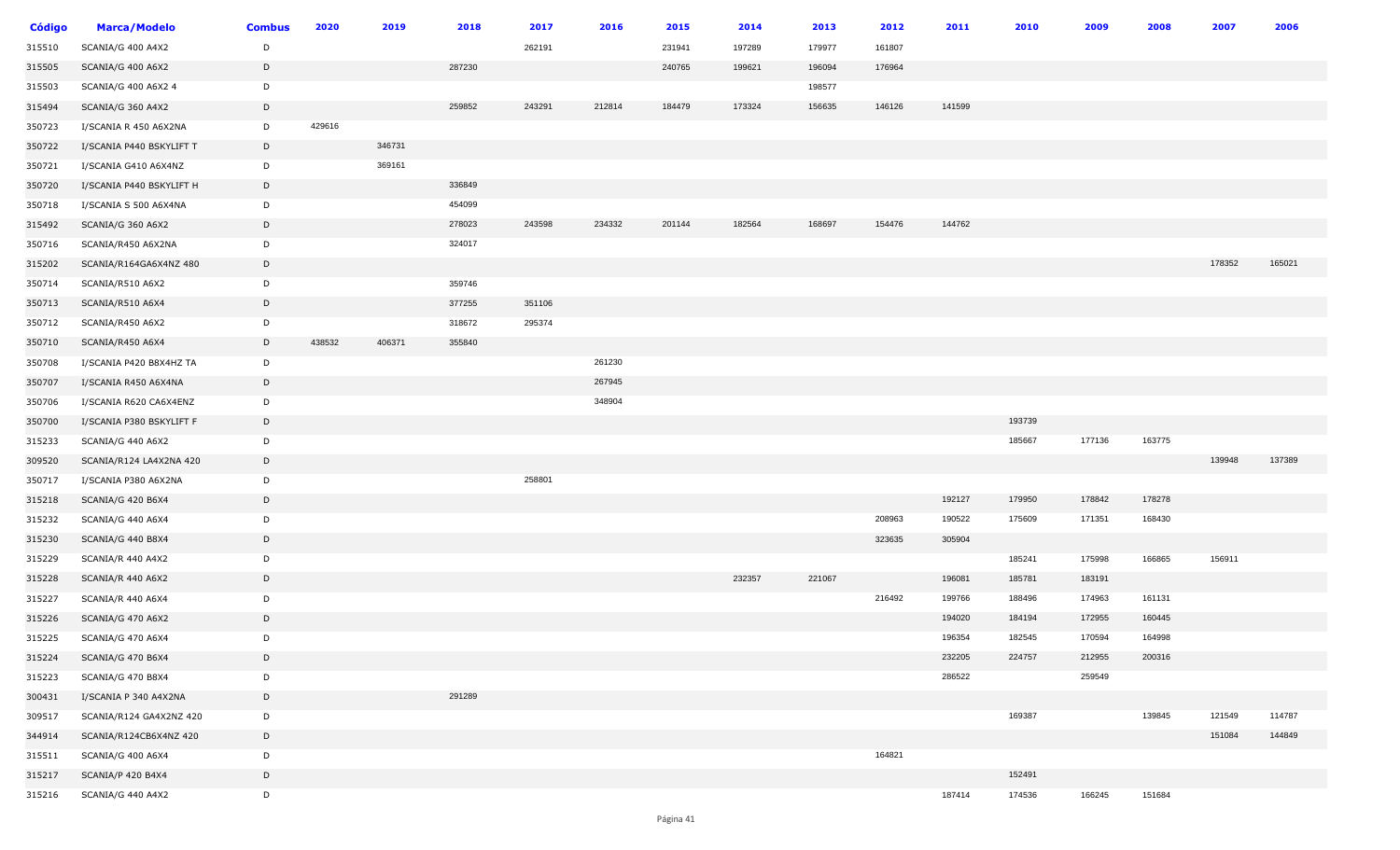| <b>Código</b> | <b>Marca/Modelo</b>      | <b>Combus</b> | 2020 | 2019   | 2018   | 2017   | 2016   | 2015   | 2014   | 2013   | 2012   | 2011   | 2010   | 2009   | 2008   | 2007   | 2006   |
|---------------|--------------------------|---------------|------|--------|--------|--------|--------|--------|--------|--------|--------|--------|--------|--------|--------|--------|--------|
| 315214        | SCANIA/G 420 A6X4        | D             |      |        |        |        |        |        |        |        | 186705 | 176979 | 164893 | 154108 | 150974 | 142132 |        |
| 315213        | SCANIA/R164GB4X2NZ 580   | D             |      |        |        |        |        |        |        |        |        |        |        |        |        | 219039 |        |
| 315212        | SCANIA/R 470 A6X4        | D             |      |        |        |        |        |        |        |        |        | 209666 | 198164 | 195756 | 181620 | 147297 |        |
| 315211        | SCANIA/R 420 A4X2        | D             |      |        |        |        |        |        |        |        |        | 162859 | 151140 | 145682 | 136423 | 128124 |        |
| 315209        | SCANIA/R164CB6X4NZ580    | D             |      |        |        |        |        |        |        |        |        |        |        |        |        | 168807 |        |
| 315205        | SCANIA/R164GA6X4NA 480   | D             |      |        |        |        |        |        |        |        |        |        |        |        |        | 169382 | 166742 |
| 315204        | SCANIA/R164CA8X4NZ 480   | D             |      |        |        |        |        |        |        |        |        |        |        |        |        |        | 193691 |
| 315203        | SCANIA/R164GA4X2NZ 480   | D             |      |        |        |        |        |        |        |        |        |        |        |        |        | 158173 |        |
| 309519        | SCANIA/R124 GB4X2NZ 420  | D             |      |        |        |        |        |        |        |        |        |        |        |        |        | 134534 |        |
| 315220        | SCANIA/G 420 A6X2        | D             |      |        |        |        |        |        |        |        |        | 155983 | 138267 | 131043 | 130522 | 117556 |        |
| 309552        | I/SCANIA G 420 LA6X4HNA  | D             |      |        |        |        |        |        |        |        |        |        |        |        |        | 128824 |        |
| 350701        | I/SCANIA P420 BSKYLIFT F | D             |      |        |        |        |        |        |        |        |        |        | 201315 |        |        |        |        |
| 315417        | SCANIA/G 480 A6X4 CS     | D             |      |        | 348128 | 314143 | 283474 | 242925 | 237975 | 237511 | 233151 | 206678 |        |        |        |        |        |
| 309521        | SCANIA/R124 LA6X2NA 420  | D             |      |        |        |        |        |        |        |        |        |        |        |        |        | 151125 | 143513 |
| 315416        | SCANIA/G 480 A8X4 CS     | D             |      |        | 410456 |        |        | 361928 |        |        |        |        |        |        |        |        |        |
| 309538        | SCANIA/R124GA6X2NZ 420   | D             |      |        |        |        |        |        |        |        |        |        |        |        | 98416  |        | 91279  |
| 315411        | SCANIA/G 440 B4X2 CS     | D             |      |        |        |        |        |        |        | 211945 |        |        |        |        |        |        |        |
| 315410        | SCANIA/G 440 A8X4 CS     | D             |      |        |        |        |        |        |        |        | 291687 |        |        |        |        |        |        |
| 315409        | SCANIA/G 440 B6X4 CS     | D             |      |        | 339132 | 300406 | 290218 | 264568 | 220944 | 202112 | 198747 |        |        |        |        |        |        |
| 315406        | SCANIA/G 440 B6X6 CS     | D             |      |        |        |        |        |        |        | 313667 |        |        |        |        |        |        |        |
| 315403        | SCANIA/G 400 A6X2 CS     | D             |      |        |        |        |        |        |        | 198577 |        |        |        |        |        |        |        |
| 309546        | I/SCANIA R420LA4X2HHZ    | D             |      |        |        |        |        |        |        |        |        |        |        |        |        |        | 115832 |
| 309547        | SCANIA/R124GA6X4NZ 470   | D             |      |        |        |        |        |        |        |        |        |        |        |        |        | 128639 | 124330 |
| 315425        | SCANIA/P 250 B8X4 CS     | D             |      |        |        | 228665 |        | 190681 | 162976 | 151076 | 148478 |        |        |        |        |        |        |
| 309550        | I/SCANIA R 480 LA6X4HNA  | D             |      |        |        |        |        |        | 304461 |        |        |        |        |        |        | 207538 |        |
| 315426        | SCANIA/P 250 B6X2 CS     | D             |      |        | 196570 | 183490 |        | 149878 | 145918 | 138546 | 137529 |        |        |        |        |        |        |
| 300401        | SCANIA/P410 LA4X2HNA     | D             |      |        |        |        | 259549 |        |        |        |        |        |        |        |        |        |        |
| 300404        | I/SCANIA G 410 A6X4NZ    | D             |      | 373744 |        |        |        |        |        |        |        |        |        |        |        |        |        |
| 300422        | I/SCANIA G480 CA6X4ENZ   | D             |      |        |        |        |        | 303084 |        |        |        |        |        |        |        |        |        |
| 300426        | I/SCANIA P280 B6X2NA KE  | D             |      |        |        |        | 180134 |        |        |        |        |        |        |        |        |        |        |
| 300427        | I/SCANIA R 450 A6X2NA    | D             |      | 396084 |        |        |        |        |        |        |        |        |        |        |        |        |        |
| 300428        | I/SCANIA P 280 B6X2NA    | D             |      | 292813 | 288520 |        |        |        |        |        |        |        |        |        |        |        |        |
| 309554        | I/SCANIA G 380 LA6X2MNA  | D             |      |        |        |        |        |        |        |        |        |        |        |        |        | 160575 |        |
| 309555        | I/SCANIA G 480 LA6X2HNA  | D             |      |        |        |        |        |        |        |        |        |        |        |        |        | 166164 |        |
| 309556        | I/SCANIA G 420 LA4X2HHZ  | D             |      |        |        |        |        |        |        |        |        |        |        |        | 126884 |        |        |
| 309557        | I/SCANIA P 270 CB6X4HNZ  | D             |      |        |        |        |        |        |        |        |        |        |        |        | 105149 |        |        |
| 300430        | I/SCANIA G 410 A4X2NA    | D             |      |        | 350636 |        |        |        |        |        |        |        |        |        |        |        |        |
| 315516        | SCANIA/G 400 B6X4        | D             |      |        | 334834 | 293959 |        |        | 243704 | 241094 | 226923 |        |        |        |        |        |        |
| 309558        | SCANIA/G 420 B6X6        | D             |      |        |        |        |        |        |        |        |        |        | 202942 | 195873 |        |        |        |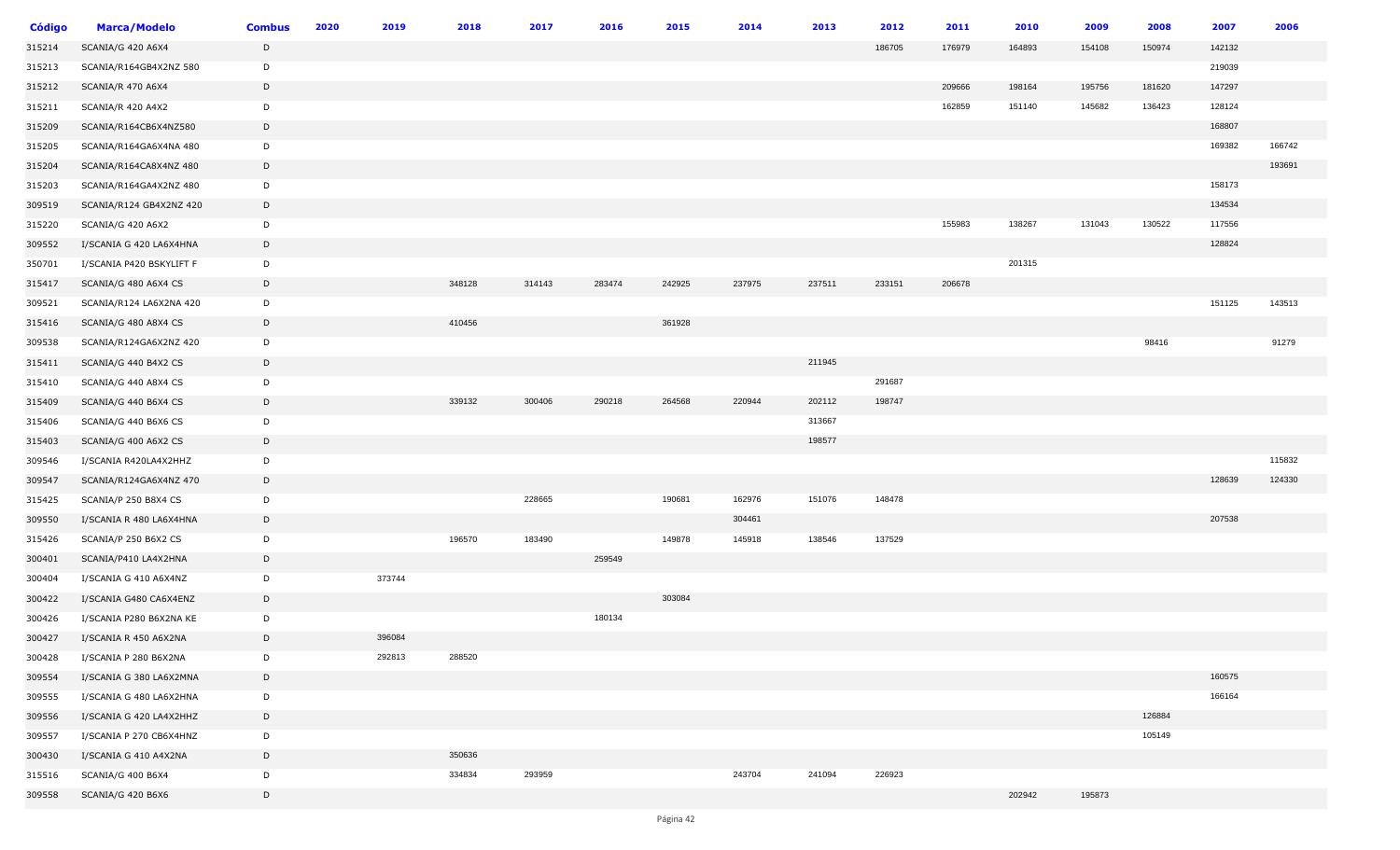| <b>Código</b> | <b>Marca/Modelo</b>             | <b>Combus</b> | 2020 | 2019   | 2018   | 2017   | 2016   | 2015   | 2014   | 2013   | 2012   | 2011   | 2010   | 2009   | 2008   | 2007   | 2006 |
|---------------|---------------------------------|---------------|------|--------|--------|--------|--------|--------|--------|--------|--------|--------|--------|--------|--------|--------|------|
| 309548        | SCANIA/R124GA4X2NZ 470          | D             |      |        |        |        |        |        |        |        |        |        |        |        |        | 144961 |      |
| 315452        | SCANIA/P 310 B8X2 CS            | D             |      |        | 242607 | 227335 | 208223 | 198747 | 188065 | 170816 | 165840 |        |        |        |        |        |      |
| 315485        | SCANIA/G 380 RODOVALE CA        | D             |      |        |        |        |        |        |        |        |        | 125887 |        |        | 109569 |        |      |
| 315484        | SCANIA/G 480 B6X4 CS            | D             |      |        |        |        |        |        | 237517 |        |        |        |        |        |        |        |      |
| 315480        | SCANIA/P 400 B6X4 CS            | D             |      |        |        |        | 248745 | 243934 | 242158 | 233691 | 216437 |        |        |        |        |        |      |
| 315474        | SCANIA/P 400 B8X4 CS            | D             |      |        |        |        |        |        |        |        | 276341 |        |        |        |        |        |      |
| 315471        | SCANIA/P 360 B4X4 CS            | D             |      |        | 258432 |        |        |        |        |        |        |        |        |        |        |        |      |
| 315469        | SCANIA/P 360 A6X2 CS            | D             |      |        |        |        |        |        |        | 184020 | 180944 |        |        |        |        |        |      |
| 315463        | SCANIA/P 360 B6X4 CS            | D             |      |        | 277028 | 246611 | 237107 | 225963 | 212652 | 196582 | 191221 | 189658 |        |        |        |        |      |
| 315461        | SCANIA/P 360 B8X4 CS            | D             |      |        |        | 250449 |        |        |        |        |        |        |        |        |        |        |      |
| 315460        | SCANIA/P 360 B4X2 CS            | D             |      |        |        | 216894 | 203179 |        |        |        |        |        |        |        |        |        |      |
| 315459        | SCANIA/P 360 B6X2 CS            | D             |      |        | 271348 |        |        |        |        |        |        |        |        |        |        |        |      |
| 315457        | SCANIA/P 310 B4X2 CS            | D             |      |        | 199608 |        | 185599 |        |        | 157372 |        |        |        |        |        |        |      |
| 315454        | SCANIA/P 310 A4X2 CS            | $\mathsf{D}$  |      |        |        |        |        |        |        | 145651 | 141353 |        |        |        |        |        |      |
| 315488        | SCANIA/G 360 B8X2               | D             |      |        |        |        | 256683 |        |        |        |        |        |        |        |        |        |      |
| 315449        | SCANIA/P 310 B6X2 CS            | D             |      |        | 219037 | 191739 | 181820 | 178512 | 166318 | 153812 | 148815 |        |        |        |        |        |      |
| 315427        | SCANIA/P 250 B8X2 CS            | D             |      |        | 228259 | 200124 |        | 183509 | 176506 | 161248 | 148126 |        |        |        |        |        |      |
| 315439        | SCANIA/P 270 A4X2 CS            | D             |      |        |        |        |        | 172502 |        |        |        |        |        |        |        |        |      |
| 315432        | SCANIA/P 250 B4X2 CS            | D             |      |        | 173276 | 157152 | 152749 | 145094 | 139450 | 130335 | 128233 |        |        |        |        |        |      |
| 315430        | SCANIA/P 250 B6X4 CS            | D             |      |        |        | 201793 | 182760 | 171624 | 155235 | 147080 | 142530 |        |        |        |        |        |      |
| 315451        | SCANIA/P 310 B6X4 CS            | D             |      |        | 237255 | 211296 | 207251 | 184056 | 178627 | 165056 | 159814 | 158635 |        |        |        |        |      |
| 315455        | SCANIA/P 310 B8X4 CS            | D             |      |        | 269535 | 243192 |        | 218713 | 197603 | 192703 | 171852 |        |        |        |        |        |      |
|               | Fabricante: SHAANXI             |               |      |        |        |        |        |        |        |        |        |        |        |        |        |        |      |
| 311302        | I/SHAANXI SMAN TT385 6X4        | D             |      |        |        |        |        |        |        |        | 102491 | 101209 |        |        |        |        |      |
| 311307        | I/SHAANXI SHAC T 385 6X4        | D             |      |        |        |        |        |        |        |        |        | 134105 |        |        |        |        |      |
| 311303        | I/SHAANXI SMAN TT385 4X2        | D             |      |        |        |        |        |        |        |        | 95241  | 94708  |        |        |        |        |      |
| 311300        | I/SHAANXI SMAN TT420 6X4        | D             |      |        |        |        |        |        |        |        | 105262 | 103611 |        |        |        |        |      |
| 311304        | I/SHAANXI SMAN DT385 6X4        | D             |      |        |        |        |        |        |        |        |        | 138642 |        |        |        |        |      |
|               | Fabricante: SHACMAN             |               |      |        |        |        |        |        |        |        |        |        |        |        |        |        |      |
| 351802        | I/SHACMAN X3000 25430           | D             |      | 277983 |        |        |        |        |        |        |        |        |        |        |        |        |      |
| 351801        | I/SHACMAN X3000 26430           | D             |      | 292842 |        |        |        |        |        |        |        |        |        |        |        |        |      |
|               | <b>Fabricante:</b> SHANDONG     |               |      |        |        |        |        |        |        |        |        |        |        |        |        |        |      |
|               | 333102 I/SHANDONG T.KING YGQY8H | D             |      |        |        |        |        |        |        |        | 207723 |        |        |        |        |        |      |
|               | <b>Fabricante:</b> SINOTRUK     |               |      |        |        |        |        |        |        |        |        |        |        |        |        |        |      |
| 349403        | I/SINOTRUK HOWO 8X4 BETO        | D             |      |        |        |        |        |        |        |        |        |        | 73329  |        |        |        |      |
| 349409        | I/SINOTRUK A7 H6X2 420A         | D             |      |        |        |        |        |        |        |        | 83501  | 59937  |        |        |        |        |      |
| 349420        | I/SINOTRUK A7 L6X4 460A         | D             |      |        |        |        |        |        |        |        |        | 79556  |        |        |        |        |      |
| 349418        | I/SINOTRUK HOWO MASTER          | D             |      |        |        |        |        |        |        |        |        | 125087 | 114601 | 103389 |        |        |      |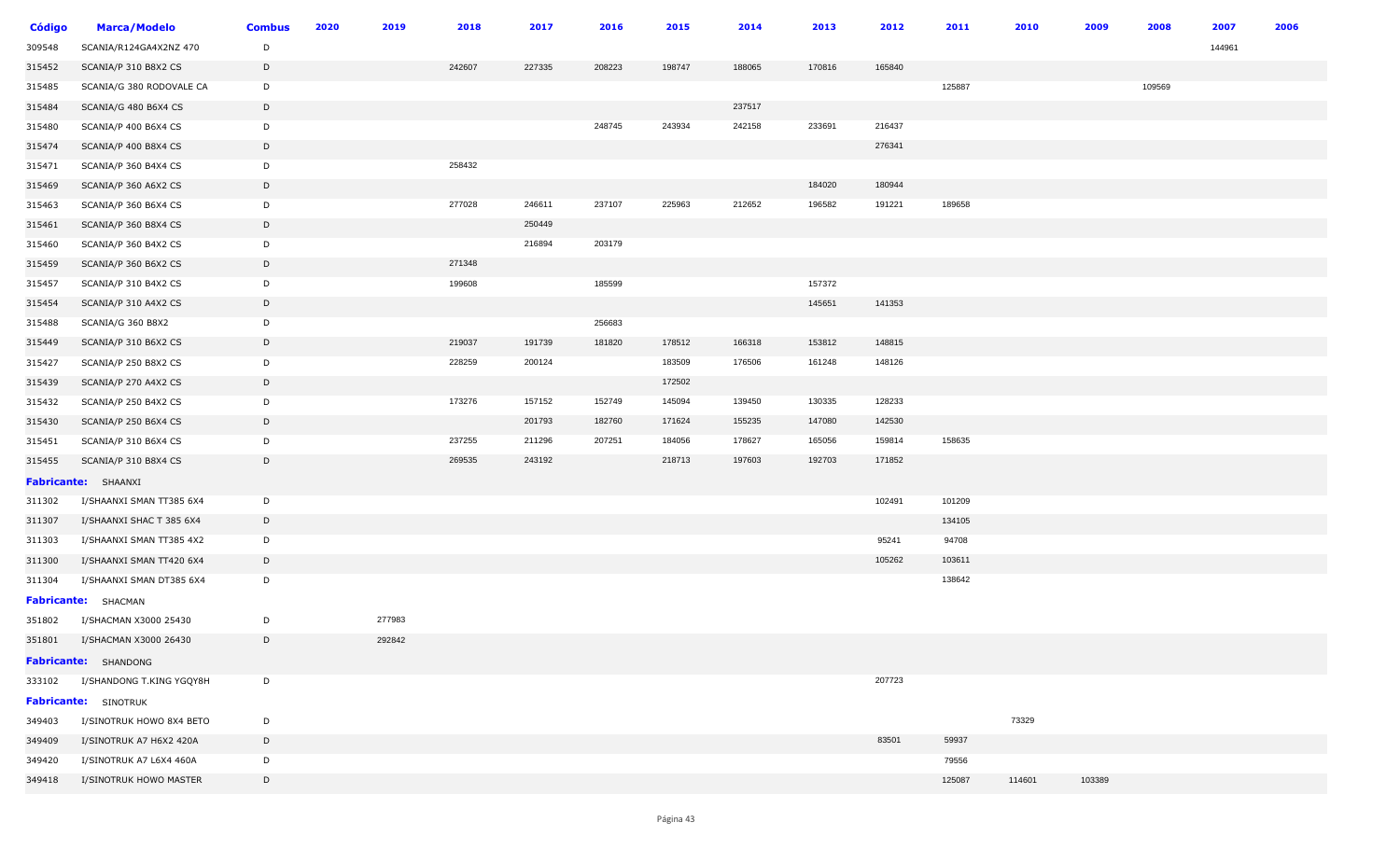| <b>Código</b>   | <b>Marca/Modelo</b>        | <b>Combus</b> | 2020 | 2019   | 2018 | 2017 | 2016 | 2015   | 2014  | 2013 | 2012   | 2011   | 2010  | 2009  | 2008  | 2007   | 2006 |
|-----------------|----------------------------|---------------|------|--------|------|------|------|--------|-------|------|--------|--------|-------|-------|-------|--------|------|
| 349416          | I/SINOTRUK A7 H6X4 460M    | D             |      |        |      |      |      |        |       |      | 99456  | 79465  |       |       |       |        |      |
| 349415          | I/SINOTRUK A7 H6X2 420M    | D             |      |        |      |      |      |        |       |      | 83995  | 59938  |       |       |       |        |      |
| 349414          | I/SINOTRUK A7 L4X2 380A    | D             |      |        |      |      |      |        |       |      | 73127  |        |       |       |       |        |      |
| 349412          | I/SINOTRUK A7 H4X2 380A    | D             |      |        |      |      |      |        |       |      | 67511  | 64976  |       |       |       |        |      |
| 349422          | I/SINOTRUK A7 L6X4 460M    | D             |      |        |      |      |      |        |       |      |        | 150115 |       |       |       |        |      |
| 349410          | I/SINOTRUK A7 H4X2 380M    | D             |      |        |      |      |      |        |       |      | 71156  |        |       |       |       |        |      |
| 349413          | I/SINOTRUK A7 L4X2 380M    | D             |      |        |      |      |      |        |       |      | 86475  | 69482  |       |       |       |        |      |
| 349408          | I/SINOTRUK HOWO GNG 380    | $\mathsf{D}$  |      |        |      |      |      |        |       |      |        | 77762  |       |       |       |        |      |
| 349405          | I/SINOTRUCK HOWO TRACTOR   | D             |      |        |      |      |      |        |       |      |        | 60050  |       |       |       |        |      |
| 349402          | I/SINOTRUK HOWO 8X4 380    | D             |      |        |      |      |      |        |       |      |        | 92216  | 78755 |       |       |        |      |
| 349401          | I/SINOTRUK HOWO 6X4 380    | G             |      |        |      |      |      |        |       |      |        | 72585  |       |       |       |        |      |
| 349401          | I/SINOTRUK HOWO 6X4 380    | D             |      |        |      |      |      |        |       |      |        | 72585  | 63783 | 60111 |       |        |      |
| 349400          | I/SINOTRUK HOWO 6X2 380    | G             |      |        |      |      |      |        |       |      |        | 59063  |       |       |       |        |      |
| 349400          | I/SINOTRUK HOWO 6X2 380    | D             |      |        |      |      |      |        |       |      |        | 59063  | 54849 | 51462 | 49861 |        |      |
| 349407          | I/SINOTRUK HOWO A7-A       | D             |      |        |      |      |      |        |       |      |        | 53930  |       |       |       |        |      |
| 349440          | I/SINOTRUK A7 420 MASTER   | D             |      |        |      |      |      |        |       |      | 109030 |        |       |       |       |        |      |
| 349411          | I/SINOTRUK A7 H6X4 460A    | D             |      |        |      |      |      |        |       |      | 96273  | 79554  |       |       |       |        |      |
| 349424          | I/SINOTRUK A7 D8X4 420A    | D             |      |        |      |      |      |        |       |      |        | 187193 |       |       |       |        |      |
| 349441          | I/SINOTRUK T7H6X4 540      | D             |      | 381417 |      |      |      |        |       |      |        |        |       |       |       |        |      |
| 349438          | I/SINOTRUK A7 H6X2 420A    | D             |      |        |      |      |      |        |       |      | 96952  |        |       |       |       |        |      |
| 349437          | I/SINOTRUK A7 H6X4 460A    | D             |      |        |      |      |      |        |       |      | 88192  |        |       |       |       |        |      |
| 349436          | I/SINOTRUK A7 H6X2 420M    | D             |      |        |      |      |      |        |       |      | 97900  |        |       |       |       |        |      |
| 349430          | I/SINOTRUK A7 L4X2 380M    | D             |      |        |      |      |      |        |       |      | 80143  |        |       |       |       |        |      |
| 349434          | I/SINOTRUK A7 H4X2 380M    | D             |      |        |      |      |      |        |       |      | 67566  |        |       |       |       |        |      |
| 349433          | I/SINOTRUK A7 L4X2 380A    | D             |      |        |      |      |      |        |       |      | 98108  |        |       |       |       |        |      |
| 349426          | I/SINOTRUK HOWO TRUCKVEL   | D             |      |        |      |      |      |        |       |      |        | 139064 |       |       |       |        |      |
| 349431          | I/SINOTRUK A7 H6X4 460M    | D             |      |        |      |      |      |        |       |      | 103118 |        |       |       |       |        |      |
| 349442          | I/SINOTRUK T7H6X2 480      | D             |      | 327174 |      |      |      |        |       |      |        |        |       |       |       |        |      |
| 349435          | I/SINOTRUK A7 H4X2 380A    | D             |      |        |      |      |      |        |       |      | 67655  |        |       |       |       |        |      |
|                 | <b>Fabricante:</b> SPARTAN |               |      |        |      |      |      |        |       |      |        |        |       |       |       |        |      |
| 304434          | I/SPARTAN LA41M 2142       | D             |      |        |      |      |      | 310638 |       |      |        |        |       |       |       |        |      |
|                 | Fabricante: TANGJUN        |               |      |        |      |      |      |        |       |      |        |        |       |       |       |        |      |
| 333101          | I/TANGJUN ZB5040XXYLDD3S   | D             |      |        |      |      |      |        |       |      |        | 33096  |       |       |       |        |      |
| 333100          | I/TANGJUN ZB5041XXYLDCS    | D             |      |        |      |      |      |        |       |      |        | 35451  |       |       |       |        |      |
|                 | 333103 I/TANGJUN ZB 1090   | D             |      |        |      |      |      | 68885  | 64807 |      |        |        |       |       |       |        |      |
| Fabricante: TOR |                            |               |      |        |      |      |      |        |       |      |        |        |       |       |       |        |      |
|                 | 349200 I/TOR TRUCK TB130   | D             |      |        |      |      |      |        |       |      |        |        |       |       |       | 235242 |      |
|                 | <b>Fabricante:</b> TROLLER |               |      |        |      |      |      |        |       |      |        |        |       |       |       |        |      |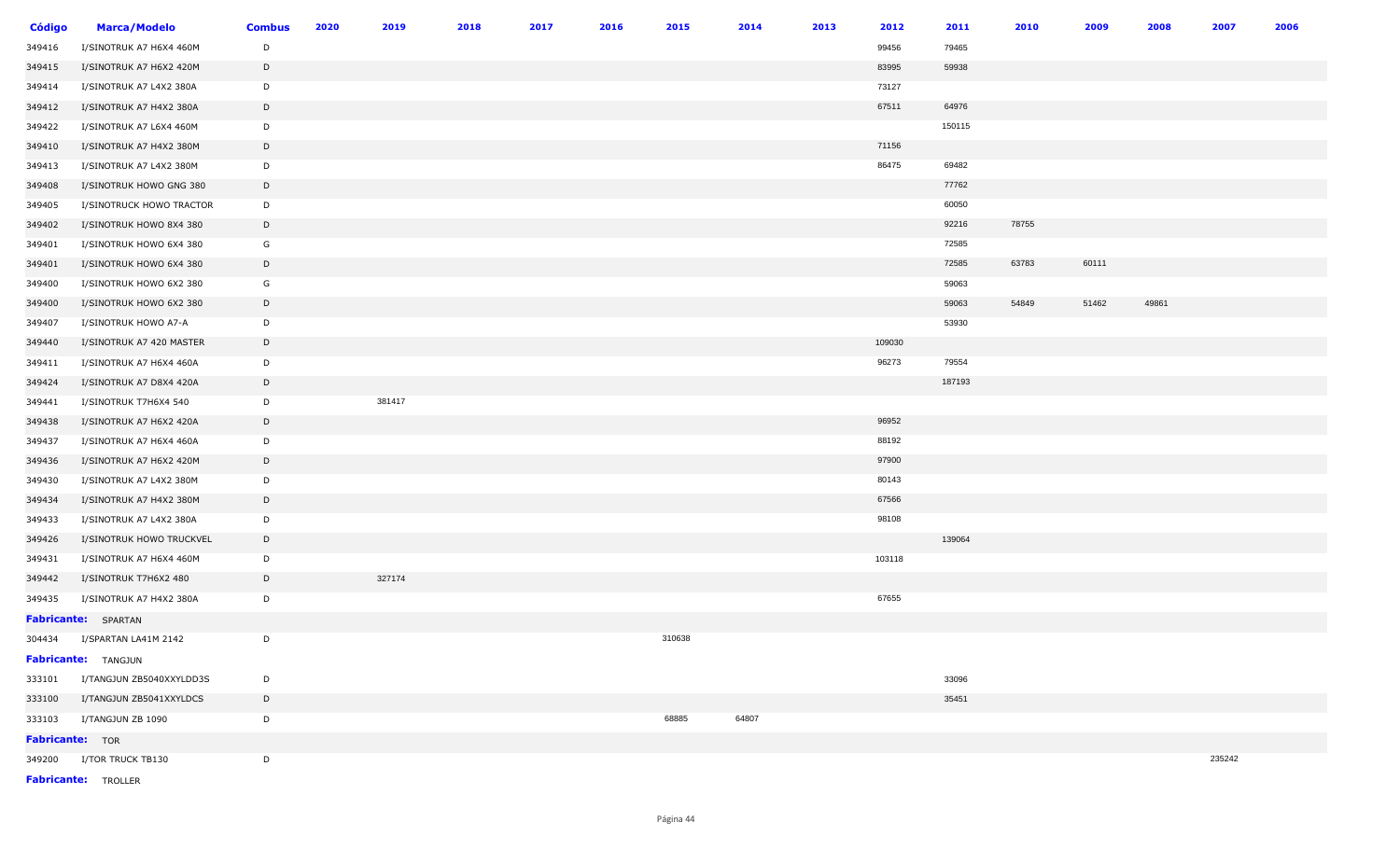| <b>Código</b> | <b>Marca/Modelo</b>      | <b>Combus</b> | 2020   | 2019   | 2018   | 2017   | 2016   | 2015   | 2014   | 2013   | 2012   | 2011   | 2010   | 2009   | 2008  | 2007  | 2006  |
|---------------|--------------------------|---------------|--------|--------|--------|--------|--------|--------|--------|--------|--------|--------|--------|--------|-------|-------|-------|
| 348902        | TROLLER/PANTANAL HD S4CH | D             |        |        |        |        |        |        |        |        |        |        |        |        |       |       | 24224 |
|               | Fabricante: VOLKSWAGEN   |               |        |        |        |        |        |        |        |        |        |        |        |        |       |       |       |
| 304338        | VW/19.320 CNC EQUIPG CA  | D             |        |        |        |        |        |        |        |        |        |        |        |        | 71475 |       |       |
| 311406        | <b>VW/25.390 MASTER</b>  | D             |        |        |        |        |        | 152334 | 147881 | 134044 | 130311 |        |        |        |       |       |       |
| 320582        | VW/25.320 RODOEIXO       | D             |        |        |        |        |        |        |        |        |        | 121191 | 115746 | 103192 |       |       |       |
| 304340        | VW/25.320 CNC EQUIPG CA  | D             |        |        |        |        |        |        |        |        |        | 109300 | 101796 |        |       |       |       |
| 304337        | VW/25.320 CLC EQUIPG CA  | D             |        |        |        |        |        |        |        |        |        | 127747 |        | 103310 |       |       |       |
| 300574        | VW/30.280                | D             |        | 248515 |        |        |        |        |        |        |        |        |        |        |       |       |       |
| 310601        | VW/31.320 TRUCK GALEGO   | D             |        |        |        |        |        |        |        |        |        | 138640 | 113865 |        |       | 96539 |       |
| 310605        | VW/25.320CLC TRUCKGALEGO | D             |        |        |        |        |        |        |        |        |        | 110722 |        | 95783  | 86000 |       |       |
| 314300        | VW/24.250 CNC BIASI 6X2  | D             |        |        |        |        |        |        |        |        |        | 91904  |        |        |       |       |       |
| 311404        | VW/19.320 MASTER         | D             |        |        |        |        |        |        |        |        |        | 106536 | 91073  |        | 76412 | 72231 | 66259 |
| 314314        | VW/28.440 CTM 6X2        | D             |        | 308072 |        |        |        |        |        |        |        |        |        |        |       |       |       |
| 314303        | VW/19.320 CNC BIASI      | D             |        |        |        |        |        |        |        |        |        |        |        |        |       | 64788 | 61553 |
| 320557        | VW/13.190 CT RODOKINHO   | D             |        |        |        |        |        |        | 111123 |        |        |        |        |        |       |       |       |
| 320506        | VW/26.280 CRM 6X4        | D             | 255651 | 232426 | 212638 | 192191 | 179199 | 164083 | 138078 | 119936 | 116149 | 115531 |        |        |       |       |       |
| 320567        | VW/17.230 CRM 4X2        | D             | 190351 | 166987 | 148196 | 139225 | 134866 | 129307 |        |        |        |        |        |        |       |       |       |
| 320565        | VW/17.230 CRM 4X2 4P     | D             | 190351 | 166987 | 148196 | 139225 | 134866 | 129307 |        |        |        |        |        |        |       |       |       |
| 320564        | VW/23.230 CRM 6X2 4P     | G             |        | 178077 |        |        |        |        |        |        |        |        |        |        |       |       |       |
| 320564        | VW/23.230 CRM 6X2 4P     | D             | 208540 | 178802 | 160442 | 149603 | 148694 | 143536 |        |        |        |        |        |        |       |       |       |
| 320563        | VW/19.330 THELIO CM      | D             |        |        |        |        |        |        | 154688 | 133462 |        |        |        |        |       |       |       |
| 320562        | VW/25.420 THELIO CM      | D             |        |        |        |        |        |        |        | 183152 |        |        |        |        |       |       |       |
| 320561        | VW/8.160 CT RODOKINHO    | D             |        |        |        |        | 101394 | 94362  | 89543  |        |        |        |        |        |       |       |       |
| 320571        | VW/19.360 CTC 4X2        | D             | 238025 | 211271 | 202326 | 187862 | 183340 | 178440 |        |        |        |        |        |        |       |       |       |
| 320559        | VW/19.330 MASTER         | D             |        |        |        |        |        |        |        | 132539 | 111664 |        |        |        |       |       |       |
| 320572        | VW/10.160 DRC TOPLINE CD | D             |        |        |        | 104884 | 103370 | 101784 |        |        |        |        |        |        |       |       |       |
| 320556        | VW/26.390CTC RODOEIXO CA | D             |        |        |        |        |        |        |        | 192198 |        |        |        |        |       |       |       |
| 320555        | VW/31330CRC SUPERTRUCK T | D             |        |        |        |        |        |        |        | 166085 |        |        |        |        |       |       |       |
| 320554        | VW/25.370CLM RODOVALE CA | D             |        |        |        |        |        |        |        |        |        |        | 126371 | 98005  | 86282 | 83141 |       |
| 320553        | VW/19.330 CTC EQUIPG CA  | D             |        |        |        |        |        |        |        | 112691 | 110558 |        |        |        |       |       |       |
| 320552        | VW/17.230 WORKER 4X2     | D             |        |        | 143655 | 139694 | 131569 | 125209 | 114184 | 113121 |        |        |        |        |       |       |       |
| 320550        | VW/23.230 WORKER 6X2     | D             |        |        | 149370 | 140807 | 135883 | 130801 | 123888 | 122456 |        |        |        |        |       |       |       |
| 320549        | VW/23.230 WORKER 6X2 DTR | D             |        |        |        |        |        |        | 129058 |        |        |        |        |        |       |       |       |
| 320548        | VW/24.280 GNV 6X2        | G             |        |        |        |        |        |        |        |        | 120330 |        |        |        |       |       |       |
| 320560        | VW/15.190 CT RODOKINHO   | D             |        |        |        |        |        |        |        | 102124 |        |        |        |        |       |       |       |
| 339040        | VW/24.250 CNC 6X2        | G             |        |        |        |        |        |        |        |        |        | 104418 | 101370 |        |       |       |       |
| 320594        | VW/31.390 MITREN BOM     | D             |        |        |        | 234833 |        |        |        |        |        |        |        |        |       |       |       |
| 320593        | VW/31.390 CRC MMIL CT    | D             |        |        |        |        |        |        |        |        | 158648 |        |        |        |       |       |       |
| 320592        | VW/9.170 DRC 4X2         | D             | 147482 | 133520 | 125643 | 107637 | 102265 |        | 92156  |        |        |        |        |        |       |       |       |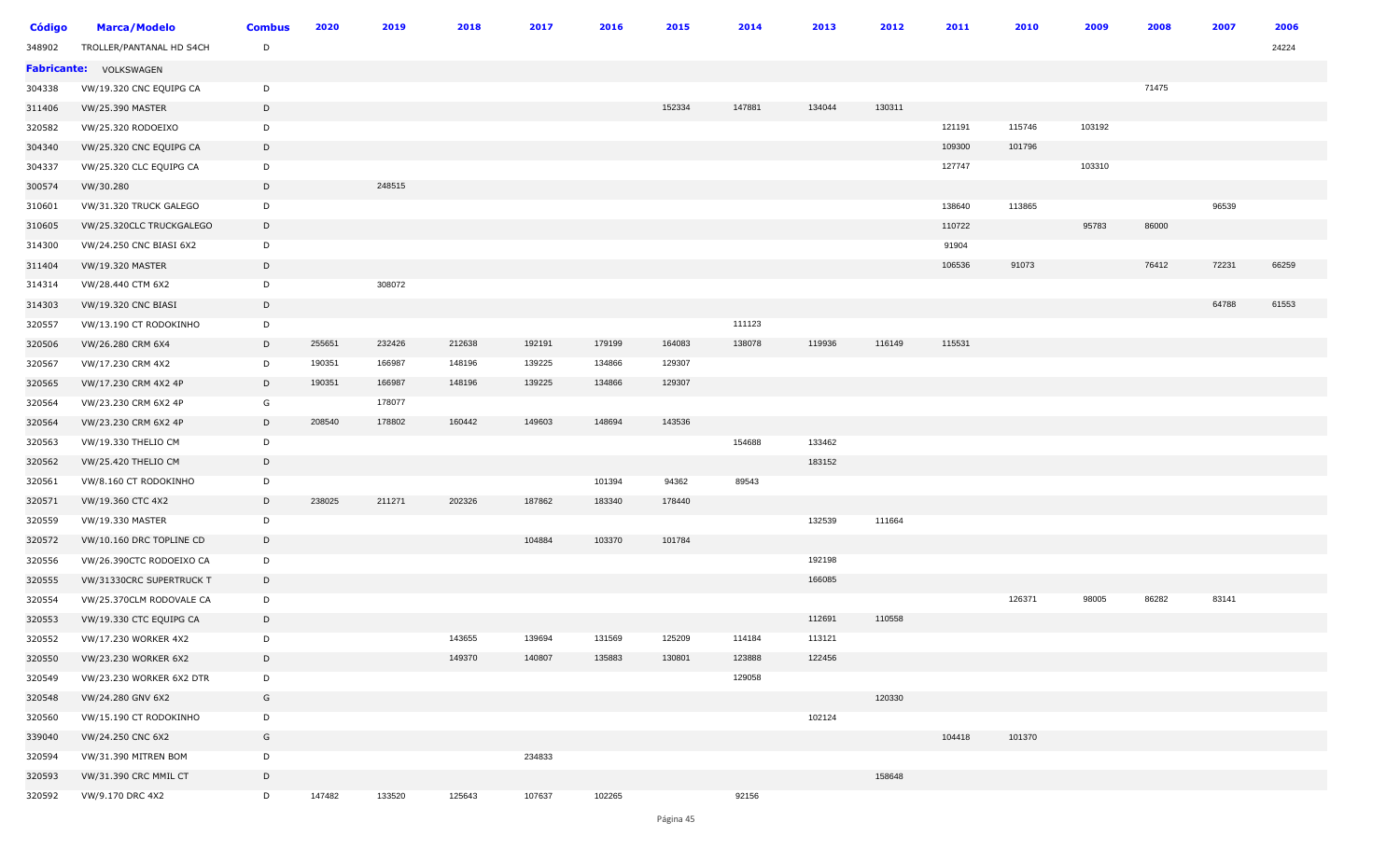| <b>Código</b> | <b>Marca/Modelo</b>      | <b>Combus</b> | 2020   | 2019   | 2018   | 2017   | 2016   | 2015   | 2014   | 2013   | 2012   | 2011   | 2010  | 2009 | 2008 | 2007 | 2006 |
|---------------|--------------------------|---------------|--------|--------|--------|--------|--------|--------|--------|--------|--------|--------|-------|------|------|------|------|
| 320591        | VW/31.390 CRC TREIS CT   | D             |        |        |        |        |        |        |        |        | 169862 |        |       |      |      |      |      |
| 320590        | VW/10.160 MITREN BOM     | D             |        |        |        |        | 109787 |        |        |        |        |        |       |      |      |      |      |
| 320589        | VW/8.160 BMB DRC 4X4     | D             |        |        |        | 131872 | 100222 | 97389  |        |        |        |        |       |      |      |      |      |
| 320588        | VW/31.330 CRC TRIEL BOM  | D             |        |        |        |        | 192556 |        |        |        |        |        |       |      |      |      |      |
| 320585        | VW/11.180 DRC 4X2        | D             | 154662 | 140170 | 132110 | 128775 |        |        |        |        |        |        |       |      |      |      |      |
| 320570        | VW/25.360 CTC 6X2        | D             | 275004 | 244304 | 213840 | 191954 | 164248 | 147939 |        |        |        |        |       |      |      |      |      |
| 320584        | VW/6.160 DRC 4X2         | D             | 128435 | 110273 | 101208 | 97651  |        |        |        |        |        |        |       |      |      |      |      |
| 320545        | VW/25.420 CTC 6X2        | D             | 289777 | 244805 | 234423 | 215364 | 177840 | 165992 | 157916 | 154121 |        |        |       |      |      |      |      |
| 320581        | VW/17.230 MITREN BOM     | D             |        |        |        |        | 144930 | 142523 |        |        |        |        |       |      |      |      |      |
| 320579        | VW/24.330 CRC 6X2 VTR    | D             | 246671 | 233375 | 214951 | 192834 | 181228 | 176539 |        |        |        |        |       |      |      |      |      |
| 320578        | VW/17.260 CRM 4X2 4P     | D             | 196959 | 182927 | 154204 | 136426 | 131860 |        |        |        |        |        |       |      |      |      |      |
| 320577        | VW/24.260 CRM 6X2        | D             | 219433 | 197541 | 183282 | 170191 |        |        |        |        |        |        |       |      |      |      |      |
| 320576        | VW/24.260 CRM 6X2 4P     | D             | 214981 | 191630 | 179796 |        |        |        |        |        |        |        |       |      |      |      |      |
| 320575        | VW/30.330 CRC 8X2        | D             | 276058 | 242394 | 220285 | 201984 | 193069 |        |        |        |        |        |       |      |      |      |      |
| 320574        | VW/30.280 CRM 8X2        | D             | 254766 | 248515 | 237339 |        |        | 188956 |        |        |        |        |       |      |      |      |      |
| 320573        | VW/25.420 CTC EQUIPG CA  | D             |        |        | 234596 |        | 188556 | 181946 | 156711 |        |        |        |       |      |      |      |      |
| 320584        | VW/6.160 DRC 4X2         | G             |        | 110944 |        |        |        |        |        |        |        |        |       |      |      |      |      |
| 320511        | VW/15.190 CRM 4X2        | G             |        |        |        |        |        |        |        | 103067 |        |        |       |      |      |      |      |
| 320522        | VW/17.280 CRM 4X2 4P     | D             | 207352 | 186507 | 166175 | 146848 | 136479 | 130795 | 124345 | 116892 | 105224 | 103790 |       |      |      |      |      |
| 320521        | VW/13.190 CRM 4X2 4P     | D             |        | 150123 | 131921 | 124120 | 116071 | 109425 | 95219  | 90087  | 85556  | 81284  | 79458 |      |      |      |      |
| 320520        | VW/24.280 CRM 6X2 4P     | D             | 230698 | 210981 | 186740 | 161328 | 151754 | 137188 | 124271 | 112225 | 110240 |        |       |      |      |      |      |
| 320519        | VW/17.280 CTM 4X2        | D             |        |        | 166917 | 152437 | 146366 |        |        | 114886 |        |        |       |      |      |      |      |
| 320518        | VW/13.190 CRM 4X2        | G             |        |        |        |        |        |        |        | 94838  |        |        |       |      |      |      |      |
| 320518        | VW/13.190 CRM 4X2        | D             |        | 150123 | 133870 | 124617 | 116014 | 109425 | 95265  | 91297  | 79779  | 77823  |       |      |      |      |      |
| 320516        | VW/10.160 DRC 4X2        | D             |        |        | 119731 | 109875 | 107200 | 100551 | 87719  | 84826  | 81287  |        |       |      |      |      |      |
| 320514        | VW/9.160 DRC 4X2         | D             |        |        |        | 97777  | 90671  | 89811  | 83312  | 76219  | 68870  | 63127  |       |      |      |      |      |
| 320547        | VW/25.390CTC RODOVALE CA | D             |        |        |        |        |        |        | 141478 | 135154 |        |        |       |      |      |      |      |
| 320512        | VW/5.150 DRC 4X2         | D             |        |        | 90111  | 86172  | 78958  | 74146  | 68563  | 64880  | 57914  | 56434  |       |      |      |      |      |
| 320526        | VW/19.390 CTC 4X2        | D             |        |        |        |        |        |        | 138746 | 131726 | 125681 |        |       |      |      |      |      |
| 320511        | VW/15.190 CRM 4X2        | D             |        | 153955 | 138267 | 122128 | 120862 | 118695 | 112645 | 103067 | 100371 | 96719  |       |      |      |      |      |
| 320510        | VW/8.160 DRC 4X2         | G             |        |        |        |        | 98500  | 83744  |        |        |        |        |       |      |      |      |      |
| 320510        | VW/8.160 DRC 4X2         | D             |        |        | 108115 | 92037  | 88471  | 83744  | 75289  | 72547  | 69520  | 65573  |       |      |      |      |      |
| 320509        | VW/19.330 CTC 4X2        | D             | 236419 | 206632 | 171729 | 129500 | 121923 | 104941 | 96380  | 90896  | 85589  | 81355  |       |      |      |      |      |
| 320508        | VW/19.390 CTC 4X2        | D             |        |        |        |        |        |        |        |        | 113357 | 102894 |       |      |      |      |      |
| 320507        | VW/24.280 CRM 6X2        | G             |        |        |        |        |        |        |        | 114865 |        |        |       |      |      |      |      |
| 320507        | VW/24.280 CRM 6X2        | D             | 230698 | 210981 | 186740 | 165821 | 151754 | 141460 | 128004 | 114865 | 110240 | 101707 |       |      |      |      |      |
| 320506        | VW/26.280 CRM 6X4        | G             |        |        |        |        |        |        |        | 119901 | 112248 |        |       |      |      |      |      |
| 320513        | VW/31.330 CRC 6X4        | D             | 280971 | 243270 | 218658 | 203028 | 191131 | 177812 | 163029 | 151430 | 137330 | 130197 |       |      |      |      |      |
| 320534        | VW/24.330 WORKER         | D             |        |        |        |        |        |        |        |        |        | 121718 |       |      |      |      |      |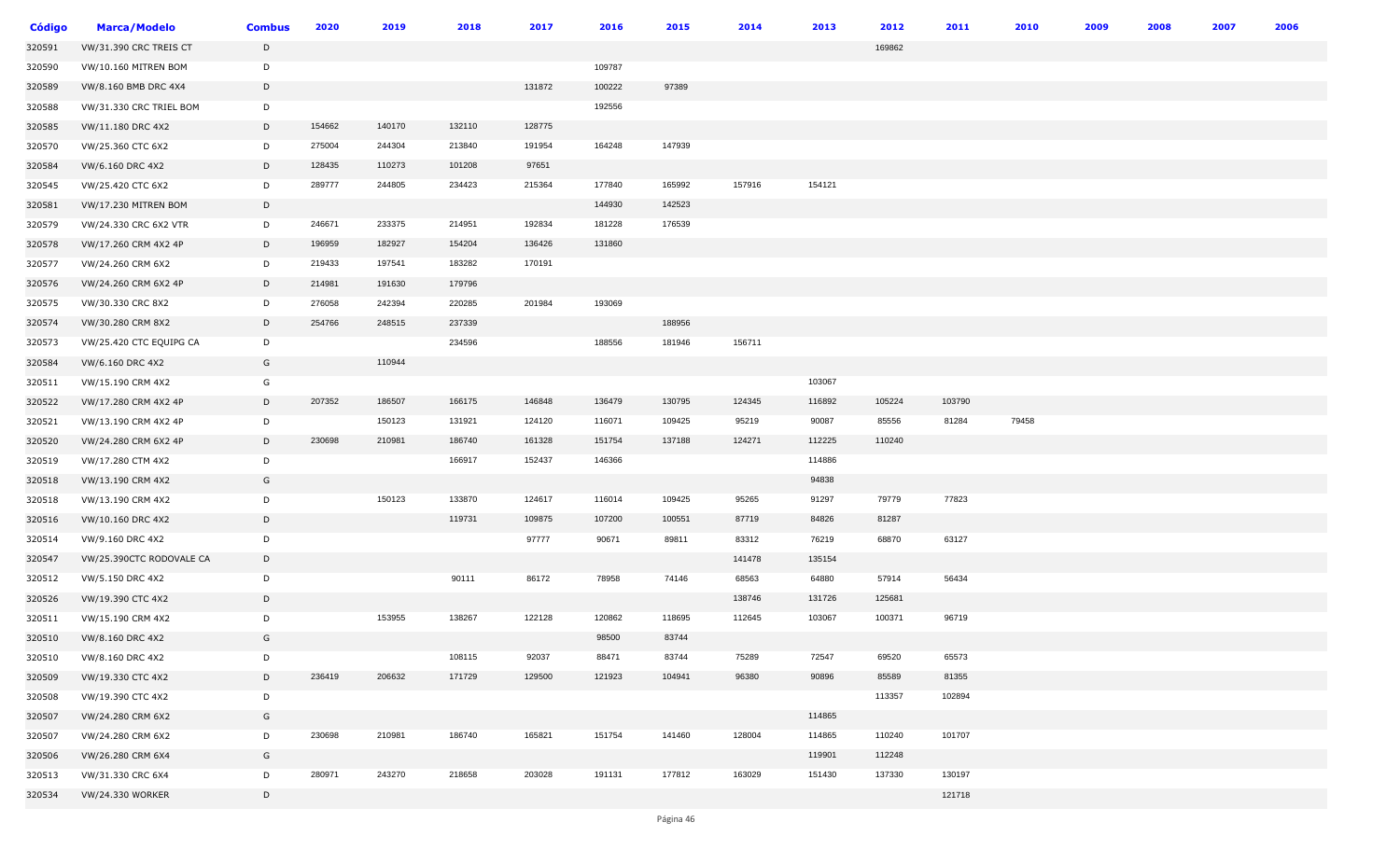| <b>Código</b> | <b>Marca/Modelo</b>      | <b>Combus</b> | 2020   | 2019   | 2018   | 2017   | 2016   | 2015   | 2014   | 2013   | 2012   | 2011   | 2010   | 2009   | 2008  | 2007  | 2006  |
|---------------|--------------------------|---------------|--------|--------|--------|--------|--------|--------|--------|--------|--------|--------|--------|--------|-------|-------|-------|
| 320597        | VW/8.160 TRUCKVAN TVAL   | D             |        |        |        |        |        |        | 86963  |        |        |        |        |        |       |       |       |
| 320544        | VW/19.420 CTC 4X2        | D             | 258646 | 224327 | 201888 | 191465 | 187718 | 167017 | 162105 | 159979 |        |        |        |        |       |       |       |
| 320543        | VW/23.230 CRM 6X2        | D             | 208540 | 178028 | 159513 |        | 150678 |        | 126961 |        |        |        |        |        |       |       |       |
| 320542        | VW/19.330 GNG            | D             |        |        |        |        |        | 152876 | 141920 | 132677 | 128122 |        |        |        |       |       |       |
| 320541        | VW/8.160 BLINFORT BD     | D             |        |        |        |        | 98983  | 95493  | 88976  | 83224  | 76920  |        |        |        |       |       |       |
| 320540        | VW/25.320 CNC 6X2 SETEC  | D             |        |        |        |        |        |        |        |        |        | 109413 | 102029 | 92868  | 85640 |       |       |
| 320538        | VW/17.190 CRM 4X2 4P     | D             | 189810 | 162114 | 145539 | 142293 | 132780 | 123830 | 118499 | 107716 | 106386 |        |        |        |       |       |       |
| 320537        | VW/DEL 8.150 RODOMOURA   | D             |        |        |        |        |        |        |        |        |        | 67099  | 64262  | 60302  | 58719 | 56822 | 53447 |
| 320522        | VW/17.280 CRM 4X2 4P     | G             |        |        |        |        |        |        | 126284 |        |        |        |        |        |       |       |       |
| 320535        | VW/31.280 BMB CRM CM     | D             |        |        |        |        |        |        |        |        | 137383 |        |        |        |       |       |       |
| 320525        | VW/25.390 CTC 6X2        | D             |        |        |        |        |        |        |        | 135331 | 120620 | 114421 |        |        |       |       |       |
| 320533        | VW/31.280 CRM 6X4        | D             | 260378 | 232026 | 217882 | 199323 | 187895 | 164385 | 151856 | 146374 | 137383 | 135736 |        |        |       |       |       |
| 320532        | VW/17.280 CRM 4X2        | D             | 207352 | 186507 | 166175 | 146848 | 133067 | 130795 | 124345 | 116892 | 105224 | 103790 |        |        |       |       |       |
| 320531        | VW/15.190 CRM 4X2 4P     | G             |        |        |        |        | 122494 |        |        |        |        |        |        |        |       |       |       |
| 320531        | VW/15.190 CRM 4X2 4P     | D             |        | 153955 | 138267 | 132074 | 120862 | 118695 | 110054 | 99953  | 97857  | 94412  |        |        |       |       |       |
| 320530        | <b>VW/15.190 WORKER</b>  | D             |        |        |        | 128921 | 116071 | 105611 | 98677  | 89208  | 86642  |        |        |        |       |       |       |
| 320529        | <b>VW/13.190 WORKER</b>  | D             |        |        |        | 119525 | 113354 | 104017 | 93312  | 84408  | 82328  |        |        |        |       |       |       |
| 320528        | <b>VW/17.190 WORKER</b>  | D             |        |        | 141870 | 137769 | 128585 | 116340 | 114223 | 104308 | 97465  |        |        |        |       |       |       |
| 320527        | VW/31.390 CRC 6X4        | D             |        | 263558 | 234601 | 212065 | 204188 | 187781 | 165617 | 154816 | 149401 | 140400 |        |        |       |       |       |
| 320546        | VW/26.420 CTC 6X4        | D             | 300447 | 280839 | 239375 | 235536 | 220629 | 189939 | 181263 | 175426 |        |        |        |        |       |       |       |
| 320536        | VW/8.160 RODOMOURA       | D             |        |        |        |        |        | 85488  | 79699  | 77303  | 72292  |        |        |        | 71356 |       |       |
| 331464        | VW/PM1000TAO CAM 3E      | D             |        |        | 163513 |        | 118682 |        | 105967 | 101815 | 97474  | 93997  | 87653  | 72548  | 69454 | 67276 | 63492 |
| 331477        | VW/VIR 25.370 CLM-T 6X2  | D             |        |        |        |        |        |        |        |        |        | 108531 | 103629 | 91585  | 84274 | 79866 |       |
| 331476        | VW/15.180CNM SAOJOAO CM  | D             |        |        |        |        |        |        |        |        |        |        | 77006  | 72794  |       |       |       |
| 331475        | VW/VIR 17250 CLC 6X2     | D             |        |        |        |        |        |        |        |        |        | 104849 | 97911  | 87107  | 82852 | 82111 | 70259 |
| 331472        | VW/31.320 MASTER         | D             |        |        |        |        |        |        |        | 151756 |        | 136768 | 113439 | 107133 |       | 94081 |       |
| 331471        | VW/17250 PM1000TAO CT 2E | D             |        |        |        |        |        |        |        |        |        | 102295 | 95064  |        | 87375 |       |       |
| 331470        | VW/8.150 RODOKINHO CT    | D             |        |        |        |        |        |        |        |        |        | 75340  | 68783  | 65291  | 61748 | 59116 | 55451 |
| 331468        | VW/19320CNCTT SAOJOAO CP | D             |        |        |        |        |        |        |        |        |        |        |        |        | 73647 |       | 59297 |
| 331467        | VW/19370CNMT SAOJOAO CP  | D             |        |        |        |        |        |        |        |        |        |        |        |        | 83014 |       |       |
| 331452        | VW/31.320 CNC T 6X4      | D             |        |        |        |        |        |        |        |        |        | 116067 | 113613 |        |       |       |       |
| 331465        | VW/17.250 CL RODOEIXO CA | D             |        |        |        |        |        |        |        |        |        |        |        | 92235  | 81984 | 78101 | 73544 |
| 331480        | VW/25.370 ROSSETTI CB    | D             |        |        |        |        |        |        |        |        |        |        |        | 94375  | 86217 |       |       |
| 331463        | VW/MULTIEIXO 19320 PLAT  | D             |        |        |        |        |        |        |        |        |        |        |        |        | 80606 |       | 65056 |
| 331462        | VW/8.120 DUTRA CD        | D             |        |        |        |        |        |        |        |        |        |        | 71125  |        | 55727 | 54565 |       |
| 331460        | VW/19.370 CNM T 4X2      | D             |        |        |        |        |        |        |        |        |        |        |        |        | 76870 | 67892 |       |
| 331459        | VW/19.370 CLM T 4X2      | D             |        |        |        |        |        |        |        |        |        | 103122 | 99051  | 88057  | 79939 | 76234 |       |
| 331458        | VW/31.370 CNM T 6X4      | D             |        |        |        |        |        |        |        |        |        |        |        |        |       | 83432 |       |
| 331456        | VW/17.250 CNC TRATOR     | D             |        |        |        |        |        |        |        |        |        | 87501  | 84943  | 76148  |       |       |       |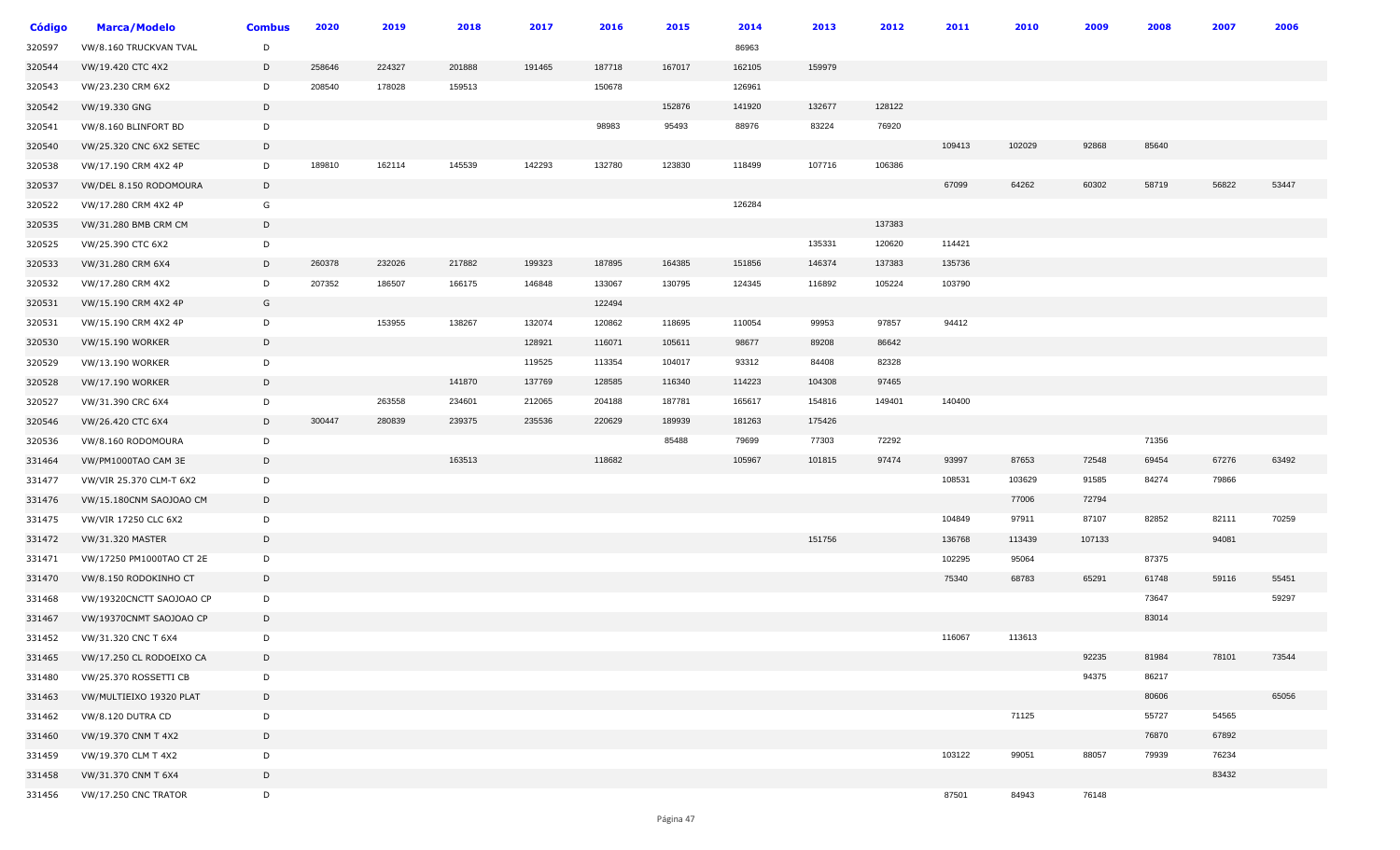| Código | <b>Marca/Modelo</b>         | <b>Combus</b> | 2020   | 2019   | 2018 | 2017 | 2016 | 2015 | 2014  | 2013  | 2012  | 2011   | 2010   | 2009   | 2008   | 2007   | 2006  |
|--------|-----------------------------|---------------|--------|--------|------|------|------|------|-------|-------|-------|--------|--------|--------|--------|--------|-------|
| 331455 | <b>VW/17.250 CLC TRATOR</b> | D             |        |        |      |      |      |      |       |       |       | 86508  | 84735  | 80357  | 73623  |        | 68436 |
| 320595 | VW/25.320CNC RODOVALE CA    | D             |        |        |      |      |      |      |       |       |       | 119633 |        |        |        |        |       |
| 331466 | VW/31370 ROSSETTI TR6X4     | D             |        |        |      |      |      |      |       |       |       |        |        |        | 106018 |        |       |
| 331495 | VW/19.320 CN RODOEIXO CA    | D             |        |        |      |      |      |      |       |       |       |        |        | 76054  | 74777  | 69355  | 60760 |
| 331717 | VW/9.170 RODOMOURA          | D             | 151377 | 148515 |      |      |      |      |       |       |       |        |        |        |        |        |       |
| 331715 | VW/11.180 DRC DPCE          | D             | 167446 |        |      |      |      |      |       |       |       |        |        |        |        |        |       |
| 331713 | VW/24.220 E3 W EQUIPG CT    | D             |        |        |      |      |      |      |       |       |       |        |        | 98967  |        |        |       |
| 331712 | VW/19.330 DEGROSSI PLT      | D             |        | 208670 |      |      |      |      |       |       |       |        |        |        |        |        |       |
| 331711 | VW/11.180 DRC MAGICA        | D             | 173848 |        |      |      |      |      |       |       |       |        |        |        |        |        |       |
| 331705 | VW/KM BETA JUNIOR           | D             |        |        |      |      |      |      |       |       |       |        |        |        |        | 38853  | 37768 |
| 331499 | VW/E                        | D             |        |        |      |      |      |      |       |       |       |        |        |        |        |        | 55709 |
| 331498 | VW/13.180CNM MORUMBI CT     | D             |        |        |      |      |      |      |       |       |       |        | 76304  |        |        |        |       |
| 331478 | VW/18310 TITAN VIR 4X2      | D             |        |        |      |      |      |      |       |       |       |        |        |        | 60370  |        | 54114 |
| 331496 | VW/19.320 CL RODOEIXO CA    | D             |        |        |      |      |      |      |       |       |       |        | 114916 | 106470 | 105039 | 100748 | 90727 |
| 331479 | VW/VIR 19320 CLC TT 6X2     | D             |        |        |      |      |      |      |       |       |       | 85780  | 83266  |        | 73183  | 63691  | 58699 |
| 331491 | VW/8.150E RANGEL CAM CD     | D             |        |        |      |      |      |      |       |       |       | 60817  |        | 55353  | 54636  |        |       |
| 331489 | VW/15.180E CUM. WORKER      | D             |        |        |      |      |      |      |       |       |       |        |        | 78206  |        |        |       |
| 331487 | <b>VW/13.180 LM TRATOR</b>  | D             |        |        |      |      |      |      |       |       |       |        |        |        | 64189  |        |       |
| 331486 | VW/9.150 E DELIVERY         | G             |        |        |      |      |      |      |       |       |       | 62158  | 58649  |        |        |        |       |
| 331486 | VW/9.150 E DELIVERY         | D             |        |        |      |      |      |      |       |       | 68779 | 64719  | 60068  | 56680  |        |        |       |
| 331485 | VW/8.150 E DELIVERY PLUS    | D             |        |        |      |      |      |      |       | 75516 |       | 70553  | 59954  |        | 55877  |        |       |
| 331484 | VW/HIDRAULASER 17.250CLC    | D             |        |        |      |      |      |      |       |       |       |        |        |        |        |        | 78162 |
| 331482 | VW/5.140 MIB METROPOL BD    | D             |        |        |      |      |      |      |       |       |       |        |        |        | 46514  |        |       |
| 331451 | VW/15.180 EURO3 WORKER      | D             |        |        |      |      |      |      | 96178 | 91320 | 79459 | 71789  | 71202  | 68828  | 65975  | 57744  | 57016 |
| 331497 | VW/8.150E MORUMBI CT        | D             |        |        |      |      |      |      |       |       |       | 72090  | 70665  |        |        | 56378  |       |
| 331417 | VW/17.220                   | D             |        |        |      |      |      |      |       |       |       |        |        |        |        |        | 70574 |
| 331441 | VW/8.120 EURO3              | D             |        |        |      |      |      |      |       |       |       | 58647  | 56188  | 52493  | 49608  | 47587  | 44780 |
| 331440 | VW/9.150E CUMMINS           | D             |        |        |      |      |      |      |       |       | 70774 | 68661  | 64560  | 63466  | 59617  | 55774  | 53484 |
| 331438 | VW/15.210 4X4 MWM           | D             |        |        |      |      |      |      | 97711 | 88438 |       |        |        |        |        |        |       |
| 331436 | VW/8.150E MWM               | D             |        |        |      |      |      |      |       |       |       |        |        | 54335  | 52894  |        |       |
| 331434 | VW/13.170 E                 | D             |        |        |      |      |      |      |       |       |       |        |        |        |        |        | 55436 |
| 331431 | VW/17.250 E-TRATOR          | D             |        |        |      |      |      |      |       |       |       |        |        |        |        |        | 68579 |
| 331430 | VW/15.170 E                 | D             |        |        |      |      |      |      |       |       |       |        |        | 66467  | 62839  |        | 55078 |
| 331429 | VW/17.250 E                 | D             |        |        |      |      |      |      |       |       |       | 93594  | 86525  | 78278  | 76291  | 72856  | 67985 |
| 331454 | VW/8.150E CIOATO STEEL      | D             |        |        |      |      |      |      |       |       |       | 66578  | 61157  | 57350  | 55704  | 52912  | 48585 |
| 331422 | VW/15.180 4X4               | D             |        |        |      |      |      |      |       |       |       |        |        |        | 65554  |        |       |
| 331444 | VW/17.220 T.EURO3 WORKER    | D             |        |        |      |      |      |      |       |       |       |        |        |        | 81683  | 67890  | 66115 |
| 331409 | VW/15.180                   | D             |        |        |      |      |      |      |       |       |       | 73809  |        |        |        |        |       |
| 331407 | VW/8.120                    | D             |        |        |      |      |      |      |       |       |       |        | 61153  |        |        |        |       |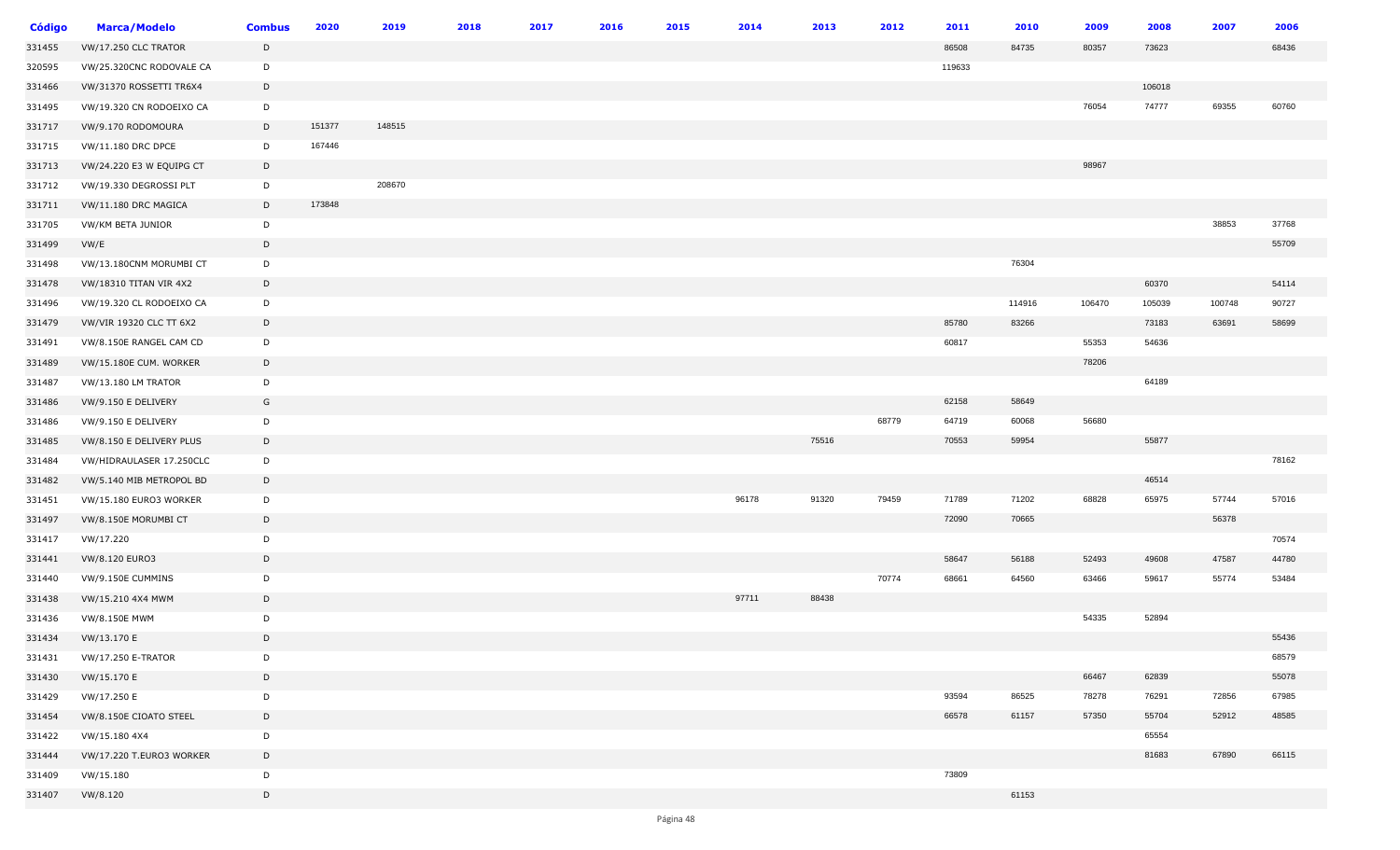| Código | <b>Marca/Modelo</b>      | <b>Combus</b> | 2020   | 2019   | 2018   | 2017   | 2016   | 2015   | 2014   | 2013   | 2012   | 2011   | 2010   | 2009   | 2008   | 2007   | 2006   |
|--------|--------------------------|---------------|--------|--------|--------|--------|--------|--------|--------|--------|--------|--------|--------|--------|--------|--------|--------|
| 331404 | VW/8.150                 | D             |        |        |        |        |        |        |        | 65468  | 64634  | 62181  | 59902  | 55598  | 53167  |        |        |
| 326013 | VW/9.150 E DLV DINGO CD  | D             |        |        |        |        |        |        |        |        |        | 64385  |        |        |        |        |        |
| 326010 | VW/8.150E INBRA BD       | D             |        |        |        |        |        |        |        |        | 68173  | 64926  | 60696  |        |        |        |        |
| 326009 | VW/8.150E TOPCA MINITRIO | D             |        |        |        |        |        |        |        |        |        |        |        |        | 54778  |        |        |
| 320598 | VW/33.440 CTM 6X4        | D             |        |        | 272718 |        |        |        |        |        |        |        |        |        |        |        |        |
| 320515 | VW/17.330 CRC 4X2        | D             | 220230 | 189180 | 168625 | 155252 | 153621 | 139379 | 135470 | 125091 | 119258 | 117003 |        |        |        |        |        |
| 331428 | VW/8.150E-CUMMINS        | D             |        |        |        |        |        |        |        |        |        |        |        |        |        | 50944  | 48083  |
| 339035 | VW/31.260                | D             |        |        |        |        |        |        |        |        |        |        |        |        |        |        | 80182  |
| 331450 | VW/13.180 EURO3 WORKER   | D             |        |        |        |        |        |        |        |        | 71940  | 69689  | 66811  | 63703  | 58765  | 55597  | 52291  |
| 331449 | VW/17.180 EURO3 WORKER   | G             |        |        |        |        |        |        |        |        |        |        |        |        | 64339  |        |        |
| 331449 | VW/17.180 EURO3 WORKER   | D             |        |        |        |        |        |        |        |        |        | 76879  | 71168  | 66181  | 62341  | 60727  | 51600  |
| 331448 | VW/24.220 EURO3 WORKER   | G             |        |        |        |        |        |        |        |        |        |        |        | 83396  |        |        |        |
| 331448 | VW/24.220 EURO3 WORKER   | D             |        |        |        |        |        |        |        | 99943  |        | 91826  | 86959  | 81577  | 78611  | 71715  | 68576  |
| 337253 | VW/25.370 CLM CAM TRCVEL | D             |        |        |        |        |        |        |        |        |        | 111441 | 106411 |        | 86293  | 83100  |        |
| 337260 | VW/26.370 CLM ZAMBONI CA | D             |        |        |        |        |        |        |        |        |        | 124088 |        |        |        |        |        |
| 339003 | VW/18.310                | D             |        |        |        |        |        |        |        |        |        | 85927  |        |        |        |        |        |
| 331442 | VW/8.150E DELIVERY       | D             |        |        |        |        |        |        |        | 72502  |        | 64484  | 57407  | 52533  | 51037  | 49015  | 47282  |
| 339034 | VW/31.310                | D             |        |        |        |        |        |        |        |        |        |        |        |        |        | 96515  |        |
| 331443 | VW/5.140E DELIVERY       | D             |        |        |        |        |        |        |        |        |        | 50203  | 49095  | 46934  | 44564  | 41591  | 39966  |
| 320580 | VW/17.260 CRM 4X2        | D             | 196959 | 175944 | 150181 |        |        |        |        |        |        |        |        |        |        |        |        |
| 339036 | VW/13.180 E              | D             |        |        |        |        |        |        |        |        |        |        |        |        |        | 55596  | 52330  |
| 339037 | VW/15.180 E              | D             |        |        |        |        |        |        |        |        |        |        |        | 65293  |        | 57866  | 57123  |
| 339038 | VW/26.260 E              | D             |        |        |        |        |        |        | 131218 | 125192 | 118488 | 111325 | 105869 | 100766 | 90955  | 88316  | 80960  |
| 339039 | VW/31.260 E              | D             |        |        |        |        |        |        |        |        |        | 99278  | 96883  | 92751  | 82417  | 80364  | 74417  |
| 339040 | VW/24.250 CNC 6X2        | D             |        |        |        |        |        |        |        |        | 108293 | 99286  | 93219  | 88864  | 88048  | 82867  | 71633  |
| 331447 | VW/17.220 EURO3 WORKER   | D             |        |        |        |        |        |        |        |        |        | 89727  | 81707  | 78136  | 72331  | 66902  | 65131  |
| 331446 | VW/26.220 EURO3 WORKER   | D             |        |        |        |        |        |        |        |        |        | 111127 | 103211 | 93054  | 84530  | 79569  | 74505  |
| 320596 | VW/4.150 DRC 4X2         | D             | 126551 | 107419 | 99992  | 93028  |        |        |        |        |        |        |        |        |        |        |        |
| 339030 | VW/MULTIEIXO 26260 8X4   | D             |        |        |        |        |        |        |        |        |        | 141474 | 131087 |        |        | 118448 | 111051 |
| 349305 | VW/BMB 31.370 CNM CM     | D             |        |        |        |        |        |        |        |        |        |        | 122413 | 115271 | 104402 | 104357 |        |
| 348410 | VW/8150E AUTO LIFE TR 10 | D             |        |        |        |        |        |        |        |        |        | 96746  | 84665  |        | 78398  |        |        |
| 348412 | VW/8.150 MIB METROPOLIS  | D             |        |        |        |        |        |        |        |        |        | 68821  | 66456  |        |        |        |        |
| 348414 | VW/8.160 MIB METROPOLIS  | D             |        |        |        |        | 92115  | 87194  | 82750  | 78289  | 73991  |        |        |        |        |        |        |
| 348415 | VW/8.160 CE SBB CF       | D             |        |        |        |        | 91216  | 87173  | 83067  | 82977  | 74575  |        |        |        |        |        |        |
| 348416 | VW/9.160 MIB G9 SAFE-ONE | D             | 131973 | 128092 | 119268 | 113992 | 97230  | 90693  | 85245  |        |        |        |        |        |        |        |        |
| 348417 | VW/25.420 MIB CSEG 8X2   | D             |        | 273435 | 259426 |        | 210647 |        |        |        |        |        |        |        |        |        |        |
| 348418 | VW/24.280 MIB 6X2        | D             |        |        |        |        | 169862 |        |        |        |        |        |        |        |        |        |        |
| 349300 | VW/BMB 25.320 CLC 8X2    | D             |        |        |        |        |        |        |        |        |        |        |        | 96316  | 90037  |        |        |
| 339252 | VW/32.360 CRC 6X4        | D             | 288386 | 267609 | 260140 |        |        |        |        |        |        |        |        |        |        |        |        |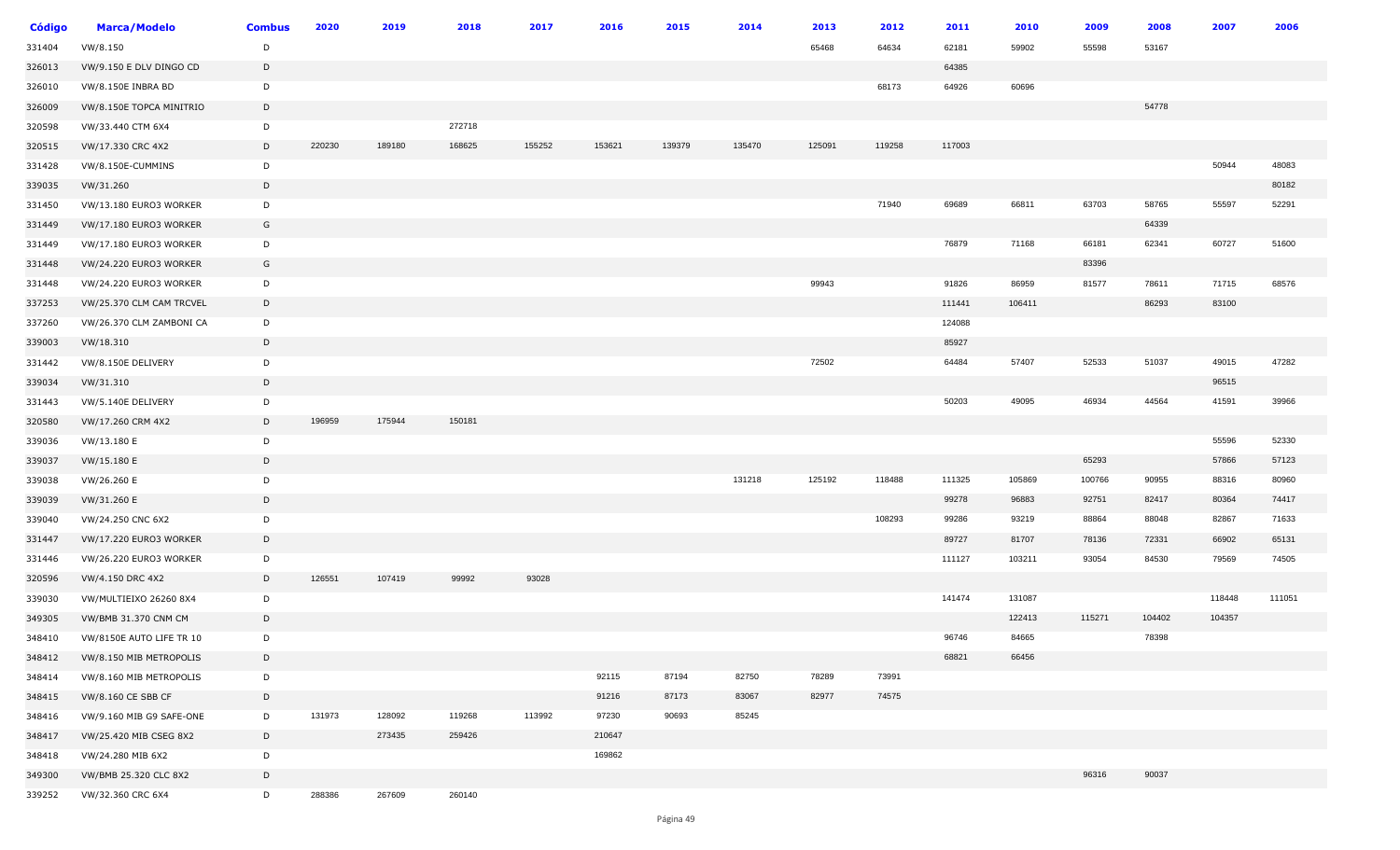| <b>Código</b> | <b>Marca/Modelo</b>         | <b>Combus</b> | 2020   | 2019   | 2018   | 2017   | 2016   | 2015   | 2014   | 2013   | 2012   | 2011   | 2010   | 2009   | 2008   | 2007  | 2006  |
|---------------|-----------------------------|---------------|--------|--------|--------|--------|--------|--------|--------|--------|--------|--------|--------|--------|--------|-------|-------|
| 349304        | VW/BMB 31.370 CLM CM        | D             |        |        |        |        |        |        |        |        |        |        |        | 121723 |        |       |       |
| 340215        | VW/24.280 TOPLINE CD        | D             |        |        |        |        |        |        |        | 122820 |        |        |        |        |        |       |       |
| 349306        | VW/BMB 25.370 CLM 8X2       | D             |        |        |        |        |        |        |        |        |        |        | 113212 | 102571 | 99694  |       |       |
| 349308        | VW/BMB 13.180 CNM CM        | D             |        |        |        |        |        |        |        |        |        | 84689  | 78772  | 76325  | 68924  |       |       |
| 349309        | VW/BMB 25.320 CNC 6X2       | D             |        |        |        |        |        |        |        |        |        |        | 107082 | 98070  | 91671  |       |       |
| 349311        | VW/BMB 17.250 CNC CM        | D             |        |        |        |        |        |        |        |        |        |        | 97432  |        | 87755  |       |       |
| 349312        | VW/BMB 15.180 CNM CM        | D             |        |        |        |        |        |        |        |        |        |        |        | 73435  |        |       |       |
| 349314        | VW/BMB 17.250E CM           | D             |        |        |        |        |        |        |        |        |        |        |        |        | 80688  |       |       |
| 349316        | <b>VW/BMB 24.250 CNC CM</b> | D             |        |        |        |        |        |        |        |        |        | 92406  |        |        |        |       |       |
| 349317        | VW/BMB 26.260E 8X4          | D             |        |        |        |        |        |        |        |        |        | 130170 | 128700 | 106239 |        |       |       |
| 349302        | VW/BMB 19.370 CLM 6X2       | D             |        |        |        |        |        |        |        |        |        |        |        | 100075 |        |       |       |
| 339263        | VW/17.330 TRIEL BOMB CD     | D             | 231402 | 213560 |        |        |        |        |        |        |        |        |        |        |        |       |       |
| 339254        | VW/9.160 CE BLINFORT BD     | D             |        |        | 133442 |        |        |        |        |        |        |        |        |        |        |       |       |
| 319227        | <b>VW/25.370 MASTER</b>     | D             |        |        |        |        |        |        |        |        |        |        | 103528 | 99958  | 89315  |       |       |
| 339255        | VW/25.360 GER               | D             | 290243 | 279031 | 272389 |        |        |        |        |        |        |        |        |        |        |       |       |
| 339256        | VW/8.120 RODOEIXO           | D             |        |        |        |        |        |        |        |        |        |        | 71595  |        |        |       |       |
| 339257        | VW/17.280 TRIEL BOM         | D             | 209523 | 189234 |        |        |        |        |        | 109136 |        |        |        |        |        |       |       |
| 339258        | VW/14.190 CRM 4X2 4P        | D             | 190826 |        |        |        |        |        |        |        |        |        |        |        |        |       |       |
| 339259        | VW/14,190 CRM 4X2           | D             | 190826 |        |        |        |        |        |        |        |        |        |        |        |        |       |       |
| 339260        | VW/17.190 CRM 4X2 ROB 4P    | D             | 195479 |        |        |        |        |        |        |        |        |        |        |        |        |       |       |
| 347705        | VW/26260 LIEBHERR HTM       | D             |        |        |        |        |        |        |        |        |        |        |        |        |        |       | 82746 |
| 339262        | VW/17.190 CRM 4X2 ROB       | D             | 195479 |        |        |        |        |        |        |        |        |        |        |        |        |       |       |
| 340216        | VW/6.160 TOPLINE CD         | D             |        |        | 113822 |        |        |        |        |        |        |        |        |        |        |       |       |
| 320505        | VW/26.390 CTC 6X4           | D             |        |        | 237812 | 207459 |        |        | 161468 | 150630 | 145895 | 135048 |        |        |        |       |       |
| 339306        | VW/15.190 BMB CRM 4P 4X4    | D             |        | 171273 |        | 140669 |        |        |        |        |        |        |        |        |        |       |       |
| 320517        | VW/17.190 CRM 4X2           | D             | 189810 | 162114 | 145539 | 142293 | 132780 | 123830 | 118499 | 107716 | 105887 | 101862 |        |        |        |       |       |
| 339340        | VW/19.320 CLC TT GERM       | D             |        |        |        |        |        |        |        |        |        | 106533 | 85234  | 71310  | 69608  | 63045 | 55945 |
| 340207        | VW/23.310 TOPLINE CE        | D             |        |        |        |        |        |        | 122311 |        |        |        |        |        |        |       |       |
| 340208        | VW/9.150E DLV TOPLINE CD    | D             |        |        |        |        |        |        |        | 81571  |        | 72307  | 71118  |        | 64598  |       |       |
| 340211        | VW/9.150E DLV TOPLINE CE    | D             |        |        |        |        |        |        |        |        |        | 73914  | 70849  |        |        |       |       |
| 340214        | VW/11.180 TOPLINE CE        | D             |        | 141630 | 132166 |        |        |        |        |        |        |        |        |        |        |       |       |
| 349320        | VW/BMB 31.320 CNC 8X4       | D             |        |        |        |        |        |        |        |        |        | 119207 | 110295 | 106299 | 100492 |       |       |
| 339261        | VW/26.260 CRM 6X4           | D             | 262488 | 252572 |        |        |        |        |        |        |        |        |        |        |        |       |       |
| 349385        | VW/10.160 DRC 6X2 PLUS      | D             |        |        |        |        | 103696 | 103157 | 97405  |        |        |        |        |        |        |       |       |
| 349318        | VW/BMB 24.250 CLC 8X2       | D             |        |        |        |        |        |        |        |        |        | 106369 | 102967 | 98172  |        |       |       |
| 349371        | VW/31.330 BMB CRC CM        | D             |        | 257139 | 240100 |        | 191875 | 177858 | 163292 | 151430 | 137330 |        |        |        |        |       |       |
| 349372        | VW/8.160 BMB DRC CM         | D             |        |        |        | 131871 |        |        | 85733  | 82949  |        |        |        |        |        |       |       |
| 349373        | VW/31.390 BMB CRC CM        | D             |        |        |        |        |        |        |        | 164579 |        |        |        |        |        |       |       |
| 349375        | VW/26.280 BMB CRM CM        | D             |        |        |        |        |        |        |        | 128150 | 118917 |        |        |        |        |       |       |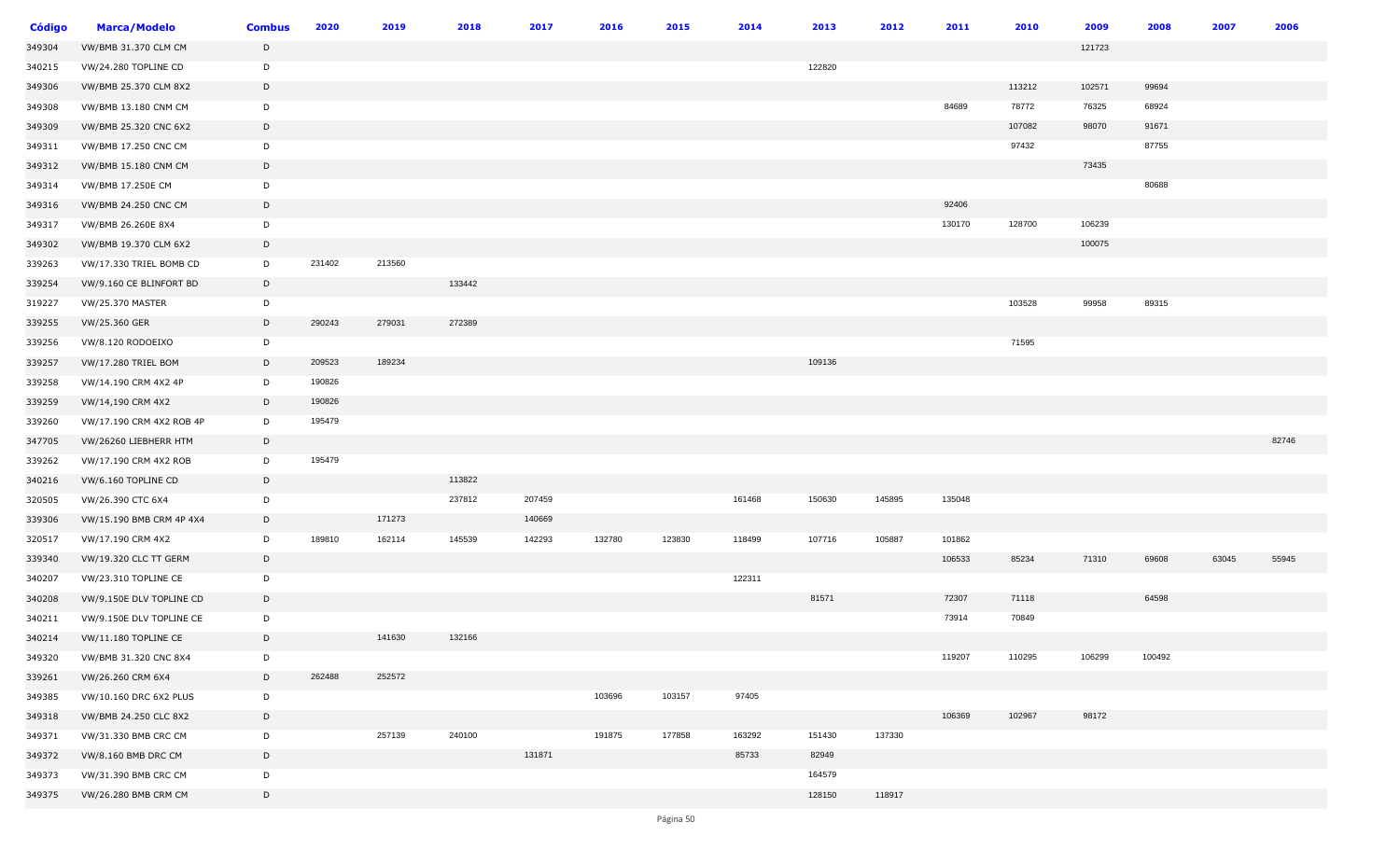| <b>Código</b> | <b>Marca/Modelo</b>      | <b>Combus</b> | 2020   | 2019   | 2018   | 2017   | 2016   | 2015   | 2014   | 2013   | 2012   | 2011   | 2010   | 2009   | 2008   | 2007  | 2006  |
|---------------|--------------------------|---------------|--------|--------|--------|--------|--------|--------|--------|--------|--------|--------|--------|--------|--------|-------|-------|
| 349376        | VW/31320CNC RODOCAP CM   | D             |        |        |        |        |        |        |        |        |        | 140958 | 133263 |        |        |       |       |
| 349379        | VW/13.190 BMB CRM CM     | D             |        |        |        |        |        | 115267 | 102969 | 95560  | 95039  |        |        |        |        |       |       |
| 349382        | VW/13.180 CNM TOPLINE CE | D             |        |        |        |        |        |        |        |        |        | 77896  |        |        |        |       |       |
| 349363        | VW/19.320CLC CARMETAL CA | D             |        |        |        |        |        |        |        |        |        |        | 80312  |        |        | 63798 | 59498 |
| 349384        | VW/10.160 DRC 4X2 PLUS   | D             |        |        |        |        |        | 104623 | 89328  | 88619  |        |        |        |        |        |       |       |
| 349360        | VW/BMB 19.320 SETEC TCT  | D             |        |        |        |        |        |        |        |        |        |        |        | 80809  | 78345  |       |       |
| 349389        | VW/13.160 DRC 6X2        | D             |        |        | 128852 | 115873 | 105144 |        |        |        |        |        |        |        |        |       |       |
| 349392        | VW/13.180 DRC 6X2        | D             | 155273 | 152340 | 147176 |        |        |        |        |        |        |        |        |        |        |       |       |
| 349394        | VW/4.160 DRC 4X2         | D             | 127421 |        |        |        |        |        |        |        |        |        |        |        |        |       |       |
| 349397        | VW/VIR 31370 CNM 6X4     | D             |        |        |        |        |        |        |        | 152790 |        |        |        |        |        |       |       |
| 351500        | VW/5.150 MIB G5 SAFE-ONE | D             |        |        |        |        | 81505  | 79094  | 69188  | 68897  |        |        |        |        |        |       |       |
| 903248        | VW/15.190 EOD            | D             |        |        |        |        |        |        |        |        |        |        | 73992  |        | 71006  |       |       |
| 903249        | VW/17.230 EOD            | D             |        |        |        |        |        |        |        |        |        |        |        | 91292  |        | 87465 |       |
| 903263        | VW/15.190 OD             | D             |        |        |        | 146249 |        |        |        |        |        |        |        |        |        |       |       |
| 903362        | VW/17.230 OD             | D             |        |        |        | 149297 |        |        |        |        |        |        |        |        |        |       |       |
| 349383        | VW/25.390CTC CARMETAL CA | D             |        |        |        |        |        |        |        | 160140 | 152864 |        |        |        |        |       |       |
| 349341        | VW/24.250CNC CARMETAL8X2 | D             |        |        |        |        |        |        |        |        |        | 108001 | 106032 | 102642 |        |       |       |
| 339266        | VW/24.280 ITURRI BOMB    | D             | 245535 | 235997 |        |        |        |        |        |        |        |        |        |        |        |       |       |
| 349321        | VW/BMB 24.250 CNC 8X2    | $\mathsf{D}$  |        |        |        |        |        |        |        |        |        | 105278 | 101863 | 96590  |        |       |       |
| 349322        | VW/BMB 26.260 CNM 8X4    | D             |        |        |        |        |        |        |        |        |        | 125517 | 119438 | 116925 |        |       |       |
| 349325        | VW/BMB 31.370 CNM 8X4    | D             |        |        |        |        |        |        |        |        |        |        | 137822 |        | 107732 |       |       |
| 349329        | VW/24.250 CNC RODOPR 8X2 | D             |        |        |        |        |        |        |        |        |        | 108001 | 106009 |        |        |       |       |
| 349330        | WV 31.320 CNC 6X4 ESP    | D             |        |        |        |        |        |        |        |        |        |        |        |        | 96746  |       |       |
| 349333        | VW/17.320 CNC            | D             |        |        |        |        |        |        |        |        |        | 112258 | 99438  |        |        |       |       |
| 349335        | VW/24.320 CNC 6X2        | $\mathsf{D}$  |        |        |        |        |        |        |        |        |        | 96458  | 89383  | 78912  |        |       |       |
| 349368        | VW/24.280 BMB CRM CM     | D             |        |        |        |        |        |        |        | 118222 | 110685 | 104586 |        |        |        |       |       |
| 349337        | VW/17.320 CLC            | D             |        |        |        |        |        |        |        |        |        |        | 100462 |        |        |       |       |
| 349319        | VW/BMB 24.220 8X2        | D             |        |        |        |        |        |        |        |        |        | 95720  |        | 86672  |        |       |       |
| 349342        | VW/BMB 26.260 CNM CM     | D             |        |        |        |        |        |        |        |        |        |        | 132439 | 115615 |        |       |       |
| 349343        | VW/19.320 MORAL          | D             |        |        |        |        |        |        |        |        |        |        |        |        | 71289  |       | 59666 |
| 349344        | VW/RANAM 31320 CNC 6X4   | D             |        |        |        |        |        |        |        |        |        | 139024 | 124871 | 112617 | 111327 |       |       |
| 349347        | VW/BMB 8.120 EURO III CM | D             |        |        |        |        |        |        |        |        |        | 61106  | 58526  | 54788  |        |       |       |
| 349351        | <b>VW/17220 MORAL CP</b> | D             |        |        |        |        |        |        |        |        |        |        |        |        |        |       | 80044 |
| 349352        | VW/26.370 CLM T 6X4      | D             |        |        |        |        |        |        |        |        |        | 118267 | 116287 |        |        |       |       |
| 349353        | VW/26.370 CNM T 6X4      | D             |        |        |        |        |        |        |        |        | 127441 | 124088 |        |        |        |       |       |
| 349354        | VW/19320 SUPER TRUCK CP  | D             |        |        |        |        |        |        |        | 89996  |        | 87159  | 85244  | 77769  | 75057  | 72658 | 66435 |
| 349359        | VW/24.320 CNC BMB CM     | D             |        |        |        |        |        |        |        |        |        |        | 106233 |        |        |       |       |
| 349336        | VW/24.320 CLC 6X2        | D             |        |        |        |        |        |        |        |        |        | 96451  | 89396  | 78900  |        |       |       |
| 339251        | VW/E-DELIVERY 13 6X2     | D             |        |        |        | 149762 |        |        |        |        |        |        |        |        |        |       |       |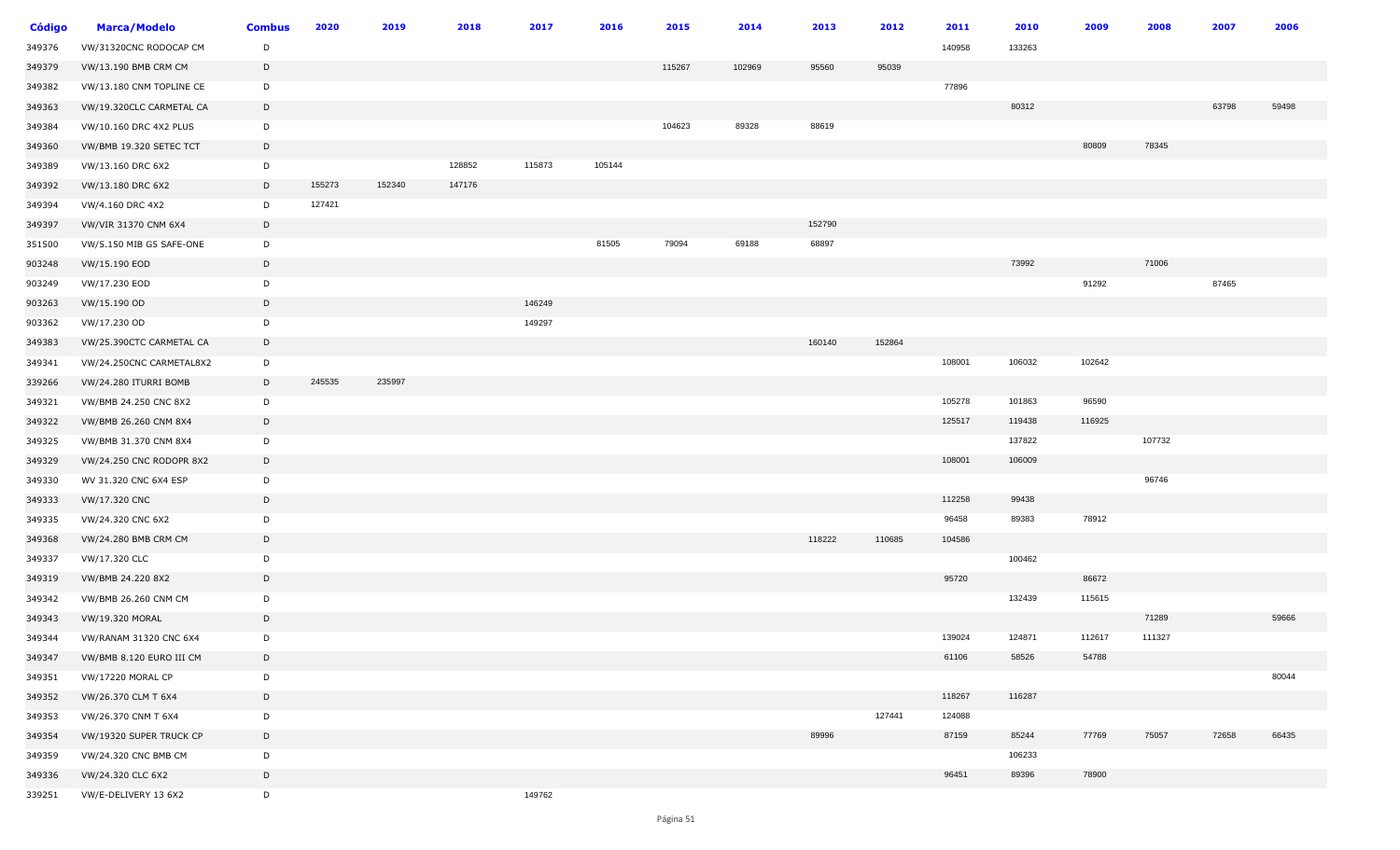| <b>Código</b> | <b>Marca/Modelo</b>          | <b>Combus</b> | 2020   | 2019   | 2018   | 2017   | 2016   | 2015   | 2014   | 2013   | 2012   | 2011   | 2010   | 2009   | 2008   | 2007   | 2006   |
|---------------|------------------------------|---------------|--------|--------|--------|--------|--------|--------|--------|--------|--------|--------|--------|--------|--------|--------|--------|
| 339094        | VW/BMB 19.320 CNC 6X2        | D             |        |        |        |        |        |        |        |        |        | 85090  | 83736  | 77101  | 76412  | 73206  | 70140  |
| 339063        | VW/MULTIEIXO 24250 8X4       | D             |        |        |        |        |        |        |        |        |        | 113518 | 103570 | 98597  | 87855  | 84981  | 83236  |
| 339066        | VW/25.370 CLM T 6X2          | D             |        |        |        |        |        |        |        |        |        | 113459 | 106630 | 92444  | 80980  | 76886  |        |
| 339067        | VW/25.370 CNM T 6X2          | D             |        |        |        |        |        |        |        |        |        |        |        | 92444  | 80980  |        |        |
| 339069        | VW/31.370 CLM 6X4            | D             |        |        |        |        |        |        |        |        |        |        |        |        |        | 90321  |        |
| 339070        | VW/31.370 CNM 6X4            | D             |        |        |        |        |        |        |        |        |        | 128805 | 117041 | 110206 | 101448 | 98882  |        |
| 339075        | VW/26.260 CLM 6X4            | D             |        |        |        |        |        |        |        |        |        | 102831 |        | 98774  | 95665  | 91678  |        |
| 339076        | VW/31.260 CLM 6X4            | D             |        |        |        |        |        |        |        |        |        |        |        | 106384 | 103356 |        |        |
| 339077        | VW/31.260 CNM 6X4            | D             |        |        |        |        |        |        |        |        | 129070 | 118343 | 106396 | 97643  | 95735  | 94986  |        |
| 339060        | VW/26.260E PMERECHIM 8X4     | D             |        |        |        |        |        |        |        |        |        | 153071 | 138074 | 131505 |        |        | 100587 |
| 339079        | VW/26.260 CNM 6X4            | D             |        |        |        |        |        |        |        | 135185 | 127844 | 117115 | 111325 | 95243  | 89109  |        |        |
| 339059        | VW/26.260 PMERECHIM 8X4      | D             |        |        |        |        |        |        |        |        |        | 138401 | 125194 |        |        |        |        |
| 339080        | VW/24.250CN PMERECHIM 82     | D             |        |        |        |        |        |        |        |        |        | 122447 | 111957 | 107600 | 103932 | 96816  | 91855  |
| 339081        | VW/19.320CN PMERECHIM 82     | D             |        |        |        |        |        |        |        |        |        |        |        |        |        | 87367  |        |
| 339083        | VW/MULTIEIXO 31320 8X4       | D             |        |        |        |        |        |        |        |        |        | 139853 | 126352 | 124199 | 115531 | 108474 |        |
| 339086        | VW/25.320 CNC T 6X2          | D             |        |        |        |        |        |        |        |        |        | 108177 | 101055 | 92293  | 85640  | 83138  |        |
| 339088        | VW/25.320 CLC T 6X2          | D             |        |        |        |        |        |        |        |        |        | 108203 | 101050 | 92278  | 85637  | 82447  |        |
| 339089        | <b>VW/24.250 MASTER</b>      | D             |        |        |        |        |        |        |        |        |        | 107930 | 104635 | 99323  | 94342  | 90043  |        |
| 339091        | VW/9.150ECE SBB CF           | D             |        |        |        |        |        |        |        |        |        |        |        | 64511  |        |        | 53916  |
| 339092        | VW/24.220E3 PMERECHIM 82     | D             |        |        |        |        |        |        |        |        |        |        |        | 94903  | 92557  |        | 83874  |
| 339093        | VW/BMB 31.320 CNC CM         | D             |        |        |        |        |        |        |        |        |        | 121352 | 100849 | 96023  | 89424  |        |        |
| 339339        | VW/BMB 17.250 CLC 4X2        | D             |        |        |        |        |        |        |        |        |        | 104751 | 88092  |        | 80194  | 76727  |        |
| 339048        | VW/19.320 CNC TT             | D             |        |        |        | 180858 |        |        |        |        |        | 85547  | 83708  | 71064  | 70466  | 64241  | 56461  |
| 320504        | VW/25.390 CTC 6X2            | D             |        | 244129 | 225461 | 201057 | 156953 | 150242 | 143448 | 135330 | 124640 | 121839 |        |        |        |        |        |
| 320503        | VW/24.330 CRC 6X2            | D             | 255344 | 230804 | 209221 | 196839 | 180545 | 165412 | 140575 | 133947 | 123227 | 112927 |        |        |        |        |        |
| 319806        | VW/19.320 SETEC CM           | D             |        |        |        |        |        |        |        |        |        | 89172  | 89133  | 86386  | 85878  | 83371  | 74508  |
| 319805        | VW/17.250 CLC SETEC CM       | D             |        |        |        |        |        |        |        |        |        | 104978 | 100125 | 90953  | 86901  | 84118  | 78377  |
| 319802        | <b>VW/26.260 E SETEC TCT</b> | D             |        |        |        |        |        |        |        |        |        |        | 113238 |        |        |        |        |
| 319800        | VW/31.260CN PMERECHIM 84     | D             |        |        |        |        |        |        |        |        |        |        |        |        | 92573  |        |        |
| 339041        | VW/24.250 CLC 6X2            | D             |        |        |        | 144683 |        |        |        | 105989 | 104312 | 95668  | 92857  | 88851  | 88051  | 82426  | 71207  |
| 339042        | VW/17.250 CLC                | D             |        |        |        |        |        |        |        |        |        | 93307  | 93020  | 84786  | 80513  | 80226  | 68665  |
| 339043        | VW/17.250 CNC                | D             |        |        |        |        |        |        |        |        | 100065 | 93289  | 93016  | 84827  | 80558  | 80240  | 68651  |
| 339061        | VW/24.250C PMERECHIM 8X2     | D             |        |        |        |        |        |        |        | 114847 |        | 102448 | 94600  | 90050  | 80240  | 79831  | 76091  |
| 339047        | VW/19.320 CLC TT             | D             |        |        |        |        |        |        |        |        |        | 85481  | 84131  | 71096  | 70378  | 64272  | 56472  |
| 339079        | VW/26.260 CNM 6X4            | G             |        |        |        |        |        |        |        |        |        | 117037 |        |        |        |        |        |
| 339050        | VW/15.180 CLM                | D             |        |        |        |        |        |        |        |        |        | 82561  | 76312  | 72511  | 67545  |        |        |
| 339051        | VW/15.180 CNM                | D             |        |        |        |        |        |        |        |        | 90770  | 79759  | 72063  | 67825  | 64213  | 57965  | 55658  |
| 339052        | VW/13.180 CLM                | D             |        |        |        |        |        |        |        | 87185  |        | 73754  | 72230  | 70036  | 62229  | 59108  |        |
| 339053        | VW/13.180 CNM                | D             |        |        |        |        |        |        |        |        |        | 73754  | 72193  | 68913  | 62249  | 59087  | 53294  |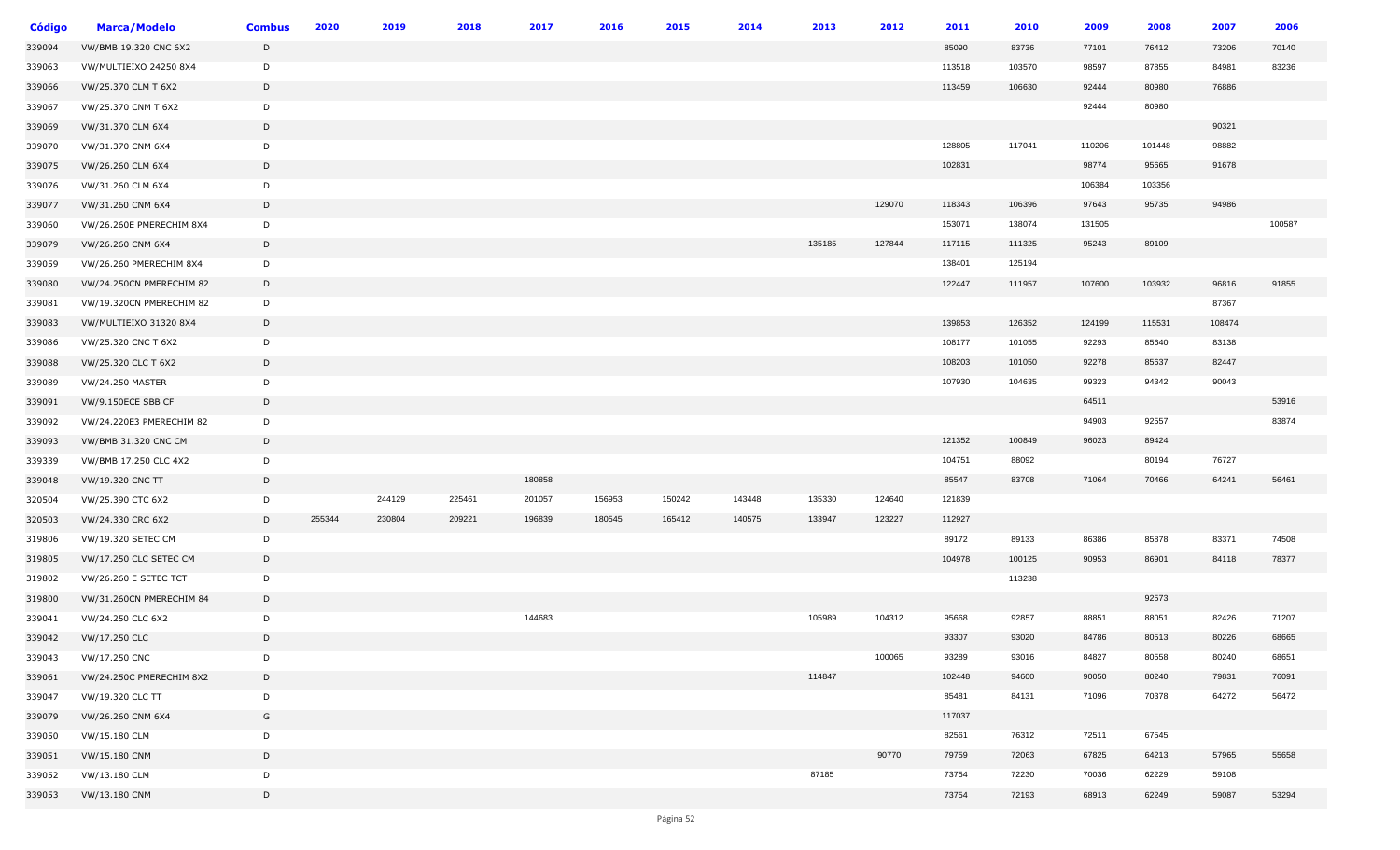| Código | <b>Marca/Modelo</b>      | <b>Combus</b> | 2020   | 2019   | 2018   | 2017   | 2016   | 2015   | 2014   | 2013   | 2012   | 2011   | 2010   | 2009   | 2008   | 2007  | 2006  |
|--------|--------------------------|---------------|--------|--------|--------|--------|--------|--------|--------|--------|--------|--------|--------|--------|--------|-------|-------|
| 339054 | VW/31.320 CLC 6X4        | D             |        |        |        |        |        |        |        | 129585 |        | 121710 | 108800 | 105535 | 100336 | 96566 | 94136 |
| 339055 | VW/31.320 CNC 6X4        | D             |        |        |        |        |        |        |        |        | 124535 | 119368 | 105028 | 101697 | 97073  | 89390 | 87222 |
| 339055 | VW/31.320 CNC 6X4        | G             |        |        |        |        |        |        |        |        |        | 118889 |        |        |        |       |       |
| 339056 | VW/BMB 17.250 CLC CM     | D             |        |        |        |        |        |        |        |        |        | 110269 |        |        | 78833  | 75177 | 70821 |
| 339058 | VW/25.360 CLM T 6X2      | D             |        |        |        |        |        |        |        |        |        |        |        |        |        | 93489 |       |
| 339044 | VW/24.250E WORKER 6X2    | D             |        |        |        |        |        |        |        |        |        | 94092  | 91224  | 86369  | 78281  | 78108 | 72571 |
| 339239 | VW/25.320 CNC MORAL CP   | D             |        |        |        |        |        |        |        |        |        | 104385 |        |        |        |       |       |
| 339227 | VW/13.190 CRM TOPLINE CD | D             |        |        |        |        | 127919 |        |        | 95615  | 93518  |        |        |        |        |       |       |
| 339228 | VW/15.190 CRM TOPLINE CD | D             |        |        |        |        | 137352 |        |        | 94625  |        |        |        |        |        |       |       |
| 339229 | VW/8.160 DRC TOPLINE CD  | D             |        |        |        | 110165 | 102445 | 99876  | 89790  | 83988  |        |        |        |        |        |       |       |
| 339231 | VW/19.330 TRUCKSREIS     | D             |        |        |        |        |        |        |        | 145822 | 134621 |        |        |        |        |       |       |
| 339232 | VW/8.150 E DLV MOURA CE  | D             |        |        |        |        |        |        |        |        |        |        | 67313  |        |        |       |       |
| 339234 | VW/31.320 1000TAO T      | D             |        |        |        |        |        |        |        |        |        |        |        |        | 99950  |       |       |
| 339235 | VW/17.280 TOPLINE CD     | D             |        | 190703 |        | 150641 |        | 132956 |        |        |        |        |        |        |        |       |       |
| 339095 | VW/BMB 19.320 CLC 6X2    | D             |        |        |        |        |        |        |        |        |        |        |        | 80309  |        |       |       |
| 339237 | VW/17.280 MITREN BOM     | D             | 213971 | 184541 |        | 167012 | 162336 |        |        |        |        |        |        |        |        |       |       |
| 339226 | VW/25.320 MASTER         | D             |        |        |        |        |        |        |        |        |        | 109249 | 107115 | 93257  | 85640  |       |       |
| 339238 | VW/25320 DEGROSSI CH PLT | D             |        |        |        |        |        |        |        |        |        | 107660 |        |        |        |       |       |
| 339236 | VW/24.250 CNC TOPLINE CE | D             |        |        |        |        |        |        |        |        |        | 119068 | 113853 |        |        |       |       |
| 339240 | VW/25320 CNC TRUCKGALEGO | D             |        |        |        |        |        |        |        |        | 108877 | 105657 |        | 98508  |        |       |       |
| 339241 | VW/25.370 CLM EQUIPG CA  | D             |        |        |        |        |        |        |        |        |        |        | 106410 | 94960  | 86034  | 82829 |       |
| 339242 | VW/9 160 TOPLINE CE      | D             |        |        |        |        |        |        |        | 85313  |        |        |        |        |        |       |       |
| 339243 | VW/25.390 DEGROSSI PLT   | D             |        |        |        |        |        | 163736 | 153051 | 143550 |        |        |        |        |        |       |       |
| 339244 | VW/19.320 CLC EQUIPG CA  | D             |        |        |        |        |        |        |        |        |        |        |        | 104019 |        | 69191 |       |
| 339245 | VW/31.330 DEGROSSI PLT   | D             |        |        |        |        |        |        |        | 166791 |        |        |        |        |        |       |       |
| 339248 | VW/25.420 DEGROSSI PLT   | D             |        |        |        |        |        | 187612 | 164593 | 157902 |        |        |        |        |        |       |       |
| 339249 | VW/11.110 E-DELIVERY     | D             |        |        | 113272 |        |        |        |        |        |        |        |        |        |        |       |       |
| 339250 | VW/9.160 MTX TVAL        | D             |        |        | 116139 | 108383 |        |        |        |        |        |        |        |        |        |       |       |
| 339078 | VW/31.320CN PMERECHIM 84 | D             |        |        |        |        |        |        |        |        |        | 152940 | 124459 | 116910 | 114393 | 94486 |       |
| 339099 | VW/VOLKSWAGEN            | D             |        |        |        |        |        |        |        |        |        |        |        |        | 44390  |       | 39712 |
| 339225 | VW/19.320 CNC ZAMBONI CA | D             |        |        |        |        |        |        |        |        |        |        |        | 84084  | 72873  | 70471 | 65536 |
| 339098 | VW/31.370CN PMERECHIM 84 | D             |        |        |        |        |        |        |        |        |        |        |        | 117153 | 103120 |       |       |
| 339201 | VW/24.220                | D             |        |        |        |        |        |        |        |        |        |        |        | 72919  |        | 58924 |       |
| 339202 | VW/24.250                | D             |        |        |        |        |        |        |        |        | 110855 | 98354  | 95381  | 90674  | 82666  | 80072 | 73723 |
| 339206 | VW/24.250 CNE 6X4        | D             |        |        |        |        |        |        |        |        |        |        |        | 103090 |        |       |       |
| 339209 | VW/19.320 CNE T 4X2      | D             |        |        |        |        |        |        |        |        |        | 104057 |        |        |        |       |       |
| 339213 | VW/24.220 MASTER         | D             |        |        |        |        |        |        |        |        |        |        | 86633  |        |        |       |       |
| 339214 | VW/24.250 MOURA          | D             |        |        |        |        |        |        |        |        |        | 98624  |        |        |        |       |       |
| 339215 | VW/19.320 CNC PPL EXTEND | D             |        |        |        |        |        |        |        |        |        |        |        |        | 73968  |       |       |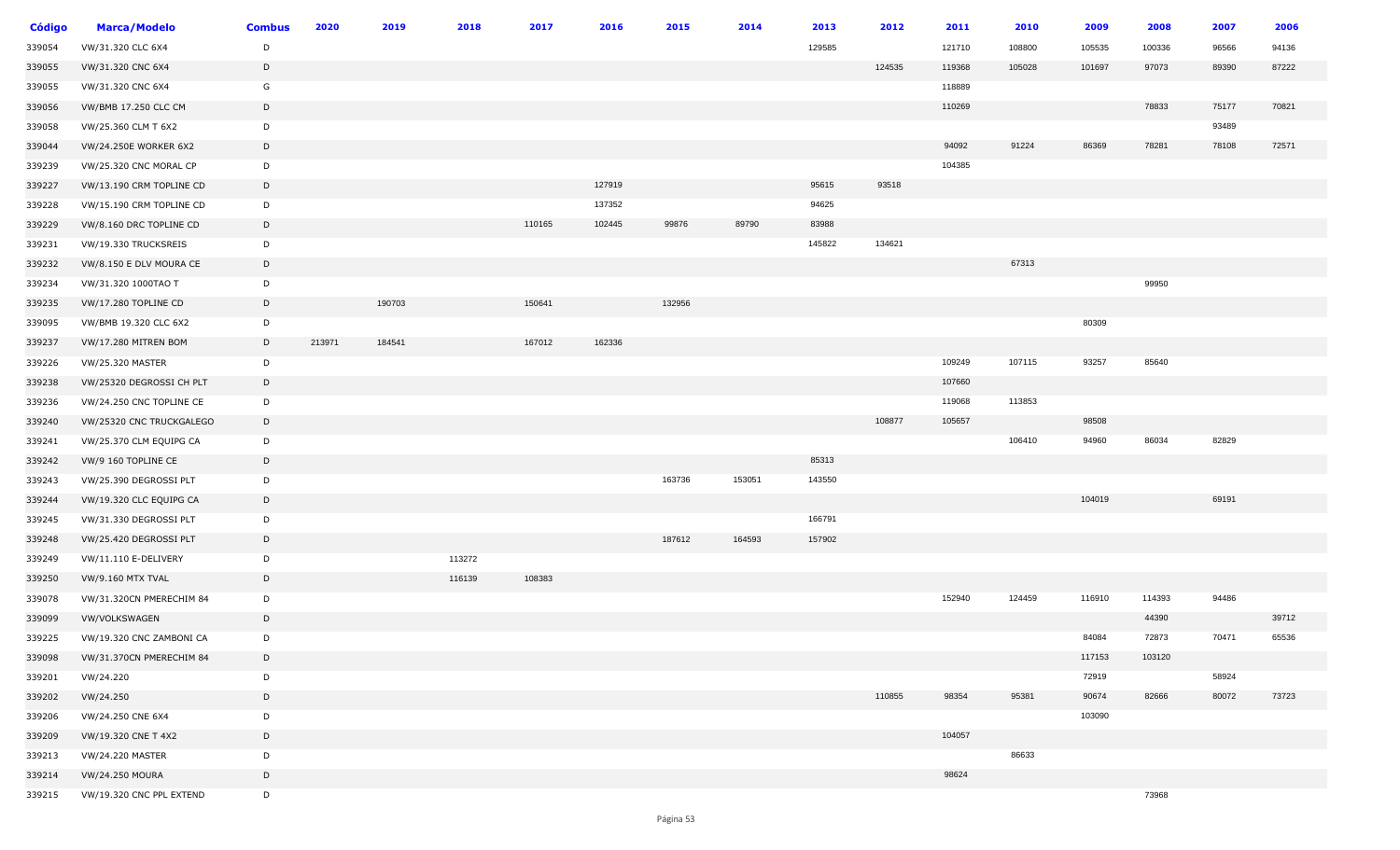| <b>Código</b> | <b>Marca/Modelo</b>      | <b>Combus</b> | 2020   | 2019   | 2018   | 2017   | 2016   | 2015   | 2014   | 2013   | 2012   | 2011   | 2010   | 2009   | 2008   | 2007  | 2006   |
|---------------|--------------------------|---------------|--------|--------|--------|--------|--------|--------|--------|--------|--------|--------|--------|--------|--------|-------|--------|
| 339216        | VW/31.320 CN RODOEIXO CT | D             |        |        |        |        |        |        |        |        |        | 137146 |        | 125327 | 116962 |       |        |
| 339219        | VW/26.250 E 6X4          | D             |        |        |        |        |        |        |        |        |        | 116071 | 113262 |        |        |       |        |
| 339222        | VW/25.320 MJ 6X2         | D             |        |        |        |        |        |        |        |        |        | 110718 |        | 95786  | 90584  |       |        |
| 339223        | VW/31.320 CNC 6X4 SETEC  | D             |        |        |        |        |        |        |        |        |        | 132107 | 127758 | 122564 | 115179 |       |        |
| 339096        | VW/BMB 31.320 CLC CM     | D             |        |        |        |        |        |        |        |        |        | 127331 |        | 108461 |        |       |        |
| 339224        | VW/25.370 CLM 6X2 SETEC  | D             |        |        |        |        |        |        |        |        |        | 113459 | 106630 | 95271  | 86167  | 83208 |        |
|               | <b>Fabricante:</b> VOLVO |               |        |        |        |        |        |        |        |        |        |        |        |        |        |       |        |
| 334547        | VOLVO/FM12 420 8X4R      | D             |        |        |        |        |        |        |        |        |        |        |        |        |        |       | 134037 |
| 334571        | VOLVO/FH12 460 6X2T      | D             |        |        |        |        |        |        |        |        |        | 183105 |        |        |        |       | 134782 |
| 334570        | VOLVO/FH12 420 6X2T      | D             |        |        |        |        |        |        |        |        |        |        |        |        |        |       | 104482 |
| 334569        | VOLVO/FH12 380 6X2T      | D             |        |        |        |        |        |        |        |        |        |        |        |        |        |       | 88232  |
| 334566        | VOLVO/FH12 460 6X4R      | D             |        |        |        |        |        |        |        |        |        |        |        |        |        |       | 154325 |
| 334565        | VOLVO/FH12 460 6X4T      | D             |        |        |        |        |        |        |        |        |        |        |        |        |        |       | 169168 |
| 334560        | VOLVO/FM 12 460 4x2R     | D             |        |        |        |        |        |        |        |        |        |        |        |        |        |       | 158193 |
| 334554        | VOLVO/NH12 460 6X4R      | D             |        |        |        |        |        |        |        |        |        |        |        |        |        |       | 150760 |
| 334551        | VOLVO/FH12 460 4X2T      | D             |        |        |        |        |        |        |        |        |        |        |        |        |        |       | 119684 |
| 334541        | VOLVO/FM12 420 6X4R      | D             |        |        |        |        |        |        |        |        |        |        |        |        |        |       | 138587 |
| 334544        | VOLVO/FM12 340 4X2T      | D             |        |        |        |        |        |        |        |        |        |        |        |        |        |       | 105046 |
| 334573        | VOLVO/NH12 380 6X2T      | D             |        |        |        |        |        |        |        |        |        |        |        |        |        |       | 87521  |
| 334593        | VOLVO/FM 370 4X4R        | D             |        |        |        |        |        |        | 179077 |        |        |        |        |        |        |       |        |
| 334552        | VOLVO/NH12 460 6X4T      | D             |        |        |        |        |        |        |        |        |        |        |        |        |        |       | 125496 |
| 334574        | VOLVO/NH12 420 6X2T      | D             |        |        |        |        |        |        |        |        |        |        |        |        |        |       | 107364 |
| 334576        | VOLVO/FH 6X4T            | D             |        |        |        |        |        |        |        |        |        |        |        | 161207 |        |       |        |
| 334577        | VOLVO/FM 6X2T            | D             |        |        |        |        |        |        |        |        |        |        |        | 108387 |        |       |        |
| 334578        | VOLVO/FM 6X4R            | D             |        |        |        |        |        |        |        |        |        |        |        | 153985 |        |       |        |
| 334579        | VOLVO/FM12420 RODOCAP CM | D             |        |        |        |        |        |        |        |        |        |        |        |        |        |       | 148826 |
| 334584        | I/VOLVO M 460 6X2T       | D             |        |        |        |        |        |        |        |        | 184177 |        |        |        |        |       |        |
| 334590        | VOLVO/VM 310 4X2T GNG    | D             |        |        |        |        |        |        |        |        |        | 92128  |        |        | 64039  | 58727 |        |
| 309742        | VOLVO/FM 370 6X2 T       | D             |        |        | 305463 |        |        |        |        |        |        |        |        |        |        |       |        |
| 334592        | VOLVO/FM 370 8X4R        | D             |        |        |        |        |        |        | 243986 | 219604 |        |        |        |        |        |       |        |
| 334595        | VOLVO/FH 500 8X2R        | D             |        |        |        |        |        |        |        | 234754 |        |        |        |        |        |       |        |
| 334597        | VOLVO/FM 540 8X4R        | D             | 498390 | 452202 |        |        |        | 358206 |        |        |        |        |        |        |        |       |        |
| 334598        | VOLVO/FM 380 8X2R        | D             |        |        | 323900 |        | 284837 |        |        |        |        |        |        |        |        |       |        |
| 335301        | VOLVO/FM 500 MASTER      | D             |        |        |        |        |        |        | 335629 |        |        |        |        |        |        |       |        |
| 334540        | VOLVO/FM12 380 6X4R      | D             |        |        |        |        |        |        |        |        |        |        |        |        |        |       | 129018 |
| 334591        | VOLVO/FH 500 8X4T        | D             |        |        |        |        |        |        |        | 261027 |        |        |        |        |        |       |        |
| 319167        | VOLVO/FH 500 8X2T        | D             | 433997 | 364480 | 332703 | 273813 | 266238 | 260335 | 238787 | 233090 |        |        |        |        |        |       |        |
| 319189        | VOLVO/VM 330 TRIEL BOM   | D             |        |        |        |        | 178387 | 132839 | 128403 |        |        |        |        |        |        |       |        |
| 319187        | VOLVO/VM 270 MITREN BOM  | D             |        |        |        |        |        | 184388 |        |        |        |        |        |        |        |       |        |
|               |                          |               |        |        |        |        |        |        |        |        |        |        |        |        |        |       |        |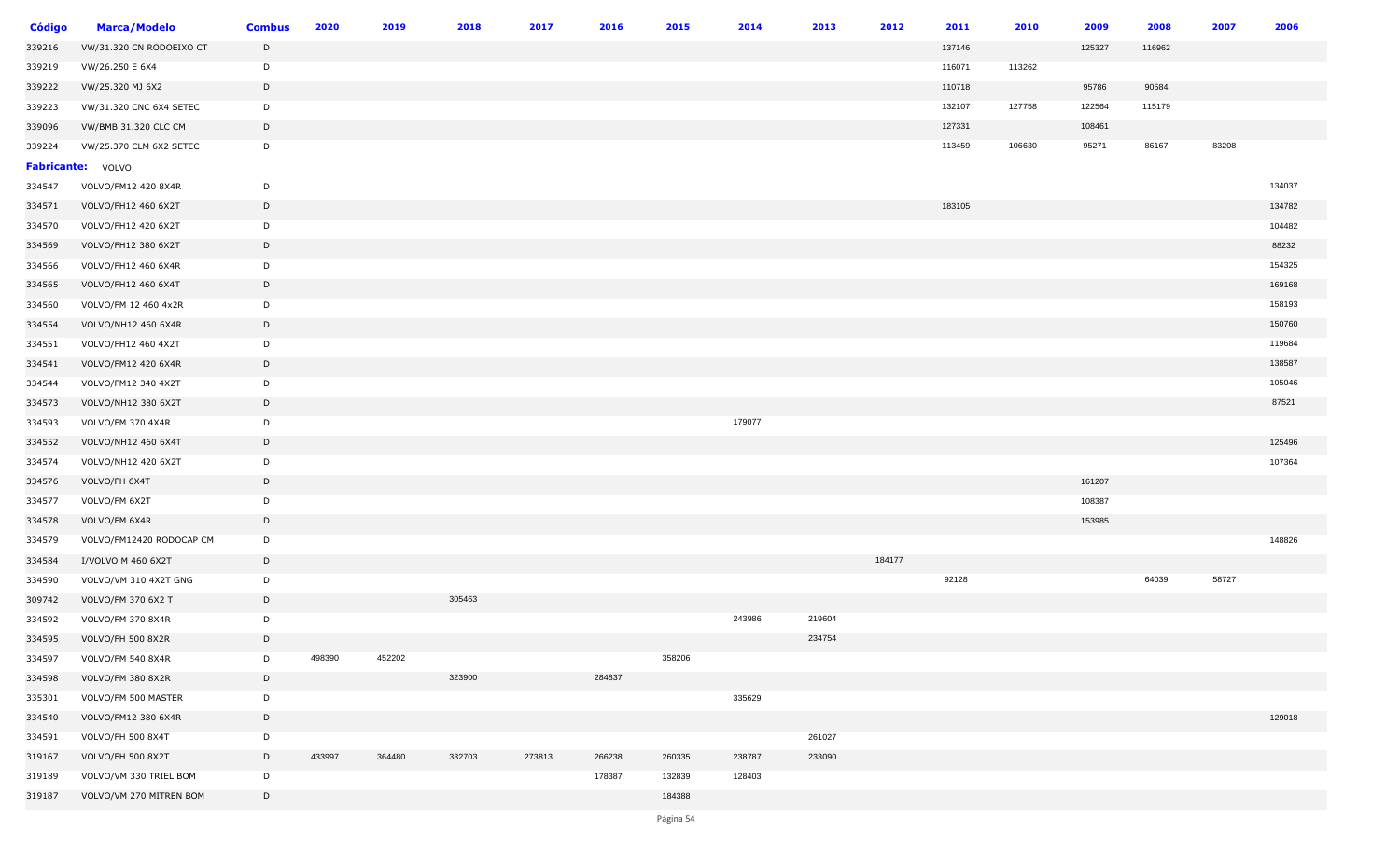| <b>Código</b> | <b>Marca/Modelo</b>      | <b>Combus</b> | 2020   | 2019   | 2018   | 2017   | 2016   | 2015   | 2014   | 2013   | 2012   | 2011   | 2010   | 2009   | 2008   | 2007   | 2006   |
|---------------|--------------------------|---------------|--------|--------|--------|--------|--------|--------|--------|--------|--------|--------|--------|--------|--------|--------|--------|
| 319186        | VOLVO/FH 420 MITREN BOM  | D             |        |        |        |        |        | 254443 |        |        |        |        |        |        |        |        |        |
| 319185        | VOLVO/FM 370 MASTER      | D             |        |        |        |        |        |        |        |        |        | 140815 |        |        |        |        |        |
| 319183        | VOLVO/FM 540 6X4T        | D             | 443015 | 401776 | 350617 | 337601 | 312398 | 302166 |        |        |        |        |        |        |        |        |        |
| 319180        | VOLVO/VM 270 TOPLINE CD  | D             |        | 239004 |        |        |        | 139361 |        | 117955 |        |        |        |        |        |        |        |
| 319179        | VOLVO/VM 270 MITREN CD   | D             |        |        |        |        |        |        | 128419 |        |        |        |        |        |        |        |        |
| 319178        | VOLVO/FH 460 RODOVALE CA | D             | 393322 |        |        |        |        | 258819 | 239996 | 235056 | 219514 |        |        |        |        |        |        |
| 319177        | VOLVO/FH 460 8X2R        | D             |        |        | 327393 | 322545 |        | 265593 | 239911 |        |        |        |        |        |        |        |        |
| 319173        | VOLVO/FM 370 8X2R        | D             |        |        |        |        |        |        | 216735 | 208355 |        |        |        |        |        |        |        |
| 319158        | VOLVO/VM 330 6X2R        | D             |        |        |        |        |        |        |        | 111912 | 107541 |        |        |        |        |        |        |
| 319168        | VOLVO/FH 460 8X2T        | D             | 390403 | 377246 | 333882 | 327164 | 282091 | 247917 | 243260 |        |        |        |        |        |        |        |        |
| 319192        | VOLVO/VM 330 RODOVIA CA  | D             |        |        |        |        |        | 148625 | 130784 |        |        |        |        |        |        |        |        |
| 319166        | VOLVO/FM CAM 3E VIR      | D             |        |        |        |        |        |        |        |        | 199854 |        | 147267 |        | 145682 | 144661 | 139330 |
| 319165        | VOLVO/VM 310 6X4 GERM    | D             |        |        |        |        |        |        |        |        |        | 114502 |        |        |        |        |        |
| 319164        | VOLVO/FM 400 6X4R GERM   | D             |        |        |        |        |        |        |        |        |        |        |        | 150974 |        |        |        |
| 314577        | VOLVO/FH 480 6X4T GERM   | D             |        |        |        |        |        |        |        |        |        |        | 197124 |        |        |        |        |
| 314578        | VOLVO/FH 440 GER         | D             |        |        |        |        |        |        |        |        |        | 161142 | 145471 |        |        |        |        |
| 319163        | VOLVO/VM 330 6X4 MASTER  | D             | 276058 |        |        | 209495 | 197201 |        |        | 157672 |        |        |        |        |        |        |        |
| 319162        | VOLVO/FH 540 8X2T        | D             | 432531 | 369151 | 346400 | 323112 |        | 300973 |        | 204905 |        |        |        |        |        |        |        |
| 319161        | VOLVO/FM 370 8X2R        | D             |        |        |        |        |        |        |        | 194752 |        |        |        |        |        |        |        |
| 319160        | VOLVO/FH520 CAREZIA CM   | D             |        |        |        |        |        |        |        |        |        | 186682 | 183794 | 177633 |        |        |        |
| 309737        | VOLVO/FM 380 4X4R        | D             |        |        | 286395 |        |        |        |        |        |        |        |        |        |        |        |        |
| 319170        | VOLVO/FH 420 RODOVALE CA | D             |        |        |        |        |        |        | 212541 | 194639 |        |        |        |        |        |        |        |
| 319409        | VOLVO/NH12420 6X4R       | D             |        |        |        |        |        |        |        |        |        |        |        |        |        |        | 125678 |
| 319422        | VOLVO/FH 440 6X4T        | $\mathsf{D}$  |        |        |        |        |        |        |        |        |        | 202622 | 188112 | 182140 | 156081 | 151183 | 147222 |
| 319421        | VOLVO/FH 440 6X4R        | D             |        |        |        |        |        |        |        |        |        | 178290 | 172661 | 153164 | 142287 | 137941 |        |
| 319420        | VOLVO/FM 400 8X4R        | D             |        |        |        |        |        |        |        |        |        |        |        | 228781 |        |        |        |
| 319419        | VOLVO/FH 440 4X2T        | D             |        |        |        |        |        |        |        |        |        | 132994 | 114482 | 110550 | 102149 | 95236  | 87865  |
| 319418        | VOLVO/FH 440 4X2R        | D             |        |        |        |        |        |        |        |        |        |        | 108569 | 101919 | 96449  |        |        |
| 319417        | VOLVO/FH 400 6X4T        | D             |        |        |        |        |        |        |        |        | 191707 | 172732 | 162373 | 150939 | 138903 | 135496 | 125943 |
| 319416        | VOLVO/FH 400 6X4R        | D             |        |        |        |        |        |        |        |        |        |        |        |        | 131151 | 128899 | 123793 |
| 319415        | VOLVO/FH 400 6X2T        | D             |        |        |        |        |        |        |        |        |        | 130333 | 111638 | 108104 | 103006 | 102034 | 84811  |
| 319414        | VOLVO/FH 400 4X2T        | D             |        |        |        |        |        |        |        |        |        | 120291 | 114238 | 103926 | 99381  | 90001  | 80863  |
| 319413        | VOLVO/FH 400 4X2R        | D             |        |        |        |        |        |        |        |        |        |        |        | 92259  |        |        |        |
| 319190        | VOLVO/VM 310 EQUIPG CA   | D             |        |        |        |        |        |        |        |        |        |        |        |        | 101027 | 96926  |        |
| 319410        | VOLVO/FH 6X2T            | D             |        |        |        |        |        |        |        |        |        |        |        | 138064 |        | 133980 |        |
| 319191        | VOLVO/FH 540 MASTER      | D             |        |        |        |        |        |        | 312798 |        |        |        |        |        |        |        |        |
| 319408        | VOLVO/NH12380 6X4R       | D             |        |        |        |        |        |        |        |        |        |        |        |        |        |        | 111849 |
| 319405        | VOLVO/FH12 380 4X2R      | D             |        |        |        |        |        |        |        |        |        |        |        |        |        |        | 96129  |
| 319403        | VOLVO/FH12 420 6X4R      | D             |        |        |        |        |        |        |        |        |        |        |        |        |        |        | 138271 |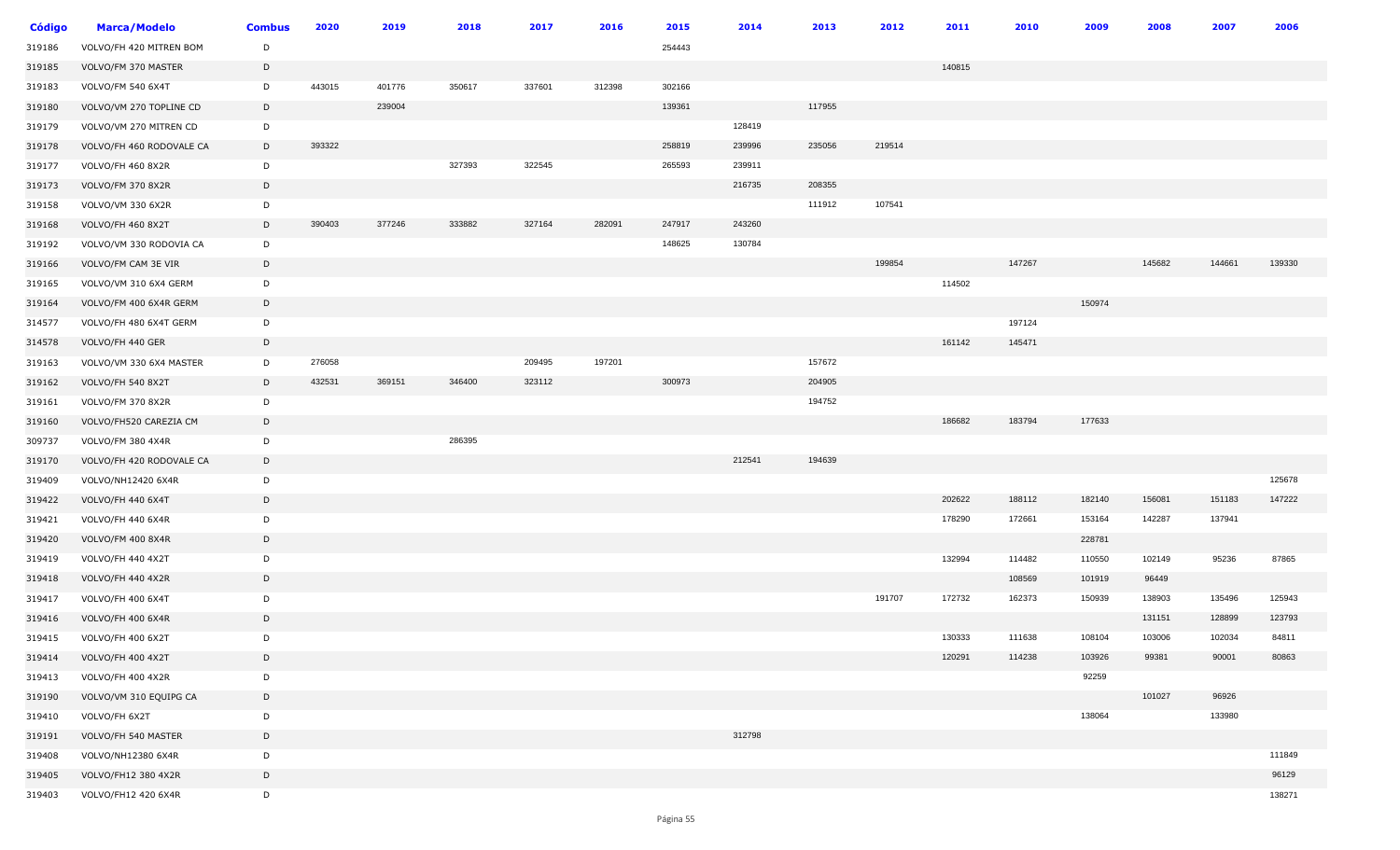| <b>Código</b> | Marca/Modelo             | <b>Combus</b> | 2020   | 2019   | 2018   | 2017   | 2016   | 2015   | 2014   | 2013   | 2012   | 2011   | 2010   | 2009   |        | 200    | 2006  |
|---------------|--------------------------|---------------|--------|--------|--------|--------|--------|--------|--------|--------|--------|--------|--------|--------|--------|--------|-------|
| 319228        | VOLVO/FM 460 6X4R SETEC  | D             |        |        |        |        |        |        |        | 250455 | 234800 |        |        |        |        |        |       |
| 319217        | VOLVO/FM 370 4X2T SETEC  | D             |        |        |        |        |        |        |        |        |        |        | 108107 |        |        |        |       |
| 319216        | VOLVO/N10 4X2 CA 1000TAO | D             |        |        |        |        |        |        | 116997 |        |        |        |        |        | 84898  | 82569  |       |
| 319215        | I/VOLVO FH 8X4T          | D             |        |        |        |        |        |        | 555465 | 551355 |        |        |        |        |        |        |       |
| 319197        | VOLVO/FM 500 GER         | D             |        |        |        |        |        |        | 334775 | 313078 |        |        |        |        |        |        |       |
| 319194        | VOLVO/FM 370 MITREN BOM  | D             |        |        |        |        |        |        |        | 166597 |        |        |        |        |        |        |       |
| 319193        | VOLVO/FH 460 MASTER      | $\mathsf D$   |        | 368915 |        |        |        |        | 182310 |        | 164233 |        |        |        |        |        |       |
| 319157        | VOLVO/VM 310 4X2T SETEC  | D             |        |        |        |        |        |        |        |        |        | 86812  | 77968  | 76879  | 74416  | 73855  | 69824 |
| 319412        | VOLVO/FH 440 6X2T        | D             |        |        |        |        |        |        |        |        |        | 143641 | 130446 | 128405 | 120505 | 113776 | 97759 |
| 319120        | VOLVO/MULTIEIXO VM260 ED | D             |        |        |        |        |        |        |        |        |        | 139382 | 118451 | 111257 | 105869 |        |       |
| 319133        | VOLVO/VM310 RODOCAP      | $\mathsf{D}$  |        |        |        |        |        |        |        |        |        |        |        |        |        | 72152  | 59012 |
| 319132        | VOLVO/VM 4X2R            | D             |        |        |        |        |        |        |        |        |        |        | 89884  |        |        |        |       |
| 319131        | VOLVO/VM 6X2R            | D             |        |        |        |        |        |        |        |        |        |        | 94825  | 92451  |        |        |       |
| 319130        | VOLVO/VM 6X4R            | D             |        |        |        |        |        |        |        |        |        |        | 106695 |        |        |        |       |
| 319129        | VOLVO/FM370 6X4R         | D             |        |        |        |        |        |        |        |        | 131747 | 118626 | 116095 | 112882 |        |        |       |
| 319128        | VOLVO/FM370 4X2R         | D             |        |        |        |        |        |        |        |        | 118393 | 109143 | 105410 |        |        |        |       |
| 319127        | VOLVO/VM 4X2T            | D             |        |        |        |        |        |        |        |        |        |        | 89022  | 87463  |        |        |       |
| 319126        | VOLVO/VM 260 RODOPR 8X4  | D             |        |        |        |        |        |        |        |        |        |        | 105304 |        |        |        |       |
| 319124        | VOLVO/MULTIEIXO VM260 CM | D             |        |        |        |        |        |        |        |        |        |        |        |        | 81735  |        |       |
| 319123        | VOLVO/FM 370 6X2T        | D             |        |        | 251551 |        |        |        | 157177 | 146603 | 142359 | 131143 | 122600 | 114706 | 108844 |        |       |
| 319159        | VOLVO/FH520 FERRARI CT   | D             |        |        |        |        |        |        |        |        |        |        | 194976 |        |        |        |       |
| 319121        | VOLVO/VM260 PMERECHIM 82 | D             |        |        |        |        |        |        |        |        |        | 132129 | 114712 | 106690 | 103494 |        |       |
| 319137        | VOLVO/VM 270 6X2R        | D             | 234623 | 194501 | 178446 | 168621 | 139508 | 119237 | 112243 | 102489 | 100248 | 96208  |        |        |        |        |       |
| 319118        | VOLVO/VM 260 6X2 MASTER  | D             |        |        |        |        |        |        |        |        |        | 113330 | 104122 | 98475  | 93771  |        |       |
| 319117        | VOLVO/VM 210 4X2R        | D             |        |        |        |        |        |        |        |        |        | 82141  | 74111  | 71601  | 65943  | 64889  | 63985 |
| 319116        | VOLVO/VM 210 6X2R        | D             |        |        |        |        |        |        |        |        |        | 90869  | 82478  |        | 73393  | 72644  | 71207 |
| 319115        | <b>VOLVO/VM 260 4X2R</b> | $\mathsf D$   |        |        |        |        | 123132 | 112974 |        |        |        | 71940  | 69493  | 67216  | 64430  | 55874  | 51076 |
| 319114        | VOLVO/VM 260 6X2R        | D             |        |        |        |        |        |        |        |        |        | 92781  | 84232  | 83801  | 79837  | 72454  | 67150 |
| 319113        | <b>VOLVO/VM 260 6X4R</b> | $\mathsf D$   |        |        |        |        |        | 129275 |        |        |        | 108525 | 96202  | 92949  | 89360  | 87295  | 81919 |
| 319112        | VOLVO/VM 310 6X4R        | D             |        |        |        |        |        |        |        |        |        | 115480 | 108148 | 97500  | 94747  | 91457  | 85339 |
| 319111        | VOLVO/VM 310 4X2T        | D             |        |        |        |        |        |        |        |        |        | 74423  | 71839  | 67779  | 64846  | 60593  | 59339 |
| 319104        | VOLVO/VM23 210 6X2R      | D             |        |        |        |        |        |        |        |        |        |        |        |        |        |        | 67065 |
| 319100        | VOLVO/VM17 210 4X2R      | D             |        |        |        |        |        |        |        |        |        |        |        |        |        |        | 68693 |
| 319122        | VOLVO/FM 370 4X2T        | D             |        |        |        |        |        |        | 136223 | 125109 | 119151 | 113911 | 101612 | 92377  | 90599  |        |       |
| 319144        | VOLVO/VM 330 6X4R        | G             |        | 245670 |        |        |        |        |        |        |        |        |        |        |        |        |       |
| 319156        | VOLVO/VM310 CAM TRUCKVEL | D             |        |        |        |        |        |        |        |        |        |        |        |        | 74358  |        | 60267 |
| 319155        | VOLVO/VM 330 8X4R        | D             | 286123 | 275556 | 247584 | 224888 | 220663 | 213295 | 197615 | 190513 | 170229 |        |        |        |        |        |       |
| 319154        | I/VOLVO FM400 62R        | D             |        |        |        |        |        |        |        |        |        |        |        |        | 136794 |        |       |
| 319153        | VOLVO/VM 270 MITREN      | D             |        |        |        | 205946 |        |        | 137595 | 125439 | 125142 |        |        |        |        |        |       |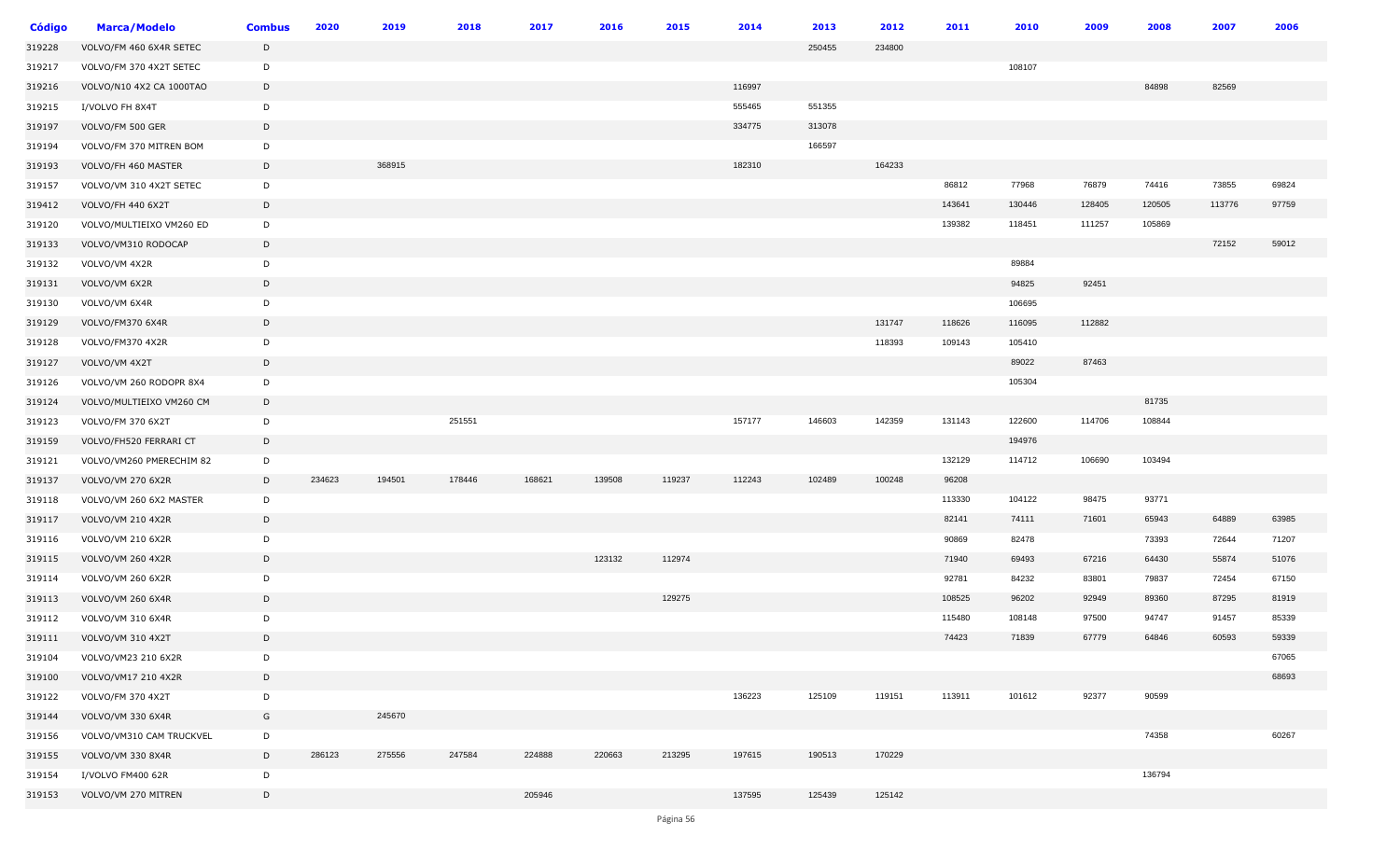| Código | <b>Marca/Modelo</b>      | <b>Combus</b> | 2020   | 2019   | 2018   | 2017   | 2016   | 2015   | 2014   | 2013   | 2012   | 2011   | 2010   | 2009   | 2008   | 2007   | 2006   |
|--------|--------------------------|---------------|--------|--------|--------|--------|--------|--------|--------|--------|--------|--------|--------|--------|--------|--------|--------|
| 319152 | I/VOLVO VNL 670          | D             |        |        |        |        |        |        |        |        |        |        |        |        |        |        | 209163 |
| 319151 | <b>VOLVO/VM 270 8X4R</b> | D             | 277267 | 245242 | 215468 | 206678 | 194713 | 180913 | 168414 | 151278 | 149306 |        |        |        |        |        |        |
| 319150 | VOLVO/VM 330 8X2R        | G             |        | 258144 | 232255 |        |        |        |        |        |        |        |        |        |        |        |        |
| 319150 | VOLVO/VM 330 8X2R        | D             | 282013 | 246779 | 232255 | 223164 | 216696 | 199335 | 177916 | 165156 | 163531 |        |        |        |        |        |        |
| 319149 | VOLVO/VM 270 8X2R        | D             | 262807 | 241739 | 216720 | 191687 | 183776 | 168985 | 160274 | 141216 | 133984 |        |        |        |        |        |        |
| 319148 | VOLVO/VM330 6X2R         | D             | 262069 | 240653 | 208045 | 195229 | 161321 | 153394 | 151221 | 139546 | 128089 | 123988 |        |        |        |        |        |
| 319135 | VOLVO/VM 310 RODOPR PLAT | D             |        |        |        |        |        |        |        |        | 101566 | 99883  | 94381  |        | 76751  | 70909  | 57741  |
| 319145 | VOLVO/FM370 4X2R         | D             |        |        |        |        |        | 225380 |        | 184682 | 166551 |        |        |        |        |        |        |
| 319136 | VOLVO/VM310 RODOCAP CM   | D             |        |        |        |        |        |        |        |        |        | 134894 |        |        | 87761  |        |        |
| 319144 | VOLVO/VM 330 6X4R        | D             | 276058 | 232792 | 216075 | 200582 | 168022 | 166050 | 156492 | 154453 | 133080 | 132668 |        |        |        |        |        |
| 319143 | VOLVO/VM 330 4X2T        | G             |        | 208618 |        | 173627 |        |        |        |        |        |        |        |        |        |        |        |
| 319143 | VOLVO/VM 330 4X2T        | D             | 240418 | 208618 | 189926 | 173627 | 163675 | 138672 | 131054 | 109559 | 105007 | 101319 |        |        |        |        |        |
| 319142 | VOLVO/VM 330 4X2R        | D             | 208243 | 207047 | 188710 | 172734 | 162722 | 138512 | 131010 | 108311 | 105092 |        |        |        |        |        |        |
| 319141 | VOLVO/VM 220 6X2R        | D             |        |        |        |        | 143567 | 117577 | 108659 | 101237 | 91655  |        |        |        |        |        |        |
| 319140 | VOLVO/VM 220 4X2R        | G             | 208741 |        |        |        |        |        |        |        |        |        |        |        |        |        |        |
| 319140 | VOLVO/VM 220 4X2R        | D             | 208741 | 178676 | 151107 | 134555 | 126407 | 107311 | 96114  | 94971  | 90807  | 86001  |        |        |        |        |        |
| 319139 | VOLVO/VM 270 4X2R        | D             | 227234 | 183320 | 175273 | 150062 | 140435 | 131703 | 115835 | 105049 | 98835  |        |        |        |        |        |        |
| 319138 | <b>VOLVO/VM 270 6X4R</b> | D             | 259588 | 235557 | 208566 | 187536 | 145397 | 134313 | 126990 | 118563 | 113620 | 110567 |        |        |        |        |        |
| 319137 | VOLVO/VM 270 6X2R        | G             |        | 194501 |        |        |        |        |        |        |        |        |        |        |        |        |        |
| 319426 | VOLVO/FH 480 6X4R        | D             |        |        |        |        |        |        |        |        |        | 186220 |        | 169992 | 163684 | 161772 | 159148 |
| 319146 | VOLVO/FM370 6X4R         | D             |        |        |        |        |        |        |        | 205959 | 188043 |        |        |        |        |        |        |
| 309748 | I/VOLVO FL 280 4X2R      | D             |        | 200042 |        |        |        |        |        |        |        |        |        |        |        |        |        |
| 309723 | VOLVO/FM 420 6X6R        | D             |        |        |        |        | 255266 |        |        | 200869 |        |        |        |        |        |        |        |
| 309724 | VOLVO/FM 460 6X6R        | D             |        | 366577 | 326650 |        |        | 279782 |        |        |        |        |        |        |        |        |        |
| 309728 | VOLVO/FM380 6X4R         | D             |        |        | 294737 | 272674 |        | 251946 |        |        |        |        |        |        |        |        |        |
| 309730 | VOLVO/FM 540 6X4R        | D             | 447177 | 398601 | 352017 | 309583 | 288713 | 264585 |        |        |        |        |        |        |        |        |        |
| 309732 | VOLVO/FM 380 6X2T        | D             |        | 343116 | 291239 | 260067 | 250309 | 238211 | 235265 |        |        |        |        |        |        |        |        |
| 309733 | VOLVO/FM 380 4X2T        | D             | 347369 | 301399 | 258132 | 249037 | 241834 | 235381 |        |        |        |        |        |        |        |        |        |
| 309735 | VOLVO/FM380 4X2R         | D             |        | 318391 |        |        |        |        |        |        |        |        |        |        |        |        |        |
| 309736 | VOLVO/FM 380 8X4R        | D             |        | 386859 | 341032 |        |        |        |        |        |        |        |        |        |        |        |        |
| 309739 | VOLVO/FH 440 MASTER      | D             |        |        |        |        |        |        |        |        |        |        |        | 141870 |        |        |        |
| 316238 | SCANIA/P410 A6X2         | D             | 368166 | 363931 |        |        |        |        |        |        |        |        |        |        |        |        |        |
| 319423 | VOLVO/FH 480 4X2T        | D             |        |        |        |        |        |        |        |        |        | 198524 | 166002 | 162683 | 162055 | 153499 | 133849 |
| 309747 | VOLVO/FM 540 6X4T        | D             |        | 401776 |        |        |        |        |        |        |        |        |        |        |        |        |        |
| 309720 | I/VOLVO FM370 NUCTECH MT | D             |        |        |        |        |        |        |        | 180962 |        |        |        |        |        |        |        |
| 903545 | <b>VOLVO/B270F 4X2</b>   | D             |        |        |        |        |        |        |        | 86976  | 82543  | 81393  |        |        |        |        |        |
| 319498 | VOLVO/FM440 CAREZIA CM   | D             |        |        |        |        |        |        |        |        |        |        |        | 90078  |        |        |        |
| 319496 | VOLVO/FH 440 RODOVALE CA | D             |        |        |        |        |        |        |        |        |        | 149026 | 144748 | 136265 | 132859 |        |        |
| 310403 | VOLVO/VM310PARTHENON TRA | D             |        |        |        |        | 159878 | 142280 |        |        |        |        |        |        |        |        | 64699  |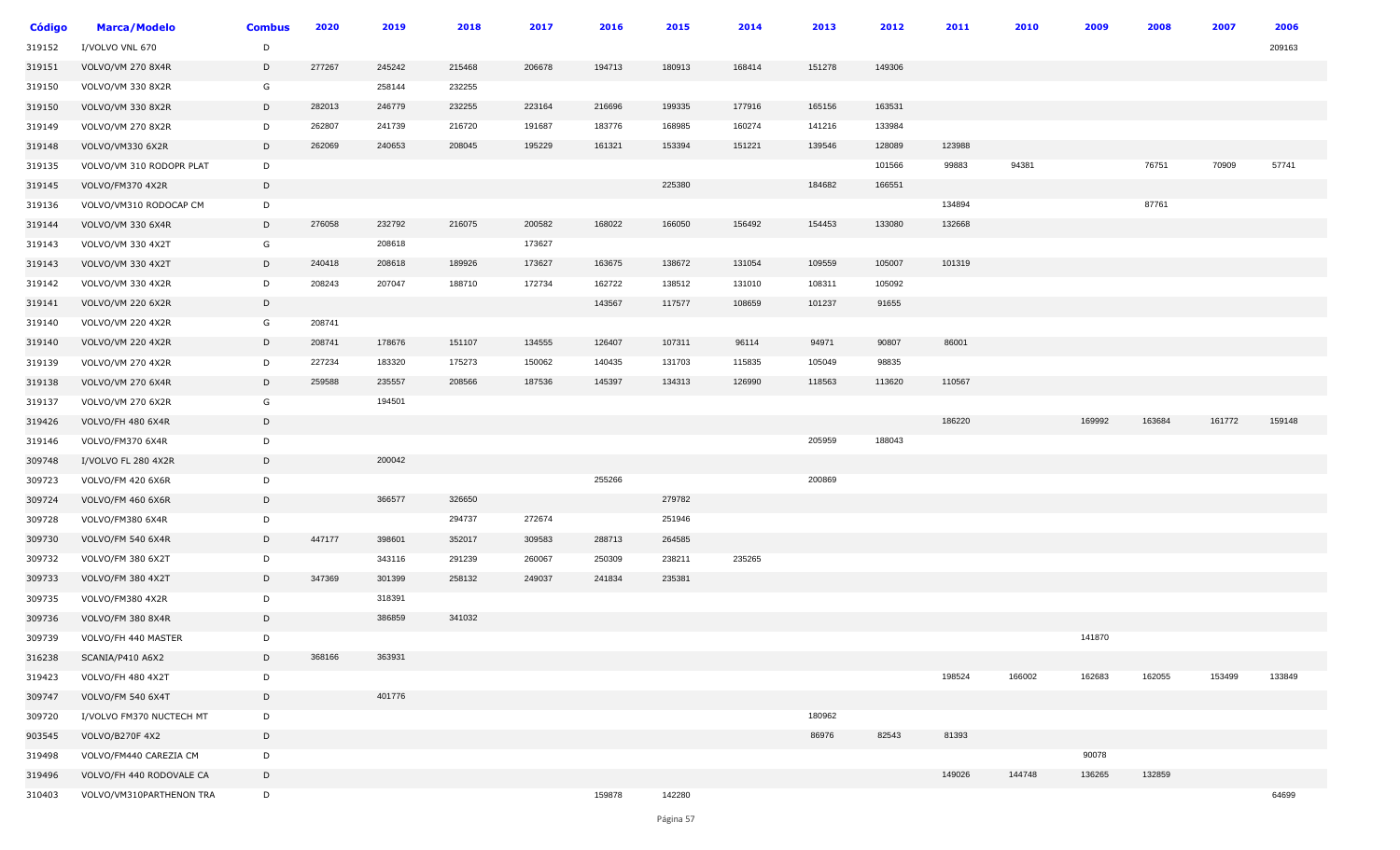| <b>Código</b> | <b>Marca/Modelo</b>       | <b>Combus</b> | 2020   | 2019   | 2018   | 2017   | 2016   | 2015   | 2014   | 2013   | 2012   | 2011   | 2010   | 2009   | 2008   | 2007   | 2006   |
|---------------|---------------------------|---------------|--------|--------|--------|--------|--------|--------|--------|--------|--------|--------|--------|--------|--------|--------|--------|
| 319494        | VOLVO/FH 460 6X4R         | D             |        | 397953 | 342955 | 306758 | 258050 | 255456 | 231319 | 203057 | 187768 |        |        |        |        |        |        |
| 310405        | VOLVO/VM 330 4X2T SETEC   | D             |        |        |        |        |        | 164491 |        |        |        |        |        |        |        |        |        |
| 319492        | VOLVO/FH 460 4X2R         | D             |        |        | 304713 |        |        |        |        |        |        |        |        |        |        |        |        |
| 319489        | VOLVO/FH 420 6X4R         | D             |        | 374876 |        |        | 283241 |        |        | 198981 | 190757 |        |        |        |        |        |        |
| 319488        | VOLVO/FH 540 6X4R         | D             |        |        | 358418 | 334930 |        |        | 275241 | 239824 | 239325 |        |        |        |        |        |        |
| 319485        | VOLVO/FM 500 6X4R         | D             | 447177 | 395882 | 342080 | 303746 | 284596 | 260055 | 229398 | 223526 | 218154 | 217601 |        |        |        |        |        |
| 309743        | <b>VOLVO/FH 520 6X2 T</b> | D             |        |        | 321464 |        |        |        |        |        |        |        |        |        |        |        |        |
| 334433        | I/VOLVO/FH 700 6X4T       | D             |        |        | 451669 |        |        |        |        |        |        |        |        |        |        |        |        |
| 334534        | VOLVO/NH12380 4X2T        | D             |        |        |        |        |        |        |        |        |        |        |        |        |        |        | 85590  |
| 334533        | VOLVO/NH12340 4X2T        | D             |        |        |        |        |        |        |        |        |        |        |        |        |        |        | 72699  |
| 334532        | VOLVO/FH12 420 4X2T       | D             |        |        |        |        |        |        |        |        |        |        |        |        |        |        | 96845  |
| 334531        | VOLVO/FH12 380 4X2T       | D             |        |        |        |        |        |        |        |        |        |        |        |        |        |        | 90306  |
| 334529        | VOLVO/FH12 420 6X4T       | D             |        |        |        |        |        |        |        |        |        |        |        |        |        |        | 138295 |
| 334526        | VOLVO/NH12420 6X4T        | D             |        |        |        |        |        |        |        |        |        |        |        |        |        |        | 122752 |
| 334525        | VOLVO/NH12380 6X4T        | D             |        |        |        |        |        |        |        |        |        |        |        |        |        |        | 118634 |
| 334522        | VOLVO/FH12 380 6X4 T      | D             |        |        |        |        |        |        |        |        |        |        |        |        |        |        | 125154 |
| 334440        | VOLVO/VM 330 4X2T SETEC   | D             |        |        |        |        |        | 164491 |        |        |        |        |        |        |        |        |        |
| 334438        | I/VOLVO FH 540 6X4T       | D             |        |        | 411916 |        |        |        |        |        |        |        |        |        |        |        |        |
| 309722        | VOLVO/FH 540 8X4T         | D             | 451182 | 440551 |        | 380853 | 368129 | 353130 | 324009 |        |        |        |        |        |        |        |        |
| 334434        | I/VOLVO FH 610 6X4T       | D             |        |        | 422892 |        |        |        |        |        |        |        |        |        |        |        |        |
| 309721        | VOLVO/FM 500 6X6R         | D             |        |        |        |        |        | 287005 |        |        |        |        |        |        |        |        |        |
| 334432        | VOLVO/FH 500 6X4T SUSP    | D             | 436068 | 372593 | 331214 | 314839 |        |        |        |        |        |        |        |        |        |        |        |
| 334430        | VOLVO/FH 460 6X4T SUSP    | D             | 444870 | 420549 | 351094 |        |        |        |        |        |        |        |        |        |        |        |        |
| 334429        | VOLVO/FH 540 6X4T SUSP    | D             | 438889 | 381184 | 351087 | 322286 |        |        |        |        |        |        |        |        |        |        |        |
| 334423        | VOLVO/FM12420 CAREZIA CM  | D             |        |        |        |        |        |        |        |        |        |        |        |        |        |        | 148998 |
| 334422        | VOLVO/FM12 420 6X4 SETEC  | D             |        |        |        |        |        |        |        |        |        |        |        |        |        |        | 146005 |
| 334419        | VOLVO/FM12 380 6X4T       | D             |        |        |        |        |        |        |        |        |        |        |        |        |        |        | 130399 |
| 334417        | VOLVO/FM12 420 6X4T       | D             |        |        |        |        |        |        |        |        |        |        |        |        |        |        | 138613 |
| 334401        | VOLVO/NL10 280            | D             |        |        |        |        |        |        |        |        |        | 109206 |        |        |        |        |        |
| 309718        | I/VOLVO FM 42 B3 CH-49    | D             |        |        |        |        |        |        |        |        |        |        |        |        | 166272 |        |        |
| 309719        | I/VOLVO FM 6X6R           | D             |        |        |        |        |        |        |        | 205412 |        |        |        |        |        |        |        |
| 319482        | VOLVO/FM 460 6X4R         | D             | 404147 | 344051 | 305876 | 284531 | 249521 | 237390 | 229903 | 221367 | 204910 |        |        |        |        |        |        |
| 334436        | I/VOLVO FM 500 6X4T       | D             |        |        | 350959 |        |        |        |        |        |        |        |        |        |        |        |        |
| 319439        | VOLVO/FM 480 6X4T         | D             |        |        |        |        |        |        |        |        |        | 211672 | 190145 | 186812 | 183094 | 178336 | 157691 |
| 319484        | VOLVO/FM 500 6X4T         | D             |        | 394899 | 340363 | 302041 | 281982 | 260055 | 229398 | 223556 | 217601 | 216503 |        |        |        |        |        |
| 319458        | I/VOLVO FH 440 6X4T       | D             |        |        |        |        |        |        |        |        |        | 175538 |        |        |        |        |        |
| 319457        | I/VOLVO FH 520 6X4T       | D             |        |        |        |        |        |        |        |        |        | 209005 |        |        |        |        |        |
| 319456        | VOLVO/FH520 ATDL          | D             |        |        |        |        |        |        |        |        |        |        |        |        | 184500 |        |        |
| 319454        | VOLVO/FM440 RODOCAP CM    | D             |        |        |        |        |        |        |        |        |        |        |        |        | 159775 | 144443 |        |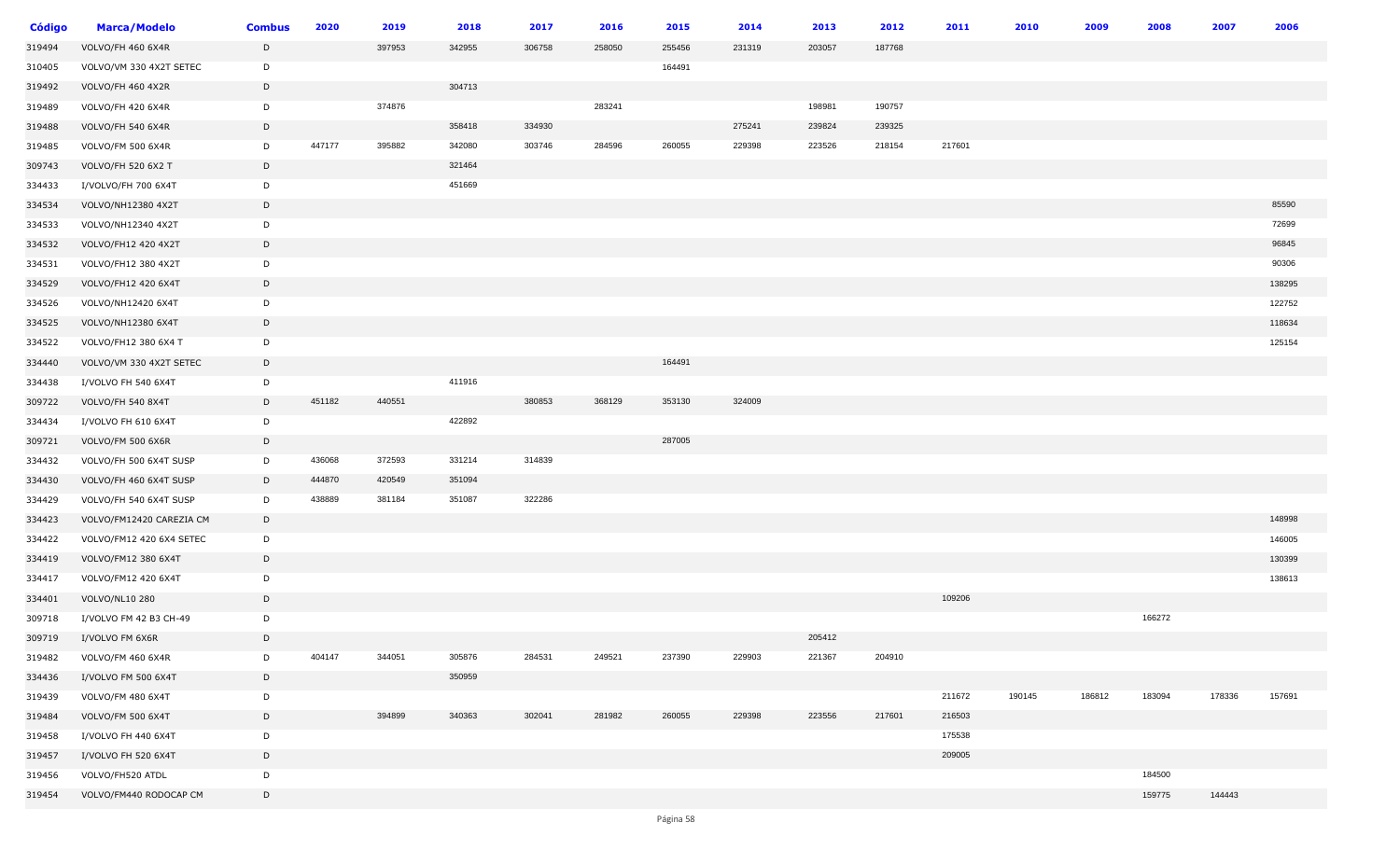| Código | <b>Marca/Modelo</b>      | <b>Combus</b> | 2020   | 2019   | 2018   | 2017   | 2016   | 2015   | 2014   | 2013   | 2012   | 2011   | 2010   | 2009   | 2008   | 2007   | 2006   |
|--------|--------------------------|---------------|--------|--------|--------|--------|--------|--------|--------|--------|--------|--------|--------|--------|--------|--------|--------|
| 319453 | VOLVO/FM480 TRUCK GALEGO | D             |        |        |        |        |        |        |        |        |        |        |        |        | 190925 |        |        |
| 319451 | VOLVO/PM1000TAO 440 CAM  | D             |        |        |        |        |        |        |        |        |        | 209539 | 175768 |        |        | 155836 | 140885 |
| 319450 | VOLVO/FH 400 TRUKAM CA   | D             |        |        |        |        |        |        |        |        |        |        | 169556 |        | 148393 |        |        |
| 319449 | VOLVO/FH 520 RODOEIXO CA | D             |        |        |        |        |        |        |        |        |        |        |        |        | 179596 |        |        |
| 319446 | VOLVO/FM 400 6X4T        | D             |        |        |        |        |        |        |        |        |        | 175247 | 153332 | 136518 | 135523 | 119560 |        |
| 319461 | VOLVO/FH 420 6X2T        | D             | 378483 | 349981 | 323594 | 267061 | 215736 | 209457 | 195945 | 183840 | 176417 | 163059 |        | 154924 |        |        |        |
| 319442 | VOLVO/FM 440 6X4T        | D             |        |        |        |        |        |        |        |        |        | 197803 | 160913 | 150400 | 139373 | 134465 | 129500 |
| 319462 | VOLVO/FH 420 4X2T        | D             | 349423 | 335423 | 293446 | 245548 | 198199 | 196088 | 188151 | 173793 | 162922 | 158629 |        |        |        |        |        |
| 319437 | VOLVO/FM 480 6X4R        | D             |        |        |        |        |        |        |        |        |        | 206849 | 190344 | 185742 | 181056 | 176653 | 160269 |
| 319436 | VOLVO/FM 480 8X4R        | D             |        |        |        |        |        |        |        |        |        | 275916 | 245471 |        | 230487 | 226743 | 200279 |
| 319435 | VOLVO/FM 440 6X4R        | D             |        |        |        |        |        |        |        |        |        | 197815 | 160982 | 150643 | 139388 | 134469 | 128706 |
| 319434 | VOLVO/FM 440 8X4R        | D             |        |        |        |        |        |        |        |        |        | 262989 | 224786 | 224041 | 214169 | 193815 | 193240 |
| 319432 | VOLVO/FH 520 6X4T        | D             |        |        |        |        |        |        |        |        |        | 204845 | 190101 | 182300 | 168692 | 167560 | 149580 |
| 319431 | VOLVO FH 520 6X4R        | D             |        |        |        |        |        |        |        |        |        | 235553 | 203114 | 198081 | 186727 | 179495 | 172298 |
| 319430 | VOLVO/FH 520 6X2T        | D             |        |        |        |        |        |        |        |        |        | 207227 | 175977 | 171998 | 164524 | 157974 | 139277 |
| 319429 | VOLVO/FH 520 4X2T        | D             |        |        |        |        |        |        |        |        |        | 195303 | 172754 | 167922 | 162405 | 154675 | 135091 |
| 319428 | VOLVO/FH 520 4X2R        | D             |        |        |        |        |        |        |        |        |        |        | 143877 |        |        |        |        |
| 319427 | VOLVO/FH 480 6X4T        | D             |        |        |        |        |        |        |        |        |        | 202891 | 196842 | 185197 | 176434 | 157938 | 154436 |
| 334535 | VOLVO/NH12 420 4X2T      | D             |        |        |        |        |        |        |        |        |        |        |        |        |        |        | 98103  |
| 319445 | VOLVO/FM 400 6X4R        | D             |        |        |        |        |        |        |        |        |        | 180567 | 157951 | 140589 | 139578 | 123339 | 122129 |
| 319472 | VOLVO/FH 540 6X4T        | D             | 436853 | 409626 | 347280 | 326697 | 306086 | 285868 | 269147 | 253400 | 239540 | 232670 |        |        |        |        |        |
| 319425 | VOLVO/FH 480 6X2T        | D             |        |        |        |        |        |        |        |        |        | 200800 | 168135 | 165368 | 162525 | 160659 | 137732 |
| 319480 | VOLVO/FM 460 6X4T        | D             |        | 328852 | 317885 | 285250 | 249519 | 245241 | 230278 | 222626 | 204658 |        |        |        |        |        |        |
| 319479 | VOLVO/FM 460 8X4R        | D             |        | 462413 | 388327 |        |        |        | 311170 | 306408 | 291332 | 287915 |        |        |        |        |        |
| 319478 | VOLVO/FM 420 6X4T        | D             |        |        |        |        |        | 257009 | 254920 | 230824 | 200691 |        |        |        |        |        |        |
| 319476 | VOLVO/FM 420 8X4R        | D             | 427999 |        |        |        | 352452 |        | 292381 |        | 250020 |        |        |        |        |        |        |
| 319475 | VOLVO/FM 420 6X4R        | D             |        | 358654 | 337363 | 296544 |        |        | 236816 | 230720 | 203183 |        |        |        |        |        |        |
| 319474 | VOLVO/FH 540 6X2T        | D             | 396601 | 375700 | 323004 | 289665 | 272400 | 246739 | 233940 | 212450 | 202942 |        |        |        |        |        |        |
| 310901 | VOLVO/FH480 CAREZIA CM   | D             |        |        |        |        |        |        |        |        |        |        |        | 180435 |        |        |        |
| 310902 | VOLVO/FM440 FERRARI CT   | $\mathsf{D}$  |        |        |        |        |        |        |        |        |        |        |        |        |        | 140558 |        |
| 310904 | VOLVO/FM 480 EQUIPG CA   | D             |        |        |        |        |        |        |        |        |        | 292159 |        |        |        |        |        |
| 319459 | VOLVO/FH440 CAREZIA CM   | D             |        |        |        |        |        |        |        |        |        |        |        | 115584 |        |        | 108833 |
| 319472 | VOLVO/FH 540 6X4T        | G             | 436853 | 409626 | 359499 |        |        |        | 259969 |        |        |        |        |        |        |        |        |
| 319483 | VOLVO/FM 500 8X4R        | D             | 477771 | 450642 | 397736 | 351665 | 348975 | 332286 | 311965 | 303494 | 284001 | 282901 |        | 276136 |        |        |        |
| 319471 | VOLVO/FH 540 4X2R        | D             |        |        |        |        | 271844 |        |        |        |        |        |        |        |        |        |        |
| 319470 | VOLVO/FH 500 4X2T        | D             | 375061 | 349862 | 316840 |        |        |        | 233512 | 208856 |        |        |        |        |        |        |        |
| 319469 | VOLVO/FH 500 6X4T        | D             | 432342 | 370617 | 349709 | 318776 | 301373 | 275735 | 261192 | 233226 | 227552 | 221071 |        |        |        |        |        |
| 319468 | VOLVO/FH 500 6X4R        | D             |        |        |        |        |        |        | 300625 | 236615 |        |        |        |        |        |        |        |
| 319467 | VOLVO/FH 500 6X2T        | D             | 408955 | 366600 | 326341 | 283469 | 268877 | 240473 | 210814 | 203411 | 195152 | 188010 |        |        |        |        |        |